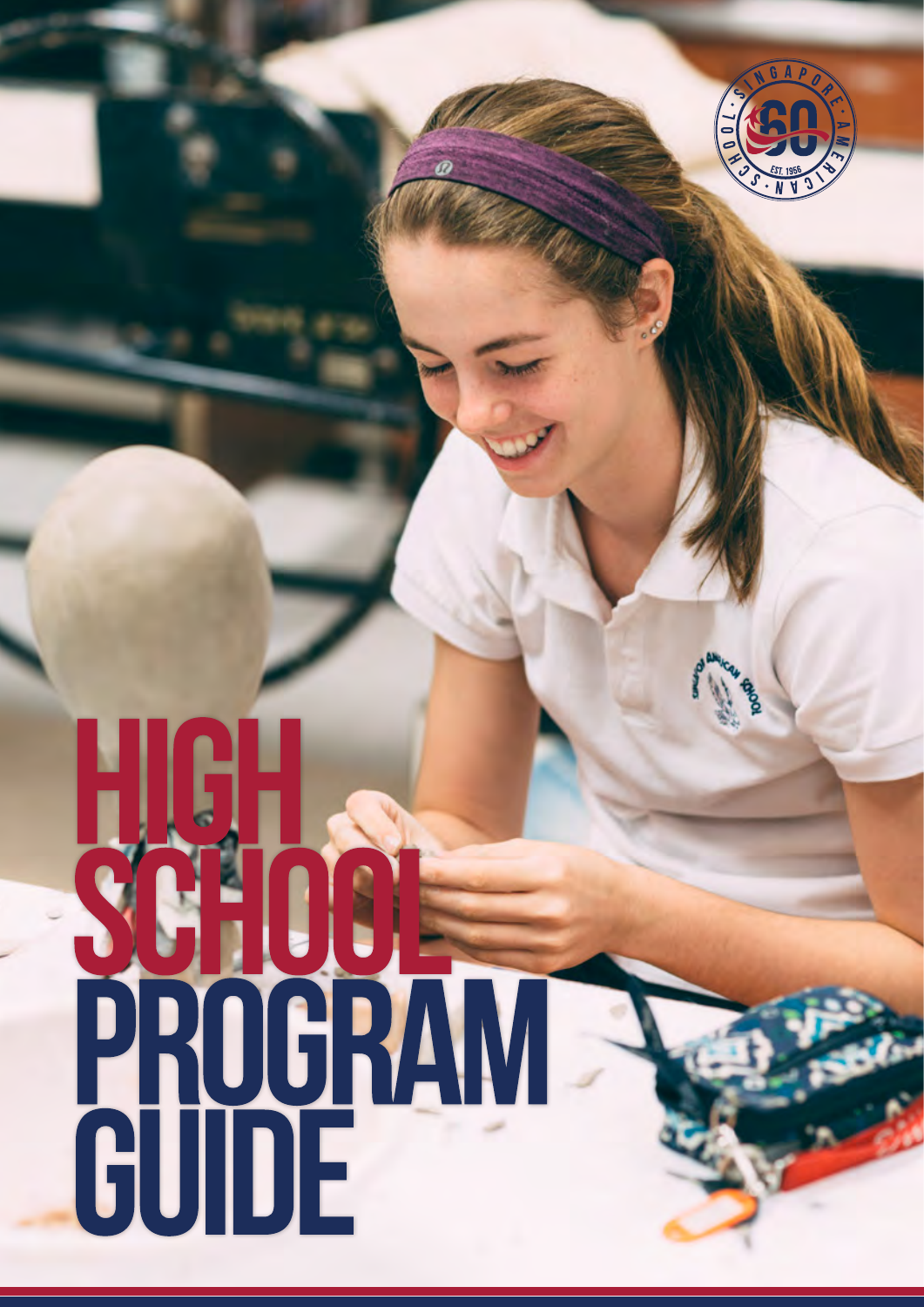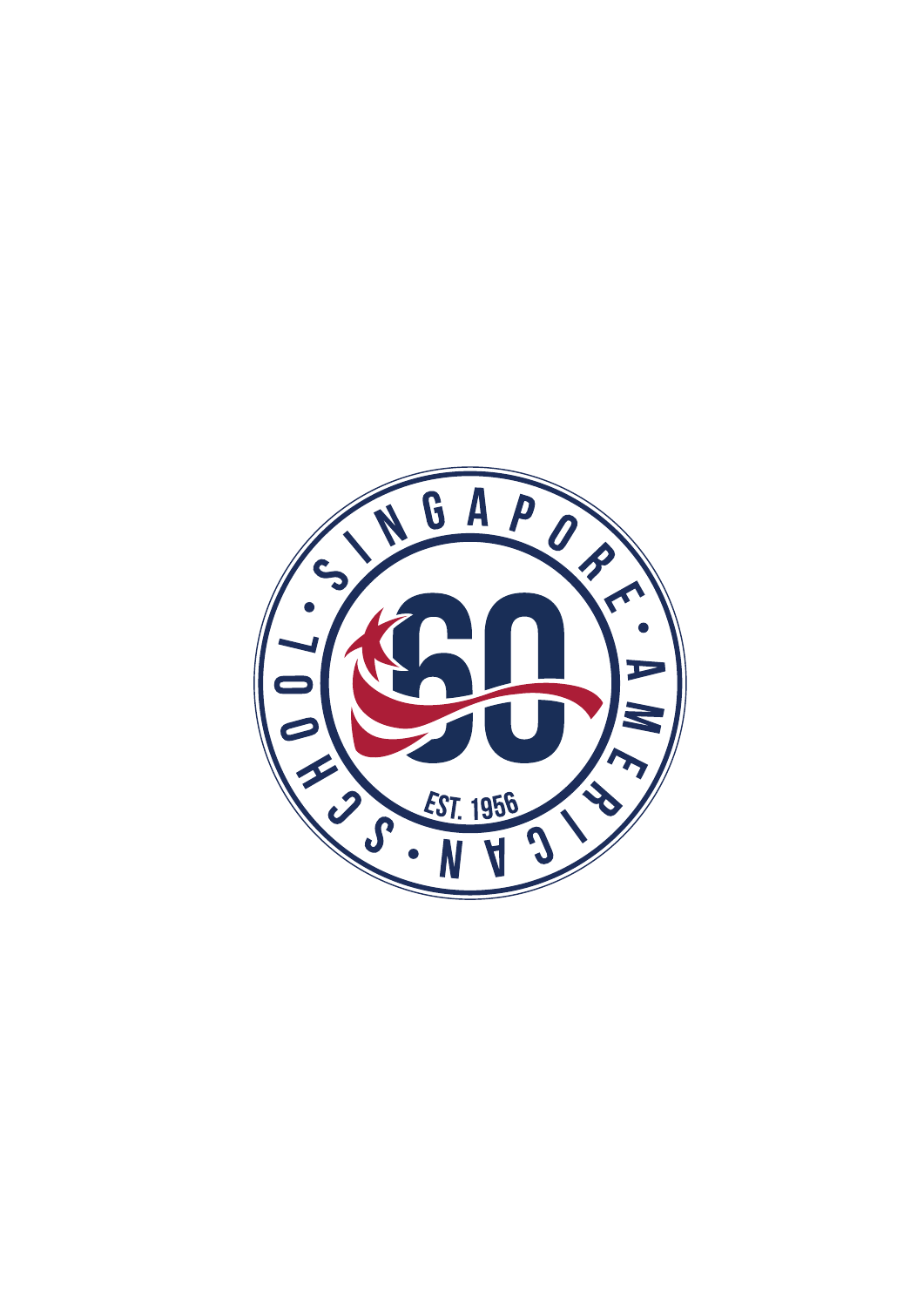# **Using Your Program Planning Guide**

Singapore American School is committed to assisting students in developing a program of study that meets their academic and college goals, offers instruction that will lead to a healthy life-style, and affords ample opportunity for participation in meaningful activities. This guide provides information about the courses typically offered along with information on how to select and complete the online registration process.

This guide also contains information about the minimum SAS graduation requirements, the credits recommended by colleges, and the wide range of academic opportunities available at our school. As students begin choosing courses for next year and beyond, keep in mind that students will perform best when a program is selected that includes courses that are personally interesting and at an appropriate level of challenge.

Current SAS students are asked to choose courses each April for both semesters of the following school year. Students new to SAS will meet with a counselor to select courses prior to enrollment. All students are responsible for taking the time to fully understand what a course will cover, the prerequisites, and whether or not there are any expectations beyond what might be considered "normal" for a course, such as additional labs, rehearsals, research, or readings. Not all courses are available to all grades.

All members of the SAS faculty are available to assist students and parents as courses are selected for the next academic year. Feel free to contact us.

#### **Administration**

*Darin Fahrney, Principal Email: dfahrney@sas.edu.sg*

*Stephen Ly, Deputy Email: sly@sas.edu.sg*

*Doug Neihart, Deputy Email: dneihart@sas.edu.sg*

# **Departmental Contacts**

English *Amy Zuber-Meehan Email: ameehan@sas.edu.sg*

Social Studies *Erik Torjesen Email: etorjesen@sas.edu.sg*

**Mathematics** *Lance Murgatroyd Email: lmurgatroyd@sas.edu.sg*

Science *John Gaskell Email: jgaskell@sas.edu.sg*

World Languages French, Spanish and Japanese *Christina Popowski Email: cpopowski@sas.edu.sg*

Chinese *Sally Lean Email: slean@sas.edu.sg*

TEC/Innovation *Dennis Steigerwald Email: dsteigerwald@sas.edu.sg* Performing Arts *Stephen Bonnette Email: sbonnette@sas.edu.sg*

Visual Arts *Barbara Harvey Email: bharvey@sas.edu.sg*

Physical/Health Education *Charles Shriner Email: cshriner@sas.edu.sg*

Educational Technology *Jay Atwood Email: jatwood@sas.edu.sg*

Learning Support *Laura Mohl Email: lmohl@sas.edu.sg*

Counseling *Dale Ford, Department Chair Email: dford@sas.edu.sg*

*Dawn Betts, Gr 9 Last Names: A-K Email: dbetts@sas.edu.sg*

*Sue Nesbitt, Gr 9 Last Names: L-Z Email: snesbitt@sas.edu.sg*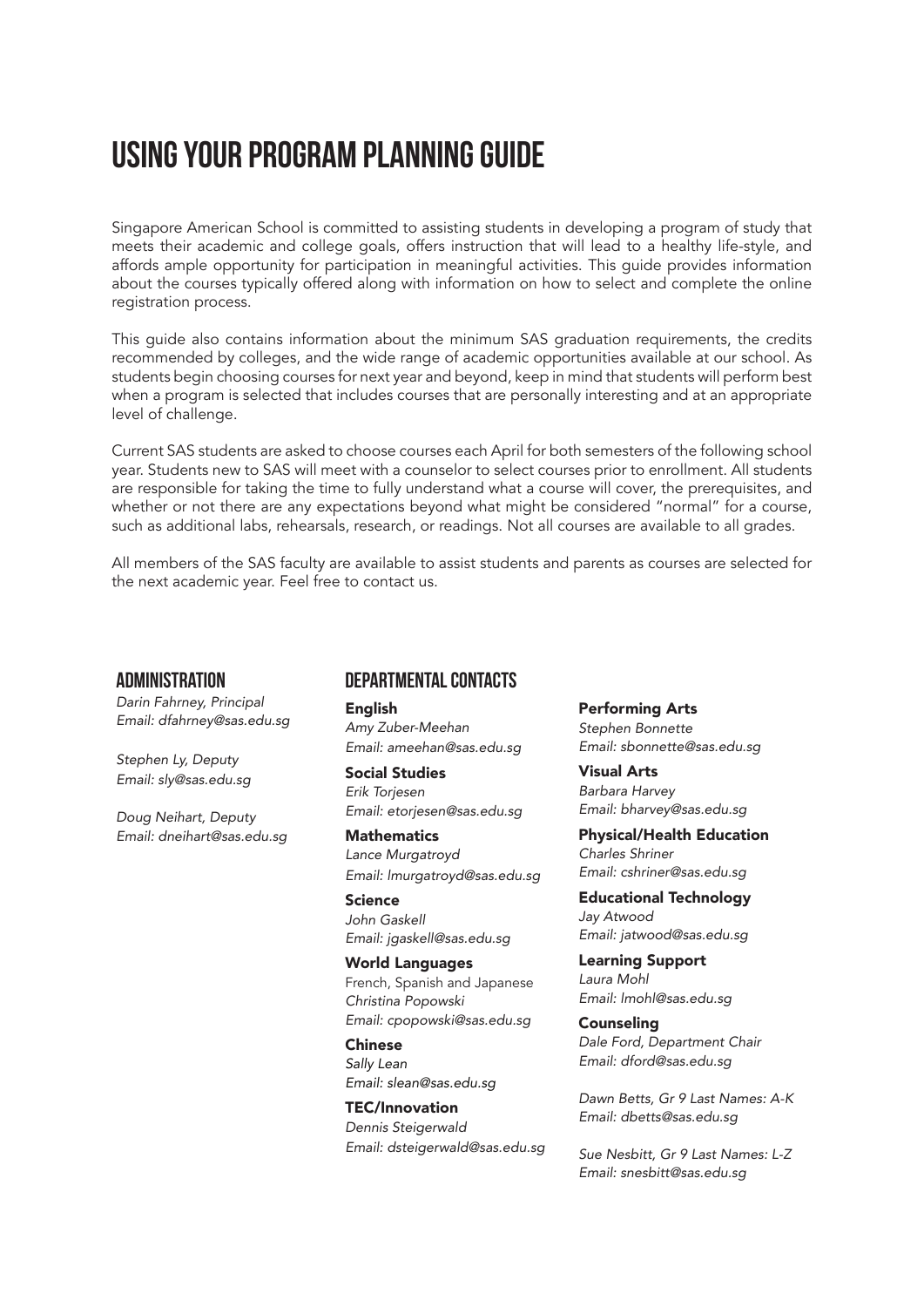# **Table of Contents**

| 22<br>Spanish, French and Chinese 32<br>Technology, Electives and Capstone (TEC) 37<br>Finance/Tech/Engineering/Robotics 37<br>Journalism and Media. 39<br>AP Capstone, Online, Independent & Catalyst 40<br>Film and Photography. 45<br>Learning Support. 57<br>Interim Semester. 57<br>Quest<br>Summer Semester 63<br>School Year Abroad. 63<br>Appendix I: Course Selection Instructions 64 |                                            |
|------------------------------------------------------------------------------------------------------------------------------------------------------------------------------------------------------------------------------------------------------------------------------------------------------------------------------------------------------------------------------------------------|--------------------------------------------|
|                                                                                                                                                                                                                                                                                                                                                                                                |                                            |
|                                                                                                                                                                                                                                                                                                                                                                                                |                                            |
|                                                                                                                                                                                                                                                                                                                                                                                                |                                            |
|                                                                                                                                                                                                                                                                                                                                                                                                |                                            |
|                                                                                                                                                                                                                                                                                                                                                                                                |                                            |
|                                                                                                                                                                                                                                                                                                                                                                                                |                                            |
|                                                                                                                                                                                                                                                                                                                                                                                                |                                            |
|                                                                                                                                                                                                                                                                                                                                                                                                |                                            |
|                                                                                                                                                                                                                                                                                                                                                                                                |                                            |
|                                                                                                                                                                                                                                                                                                                                                                                                |                                            |
|                                                                                                                                                                                                                                                                                                                                                                                                |                                            |
|                                                                                                                                                                                                                                                                                                                                                                                                |                                            |
|                                                                                                                                                                                                                                                                                                                                                                                                |                                            |
|                                                                                                                                                                                                                                                                                                                                                                                                |                                            |
|                                                                                                                                                                                                                                                                                                                                                                                                |                                            |
|                                                                                                                                                                                                                                                                                                                                                                                                |                                            |
|                                                                                                                                                                                                                                                                                                                                                                                                |                                            |
|                                                                                                                                                                                                                                                                                                                                                                                                |                                            |
|                                                                                                                                                                                                                                                                                                                                                                                                |                                            |
|                                                                                                                                                                                                                                                                                                                                                                                                |                                            |
|                                                                                                                                                                                                                                                                                                                                                                                                |                                            |
|                                                                                                                                                                                                                                                                                                                                                                                                |                                            |
|                                                                                                                                                                                                                                                                                                                                                                                                |                                            |
|                                                                                                                                                                                                                                                                                                                                                                                                |                                            |
|                                                                                                                                                                                                                                                                                                                                                                                                |                                            |
|                                                                                                                                                                                                                                                                                                                                                                                                |                                            |
|                                                                                                                                                                                                                                                                                                                                                                                                |                                            |
|                                                                                                                                                                                                                                                                                                                                                                                                | Appendix III: Four-Year Planning Chart. 66 |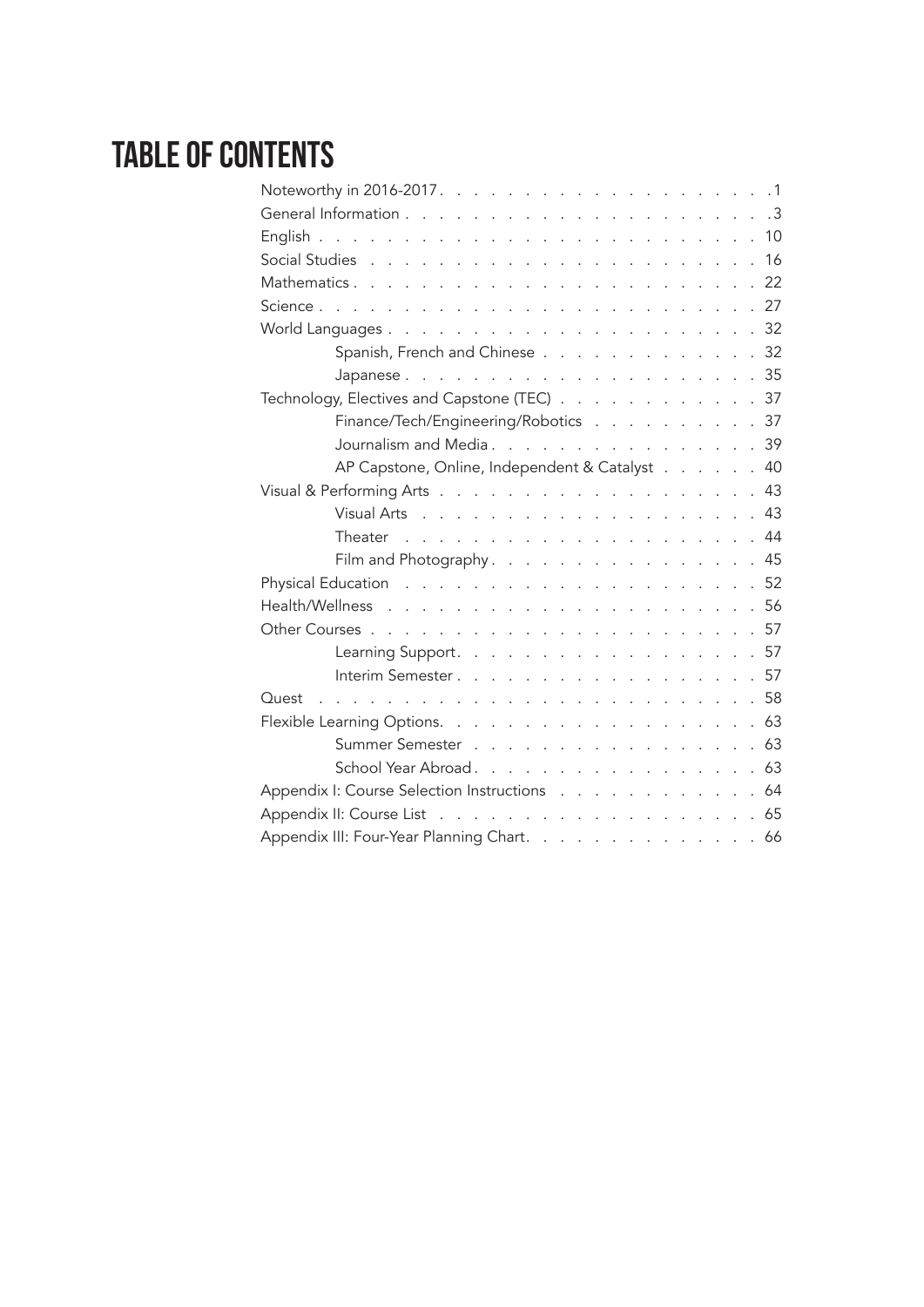# **Noteworthy in 2016-2017**

The 2016-2017 school year will bring several changes to Singapore American School. We are thrilled to offer new courses, new programs, and additional learning options to students. While details regarding many of these changes are included in other sections of this guide, the following are some of the highlights.

# **Advanced Topic Courses**

We are pleased to announce that the high school will offer its first Advanced Topic (AT) courses during the 2016-17 school year. These courses are listed under "New Courses for 2016-17" and are described in detail in this guide. The high school will be developing at least ten Advanced Topic (AT) courses by 2019-20 to provide more relevant learning options and to ensure greater focus on 21st Century competencies and to better prepare students for their future aspirations. Teams of educators are using development guidelines that focus on relevancy, skill development, deep exploration, project based learning, and real world applications as they research, develop, and implement novel SAS AT courses. Each new AT course has been created with the assistance of external university and professional experts and was vetted for quality by college admissions representatives.

# **Maximum Number of APs**

In order to provide greater opportunities for students to take more relevant course options, including the new Advanced Topic courses, SAS will cap the total number AP courses a student can take during their SAS career. Beginning with the graduating class of 2021, all students will be limited to seven yearlong equivalent AP courses during their SAS career. The AP cap was delayed until 2021 to ensure the full menu of AT courses is in place for students.

# **QUEST PROGRAM LAUNCHING**

We are thrilled to announce that the Quest Program has enrolled its first cohort of students! Beginning in 2016-17, the innovative year-long program will provide seniors with opportunities to:

- embrace unique experiences and challenges not available in existing course offerings;
- accelerate learning through interdisciplinary and real world applications;
- deep dive into a particular area of interest or passion;
- learn essential skills to prepare them for their future; and
- distinguish themselves when applying to college.

Unique features of the Quest program include:

- flexible scheduling (courses are structured around intensive, extended immersions and are not constrained by the rotating block schedule);
- off-campus experiences throughout the year;
- participation in corporate partnerships and community outreach;
- thematic courses;
- extended engagement with the senior catalyst project.

# **RECOGNITION OPPORTUNITIES AT GRADUATION**

As a school committed to standards-based grading, we believe that learning is not a competition and that every student can reach high levels of learning. Our systems for recognizing students' hard work and achievement must reflect that belief.

This year, the high school's current valedictorian/ salutatorian recognition model was carefully considered by our department chairs and our faculty. The department chairs were unanimous in recommending to the Cabinet a transition to a cum laude system based on Harvard University's recognition model. The Cabinet has approved this transition, and our cum laude system will take effect beginning with the graduating class of 2018.

Within the new system, students will be recognized in three categories based on their grade point averages. Recognition will no longer be based on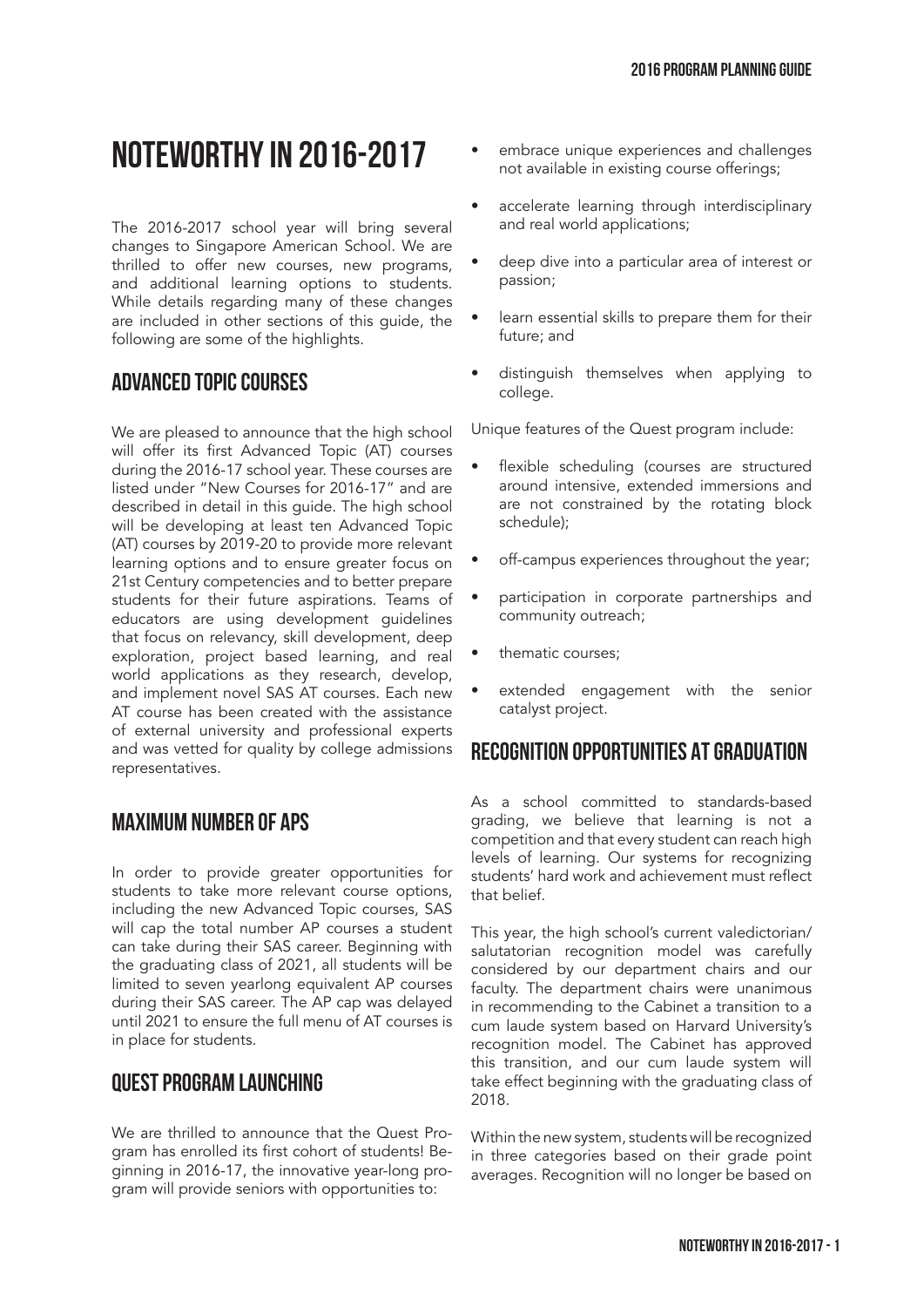class rank, and theoretically, it is possible for all students to earn cum laude graduation status.

Cum laude graduation status will be awarded using the following criteria:

- Summa Cum Laude 4.3 GPA or higher Highest Distinction
- Magna Cum Laude minimum 4.2 GPA High Distinction
- Cum Laude minimum 4.1 GPA **Distinction**

# **New courses for 2016-17**

- AT Writing Seminar English
- AT Tropical Ecology / APES Science
- AT Chinese Language: History WL
- AT Performing Arts VPA
- AT Kinesiology PE
- Conceptual Algebra II Math
- Computer Science I TEC

# **changed courses for 2016-17**

- AP Psychology and AP Human Geography are year-long courses at SAS. As they are considered semester-equivalent courses by the College Board, these two courses will receive an additional weighting of 0.25 (rather than 0.5) beginning in 2016-17.
- Behavioral Economics & Game Theory This course replaces Decision Analysis. Students who have already taken Decision Analysis are not eligible to enroll in Behavioral Economics & Game Theory.
- Emerging Technologies This course has been changed from year length to semester length. Students may take this course a second time if they wish to further develop the skills they acquired during the first semester.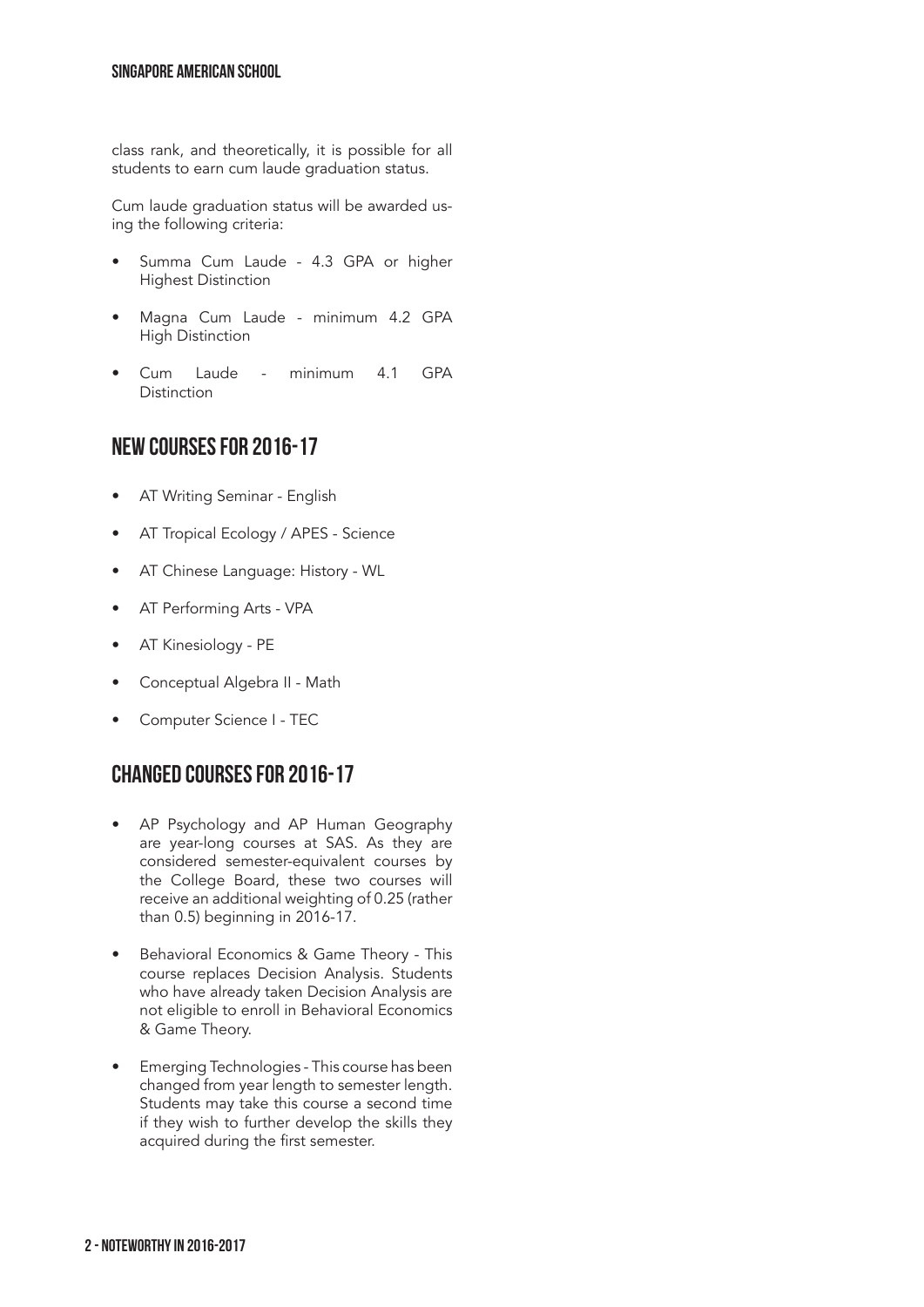# **General Information Schedule Changes**

# **High School Daily Schedule**

| <b>TIME</b>         | <b>CLASS/ACTIVITY</b> |
|---------------------|-----------------------|
| 8:00 - 8:30 AM      | Advisory/PLC          |
| $8:35 - 9:55$ AM    | Block 1               |
| $9:55 - 10:15$ AM   | <b>Break</b>          |
| $10:15 - 11:35$ AM  | Block 2               |
| 11:35 AM - 12:10 PM | Lunch                 |
| 12:10 - 1:30 PM     | Block 3               |
| 1:30 - 1:40 PM      | <b>Break</b>          |
| 1:40 - 3:00 PM      | Block 4               |

| <b>DAY</b> | <b>TEACHERS</b>       | <b>STUDENTS</b>             |
|------------|-----------------------|-----------------------------|
| Mon        | Advisory Plans        | Flex: Clubs, Tutoring, etc. |
| Tues       | <b>Advisory Meets</b> | Advisory                    |
| Wed        | <b>PLC</b>            | Flex & Assemblies           |
| Thur       | <b>Advisory Meets</b> | Advisory                    |
| Fri        | PLC                   | Flex: Clubs, Tutoring, etc. |

# **GRADUATION Requirements**

Please select courses carefully! Since returning students have opportunities in April and May to select and adjust their course requests, in August students must remain in their assigned courses for the first two days of the school year. This allows counselors to focus on assisting students who are new to SAS. Following this twoday moratorium, students who have a schedule problem are allowed to speak with a counselor and request changes. The add/drop period ends after the eighth school day. All requests must be for educationally sound reasons and approved by a counselor. Requests for changes must move a student from a larger section of a course to a smaller one. Students are also required to speak with their parents about proposed changes. At the beginning of the second semester, except for newly arriving students, no schedule changes can be made on the first day back in January. The add/drop period for second semester courses concludes on the fourth day of the semester.

Seniors must list the courses for the entire senior year when they apply to colleges. Should a change in a second semester course be made, colleges must be notified of those changes. Should it appear that a student is choosing an easier load in the final semester, it can reduce the chances of admission. Seniors are advised to select their courses carefully for the entire school year and plan to remain in them. The *Student Handbook* has a full explanation of SAS drop/add policies.

| <b>Required Courses in</b><br><b>Specific Academic Areas</b> | <b>Minimum</b><br><b>Credits</b> | Recommended<br>for College |
|--------------------------------------------------------------|----------------------------------|----------------------------|
| English                                                      | 4.0                              | 4                          |
| <b>Mathematics</b>                                           | 2.0                              | 4                          |
| Science                                                      | 2.0                              | $3 - 4$                    |
| Social Studies*                                              | 2.0                              | $3 - 4$                    |
| Language (level requirement)**                               | $***$                            | $3 - 4$                    |
| Visual/Performing Arts                                       | 1.0                              |                            |
| Physical Education                                           | 1.5                              |                            |
| <b>Health Education</b>                                      | 0.5                              |                            |
| Catalyst Project (Begins with Class of 2018)                 | 0.5                              |                            |
| Minimum Total Credits***                                     | 24.0                             |                            |

*Clarifying Details* 

\*Social Studies: US citizens (not dual citizens) are required to earn one credit in U.S. History. \*\*Language: Two years of study of the same foreign language (e.g., Chinese, French, or Spanish at the Novice, Intermediate level) or an equivalent proficiency in another language is required. \*\*\*Minimum credits: The minimum credits listed above are the absolute minimum number required to earn an SAS diploma. Completing the minimum credits would not be sufficient for admission to university. Focus should be on the "Recommended for College" column. Interim: Students must participate in an Interim Semester course each year they are at SAS. One Interim service course (0.25 credit) is required.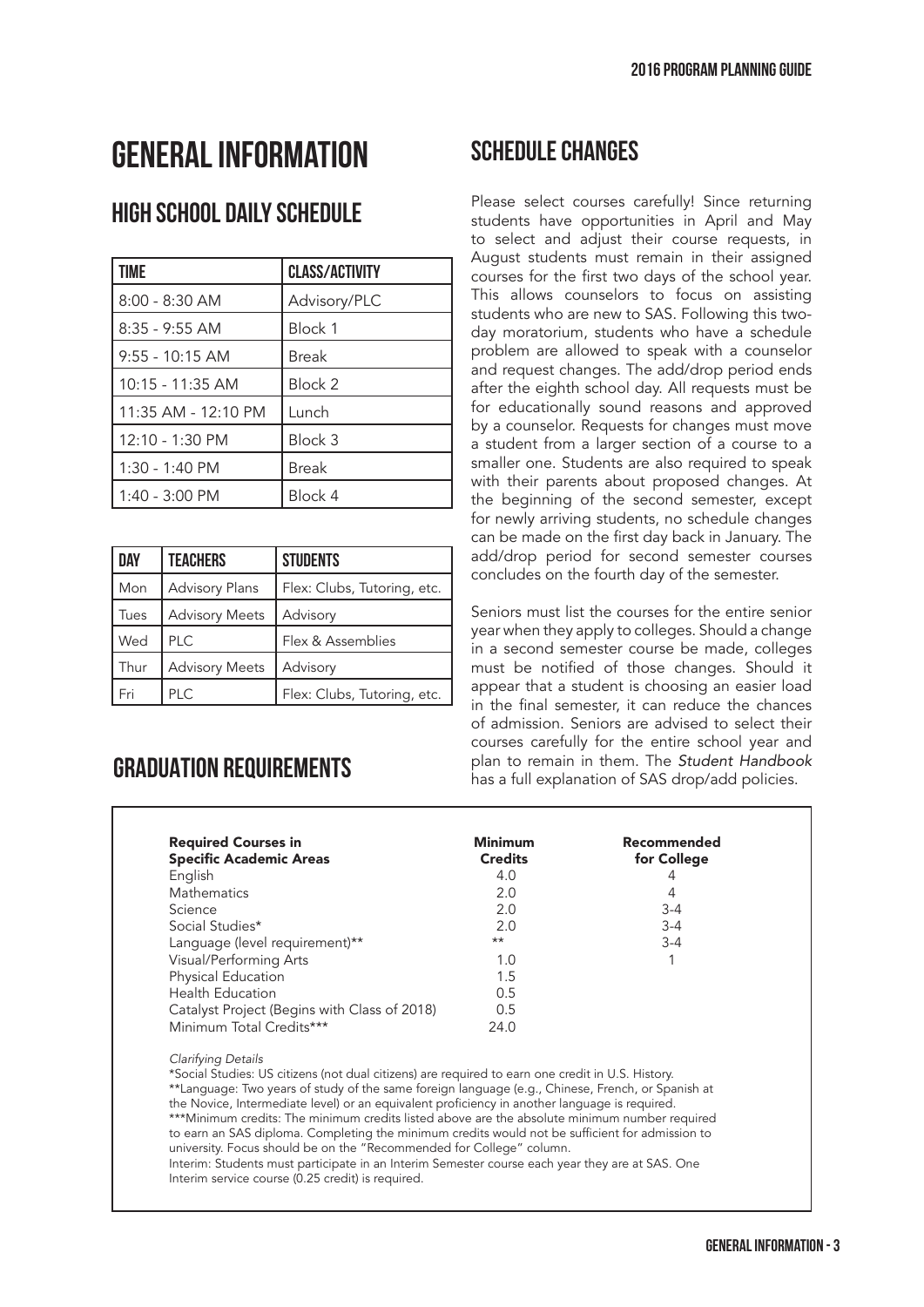# **Advisory**

The Singapore American School Advisory program was established in 2015. It seeks to ensure that every student is known, cared for and guided; make our "big school feel small;" support students with solving real-world problems; strengthen students' sense of identity and belonging; and recognize students' individual learning experiences and talents.

Each advisory is composed of 10 to 12 students in the same grade who are assigned to a faculty advisor during their first year at SAS. In most cases, students will stay with the same advisor until they leave SAS. Advisory groups meet every Tuesday and Thursday morning from 8:00 to 8:30 AM.

Advisory focuses on improving students' interpersonal and intrapersonal skills, their cultural competence and their character. These meetings are structured around the content and behaviors needed to: 1) best ensure the social/emotional health of all students; 2) improve academic success; and 3) prepare students for the inevitability of change in their lives, including the transitions to HS, college, and adulthood.

The advisory program strives to create an atmosphere of trust where students feel safe to discuss a wide range of academic and personal matters in a setting that helps to balance the rigorous academic demands of the SAS experience.

# **The SAS Catalyst Project**

Beginning with the Class of 2018, the SAS Catalyst Project (previously known as the Senior or Capstone Project) will become a graduation requirement. This represents the culmination of academic, intellectual, and social-emotional learning experiences where students are provided guidance, resources, personalized support, and flexible scheduling to explore interests and pursue passions. Teachers act as "guides on the side" for students where learning is differentiated for each student based on their interest, readiness, and learning profile. The Desired Student Learning Outcomes (DSLOs) of communication, collaboration, critical thinking, and creativity) are emphasized, developed, and assessed. As students design, plan, and conduct their projects, they will focus on producing a tangible outcome and encouraged to dive deep into relevant content and knowledge as needed. Often, students experience real world learning and problem solving in authentic contexts (e.g., interviews, work study, scientific research, internships, apprentices, etc.). By identifying, establishing a relationship with, and working alongside a mentor from a relevant field or profession, students will be taught how to interact with our rich regional and global professional network. The project scope is limited only by the student's imagination.

Although the Project is designed primarily for second semester juniors or first semester seniors, students may also wish to consider enrolling in Catalyst as second semester seniors. Students who are interested in an earlier start may be allowed to participate with permission from the Center of Innovation Coordinator, Dennis Steigerwald.

# **Rationale for Requiring The SAS Catalyst Project**

- At the beginning of the 2014-15 school year, credit requirements for students were reduced in Physical Education (0.5 credits), Social Studies (1 credit), and TEC (1 credit). This reduction created more voice/choice for students in the course selection process and provided additional room for students to meet the Catalyst requirement (0.5 credits).
- Fosters development of our Desired Student Learning Outcomes (DSLOs) including Communication, Collaboration, Critical Thinking, and Creativity.
- A focus on inquiry versus direct instruction, depth of understanding over breadth of topics covered, and production over consumption of information.
- Students are encouraged to think critically, be self-sufficient, develop professional communication and collaboration skills, i.e., skills that will help prepare them for college, modern careers, and adult life.
- Learners grapple with complex, and challenging real-world situations. Mistakes (and sometimes failures) are seen as an opportunity for growth.
- Additional resources and time for students to pursue academic pursuits such as online courses, off campus classes, coaching, etc.
- • Greater flexibility in scheduling so students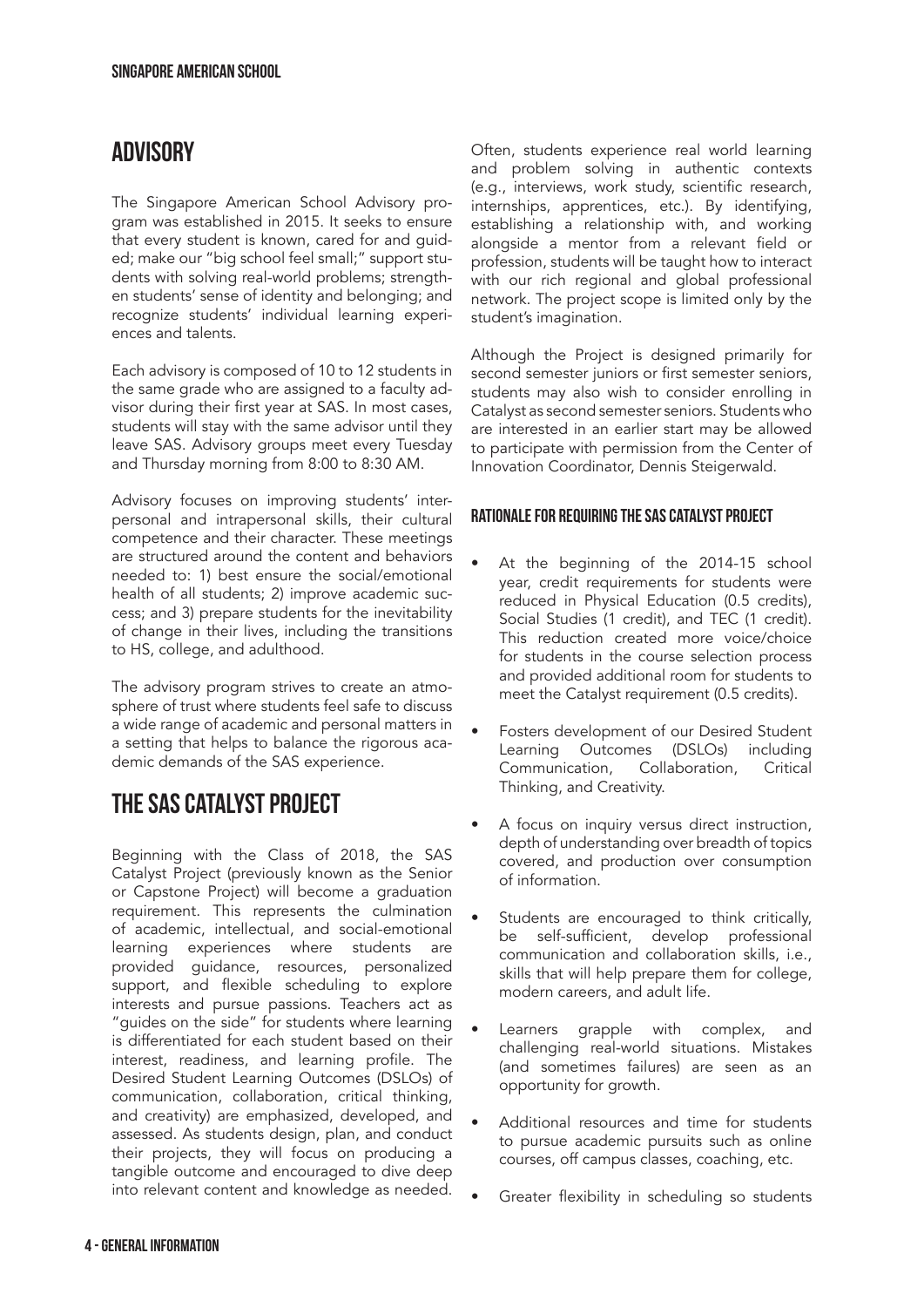can explore experiential, hands-on learning opportunities like apprenticeships and internships.

Students demonstrate their proficiency with the skills they have gained at SAS and can include this information on their applications to colleges and universities.

# **Supervised Study Program**

The Supervised Study Program is designed to offer additional support for students who are academically at-risk by providing in-school supervision and structure during "free blocks." SAS students are traditionally afforded the privilege of an unscheduled block (80 minutes every other day) during which they are allowed to make choices about their use of time; however, some students do not use their free time in a productive manner and need a more structured location in which to study.

A teacher may temporarily place students into Supervised Study as a way to assist students before they fail. Students found to be struggling in their learning may be placed in Supervised Study until specific tasks are completed or skills are mastered.

In addition to teacher placements, students are required to join Supervised Study based upon poor grades at mid-semester progress time and at the end of each semester. This placement is automatic and is based solely upon the posted grades. Placement in Supervised Study continues until new grades are finalized nine weeks later.

A student who is in eighth grade will be placed in Supervised Study if at the grades at end of eighth grade were poor. Students who are new to SAS are placed in Supervised Study upon their arrival should the grades at their previous school warrant it.

As long as there is room in the class, a counselor can add a student to Supervised Study. Full details and eligibility criteria for Supervised Study program can be found in the *Student Handbook*.

# **December Graduation**

Although students are expected to attend high school for eight semesters prior to graduation, in unusual circumstances a student may request to graduate one semester early in December. Ordinarily these circumstances involve a family leaving Singapore midway through the senior year, attendance at a university that begins the academic year in January or February, or a student who transferred to SAS from a high school that followed a different academic calendar (e.g., a student completed one semester of grade nine in the Australia system prior to beginning SAS as a new ninth grader so three semesters of grade nine were completed).

A student or parent interested in pursuing early graduation must speak with a counselor to determine if it is possible to earn all required credits by December of the senior year. If it is, a formal request to graduate early must be submitted to the Principal by May 1st of the junior year. This request should explain the rationale and be signed by both the student and the parents. Full details are in the *Student Handbook*.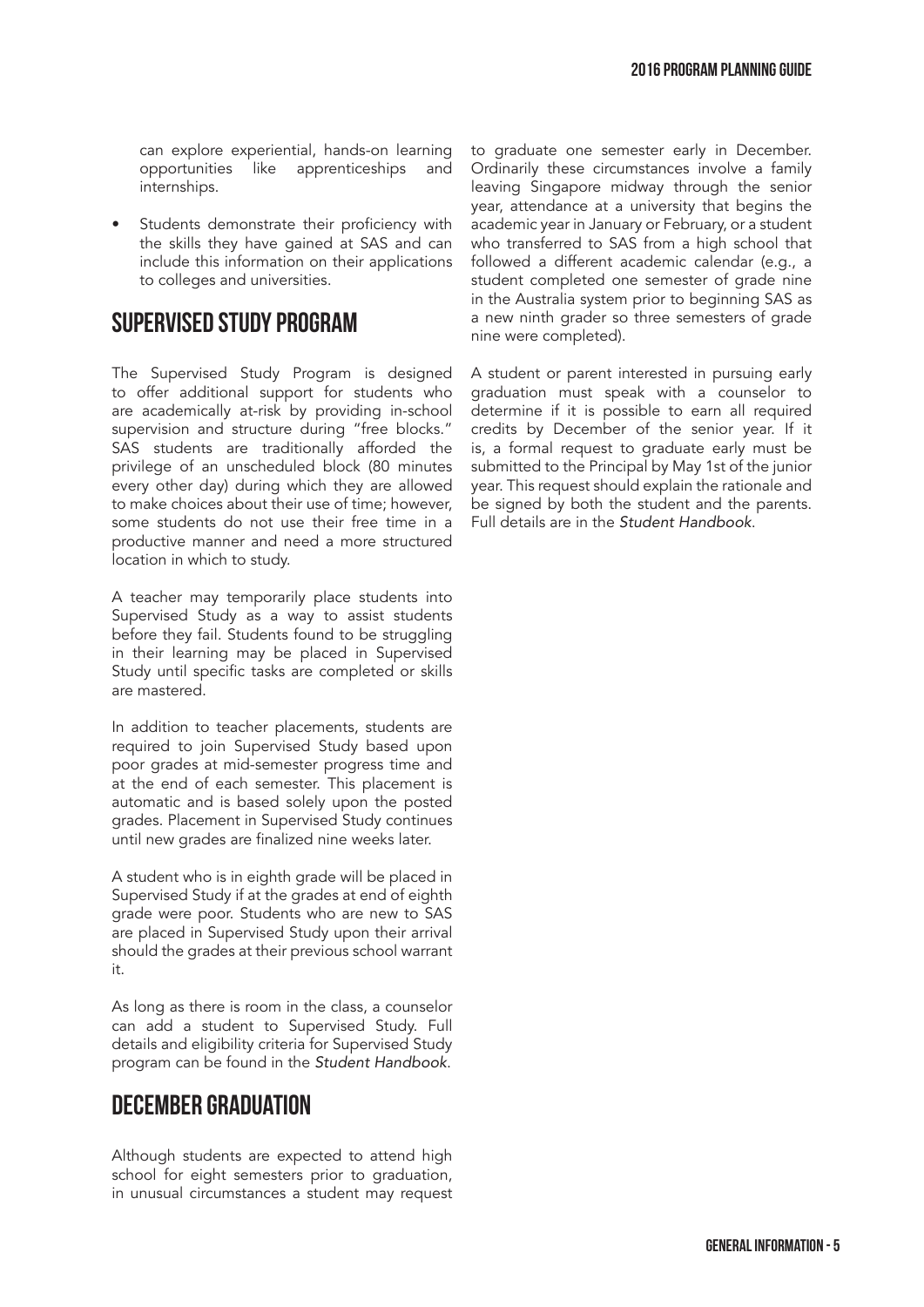# **College Preparation**

SAS students are assisted in the process of selecting and applying to colleges and universities by an experienced team of SAS counselors. The counselors are highly regarded in the college admission community, have visited hundreds of campuses, hold leadership positions in international admission organizations, have received international awards, and are invited speakers at college admission conferences.

With nearly 300 college admission officers visiting SAS each year, the counselors are well versed on what students need to do to maximize their chances of admission. A sequential plan of activities has been put in place to help students maximize their chances of admission, and to help both parents and students to navigate the selection and application process.

A college wants to admit students who were happy and successful in high school because that predicts they will be equally happy and successful when they arrive on campus. To improve the chances of college admission, high school students should focus on having a great high school experience.

# **U.S. Colleges & Universities**

A U.S. university admission officer reviews an application in this order: They look at grades first, then rigor, then test scores, and then personal characteristics, leadership and any other factors they deem important. High school grades in academic subjects predict college success better than SAT scores, recommendations, essays and everything else. The more successful a student has been in high school, the more likely the student will be admitted.

Each successive academic year is seen as more predictive of college success than the previous one. Grades from the junior and first half of the senior year are most predictive because those courses are more similar to college level courses. Colleges look at the entire transcript considering both the student's performance and course rigor.

When choosing high school courses it is important to take a challenging academic program *but more importantly, one in which high grades can be earned*. The level of academic challenge will vary from one student to another and from one

subject to another. Students shouldn't choose courses because friends did, nor should courses be chosen simply because someone says that the name will "look good" on a transcript. Grades trump rigor. Choose courses based on what is best for the student.

When taking courses next year that are more challenging than the courses this year, additional homework time will be required each day. Taking more difficult courses while not increasing homework time means grades will drop. To earn higher grades while taking harder classes students must plan on dedicating significantly more time each day. Students must be realistic about what they can and will do.

Finally, remember that U.S. university admission officers are looking for students who contribute to their school or community and do something besides just study. Students should choose a set of courses that will allow time to be involved in one or more aspects of the high school community.

# **Non-U.S. University Admission**

Each year about 20% of the SAS graduates choose to apply to colleges in locations such as Canada, the UK, Australia, Singapore, Korea, Japan, and New Zealand. Each of these countries reviews applications differently. There is information on the SAS High School Counseling website about these countries and the information they use in their admission review.

Applying for admission to UK universities is very different than the process used in the US. One major difference is that students are required to be certain of their course of study at the time of application. Unlike in the U.S. where students can apply as "undecided," there is no such thing as "undecided" in the UK. Students must be prepared to launch into a quite specific course of study, and to stay with it for three years or until the degree is completed.

Successfully completing Advanced Placement (AP) exams related to the proposed course of study is vitally important for students applying to the UK. Exam results, along with a student's background and experiences related to the plan of study, will result in an offer of admission - or not. For UK bound students, results on AP exams are so important that a final offer of admission is typically not made until after AP results are available following graduation. For students applying to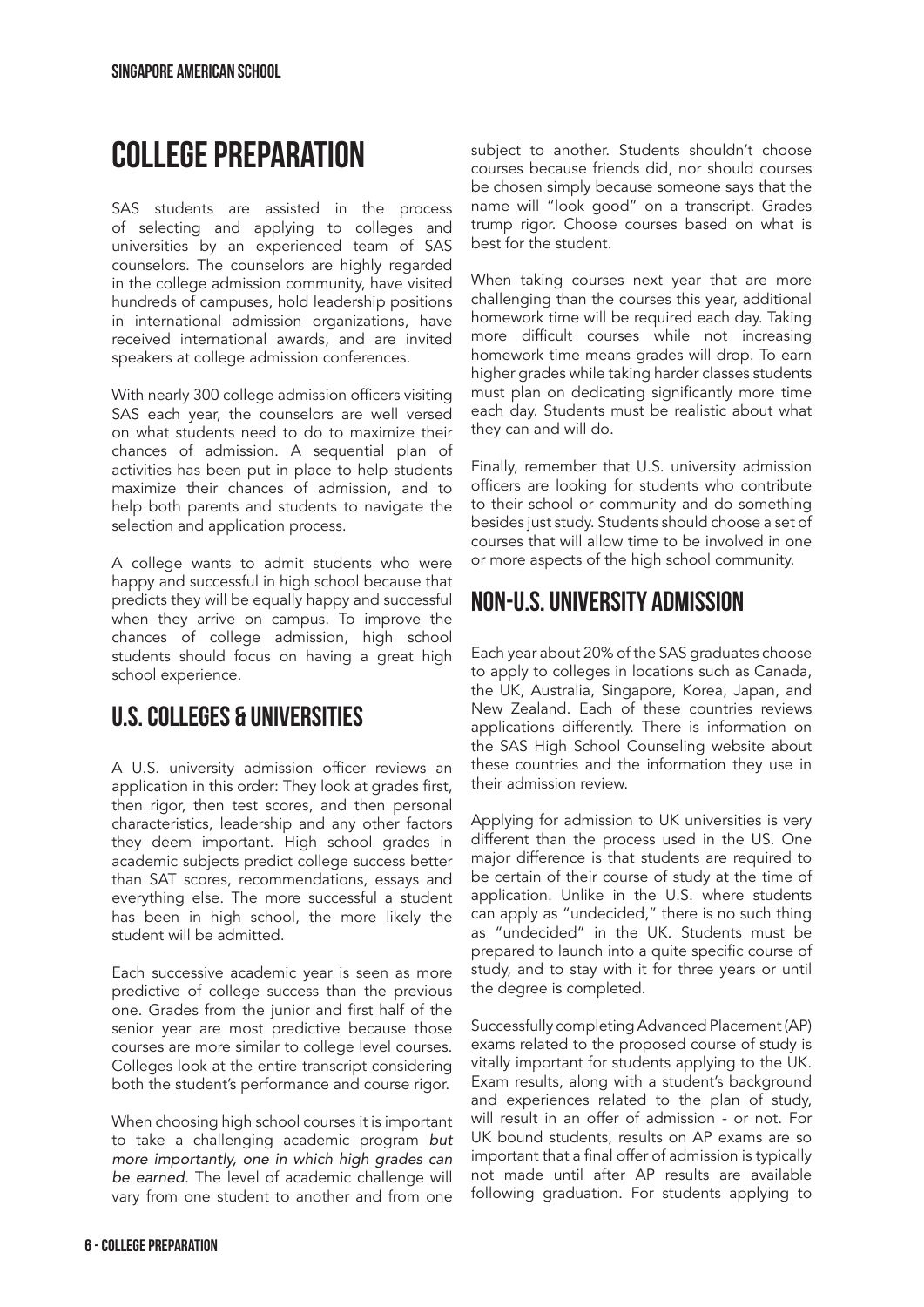the UK, it is important that an early decision be made on the course of study and relevant AP courses (with high scores) are completed. The SAS counselors are happy to provide additional information about AP course choices and how they relate to admission in the UK. Additional information about UK university admission is also on the High School Counseling Website.

# **Advanced Placement (AP)**

SAS offers Advanced Placement (AP) courses for students who wish to pursue college-level study while they are still in high school. The AP program gives students the opportunity to show what has been learned by taking an AP exam. Based on exam scores, colleges may choose to grant credit, advanced standing, or both. Students who enroll in an AP course are expected to sit for the AP exam in May. Most students do not begin taking APs until grade 11 or 12.

While AP exam results can provide credit for a U.S. college course, most high school students are more interested in being admitted to the college than getting credit for a course after enrollment. For U.S. colleges, the grades listed on transcripts are much more important than AP exam results. Results for senior year AP exams are not available until July - long after admission decisions are made.

Students who enroll in AP courses will be expected to undertake rigorous and sophisticated assignments and to work independently. Most AP courses require multiple page papers and research. It is important to be realistic about the level and number of AP courses selected. Taking too many and earning low grades hurt rather than help admission chances.

An AP Capstone option was introduced at SAS in 2014-2015 when the AP Capstone Seminar course was first offered. The AP Capstone Research course was subsequently made available in 2015-16. Information about these courses can be found in the TEC section. To earn the AP Capstone Diploma, students must complete the AP Capstone Seminar, the AP Capstone Research course the following year, plus four AP courses and exams with a minimum score of 3 on each one.

# **Academic Load**

The minimum SAS graduation requirements are just that - minimums. All students should look at the "recommended for college" rather than the "minimum credits" column. Students should speak to teachers and counselors for advice on exactly which courses to take. Remember, while it is important to take challenging courses, it is equally important to choose courses in which good grades can be earned. Earning a C, D or F is never impressive, whether it is in a regular, honors-equivalent or AP course.

There is no specific number of AP or advanced courses required by a selective college. While they are looking for academically able students who have challenged themselves academically, they also want students who have contributed to their school or community. Students should not take such a heavy load that they will not have time to be involved in the life of SAS. Colleges do expect students to challenge themselves, but if a couple of advanced courses would be too much, take standard academic courses where strong grades can be earned.

Academic performance is more important than rigor, but admission officers consider both. Taking overly challenging courses and performing poorly would certainly hurt a student's chances of admission.

For hyper-selective colleges, academic success is just the first step. Most of their applicants are academically talented. For those colleges admitting less than 20% of the applicants, excellent grades are not enough. Students also need to be interesting, involved, and have something which compels the college to admit the student.

# **GPA Calculation**

Each high school calculates a GPA differently. At SAS all courses completed at SAS are included in the GPA with advanced courses being weighted. Since each high school uses a different set of grade weighting, most colleges recalculate each student's GPA. They may drop the weighting, eliminate elective, PE and art classes, or discount freshman grades completely. Rather than focusing on a GPA, admission officers review an entire transcript to see the overall number of As, Bs and Cs, while carefully considering the course load. While students sometimes focus on their GPA,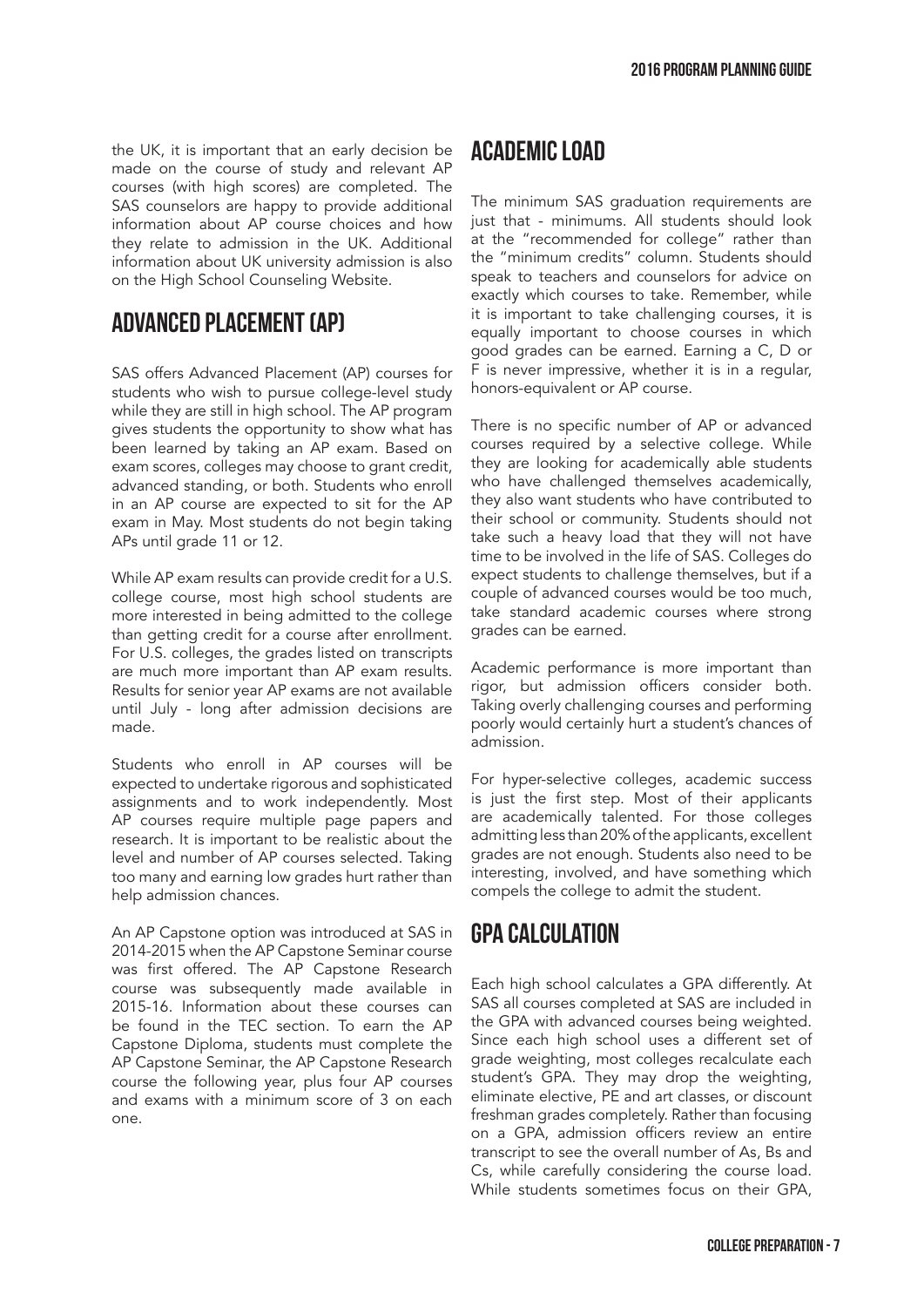a college will definitely take the time to review an entire transcript paying more attention to the grades earned in the academic core courses.

# **Co-Curriculars**

An important part of any high school experience is the co-curricular area. SAS offers a rich array of activities in such areas as music, dance, drama, sports, community service, student government, journalism, cultural clubs, academic and special interest clubs. Most clubs meet during one of the breaks or between 3:15 and 4:15, with athletic practices starting at 4:15. Some activities, including most of the journalism and music activities, are actually an extension of a class and are limited to students in those classes, though they will involve after-school participation. Other clubs, such as the Art Club, are related to a class but meet after school and membership is not restricted to class members. A complete list of activities is available from the Athletics/Activities Office and the high school website. A club fair is held each August where all of the different groups explain what they do and ask students to join them.

Co-curricular activities can play a big part in distinguishing a student from other applicants, with quality and commitment being much more important than quantity. Colleges are pleased to see students who are passionately committed to a few activities. Leadership positions demonstrate commitment and say something positive about the student. Just like it is better to take three years of French than to take one year each of French, Chinese, and Japanese, it is better to spend three years rising to a position of importance on the student council than it is to join every organization the school has to offer.

Johns Hopkins University has said: "A common misconception is that university admissions officers are looking for each student to be 'well-rounded,' whereas we are looking for a well-rounded freshman class, depth being valued over breadth. A combination of both is ideal." Involvement in high school activities tells admission officers how much a student will likely contribute to campus life.

But remember, extracurricular activities can only do so much to make up for less than stellar grades. Students overly involved in extracurricular activities may find their grades suffer as a result. No list of activities will make up for mediocre grades. Highly selective universities, expect high

school students to demonstrate leadership - and also make As.

# **College Admission Testing**

For students applying to the U.S. the answer to, "How important is the SAT or ACT?" is a complex one. There are now hundreds of colleges that no longer require the SAT or ACT because they have found the scores do not predict college success. Included on this list are New York University, Wake Forest, Middlebury, and American University. While some colleges have dropped the testing requirement, the fact remains that most highly selective colleges (those rejecting 90% or more) expect that all parts of the application - including the SAT or ACT - to be strong.

The best way to improve SAT scores is to read a lot and to take appropriately challenging academic courses. No amount of SAT or ACT preparation will help if a student stops taking math. The reading and writing in a challenging social studies course will help students with the reading and writing sections of the SAT and ACT.

While doing well in classes is the best SAT or ACT preparation, practice can also help. All tenth and eleventh graders take the PSAT, the practice test for the SAT Reasoning test. The PSAT is given during the school day in October.

Students should take either the SAT Reasoning or the ACT (or both) during the second semester of the junior year and probably again early in grade 12. Since many U.S. colleges require students to submit all SATs completed at any time in high school, students should postpone the ACT or SAT until the second half of grade 11. The test is designed to test students in the second half of grade 11 - not earlier.

About 50 U.S. colleges - generally the most selective ones - require tests in addition to the SAT called the SAT Subject Tests. These are one-hour multiple-choice tests offered in academic areas such as biology, language, literature or history. If they are required, students ordinarily take two of these tests in May or June of the junior year at about the same time the most advanced course in that subject area - typically an AP course - is completed. Taking more than two is rarely helpful. Most U.S. colleges will accept the ACT plus Writing in lieu of SAT Subject Tests. Unfortunately the testing policies vary from university to university so check with a counselor for advice.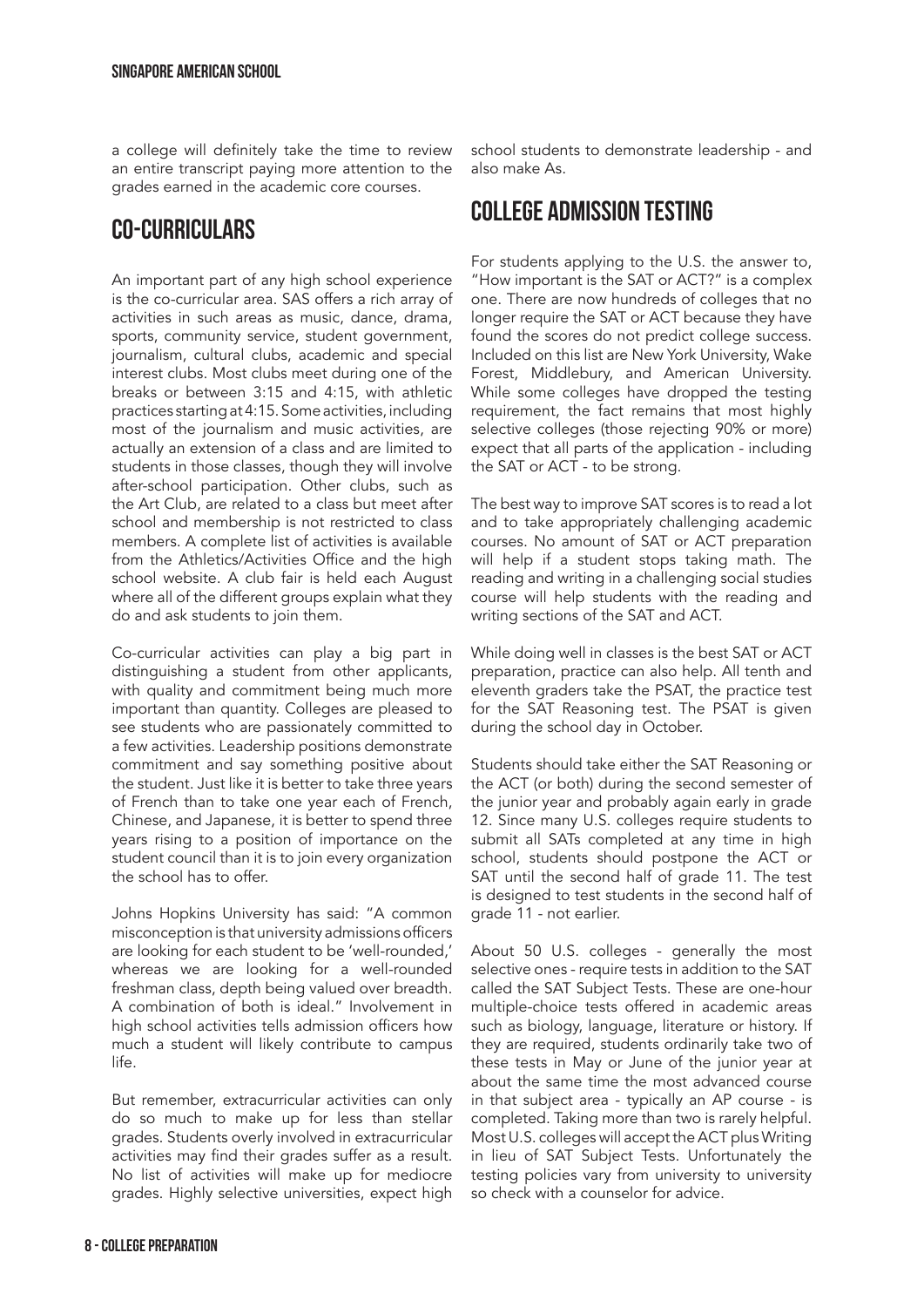For strong students who might be applying to one of the 50 or so colleges requiring the SAT Subject Tests, students must choose two courses that will provide preparation for these exams by the end of the junior year. Remember, many schools do not ask for Subject Tests or use them in the admission process. If a college doesn't ask for SAT Subject Tests it is unnecessary to take them. Those that do use them only expect students to submit two. Very few strong students have difficulty in completing the required SAT Subject Tests.

Additional details about the SAT and ACT are on the testing section of SAS High School Counseling website and will be explained by the SAS counselors.

# **"Family Connection"**

SAS high school students are given individual user names and passwords to access Family Connection, our online college information system. Some of the features of Family Connection include a student's ability to:

- View individualized displays of personal academic information and test scores.
- See historical high school grades and develop a four-year plan.
- Complete career and interest inventories, which can be especially helpful to students considering universities in the UK
- View admission data on SAS graduates who applied to colleges. Scattergrams plot the cumulative GPA, best SAT score, and whether the student was admitted or denied.
- Search for colleges and start a list of potential schools to explore more in depth.
- Get automatic e-mail reminders about colleges visiting SAS.

Family Connection is a powerful program and is used by students and counselors for all four years of high school. Ninth grade parents are given account information in the middle of the freshman year. Parents of current high school students who do not know how to login should contact the Counseling Office.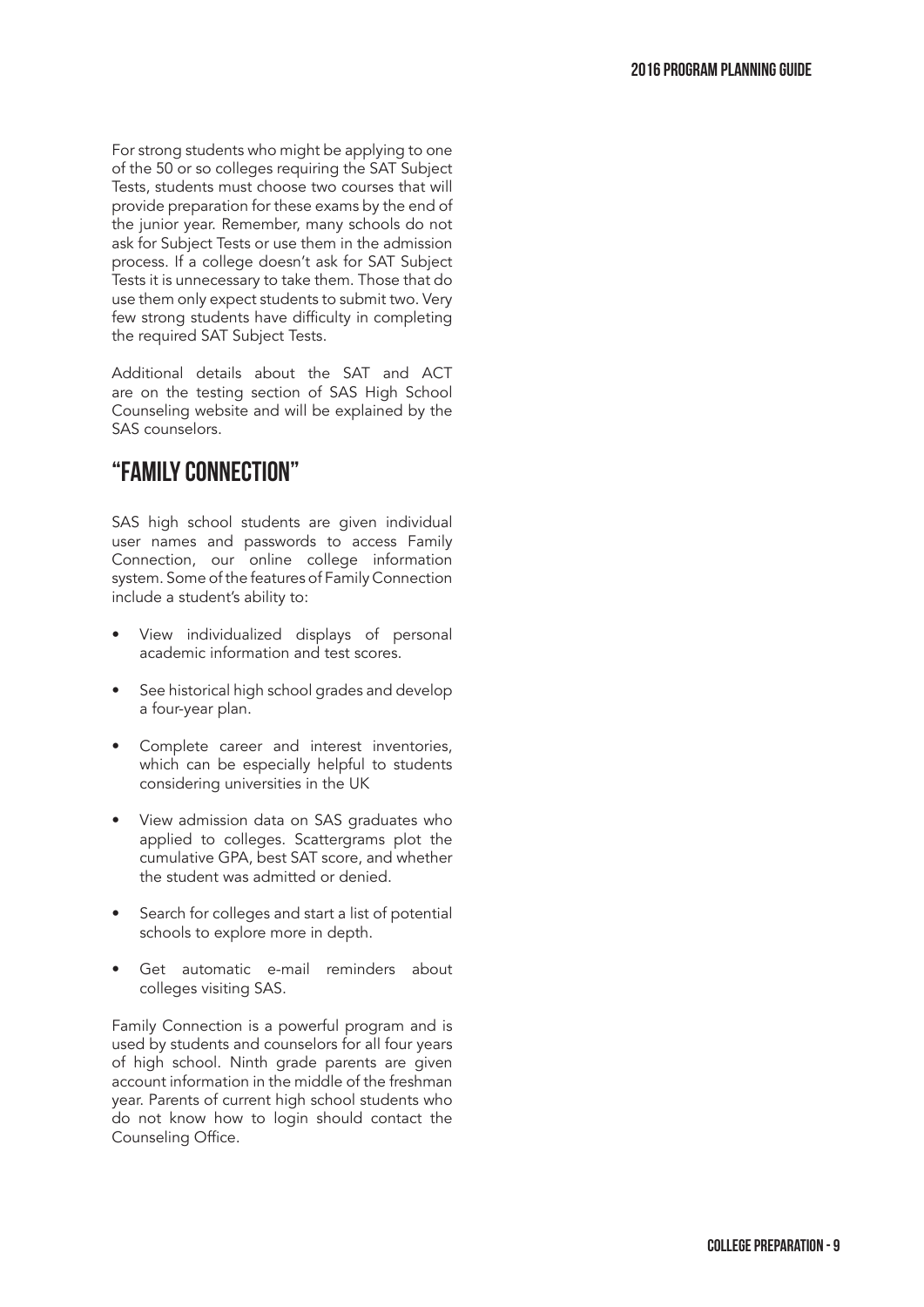# **English**

The English curriculum focuses on the areas of writing, speaking and listening, and reading and viewing. Each area will be assessed in every English course in various ways, and skills will be revisited and refined over the course of the fouryear program.

Students must take an English class every semester they attend SAS. All freshmen must take English 9 or World Studies, while sophomores must take English 10 or American Studies. Upperclassmen may opt to take any of the following courses during the junior and senior years: AP English Language and Composition and AP English Literature (both year-long), or a combination of the semester-length Junior/Senior menu courses.

While all of the following courses can be used to fulfill the four credit SAS English graduation requirement, please note that there are some that do not meet the English requirements set by some outside organizations. The National Collegiate Athletic Association (NCAA) reviews all core courses at all high schools and makes an independent assessment on whether they are considered substantially comparable to a traditional core course. If you are a talented athlete who could potentially play a sport in a US college, be aware of the handful of non-traditional SAS English courses that are not certified by the NCAA.

#### *FAQ: Should a ninth grader choose English 9 and World History or the combined double block World Studies course?*

*World Studies meets every day and challenges students to dive more deeply into the core knowledge covered, empowering students to make meaningful connections across disciplines. Students will benefit from this structure if they prefer a thematic (not chronological) approach to learning content and skills. In addition, because of the extended time with their peers and teacher, students will be able to further develop, and benefit from, a positive class environment. School transcripts will not reflect independent grades for English 9 and World History, but instead will note one grade for World Studies. Consequently, to be successful, a student will need to both thoughtfully understand the content introduced, but also master the skills of speaking persuasively, writing effectively and reading analytically. Students will*  *be expected to consistently research and share their perspectives in collaborative environments. The methods and thinking emphasized in this course will prove beneficial when students are asked to choose and develop an interdisciplinary SAS Catalyst Project during the senior year.*

# World Studies (English 9/World History)

*ID: 41005 Grade: 9 Length: Year Credit: English/Soc Studies (2) Note: Double block/credit in English and History*

This interdisciplinary course is a thematic study of the human experience using the lenses of history and literature with a focus on skills development. Using the themes of identity, power, discovery and networks, and revolutions students will explore how individuals, communities, nations and the world have responded and continue to respond to the evolving challenges of their environment. World Studies will introduce students to a variety of literary genres and world history topics to provide students with the knowledge and skills needed to better answer the question: what does it mean to be me? This interdisciplinary course will meet every day, and students will earn both an English and social studies credit.

*Reading and Viewing* – Using a genre approach, students will study short stories, novels, poetry, drama, and non-fiction - specifically scholarly journals and articles; religious texts, government documents and other primary sources; memoirs; and secondary sources. All students will read and study a memoir, *Romeo and Juliet, Lord of the Flies, and World War Z,* but will also analyze shorter literary and non-fiction extracts that relate to the themes and major eras in world history. Students will develop skills in critical observation and creative representation by viewing and discussing films and other media.

*Writing* – The course emphasizes the structure and conventions of written English and provides a variety of writing opportunities. Some assignments will stem from a student's own experiences and observations, while others will focus on responses to class texts. Students will write informative, argumentative and narrative pieces, including a research paper using primary and secondary sources. Vocabulary study is an integral part of the program.

*Speaking and Listening* – Class reading of literature selections, individual and group presentations, and class discussions in small and large groups all contribute to the enhancement of the students'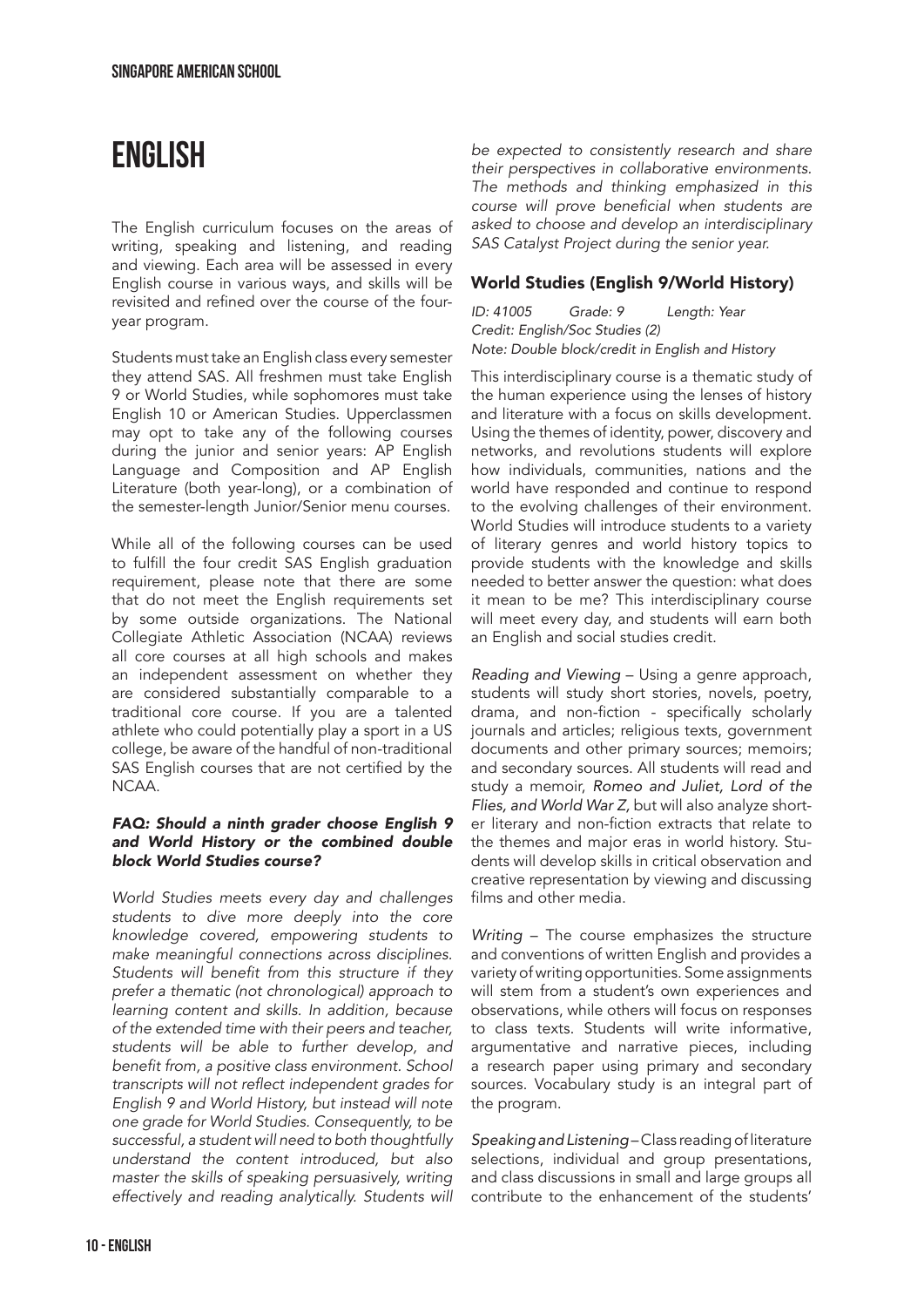speaking skills. Students will practice careful and critical listening when taking notes on lectures, attending to readings and presentations, and participating in class discussions.

Students will be challenged to demonstrate the development of their skills and understandings in a final culminating project.

# English 9

*ID: 41012 Grade: 9 Length: Year Credit: English*

English 9 is a traditional Language Arts course which focuses on writing, reading, speaking/ listening, and language skills in addition to a yearlong vocabulary study of Greek and Latin prefixes, roots, and suffixes.

The written assignments in English 9 will build from a foundation of how to manage and organize primary and secondary source material, using each in increasingly sophisticated writing tasks. Writing opportunities for students include the literary analysis essay, the comparison and contrast essay, the research paper, and creative writing.

Reading for English 9 focuses on the skill of inferring meaning from text. Students will spend time with many titles from the high school canon, including *Of Mice and Men, The Absolutely True Diary of a Part Time Indian, To Kill A Mockingbird, Oedipus Rex, Antigone, and Romeo and Juliet*, and English 9 students will practice increasinglycomplex inferential reading skills throughout the school year. Students will also read poetry, short story, non-fiction, and literary criticism.

Speaking and listening in English 9 is assessed in two ways. In one repeated setting, students learn how to participate in a high-school level discussion by supporting their thinking with textual evidence from their readings. In another, students prepare and deliver a formal presentation based on their research-based findings.

Language study in English 9 allows students to define their knowledge of syntax. During the first semester of the course, students practice and hone their skills for writing the four main syntactic patterns in English. During the second semester, students then learn to develop more sophisticated syntax by learning how, when, and why to add phrases to their independent and dependent clauses. "

# American Studies (English 10/US History)

*ID: 41014 Grade: 10 Length: Year Credit: English/US History (2) Note: Double block/credit in English and U.S. History*

This course is a thematic study of the American Experience through the lenses of history and literature, with a focus on skills development. Through the thematic units "*Making a Nation," "All Men are Created Equal?," "The American Dream," and "Conflicts and Resolutions,"* students will explore critical issues, individuals and turning points in the history of the United States of America. Students will analyze the extent to which ideologies, people, literature and events developed and shaped both American history and its contemporary issues. Students will be challenged to think critically and to make thoughtful connections as they draw on a variety of resources to understand the American Experience. This interdisciplinary course will meet every day, and students will earn both an English and a U.S. History/Social Studies credit for completing the course.

*Writing* – Students will develop their writing in a variety of genres (e.g. persuasion, narration, analysis, synthesis), responding insightfully to both literature and history and they will pursue class-related areas of interest for their research projects. Language usage and mechanics instruction will focus on the problems evident in the students' writing.

*Speaking and Listening* – Students are expected to participate fully in class discussions, work in small groups, and make at least one formal presentation per unit, with a focus on persuasive speaking skills.

*Reading and Viewing* – Students will critically read a variety of nonfiction (e.g. academic articles, primary source documents), fiction (e.g. novels, short stories), drama and poetry reflecting the American Experience; the history text will be *The Americans* (Holt McDougal). Students will continue to develop skills in visual literacy by critically viewing documentaries and films. Students will be encouraged to read widely outside of class in order make connections.

#### English 10 - American Literature

*ID: 41013 Grade: 10 Length: Year Credit: English*

English 10 is a survey of American Literature. Throughout the course, students are asked to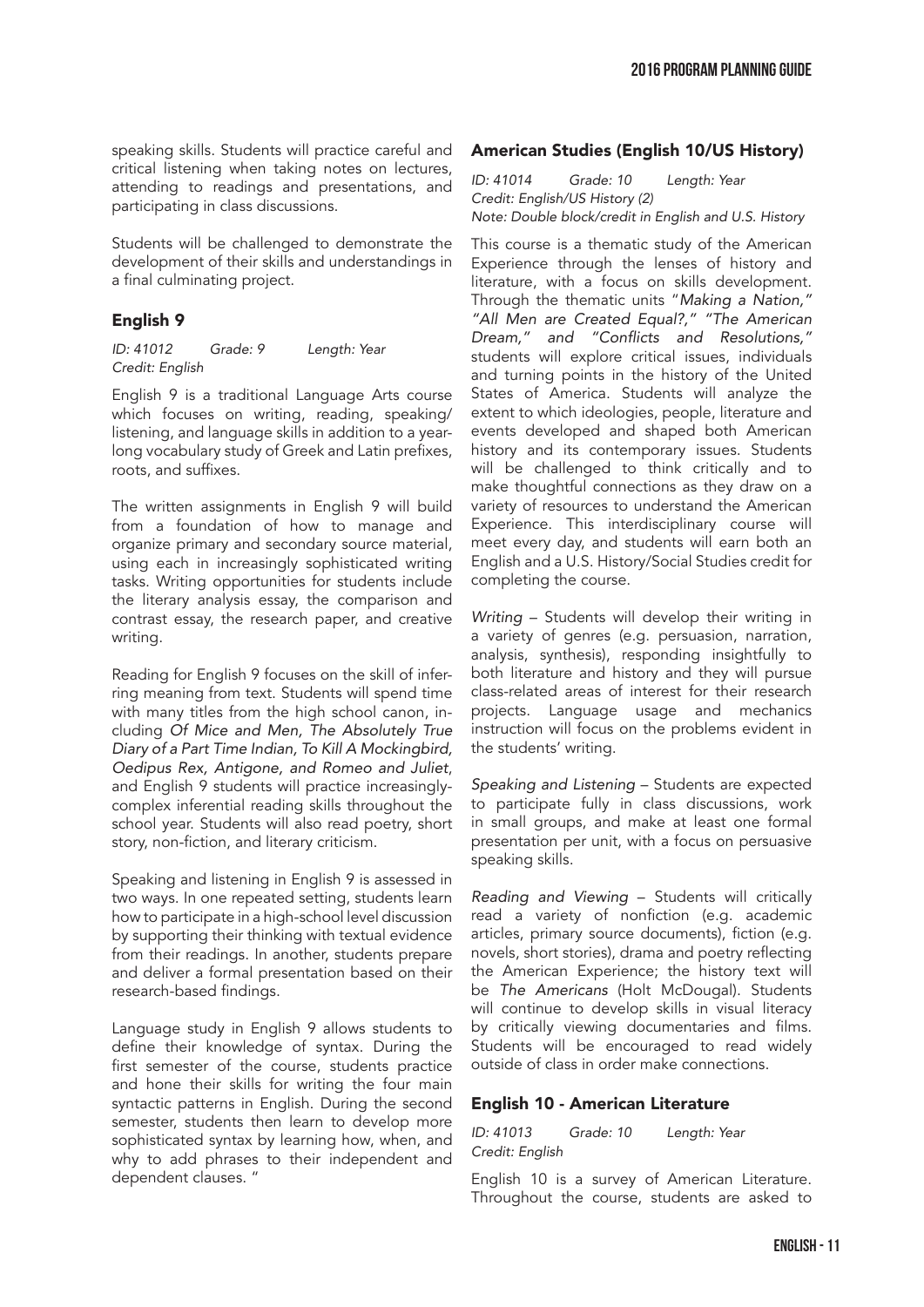think critically and reflect on two key questions: *Who or what is an American? Is the American Dream a myth or reality?*

*Writing* – In the tenth grade, the form and structure of the short essay are stressed, and the quality of writing is enhanced through the application of the writing process. Students will write in a variety of modes and styles (e.g. argumentative, narrative, informational, synthesis), with a focus on persuasive writing and research. Language usage and mechanics instruction focuses on the problems evident in the students' writing. The study of vocabulary is continued.

*Speaking and Listening* – At the tenth grade level the course emphasizes the discussion of literary selections and oral reports to emphasize the skill of persuasive speaking.

*Reading and Viewing* – Students will read a variety of fiction, nonfiction, and poetry reflecting the various literary periods in American Literature. Students will study texts chosen from *The Catcher in the Rye, The Adventures of Huckleberry Finn, The Great Gatsby, Nickel and Dimed, Outliers, The Crucible,* and *A Raisin in the Sun.* Students will also read at least one American play and participate in literature circles using texts that examine current issues and the minority experience in America. Students will continue to develop skills in critical observation and creative representation by viewing videos of films and short subjects.

#### **Junior/Senior Options**

The Junior/Senior Options continue the development of skills and intensive study of literature of a college preparatory English sequence. These semester-long courses cover diverse bodies of literature from various periods and cultures. All of the courses develop writing, reading, viewing, speaking, listening and technology skills.

*Writing* – Students will compose a variety of writing assignments, such as personal essays, literary analysis, compare and contrast essays, reviews, journal entries, and character sketches. They will be encouraged to develop an authentic voice and sense of audience. Students will revise pieces of writing, concentrating on content and organization, and edit to improve diction and mechanics. Students will participate in peer critiquing and editing.

*Speaking and Listening* – Students will speak in a variety of contexts: speeches and oral presentations, large and small group discussions, dramatic readings, and/or readers' theater activities.

*Reading and Viewing* – Students will read a significant body of literature appropriate to the focus of the course.

# **Semester I Options**

# Advanced Composition

*ID: 41041 Grade: 11-12 Length: Semester I Credit: English*

This course is designed for students who wish to pursue creative writing, and to learn first-hand how creative writers work. Using an intensive workshop format, both in class and online, students will learn specific forms of creative writing, develop a peer community of writers to critique and support each other, and create an individual portfolio of creative work. Students will submit their works to outside publications and select and perform their own works for a student-developed public reading at the end of the semester.

#### American Literature

*ID: 41008 Grade: 11-12 Length: Semester I Credit: English*

American Literature focuses on literature's presentation of changing roles, values, voices and attitudes in post-World War II America. Students will read and view selected drama, novels, nonfiction and poetry. Readings will be taken from the following: *Miller's Death of a Salesman, Cullen's Columbine, Kesey's One Flew Over the Cuckoo's Nest, Stockett's The Help, Diaz' The Brief Wondrous Life of Oscar Wao and Gruen's Water for Elephants*. Students will complete a variety of writing assignments, including blogs, analytical and narrative writing, along with individual and group discussions and presentations. They will have choice for their final reading assignment and project.

#### British Literature: The World of Shakespeare

#### *ID: 41006 Grade: 11-12 Length: Semester I Credit: English*

In this course, students will study Shakespeare's works in depth, critically reading at least one play from each of his four genres (history, comedy, tragedy and romance), along with sonnets and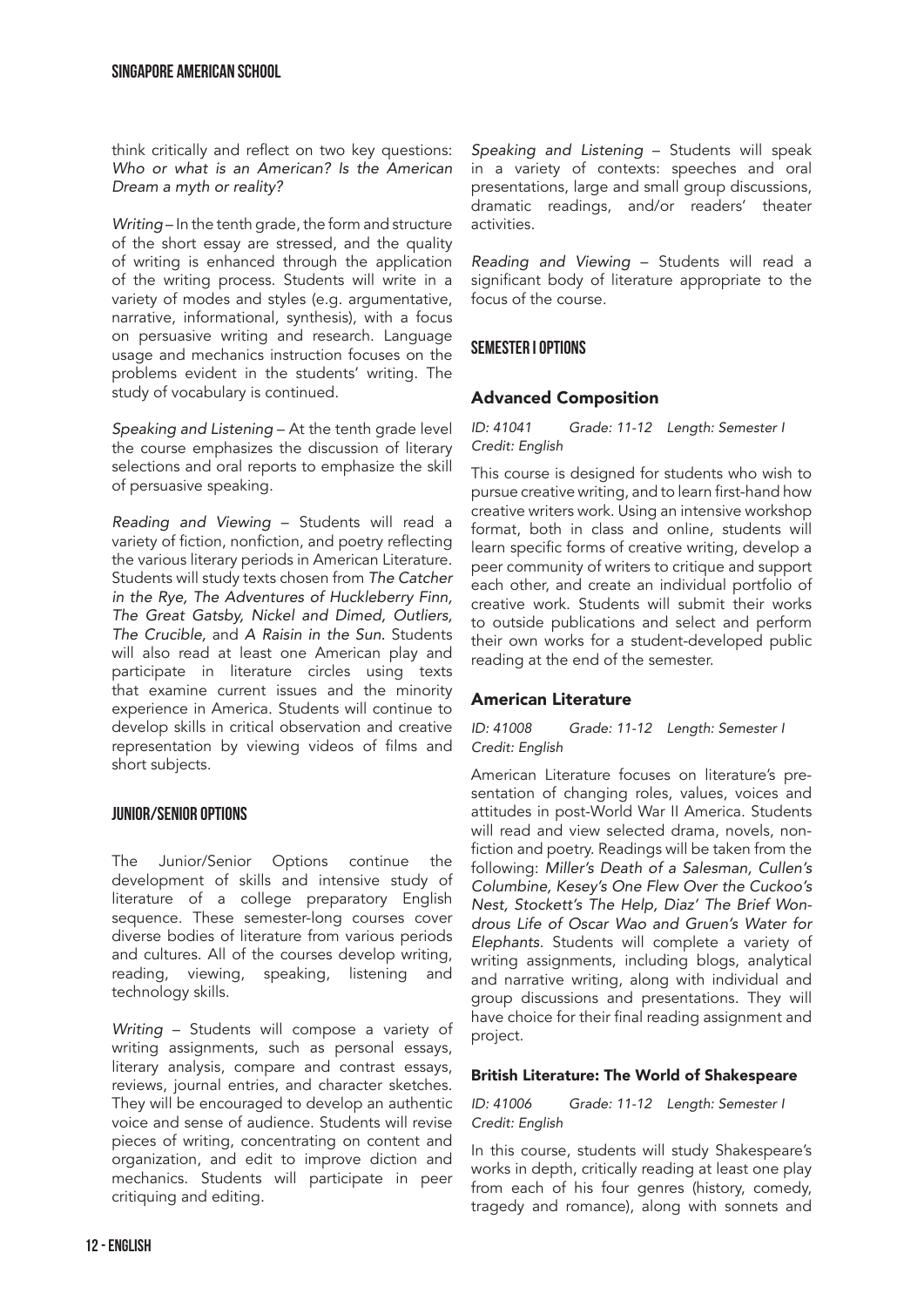other poetry. Supplementary readings will include recent articles and scholarship about Shakespeare and Elizabethan England and the development of Shakespeare's language; in addition, students will critically view films and performances (if possible) of the plays. In response to the readings, students will write in a variety of genres (e.g. persuasion, narration, critical responses) and participate in shared inquiry discussions and presentations.

#### Lit and the Imagination (Science Fiction)

*ID: 41011 Grade: 11-12 Length: Semester I Credit: English*

Students in this course will study the three stages of Science Fiction: Gothic/classic science fiction period (1818 – 1926); the modern period (1926 – 1960s); and the contemporary period (1960s – present). Through the study of the literature of these three periods students will examine the philosophical (ethical), scientific, and political ideas developed in science fiction literature. Key ideas include: the ethics of science and the responsibility of the scientist, the conflict between man and technology, man's relationship to nature, the individual against society, mankind meeting alien species, social problems highlighted in science fiction literature and film, and how science fiction literature can help with the problem of "future shock." Students will also explore the relationship of science fiction literature to the novel and film. Consequently students will analyze both written text and film. The variety of classic writers includes *H.G. Wells, Mary Shelley, Arthur Conan Doyle, Jules Verne, Nathaniel Hawthorne, Rudyard Kipling, Herman Melville, and E. M. Forster.*

# Reading, Writing and Publishing in a Digital World

*ID: 41024 Grade: 11-12 Length: Semester I Credit: English*

*Note: This course was previously named Media Literacy. If a credit was earned in that course, you cannot retake it under this new name.* 

This project-based course examines the textual relationship between literary style and content, examining how it has evolved over time. We examine how the tools of expression—the spoken word, the pen, the printing press, the radio, the television and the internet—have changed the ways we describe, explain, persuade and narrate in the world. By reading and writing many different forms, students will better understand how to interpret the written world and publish work with a greater awareness of the effects on different

audiences. This course is designed to help students think critically about and responsibly within the digital age. With the Common Core Standards as a framework, student will plan, write, revise, produce, record, film, publish and evaluate their own work, creating a body of writing to take with them in their personal portfolio.

# **Semester II Options**

#### Asian Literature: An East-West Perspective

*ID: 41019 Grade: 11-12 Length: Semester II Credit: English* 

The focus of this course is on issues and themes relating to Southeast Asia and East Asia. Students study the perspectives of Asian, American and European writers located both in Asia and in the West. Reading texts in translation, as well as those originally written in English, students consider religious, economic, socio-cultural and political representations of Southeast and East Asia. Students will have opportunities to explore a question in-depth, such as What's the difference between a Sage and a Saint? or How do ideals of "masculine" and "feminine" compare, East and West? Students will write in a variety of genres (e.g. critical responses to literature, synthesis, research), participate in shared inquiry discussions and deliver presentations.

#### Studies in Satire

*ID: 41022 Grade: 11-12 Length: Semester II Credit: English*

This course will provide students with a broad sense of satire in terms of how it has been defined and practiced. Thus, students will begin by briefly discussing several approaches to explaining the basic concepts of satire. These efforts seek to explain satire's long and successful run as a literary genre and to clarify just how satire works. After establishing a critical lens through which to view satire, students will study classical examples of satire primarily from the eighteenth through the twentieth centuries using texts such as *Being There, Brave New World, The Handmaid's Tale, The Malcontents,* and *Cat's Cradle.* All the while, each week students will also be keeping tabs on twenty-first century satire. Overall, the course seeks to enhance students' critical thinking skills by closely analyzing the criticisms inherent in works of satire.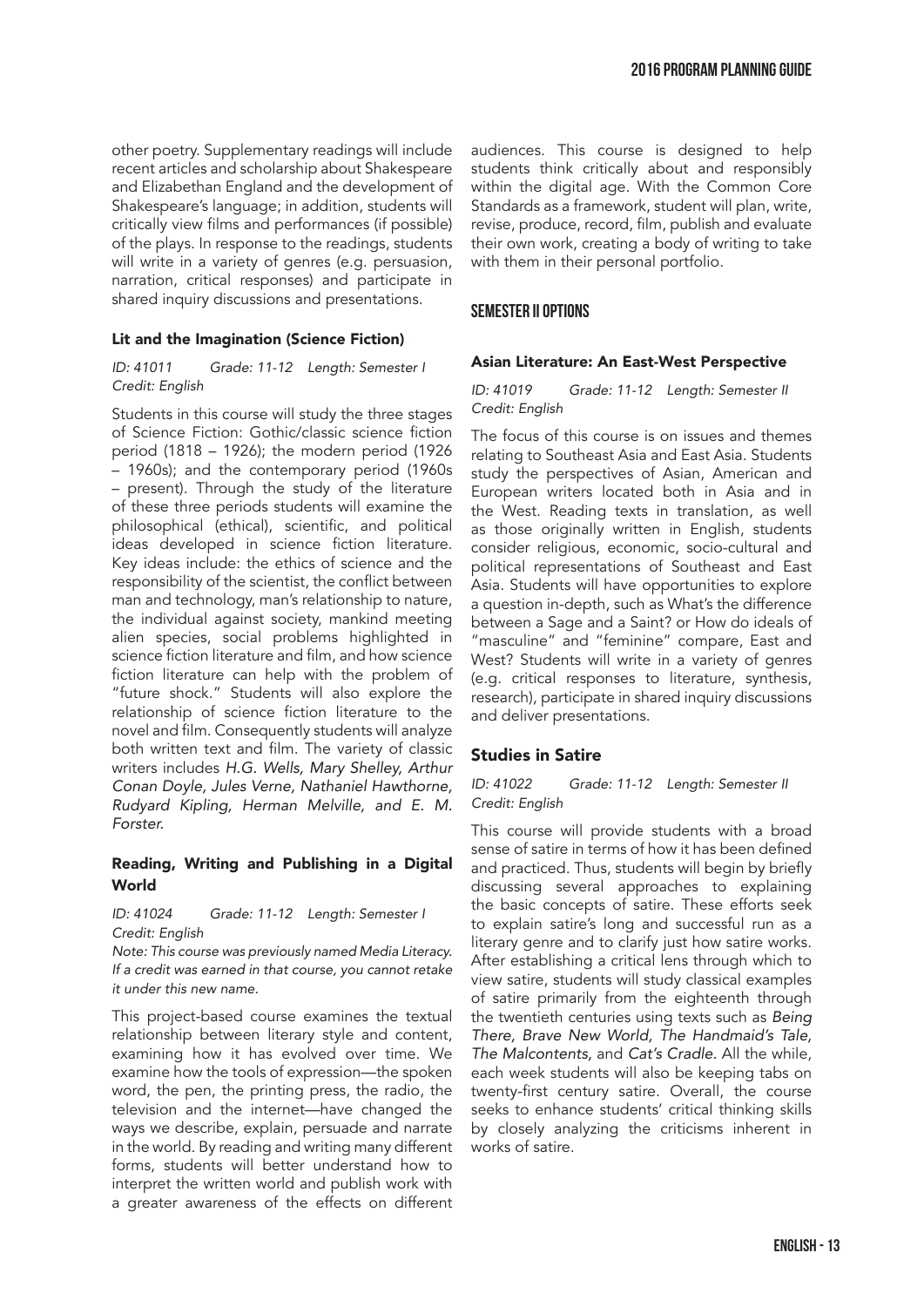#### World Literature: Myths and Monsters

*ID: 41017 Grade: 11-12 Length: Semester II Credit: English*

The monster is a figure as old as literature itself. From the myths of the Greeks to the Biblical Leviathan, monsters of various kinds have roamed the landscapes of our imaginations. This course asks, what is a monster? Why do people seem fascinated with the grotesque, the outcast, and the evil? How are monsters portrayed in literature and other art forms? We will examine novels and stories that feature classic and contemporary visions of vampires, demons, ogres and perhaps the most frightening monster of all - mankind.

### 21st Century World Classics (Prize Winning Lit)

*ID: 41009 Grade: 11-12 Length: Semester II Credit: English*

This course will engage students in reading contemporary, prize-winning literature. Students will use award criteria to judge literature in a variety of genres. They will explore why some literature may win the favor of the critics but not make a best-seller list (and vice versa). The course emphasizes critical thinking and discussion skills in a book-club /literature circle format. As these texts are relatively new to bookshelves, and very little critical literature is available about them, students will play an integral role in creating new knowledge about the texts based on class discussions and interpretations. Students will be expected to write critical reviews, literary responses, and give presentations. Books will be selected from those winning awards such as Pulitzer Prize, the National Book Award, the PEN, the ALEX, the Orange, the Booker, the Hugo and the New York Times best-seller list.

#### Communications (TED Talks)

*ID: 41031 Grade: 11-12 Length: Semester II Credit: English* 

*Note: For potential college athletes, this course does not meet the NCAA Division I core course requirement for English. See counselor for details.* 

This course will enable students to develop fundamental skills in formal and informal oral communication. Students will be exposed to lessons on how communication affects our lives, the process of communication, listening skills, interpersonal communication, building confidence, structuring speeches, choosing effective language, media studies, and speech delivery. The first quarter of the course will focus on building the skills required in public speaking by practicing the following types of speeches: Oral Interpretation of Literature, Original Oratory, Impromptu Speaking and Storytelling. Students will also learn specific strategies required for both Shared Inquiry and Socratic Seminar discussions. The second half of the course will be spent doing a Project-Based Learning unit culminating with each student preparing and giving a TED Talk in a public setting. This unit will allow students to pursue their passions by doing research, organizing and producing a multi-media presentation imitating the famous TED Talk series.

#### **Advanced Options (AP and at)**

#### AP English Language and Composition

*ID: 41028 Grade: 11-12 Length: Year Credit: English*

*Prerequisite: Semester I grade of B+ or higher in English 10/American Studies required to select this course as an 11th grader or teacher recommendation.*

The AP Language and Composition course is primarily a course in both effective writing and critical reading. This course engages students in becoming skilled readers of prose written in a variety of periods, disciplines, and rhetorical contexts and in becoming skilled writers who compose for a variety of purposes. Readings will involve four general areas: science and technology; government and politics; art and literature; and philosophy and religion. Students planning to take AP Language and Composition as a junior are cautioned: successful completion of the course requires a much greater effort and is significantly more demanding than English 10.

#### AP English Literature and Composition

*ID: 41029 Grade: 11-12 Length: Year Credit: English*

*Prerequisite: AP English Language or Semester I grade of B or higher in an 11th grade semester length English course or teacher recommendation.*

This course is designed for upperclassmen who have demonstrated a commitment to the critical study of literature and the study and practice of writing. Through speaking, listening, and reading, but chiefly through the experience of their own writing, students will become more aware of the resources of language and more adept at formal analysis of literature in terms of both form and content. The focus of this course is the in-depth analysis of literature in a variety of modes: Greek drama, Shakespearean drama, the novel, satire,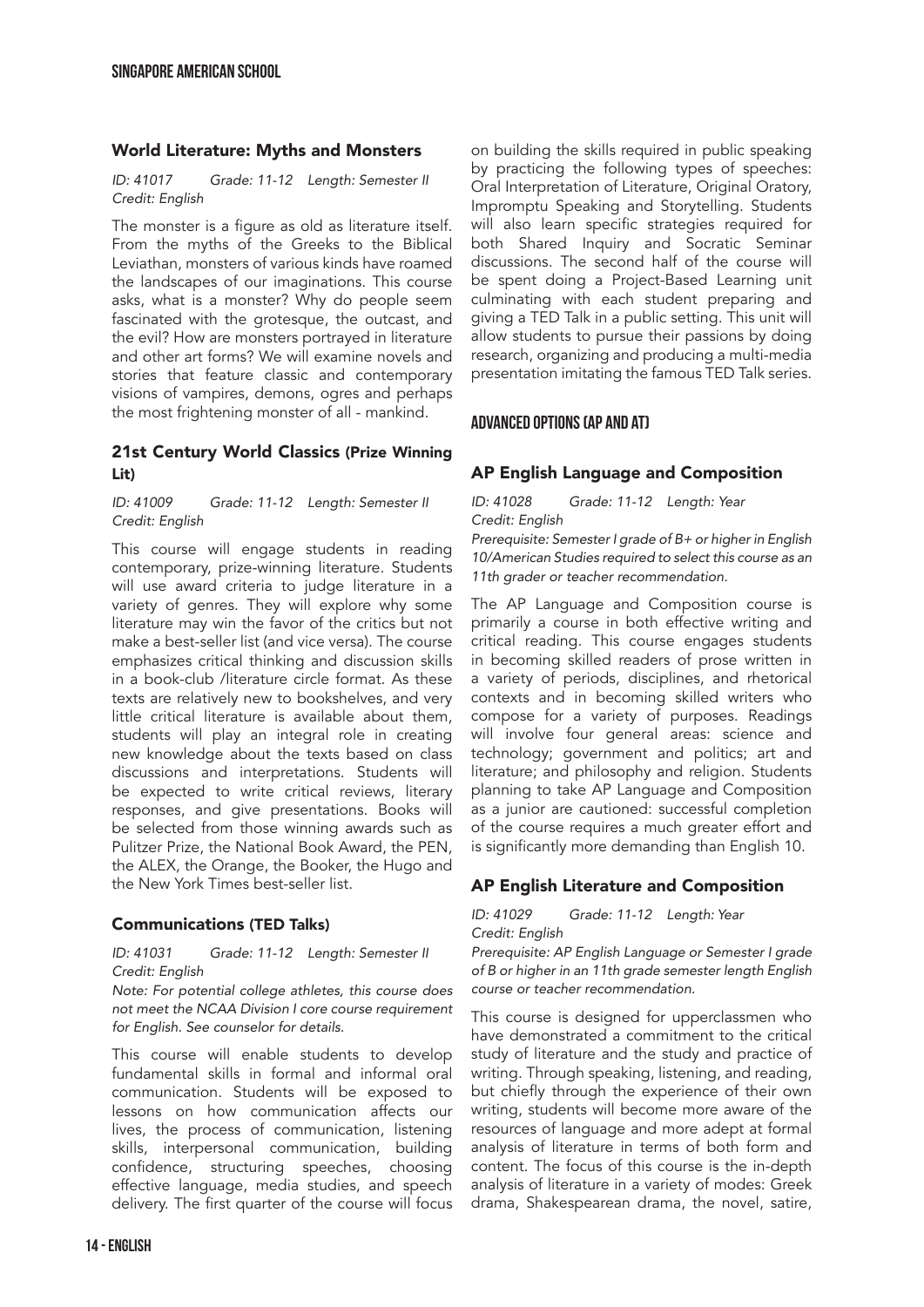the essay, and poetry. The AP curriculum is not specifically prescribed and may vary in content and emphasis from year to year. Works selected for study will represent a variety of modes and periods and are generally recognized as literary classics.

# AT English: Writing Seminar

#### *ID: 41045 Grade: 11-12 Length: Year Credit: English*

*Prerequisite: B or higher in an AP English course, or a B+ or higher in American Studies, English 10 or a Jr/Sr Options course. Enrolled students will be required to submit a portfolio of creative writing pieces prior to the fall semester in order to remain in the course. See your English teacher for details.*

This course offers an intensive, year-long, studentdriven inquiry into the creative writing and publication process. The course will operate in a small writers' community to be structured on the Iowa Writers' Workshop model used in creative writing departments across the world, but scaled for a high school student. The course is designed for students who already have a regular writing process in any creative genre and can demonstrate a passion for creative writing with a portfolio of work. The course will feature a variety of units to investigate the professional writer's process, all of which will reflect student choice to some degree. These units include: regular workshops to improve drafting and editing skills, study and analysis of works and writers (based on student voice and choice) that examines process and audience as well as key ideas and craft, structured encounters with visiting local and international authors, a writer's retreat to encourage growth of relationships and community, and production of a publication of student work (print, digital, and/or performance) based on inquiry into contemporary publishing practices. This course was collaboratively developed and endorsed by Professor Deborah Appleman from Carleton College and Professor Robin Hemley from Yale-NUS in 2016. The Advanced Topic (AT) designation indicates a course is at university level, putting it at or above the level of a traditional Advanced Placement (AP) course. This course has a grade point weighting of 0.5.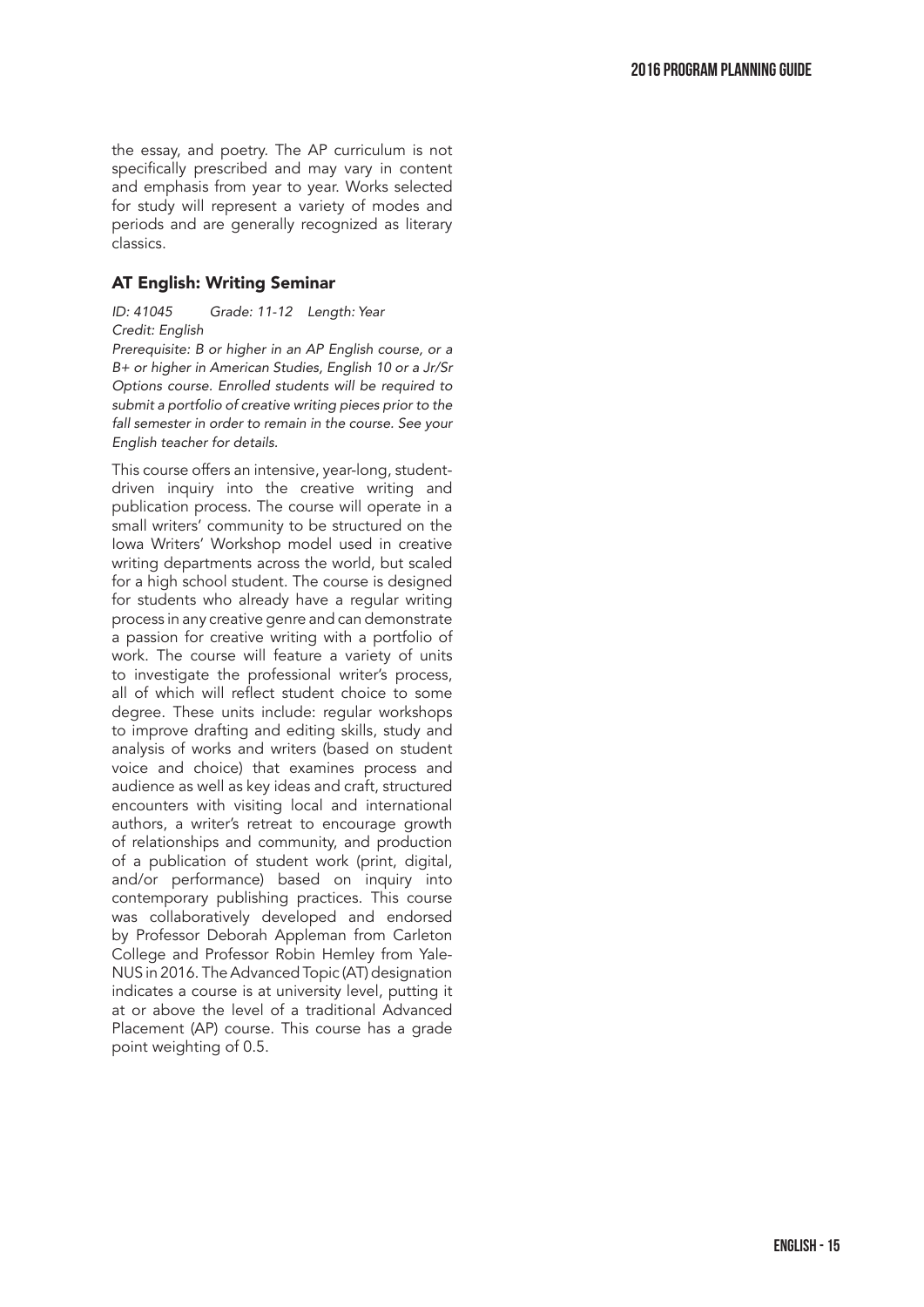# **Social Studies**

The Social Studies Department's offerings provide students with a broad exposure to history and the social sciences. Group activities, lectures, discussions, research, writing and critical analysis are incorporated into the program. Courses will employ technology to conduct research, maintain online discussion boards, create original media, and support classroom instruction. The department encourages students to develop the ability to express their ideas and to test them against those of others. Fundamental to the work of the department is study of the past and a desire to learn from the past, for the benefit of the present and the future.

#### **Required 9th Grade World History Options**

All SAS ninth grade students must be enrolled in either World History or World Studies - the combined English 9/World History course.

### World Studies (English 9/World History)

*ID: 41005 Grade: 9 Length: Year*

*Credit: English/Soc Studies (2)*

*Note: World Studies is a combined double-block English 9 and World History course. The course meets daily with the same teacher. Students can choose the double-block World Studies or separate English 9 and World History.* 

See the full course description in the English section.

#### World History

*ID: 42022 Grade: 9 Length: Year Credit: Social Studies*

World History serves two purposes. The first is to familiarize students with the major ideas and themes of world civilizations. Students will examine the development of the political, economic, social, intellectual, religious and artistic traditions that have contributed to contemporary societies. Strong emphasis will also be put on the changing relationships between regions and peoples. The second purpose is to ground students on the skills needed (reading, writing, interpreting, presenting, researching, and utilizing technology) to excel throughout high school. The course will include a variety of instructional methods, from teacher-led, to student-centered. All ninth graders must enroll in this course or World Studies.

### **U.S. History Options**

U.S. citizens (not dual citizens) are required to earn a credit in American Studies or U.S. History. Since some U.S. public universities (e.g., University of California) require U.S. History as an admission requirement, students who might be applying to a U.S. public university should complete a year of U.S. History or American Studies.

### American Studies (Eng 10/U.S. History)

*ID: 41014 Grade: 10 Length: Year Credit: English/US History (2)*

*Note: American Studies is a combined double-block English 9 and US History course. The course meets daily with the same teacher. Sophomores can either choose the double-block American Studies or choose English 10 and either US History, AP U.S. History or any other social studies course. See the full description of American Studies in the English section.*

### U.S. History and Government

*ID: 42012 Grade: 10-12 Length: Year Credit: US History*

This course enables students to make intelligent judgments on societal problems of the past, present, and future. First semester topics cover the years from the Age of Exploration to 1861 and include a six-week unit in U.S. Government. The government unit features a study of the Constitution of the United States and the legislative, executive, and judicial branches of the federal government. Developments of economic, cultural, and political patterns as well as the changing demographics of America up to the Civil War are stressed. Second semester topics cover 1861 to the present day including Reconstruction, industrial and socioeconomic events of the late 19th and early 20th Centuries, the development of Imperialism, the reform movement, the World Wars, and 20<sup>th</sup> Century U.S. Foreign Policy.

# AP U.S. History

#### *ID: 42036 Grade: 10-12 Length: Year Credit: US History*

*Prerequisite: Semester I grade of A or better in World History/World Studies is required to select this course in grade 10; a B or higher in a 10th or 11th grade regular social studies course, or a C+ or higher in an AP social studies is required to select this course in grades 11 or 12*

This introductory college-level course provides students with an understanding of major themes in U.S. history, including American identity, economic and social life, political change and continuity,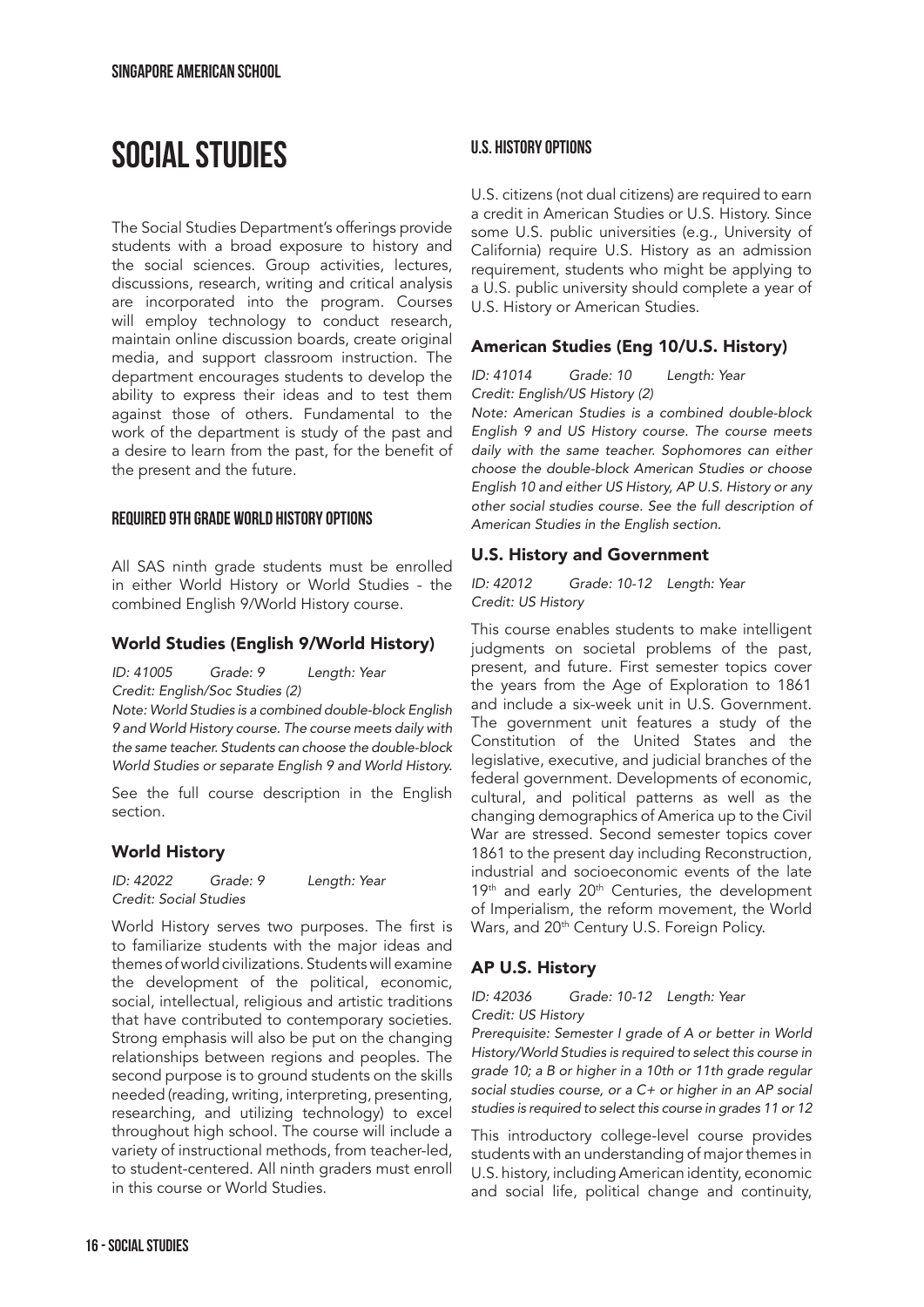and the U.S. role in the world. The course is ideal for the student who has a real interest in history and who is prepared to work consistently and to go well beyond mere memorization of the material. Students are required to be internally motivated, to have good reading and comprehension skills, to be well organized, and to be prepared to examine and think about different, often conflicting, interpretations of history. The course moves briskly, so students must be prepared to devote time daily to reading and note taking. There will be considerable inclass discussions based on assigned readings, as well as numerous interpretive essays and a major research paper. The AP exam grades students in three areas - 50% multiple choice, a Document Based Question (DBQ), and two standard essays. The multiple-choice questions require students to have specific, detailed knowledge of the subject matter. The DBQ gives students a number of historical documents on a topic, poses a question, and then asks for feedback. The two standard essays require a clear writing structure, an ability to show cause and effect, and some factual detail to support a particular point of view.

### **History, Cultures and Geography Options**

When colleges and universities indicate a certain number of history courses should be completed, they are expecting students to take history courses that are empirically based and promote critical thinking and questioning regarding historical events and perspectives. The following courses, plus the World History and U.S. History courses listed above, would meet a college's admission requirement for core history courses.

# History of China

*ID: 42003 Grade: 10-12 Length: Semester Credit: Social Studies*

This course provides an overview of the forces and events that have molded modern China. Beginning with the great philosophical and dynastic traditions and their role in Chinese life, the course will continue through the turbulence of the 19th and 20th centuries. The continuity of Chinese civilization will be emphasized, and past ideas and actions will be related to current events in China and the world.

# History of Japan

*ID: 42007 Grade: 10-12 Length: Semester Credit: Social Studies Note: Not offered in 2016-17* 

This course provides an overview of the history and geography of Japan. Emphasis will be placed on understanding Japan today. Students read and analyze historical documents as well as engage in group activities where they will discuss and debate their ideas. Skills such as note taking, essay writing and public speaking are stressed.

# History of Malaysia and Singapore

*ID: 42007 Grade: 10-12 Length: Semester Credit: Social Studies*

This course provides an overview of the events and forces that have created the modern nations of Malaysia and Singapore. Students will examine the common cultural and historical background of the two countries, as well as the impact of geography and location on their histories. The role of foreign empires and colonial powers will be examined, along with the forces at work and the courses followed in their independence movements. Emphasis will be placed on Singapore and Malaysia today. Students will examine their societies, cultures, economies, and political development through simulations, independent research, lectures, and class discussion.

# History of India

*ID: 42004 Grade: 10-12 Length: Semester Credit: Social Studies Note: Not offered in 2016-17*

This is a survey course of the history and culture of the Indian Subcontinent from the pre-Aryan Indus Valley Civilization to the 20th Century. The basic tenets of Hinduism, Buddhism and Islam will be studied, along with the strains created for nationbuilding in a society that is home to multiple religions. Students will investigate the historical role of the British Raj, the Indian Independence movement, the partition of the Subcontinent, continuing tensions in Kashmir and the civil war in Sri Lanka. Additionally, social and environmental issues will be examined, such as women's rights, poverty eradication, population sustainability, and attitudes towards climate change.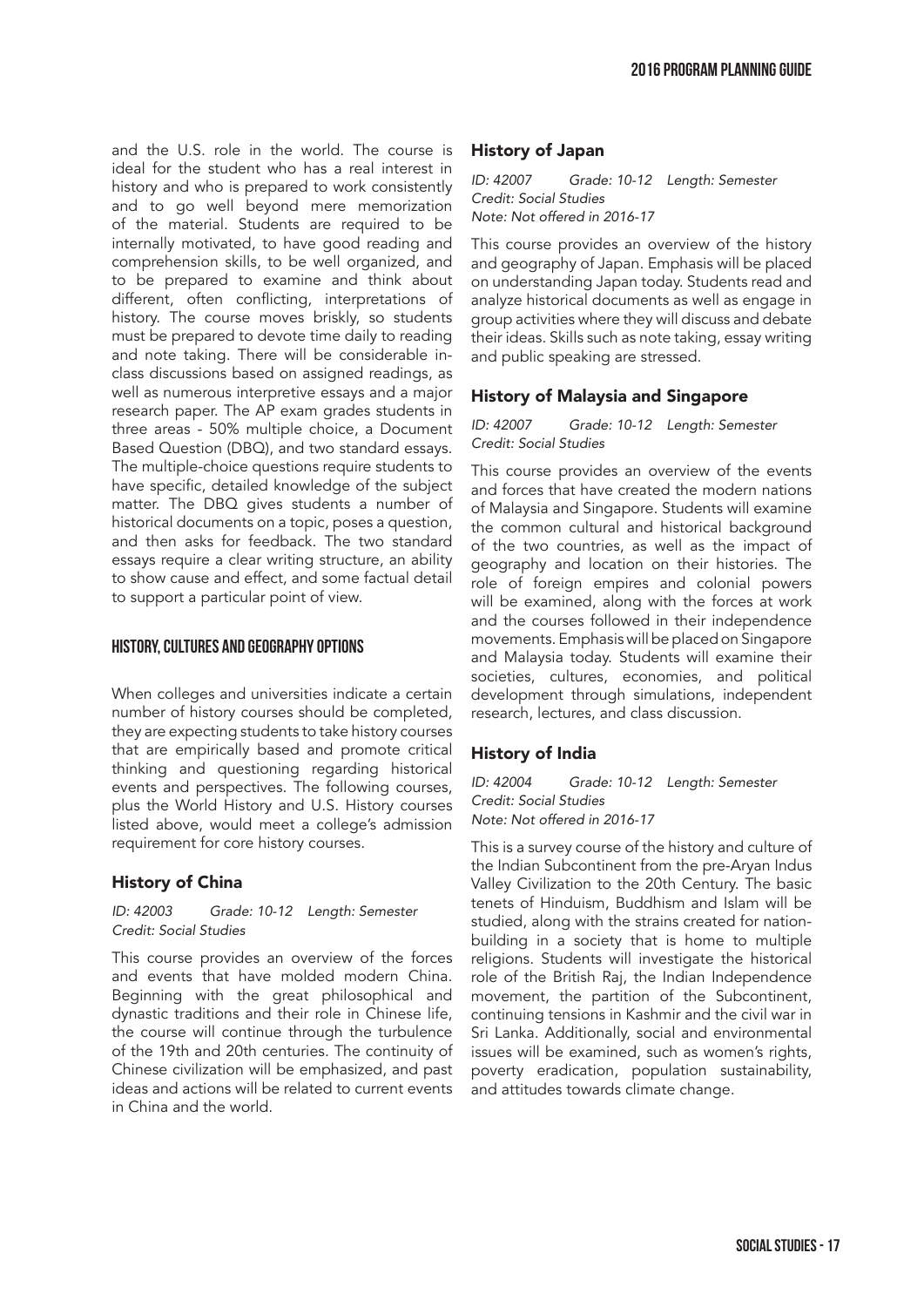### Modern Asian Perspectives

#### *ID: 42006 Grade: 10-12 Length: Semester Credit: Social Studies*

This is a project-based class that seeks independent thinkers who are not fearful of challenges. For example, students will be required to write several medium length research/editorial type papers and will need to show superb organizational skills for a semester long project. Students will be required to participate in discussions and debates revolving around the issues examined and to seek solutions to troublesome issues. Modern Asian Perspectives, at its core, is to understand how the past connects to the present through lectures, discussions, debates, group projects and independent research. The course deals with the recent history of Asia, from pre-World War II to the present. The course will examine a variety of contemporary social and ethical issues affecting Asia. Topics range from ongoing issues such as nuclear proliferation in Iran and North Korea to the withdrawal of troops in Afghanistan.

battlefield and at home. Special attention will be paid to the link between domestic issues and foreign affairs. The wartime repercussions and lasting consequences will be analyzed to show to what extent treaties and subsequent organizations have successfully kept the world at peace. Thematic units will study war and its relation to Classical Europe, early Asia, Medieval Europe, the World Wars, the Middle East, and irregular warfare between state and non-state actors.

# AP World History

#### *ID: 42039 Grade: 10-12 Length: Year Credit: Social Studies*

*Prerequisite: Semester I grade of A or better in World History/World Studies is required to select this course in grade 10; a B or higher in a 10th or 11th grade regular social studies course, or a C+ or higher in an AP social studies is required to select this course in grades 11 or 12*

The purpose of AP World History is to develop greater understanding of the evolution of global processes and contacts, advanced through factual knowledge and specific analytical skills. The course will focus on change and continuity within and between cultures, allowing students to improve their analytical and persuasive writing skills. Students will explore the cultures of Asia, Africa, Europe, the Americas, and the Pacific islands. The period covered is from the Neolithic era to the present.

# AP Human Geography

#### *ID: 42051 Grade: 10-12 Length: Year Credit: Social Studies*

*Prerequisite: Semester I grade of A or better in World History/World Studies is required to select this course in grade 10; a B or higher in a 10th or 11th grade regular social studies course, or a C+ or higher in an AP social studies is required to select this course in grades 11 or 12*

This course is designed to introduce students to key concepts surrounding human geography. Emphasis is placed on understanding past and present trends in population dynamics, political geography, geopolitics, economic development, cultural considerations, agriculture and urbanization. Throughout the course geographic models are presented to explain trends and to predict future change. For anyone interested in world geography and current events, this course is a natural as it combines theory with present case studies. Note: Beginning in 2016-17, this course will receive a 0.25 additional GPA weighting (rather than 0.5).

#### Urban Planning in Singapore

#### *ID: 42042 Grade: 11-12 Length: Semester Credit: Social Studies*

This course will build upon the AP Human Geography Cities and Urban Land Use unit. Students will study urban development in various global cities (e.g., comparing Latin-American cities with medieval European cities). Each unit will focus on a different aspect of urban design, including preservation and sustainability. Students will engage in various assignments/projects that use cities/towns of their own choice to illustrate concepts. Students will apply this knowledge to Singapore and look for themes and patterns related to various community stakeholders. Students will then focus this knowledge on a theme of personal interest to them, and which will form the basis of a 2000-word final research paper/project. Themes could relate to topics such as gentrification, green space, the negotiation between private and public interests, architecture, transportation, leisure and recreation, or government housing, and may focus on one specific location, such as the Quays. This course may involve class field trips, and will require students to visit sites in their own time, and be responsible for conducting that field research. The text for this course is *The City*, by Joel Kotkin.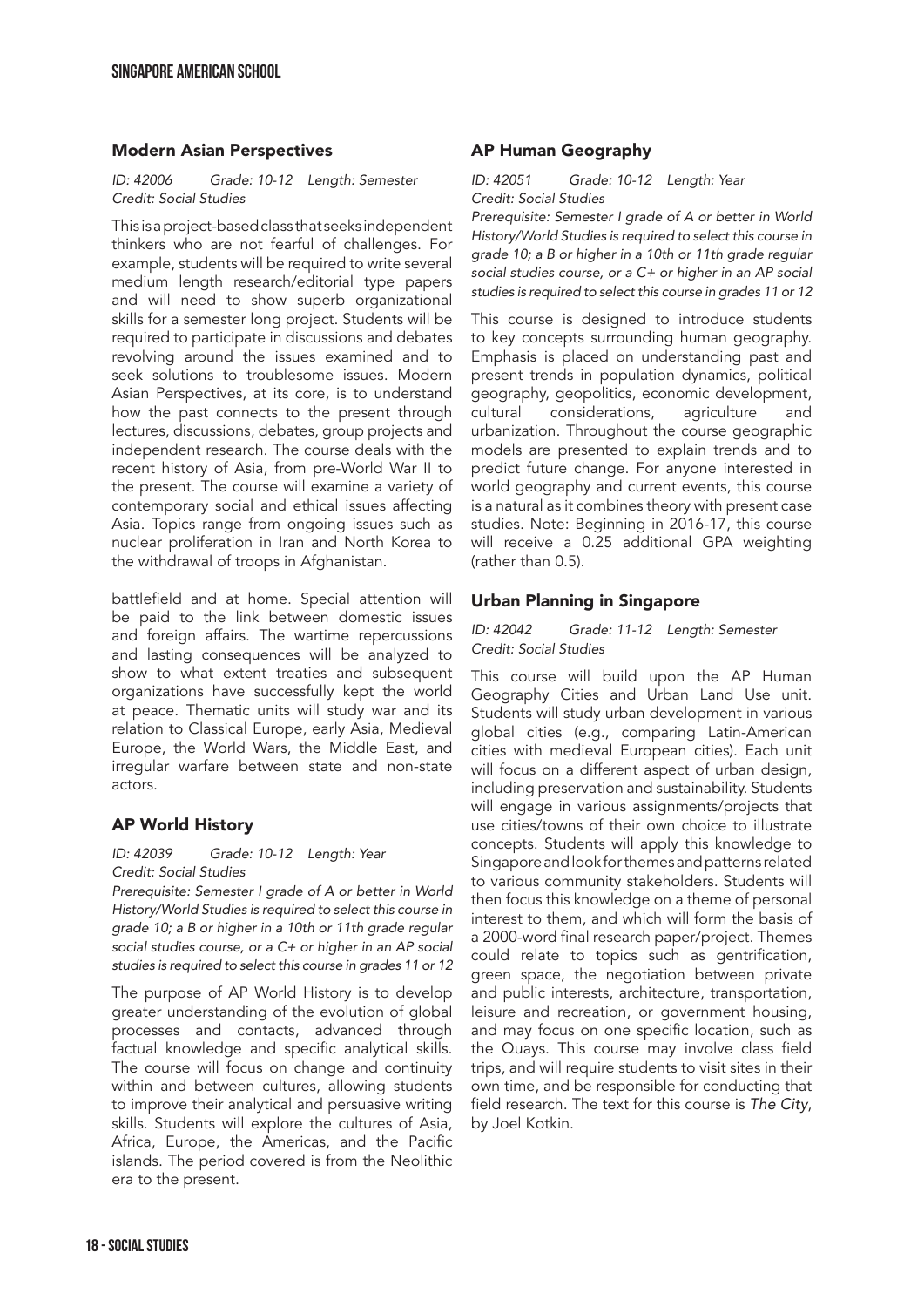### AP U.S. Government and Politics

*ID: 42035 Grade: 11-12 Length: Semester I Credit: Social Studies*

*Prerequisite: Semester I grade of B or higher in a 10th or 11th grade non-AP social studies course, or a C+ or higher in an AP social studies course is required*

This college level course is designed to give students an analytical perspective on government and politics in the United States. The course includes both the study of general concepts used to interpret U.S. politics and the analysis of specific examples. The following are the basic concepts to be covered: constitutional underpinnings of U.S. government; political beliefs and behaviors; political parties, interest groups, and the mass media; institutions of national government; and the formation of public policy.

#### AP Comparative Government and Politics

*ID: 42031 Grade: 11-12 Length: Semester II Credit: Social Studies*

*Prerequisite: Semester I grade of B or higher in a 10th or 11th grade non-AP social studies course, or a C+ or higher in an AP social studies course is required*

This college level course is intended to help students better understand the diverse constitutional, ideological, and social bases of political leadership exercised by different countries. Six countries, China, Great Britain, Iran, Mexico, Nigeria, and Russia are examined. Basic concepts to be covered are: the sources of sovereignty, public authority and political power; national and international political institutions; the relationship between citizens, state, and society; the causes and effects of political and economic change; and various areas of public policy.

# **BUSINESS & Economics Related Options**

Economics is a social studies related course that seeks to analyze and describe the production, distribution, and consumption of wealth. Business and economics courses are related to social studies but are viewed by most colleges as being different than the more traditional history courses.

### Business

*ID: 46524 Grade: 10-12 Length: Semester Credit: Elective - when selecting courses online, this course is found in the TEC section* 

*Note: This course does not meet the NCAA Division I core course requirement for History. See counselor for details.* 

This course will explore the world of modern business through project-based learning. The course will guide students through the essential activities of an enterprise, including finance and accounting, human resources, operations, and marketing. Students will become critical thinkers, analyzing, discussing, and solving realworld business case problems. Students also improve their written and oral communication skills in authentic settings when reporting their solutions to business cases. Students will polish their technology skills by authentically using computers skills as business people would: preparing presentations, calculating, preparing, and analyzing quantitative data in Excel, and creating marketing materials using image and video manipulation tools. The courses is designed for those who would like a better understanding the world of commerce or hope to one day join the business field.

# **Economics**

#### *ID: 42008 Grade: 10-12 Length: Semester Credit: Social Studies*

Economics will provide students some insight into ways by which people and nations function economically, i.e., how they make a living. Basic economic concepts including wealth, utility, capital, labor, supply and demand, profit and competition, production, distribution, exchange, consumption, and the factors affecting each area are studied. Monetary and fiscal policies are examined in the light of contemporary economics, both national and international. Students will study fiscal policy, the public debt, and ways banks create money.

# AP Economics (Team-Taught)

*ID: 42045 Grade: 11-12 Length: Two Semesters Credit: Social Studies*

*Prerequisite: Semester I grade of B or higher in a 10th or 11th grade non-AP social studies course, or a C+ or higher in an AP social studies course is required*

AP Economics is made up of two semester-length College Board AP courses - Macroeconomics and Microeconomics. Topics covered include basic concepts such as scarcity, trade-offs, and the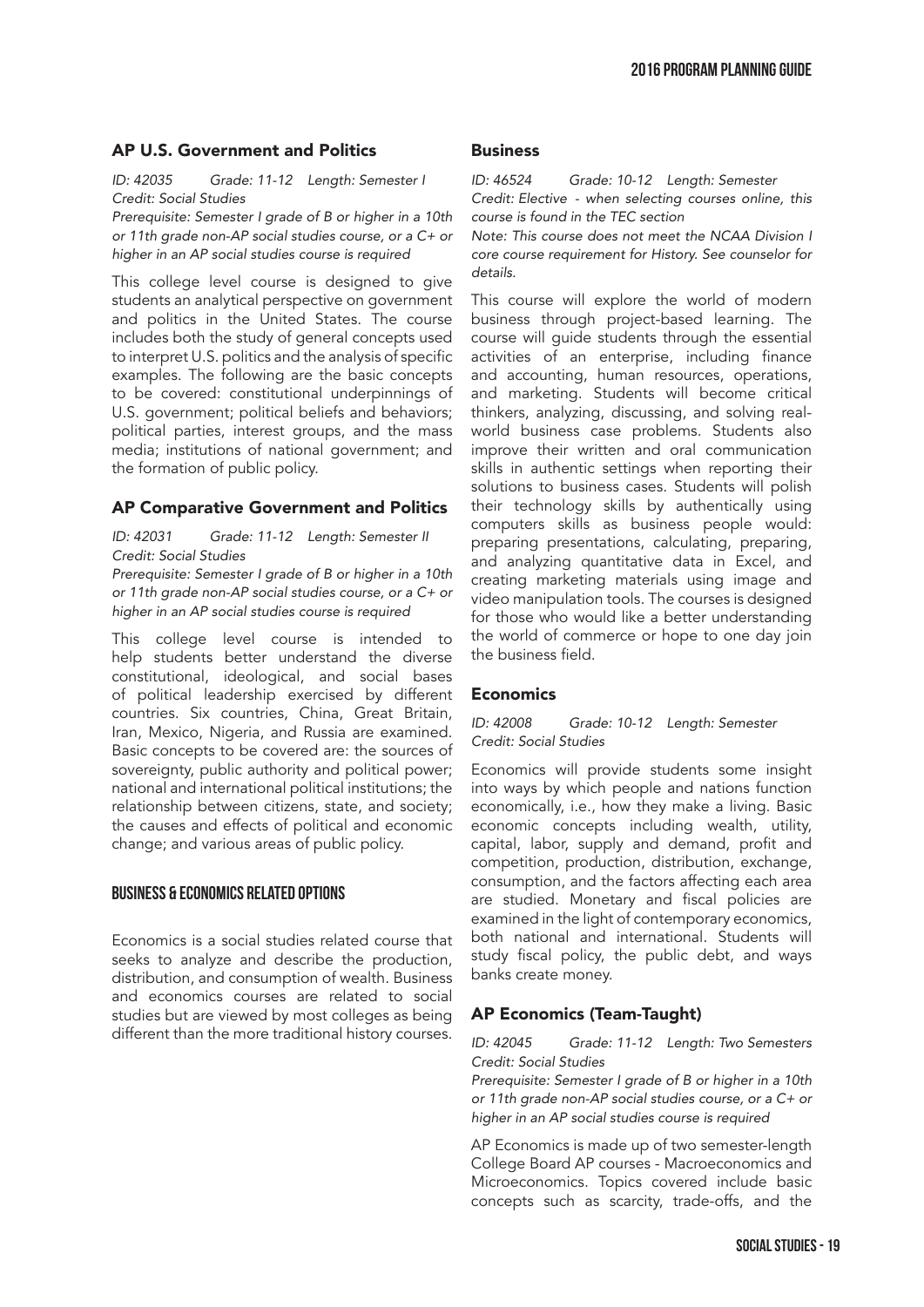functions of the economics system; the nature and function of product markets, including basic supply and demand theory, consumer choice theory, and pricing theory; the nature and function of factor markets, including theories of wage determination; measurement of economic performance using concepts such as gross domestic product, inflation, and unemployment; analysis of various schools of economic thought in relation to aggregate demand and aggregate supply; money and banking, including the tools of the central bank; and, finally, the usefulness of various government policies that can be applied to remedy the economic problems discussed throughout each semester. College Board offers both an AP Microeconomics and AP Macroeconomics exam. This course prepares students to take both exams in May. SAS offers two different versions of AP Economics, this team-taught course, where students proceed at the normal AP pace. A self-paced AP Economics (42046) is also available.

# AP Economics (Self-Paced)

*ID: 42046 Grade: 11-12 Length: Two Semesters Credit: Social Studies*

*Prerequisite: Semester I grade of B or higher in a 10th or 11th grade non-AP social studies course, or a C+ or higher in an AP social studies course is required*

This "self-paced" AP Economics covers the same content as the more traditional AP Economics course (42045), but students have the flexibility to move faster than the normal pace of the class. Students may take assessments before the normal "due date" but may not fall behind. Students who sign up for this course will benefit from the flexibility to plan the timing of assessments themselves but should be self-directed and strong independent learners.

#### Advanced Economics: Globalization

*ID: 42041 Grade: 11-12 Length: Semester Credit: Social Studies*

*Prerequisite: AP Economics or an A in Economics and teacher approval*

Note: This college level course is identified as the *equivalent of an honors course on transcripts.*

This college level course is designed to offer students an opportunity to delve deeper into the international economy than our introductory courses allow. First quarter topics include: free trade theory; barriers to free trade; foreign exchange; and international financial crises. The second quarter will address specific issues in globalization, including outsourcing, migration,

China, the EU, and sovereign wealth funds. All students will write a research paper. This course is identified as being equivalent to an honors course on transcripts.

### Behavioral Economics & Game Theory

*ID: 42023 Grade: 10-12 Length: Semester Credit: Social Studies*

*Note: This course does not meet the NCAA Division I core course requirement for History. See counselor for details.*

This course uses models from the disciplines of psychology and economics to encourage a logical, deductive approach to thinking, and to look at several different approaches to resolving conflicts. The major analytical models presented are derived from "game theory" and "behavioral economics." These models are used to tackle issues and problems across the entire spectrum of the social sciences. The course is largely problem centered, applying game theory tactics and skills to hypothetical situations and to case studies that come from history, current world events, and the immediate world around us. Individual analysis, small group discussion, and class discussion are common formats. This course was previously known as Decision/Analysis.

#### Entrepreneurship

*ID: 46525 Grade: 11-12 Length: Semester Credit: Elective - when selecting courses online, this course is found in the TEC section* 

*Note: This course does not meet the NCAA Division I core course requirement for History. See counselor for details.* 

This course utilizes the Lean LaunchPad model, which has been taught at Stanford, UC Berkeley, Columbia, CalTech and adopted by the National Science Foundation. It emphasizes experiential learning, a flipped classroom and immediate feedback as a way to engage students with real world entrepreneurship. Students learn by proposing and immediately testing hypotheses. They get out of the classroom and talk to customers, partners and competitors and encounter the chaos and uncertainty of commercializing innovations and creating new ventures. Students will do, rather than plan to do. Unlike many approaches to entrepreneurship education, Lean LaunchPad does not rely on static case studies or fixed models; it challenges students to create their own business models based on information derived from personal engagement rather than secondhand market research.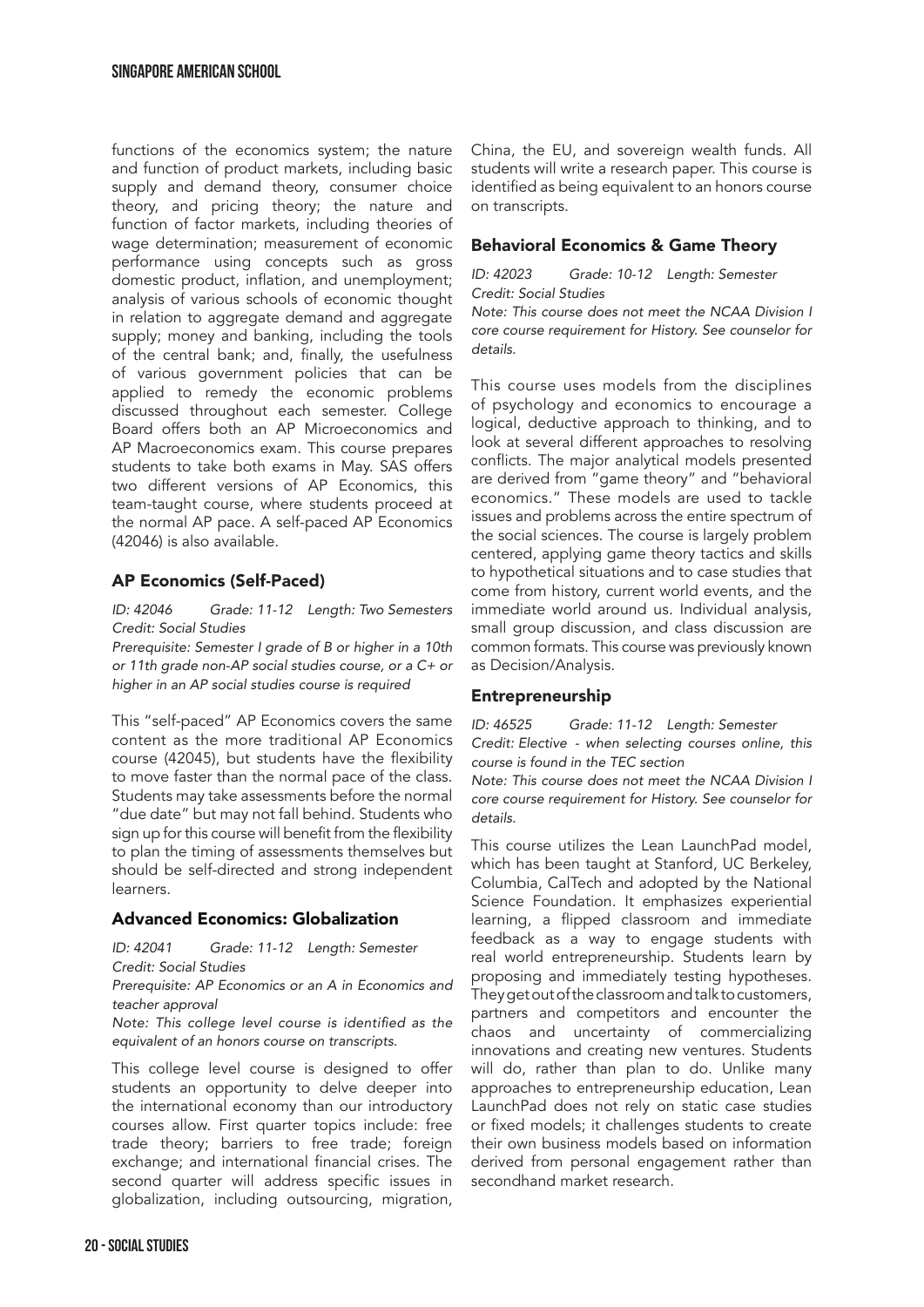#### **Additional Social Studies Options**

Social Studies elective courses can fill out a high school program with courses that allow students to experience new areas of academic interest or may help in the selection of a future career path. All of these courses strengthen general study skills, particularly analytical reading, expository writing and oral communications.

Psychology

*ID: 42010 Grade: 11-12 Length: Semester Credit: Social Studies*

This course focuses on the study of the mind and behavior, beginning with a brief history of psychology and a look at the work of its principal theorists. Because technological innovations have made the structure and work of the mind more accessible in the past decade, some time is spent addressing recent findings in articles and documentaries as well as the text. Principal units include The Brain, Learning and Conditioning, Memory and Thought, Altered States of Consciousness, Intelligence, Personality Theory, Abnormal Psychology, and Nature or Nurture.

# AP Psychology

*ID: 42050 Grade: 11-12 Length: Year Credit: Social Studies*

*Prerequisite: Semester I grade of B or higher in a 10th or 11th grade regular social studies course, or a C+ or higher in an AP social studies is required to select this course*

Psychology and AP Psychology represent choices. A student may choose one, or the other, or both. They use different texts. What further differentiate the two are their level, duration and purpose. AP Psychology entails additional readings, more writing, and AP practice tests. Several major oral reports will be required of each student. A student must be willing to pursue college level work. Students electing AP Psychology are expected to have demonstrated high academic achievement in previous course work and to be prepared for the rigor and fast pace of an AP section. Strong students are encouraged to enroll directly in AP Psychology, an advanced level course that introduces the systematic and scientific study of behavior and mental processes. History and methods, the biological basis of behavior, sensation and perception, states of consciousness, learning, thinking, motivation and emotion, development, personality, testing, intelligence, abnormal psychology, treatment, and social psychology comprise the syllabus. The eminent

psychologists are surveyed. The renowned Public Broadcasting Service programs on "The Brain" and "The Mind" offer case histories to illustrate psychological theories. Note: Beginning in 2016- 17, this course will receive a 0.25 additional GPA weighting (rather than 0.5).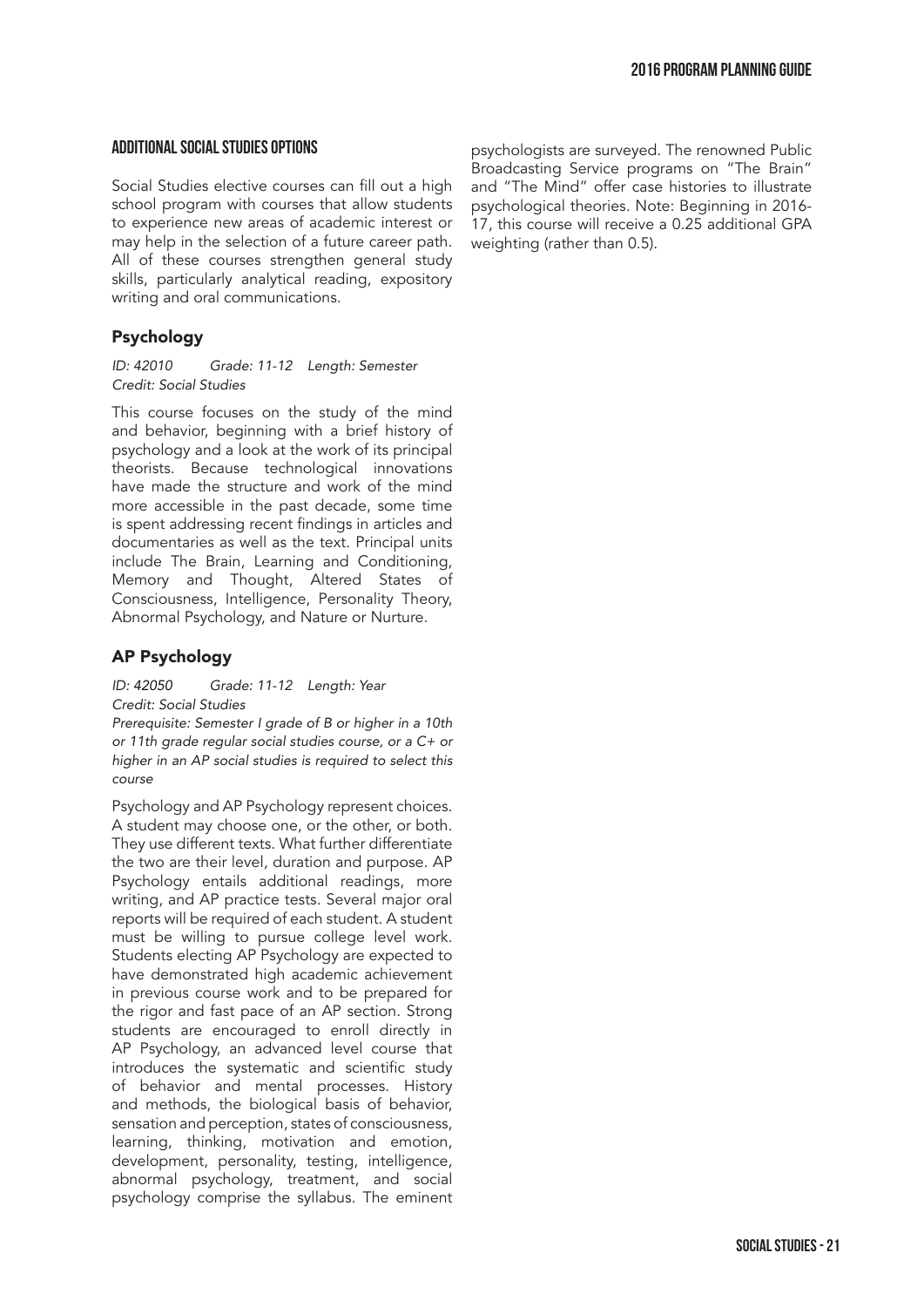# **Mathematics**

The mathematics curriculum is designed to meet the needs of students who have varying backgrounds, knowledge and skills, as well as diverse interests and career goals.

The goals of the mathematics program are:

- to provide opportunities for students to challenge themselves and to encourage them to do so,
- to provide students with options and wherever possible, keeps doors open to high level math offerings,
- to ensure that all students learn what they need for college success, and where possible, advancement.

All students must earn two math credits in high school, one of which must be at the level of Geometry or higher. It is generally recommended that students take math for all four years of high school.

The math department embraces the use of technology and to this end, the TI-Nspire CX CAS calculator is prescribed for all math courses.

The math department is in the final stages of our transition to the Common Core standards, the implementation of which will allow the math department to improve offerings and options for students of all abilities. Highlighted below are the changes to course offerings and sequences that will be implemented in 2016-17 and 2017-18:

Changes for 2016-17:

- A new Accelerated Math II course will be offered. This course is the second year of a two-year honors equivalent sequence, after which students can take AP Calculus.
- A new Conceptual Algebra II course will be introduced. The course is designed to serve the needs of those students who struggle to meet standards in the Geometry course and/ or for whom the Algebra II/Trigonometry course is not a viable option.
- A one year AP Calculus BC course will be offered. Students completing Pre-Calculus will be able to go directly from Pre-Calculus into AP Calculus BC if they meet the prerequisite.

Changes for 2017-18:

The current AP Calculus BC/Multivariable Calculus course is being redeveloped. A new full year course offering for students who have taken the one-year AP Calculus BC course is being developed.



**\* Teacher approval is required to simultaneously take two math courses**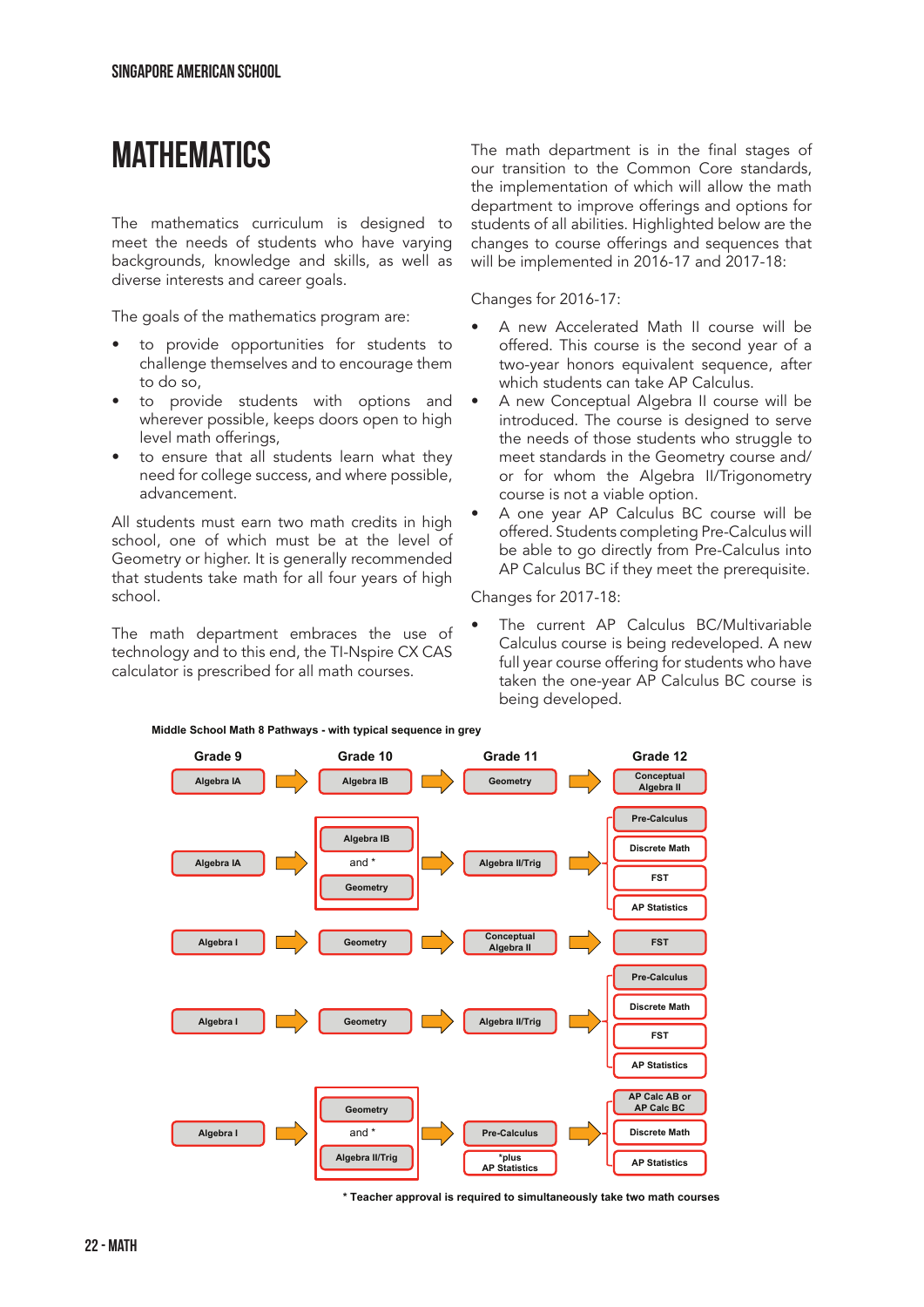

**Middle School Math 8+ Pathways - with typical sequence in grey**

**\* Teacher approval is required to simultaneously take two math courses**

#### Algebra I A

*ID: 43000 Grade: 9 Length: Year Credit: Math*

#### *Prerequisite: Approval from 8th grade math teacher*

This course is the first of a two-year Algebra I course sequence and is designed for those students not yet ready for the rigor and pacing of a traditional Algebra I course. This two-year combination of courses gives students more flexibility in their pace of learning. Concepts will be developed over more time, with an emphasis on conceptual understanding. The course will cover simplifying polynomial expressions, properties of real numbers, solving linear equations and inequalities, graphing of linear functions, and writing linear equations. The approach used will emphasize problem solving, oral and written communication, and reasoning skills. This course is aligned with Common Core Standards with a strong emphasis on technology. Following Algebra IA, students will move on to Algebra IB and can take Geometry concurrently (with teacher approval). For the purposes of math graduation credits, Algebra IA and Algebra IB are equivalent to one year/credit of Algebra I.

#### Algebra I B

*ID: 43001 Grade: 10 Length: Year Credit: Math Prerequisite: Algebra IA*

This class is the second of a two-year Algebra I curriculum designed to help students complete the requirements of a traditional Algebra I course with more flexibility in their pace of learning. Concepts will be developed over more time, with an emphasis on conceptual understanding. The course will include: solving systems of linear equations and inequalities, exponents and exponential functions, quadratic equations and functions, polynomials and factoring and statistical analysis. The approach used will emphasize problem solving, oral and written communication, and reasoning skills. This course is aligned with Common Core Standards with a strong emphasis on technology. Following the successful completion of Algebra IB, students will be prepared for Geometry. For the purposes of math graduation credits, Algebra IA and Algebra IB are equivalent to one year/credit of Algebra I.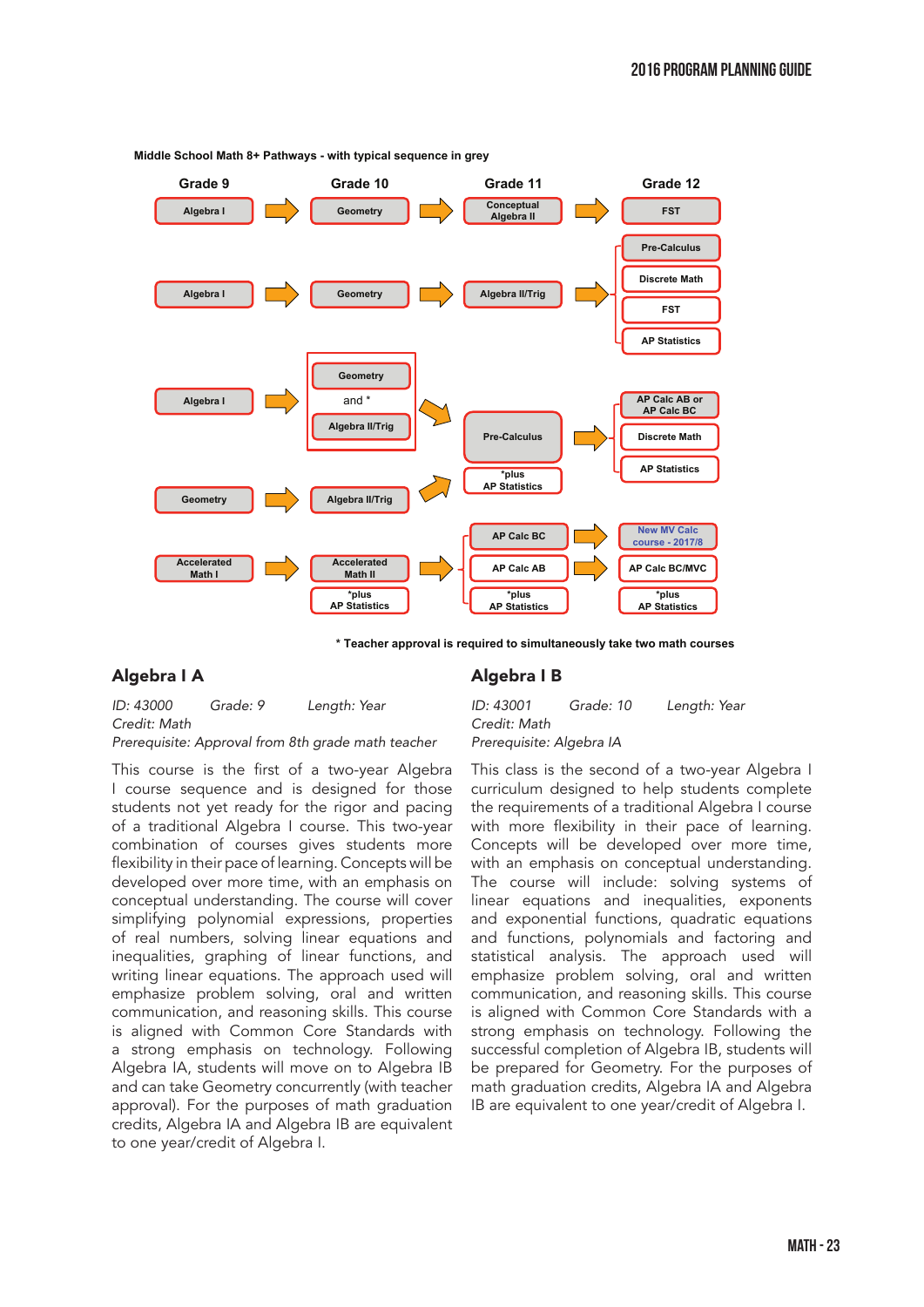# Algebra I

*ID: 43003 Grade: 9-11 Length: Year Credit: Math Prerequisite: Approval from 8th grade math teacher*

This is the standard high school Algebra I course designed for students who have mastered the basic mathematics skills and concepts of Pre-Algebra. Algebra I covers linear, quadratic and exponential functions, systems of inequalities and equations, and statistical analysis. The approach used will emphasize problem solving, oral and written communication, and reasoning skills. This course is aligned with Common Core Standards with a strong emphasis on technology.

# Geometry

*ID: 43011 Grade: 9-12 Length: Year Credit: Math*

*Prerequisite: Algebra I, Algebra IA/IB or concurrent enrollment in Algebra IB and teacher recommendation. Approval from 8th grade math teacher required for 9th graders.*

This course is designed for students who have successfully completed Algebra I. Students deepen their understanding of geometric relationships, moving towards formal mathematical arguments. The course includes transformations, similarity, logic, triangles, quadrilaterals, polygons, triangle trigonometry, circles, and area and volume of two- and three-dimensional figures. Coordinates, problem solving, and other elements of algebra are prevalent. This course is fully aligned to Common Core standards.

# Algebra II/Trigonometry

*ID: 43013 Grade: 9-12 Length: Year Credit: Math Prerequisite: Semester I grade of C or higher in Geometry* 

This course focuses on developing students' algebra skills and includes a full treatment of trigonometry. Algebra topics are expanded to include polynomial, rational, exponential, logarithmic and trigonometric functions. Applications are integrated into all major topics.

# Conceptual Algebra II

*ID: 43004 Grade: 11-12 Length: Year Credit: Math Prerequisite: Geometry and current math teacher's recommendation*

This course will allow students to meet the minimum prescribed levels of Algebra required by most colleges. The course is designed to support students for whom the Algebra II/Trigonometry course is not a viable option. The course will focus on the development of the students conceptual understanding of the Algebra II topics including Rational expressions and equations, Quadratic, Polynomial, Exponential (and Logarithmic) functions, Function theory (including Parent and Piecewise functions) and finally, Probability. The approach used will emphasize problem solving, oral and written communication, and reasoning skills.

### Functions, Statistics, and Trigonometry

*ID: 43006 Grade: 10-12 Length: Year Credit: Math*

*Prerequisite: Semester I grade of C or higher in Conceptual Algebra II or completion of Algebra II/ Trigonometry*

This course serves as a link from Algebra II/ Trigonometry to Pre-Calculus or AP Statistics. It reviews concepts learned in Algebra II/ Trigonometry and introduces most of the main concepts taught in Pre-Calculus. Functions, Statistics and Trigonometry (FST) is less rigorous than Pre-Calculus. Throughout the year students will be expected to explore data, graphs and functions. This course covers modeling, statistics, trigonometry, polynomials, logarithms and exponentials, as well as probability and counting methods.

# Accelerated Math I

*ID: 43014 Grade: 9-10 Length: Year Credit: Math*

*Prerequisite: Math 8+ with teacher approval or Semester I Algebra I grade of an A with teacher recommendation.*

This course is designed to serve highly motivated and able math students who excelled in Math 8+ or in Algebra 1 and are looking to access the highest level math offerings at SAS. It is the first year of a two year sequence that covers key content from Geometry and Algebra II/ Trigonometry. The course aims to cover a broad range of topics and will therefore be high paced and rigorous. After successfully completing both Accelerated Math I and II, students will be able to enter AP Calculus or AP Statistics. On transcripts this course is identified as being equivalent to an honors level course.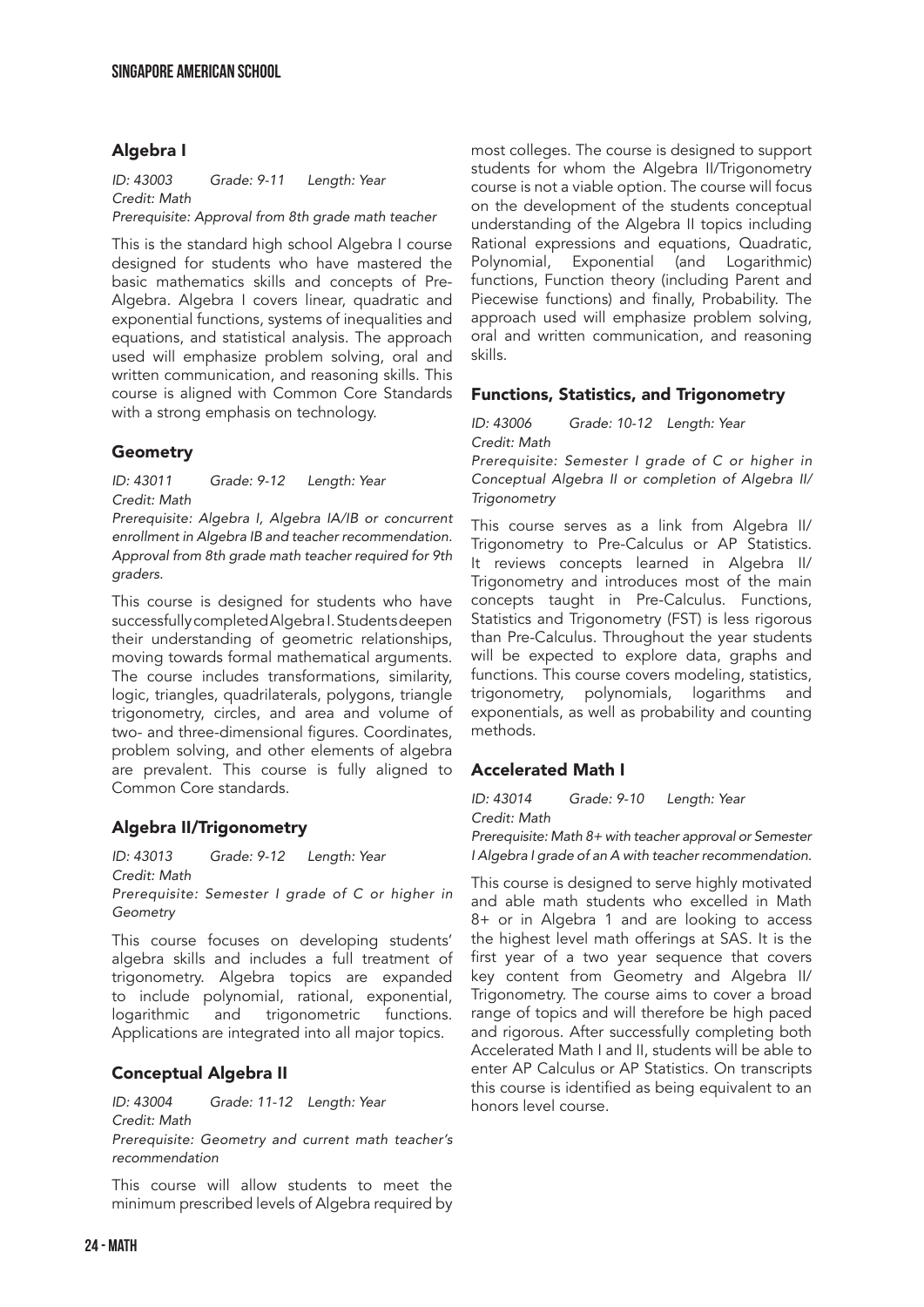# Accelerated Math II

*ID: 43015 Grade: 10-11 Length: Year Credit: Math Prerequisite: Semester I grade of B or higher in Accelerated Math I* 

This course is the second year of the Accelerated Math I and II sequence. It is designed to serve highly motivated and able math students looking to access the highest level math offerings at SAS. It covers key content from Algebra II/Trigonometry and Pre-Calculus. The course aims to cover a broad range of topics and will therefore be high paced and rigorous. After successfully completing both Accelerated Math I and II, students will be able to enter AP Calculus or AP Statistics. On transcripts this course is identified as being equivalent to an honors level course.

# Pre-Calculus

*ID: 43020 Grade: 10-12 Length: Year Credit: Math Prerequisite: Semester I grade of B or higher in Algebra II/Trig or FST*

This course is the study of functions and function theory. Elementary functions as well as logarithmic, exponential, and trigonometric functions are studied in depth. Arithmetic and geometric sequences and series will also be studied, as are probability distributions. The course is a prerequisite for Calculus. For students who take this course during the senior year, Pre-Calculus provides an excellent foundation for pursuing math studies at the university level. On transcripts this course is designated as being equivalent to an honors course.

# Discrete Mathematics

*ID: 43017 Grade: 11-12 Length: Year Credit: Math Prerequisite: Completion of FST or Pre-Calculus*

Discrete Mathematics is the study of noncontinuous math, which can cover many modern mathematical concepts. This course provides an introduction to a variety of contemporary topics that are useful in various fields such as business and social sciences, as well as the physical and computer sciences. The topics include use of graphs to model real life applications, election theory, fair division of assets, applications of matrices, recursion and difference equations, spreadsheet applications and modular arithmetic. Problem based projects will be included in the class. The course is designed for the student who wants to continue on in math and learn many real life applications, but might not intend to pursue AP level math classes. Discrete Math students find that the topics covered in class are closely related with many things they do in other disciplines.

# AP Statistics

*ID: 43028 Grade: 10-12 Length: Year Credit: Math Prerequisite: Semester I grade of A or higher in Algebra* 

*II/Trig or Acc. Math I, or a B or higher in FST*

The purpose of this course is to introduce students to the major concepts and tools for collecting, analyzing, and drawing conclusions from data. The four major themes are exploring data to find patterns, planning a study, exploring random phenomena using probability and simulations, and statistical inference, including confidence intervals and hypothesis testing.

# AP Calculus AB

*ID: 43026 Grade: 11-12 Length: Year Credit: Math Prerequisite: Semester I grade of B or higher in Pre-*

*Calculus*

This course covers topics typically found in a first year calculus course at U.S. universities. The course covers limits, continuity, differentiation and integration, and their applications. Success in this course requires a solid Pre-Calculus background.

# AP Calculus BC

*ID: 43032 Grade: 11-12 Length: Year Credit: Math*

*Prerequisite: Semester I grade of an A in Pre-Calculus*

This fast paced course covers topics usually found in the first two semesters of a first year calculus course at US universities. The course covers all of the topics in AP Calculus AB: limits, continuity, differentiation and integration, and their applications. In addition, AP Calculus BC includes: new integration techniques, polar, parametric and vector calculus and sequences and series, including Taylor series. Students will be expected to take the AP Calculus BC exam in May.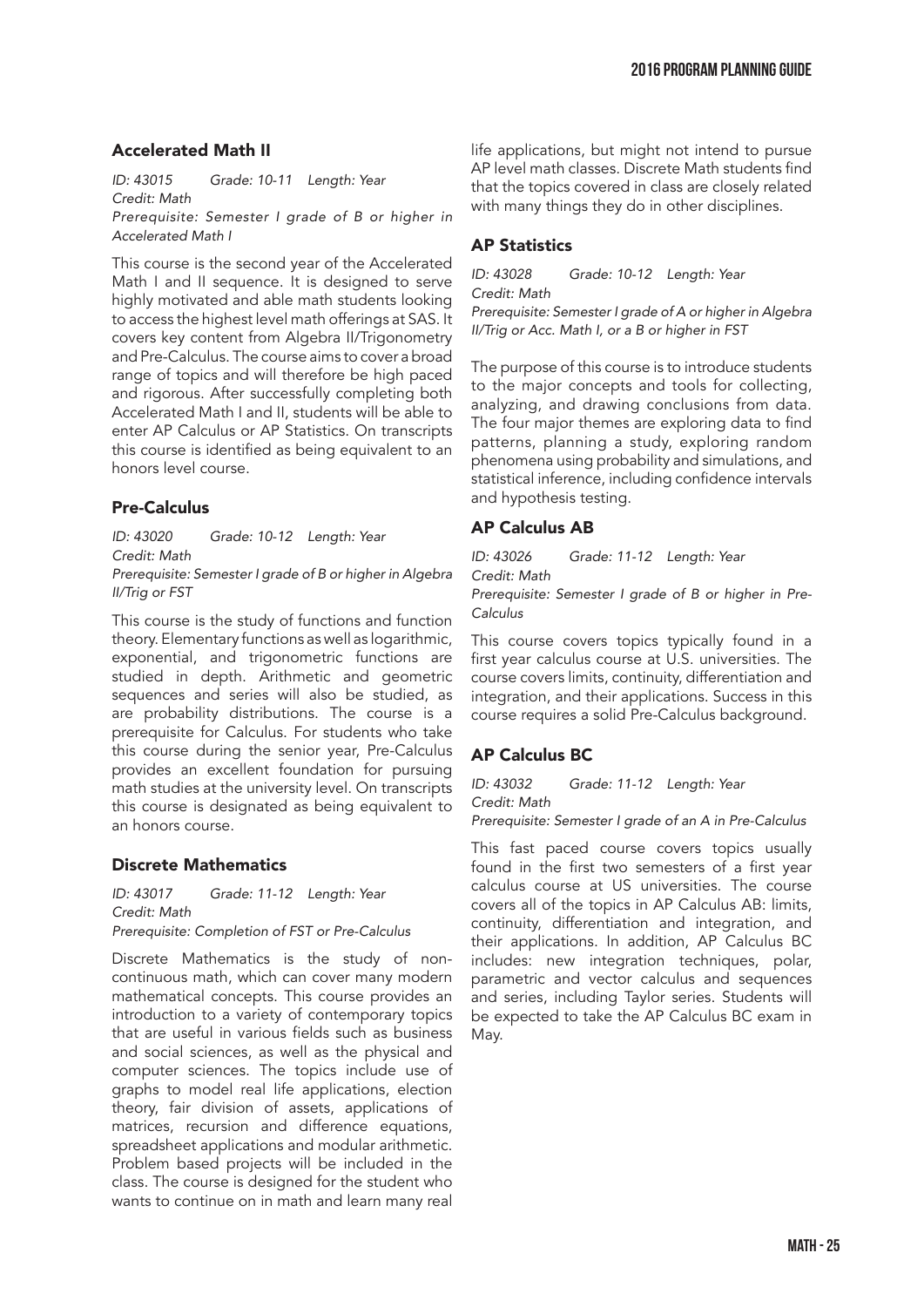# AP Calculus BC & Multivariable Calculus

*ID: 43027 Grade: 11-12 Length: Year Credit: Math Prerequisite: Semester I grade of B or higher in AP Calculus AB*

In this course, students first complete the AP Calculus BC syllabus, which covers several new integration techniques and a unit on Taylor Series. The course then covers topics typically found in a second year calculus course at U.S. universities, such as partial differentiation, multiple integration, and vector analysis. This course will be offered in its current form for the last time in 2016-17 as it is being redesigned for the 2017-18 school year.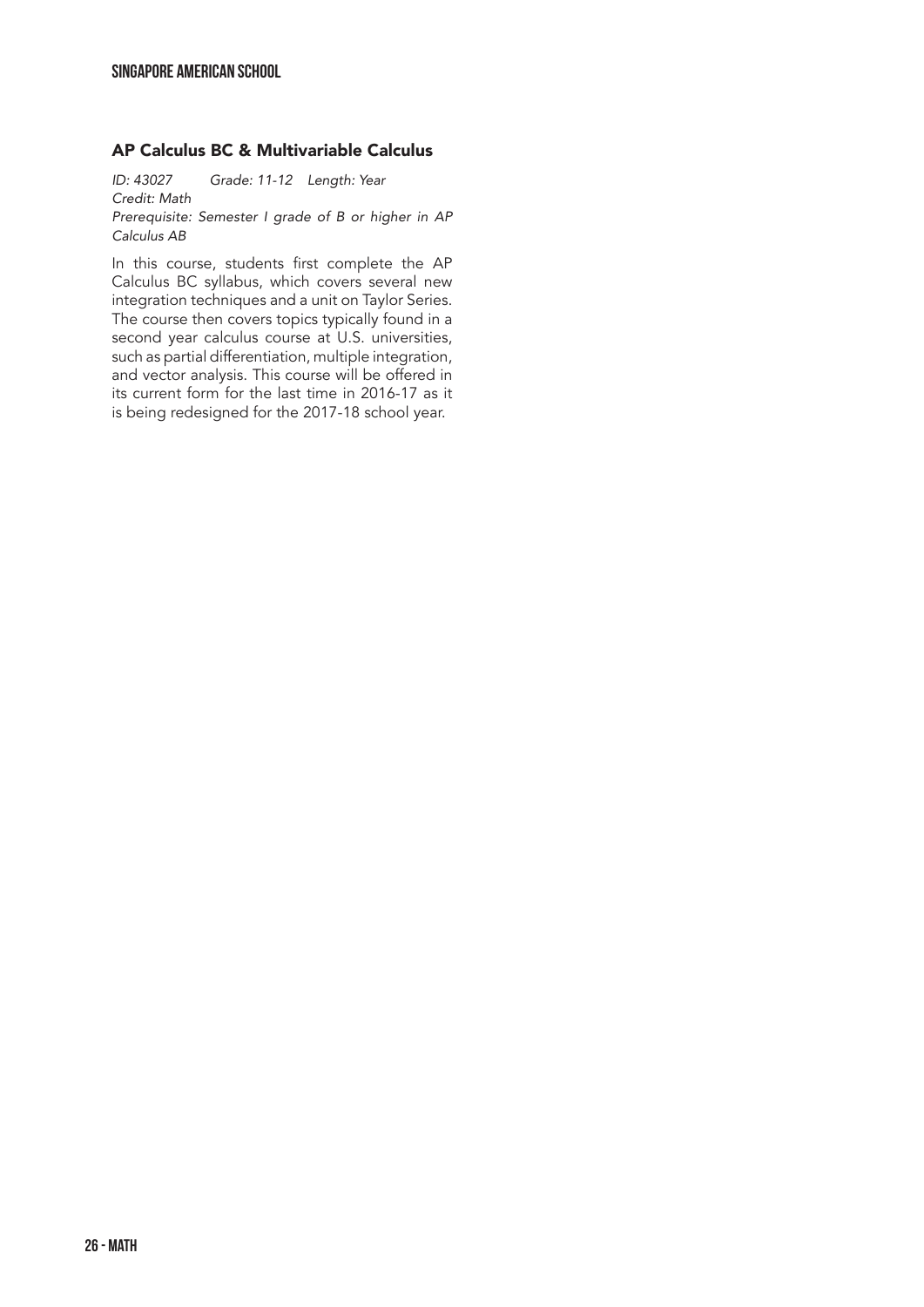# **Science**

Scientifically literate individuals possess both a knowledge of facts and an understanding of concepts from a wide range of scientific disciplines. They should also have the opportunity to develop, through experimentation, the process skills that encourage and enable continuous learning and critical thinking. The goal is to develop scientifically literate individuals who understand and appreciate the interrelationships of science, technology, and society. All courses incorporate technology based laboratories (including graphical analysis software) and interactive resources.

All SAS ninth graders must enroll in a biology course. Tenth graders must enroll in a physical science course - usually Chemistry. Nearly all SAS graduates complete three years of science with most earning four or more science credits.

New high school students arriving from an "integrated science" program typically enroll in Biology, Molecular Biology, or Chemistry if arriving in grades nine or ten. After completing two years of an integrated science program, Molecular Biology, Accelerated Chemistry, or Physics are the typical choices.

# **Life Sciences**

# **Biology**

*ID: 44005 Grade: 9-11 Length: Year Credit: Life Science*

Of all the introductory science courses, Biology can have the greatest impact on students. It has special relevance and accessibility because it is about the living world. Biology at SAS is a sequential, full year, college preparatory curriculum that integrates hands on laboratory experiences and a wide variety of technology centered activities into a dynamic program that brings key concepts to life. Five fundamental areas of Biology are investigated: Cellular biology, Genetics, Ecology, Evolution and Physiology. Factual content that elaborates these concepts is presented in ways that strive to demonstrate biological interconnection and establish actual relevance to students' lives.

# Molecular Biology

*ID: 44020 Grade: 9-12 Length: Year Credit: Life Science Prerequisite: Approval from 8th grade science teacher*

Molecular Biology is an introductory biology course for above average students, particularly for those who may be interested in pursuing a college major or career in scientific fields such as medicine, engineering, or the pure sciences. Molecular Biology is a rigorous course that is taught at a faster pace than and which requires more critical reading and more daily homework than Biology. The course is a study of biology from a molecular perspective, with emphasis upon recent advances in the study of genomes, cell physiology and biological evolution. The course includes an examination of molecular and cellular structures, genetics and heredity, human anatomy and physiology, ecology and evolution, all within the framework of science inquiry. During the course students will come to understand the chemical and cellular similarities and dissimilarities of all living organisms, the great variety and beauty of life forms and functions, and the intricate mechanism and balance in all living organisms. Students will learn to use and improve their science processing skills in order to solve problems. Laboratory and field based investigations will allow students to have first-hand experience with modern methods of analysis built around computer based probeware. Students enrolling in this course should be able to read at or above grade level and should have demonstrated above average achievement in previous science courses and above average scores on standardized tests. On students' transcripts, this course is designated as being equivalent to an honors course.

# Biotechnology

#### *ID: 44016 Grade: 11-12 Length: Semester Credit: Life Science*

Recombinant DNA and Biotechnology is designed for students with at least one year of biological science, who are prepared for an indepth study of the scientific foundations and technological applications of genomic and protein biotechnology. The course emphasizes laboratory techniques and exposes students to a variety of fields including microbiology, cell biology, genetics, bioinformatics, and bioengineering. Students need a solid understanding of DNA structure and replication, protein synthesis, and gene control mechanisms. It is an excellent course for students who are considering careers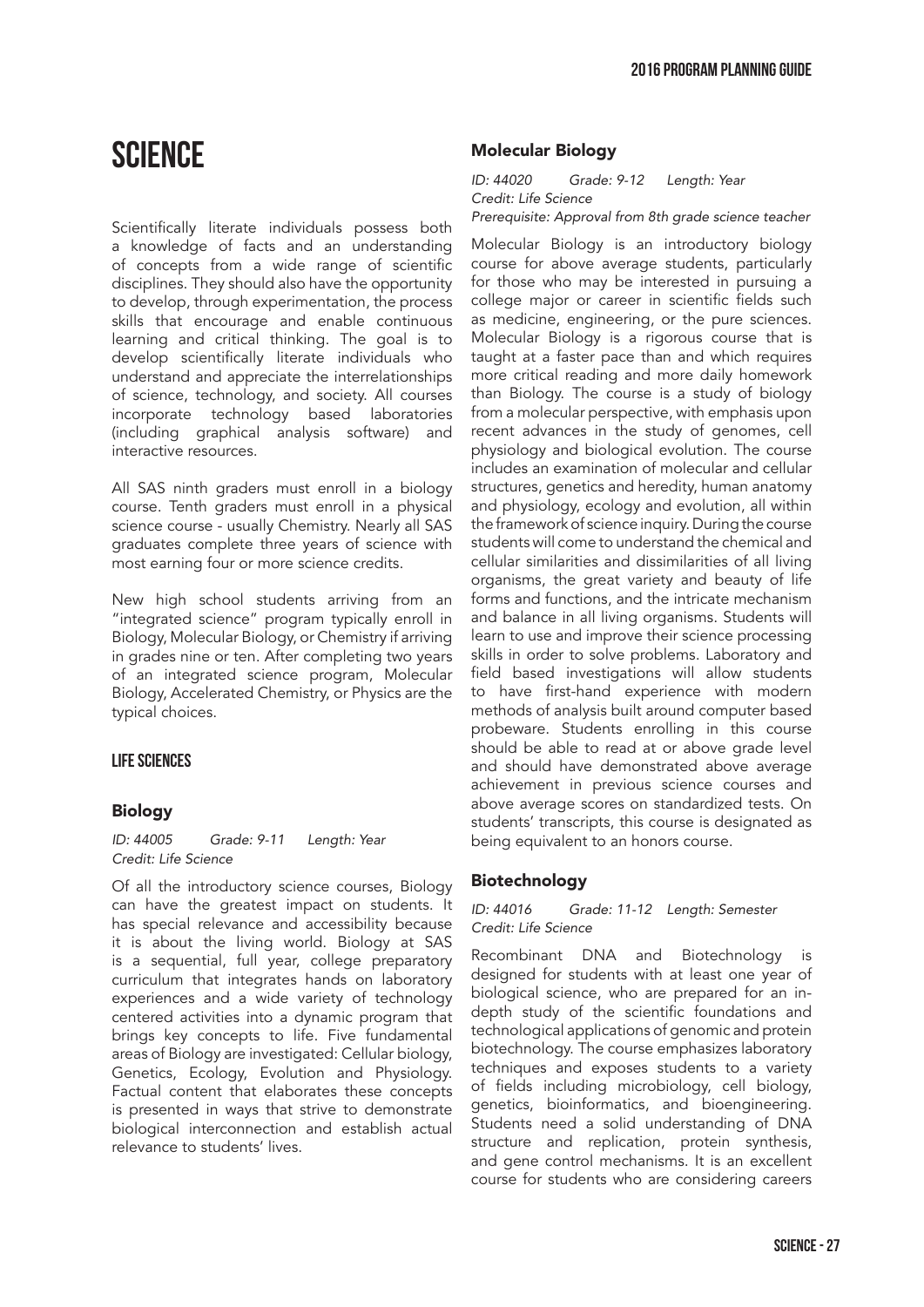in any biological science field, such as genetics, biomedical engineering, or biomedical research.

### Environmental Science

*ID: 44022 Grade: 10-12 Length: Semester Credit: Life Science Prerequisite: Open to 10th graders concurrently enrolled in Chem or Acc Chem*

Environmental Science is a study of the interrelationships between man, other living things and the environment. Students will study all of the components of our environment and their interactions and will seek to understand man's impact on the environment and to discover ways by which we can minimize these impacts. Laboratory and field based investigations into some of these impacts will allow students to have first-hand experience with modern methods of environmental quality analysis built around computer based probeware. Environmental Science is an applied science course in that it seeks to discover solutions to the most urgent problems facing human society today: the interrelated problems of population, resources, and pollution.

### Forensic Science

*ID: 44017 Grade: 11-12 Length: Semester Credit: Life Science*

Forensic Science is designed for students with an interest in the problem solving techniques used in criminal investigations. In this course students investigate a case, apply the principles of forensic science and learn specific laboratory techniques used in analyzing physical evidence. Students have the opportunity to apply a variety of skills from various academic fields including work in photography, visual arts, psychology, medicine as well as the pure sciences, chemistry, physics and biology. A case study and laboratory skills commensurate with basic forensic science procedures performed weekly as they apply to the particular case or unit being studied including experiences in analyzing fingerprints, DNA, blood, impressions, and hair and other physical evidences.

# Marine Biology

*ID: 44021 Grade: 11-12 Length: Semester Credit: Life Science Prerequisite: Open to 10th graders concurrently enrolled in Chem or Acc Chem*

This introductory course will explore the fundamentals of oceanography, the biology

**28 - Science**

and diversity of marine organisms, and the patterns and processes that guide the ecological dynamics in various marine communities. The course will give students a general background in the taxonomy of marine organisms as well as the specific adaptations these organisms have evolved to survive in the ocean. Students will also be introduced to various marine ecosystems and the organisms that inhabit them. Laboratory and field based investigations will allow students to have first-hand experience with modern methods of analysis built around computer based probeware.

# Anatomy and Physiology

*ID: 44010 Grade: 11-12 Length: Semester Credit: Life Science Prerequisite: A Chemistry course*

This course is designed for students interested in learning the important principles behind exercise and immunology. The first half of the course focuses on the form and function of musculoskeletal system. Students will be asked to challenge their bodies with varied activities such as the Wingate, reflex, muscular strength and modified VO2 max tests to further understand how their body responds to applied stresses. The second half of the course focuses on the immune system and infectious diseases. By understanding the layers of defense our bodies utilize and the extraordinary methods at which invading pathogens try to avoid our immune system, students will gain an appreciation of the complex interaction between our body and the environment. Through the two lenses of exercise physiology and infectious diseases, the contributions of many of the other body systems, such as the cardiovascular, nervous, endocrine, lymphatic, respiratory, digestive and urinary systems towards maintaining homeostasis of the human body can be examined. Although a challenging course, there is a lot of practical knowledge to be gained by studying these body systems that will help students appreciate how their body responds to applied stresses.

# Zoology

#### *ID: 44013 Grade: 11-12 Length: Semester Credit: Life Science*

Zoology is a lab-based course that emphasizes the principles of animal biology and an account of the major types and groups of animals from protozoans to vertebrates. The discussion of each animal type includes an account of its structure and bodily processes together with a summary of its habits and reproduction. Relations of animals to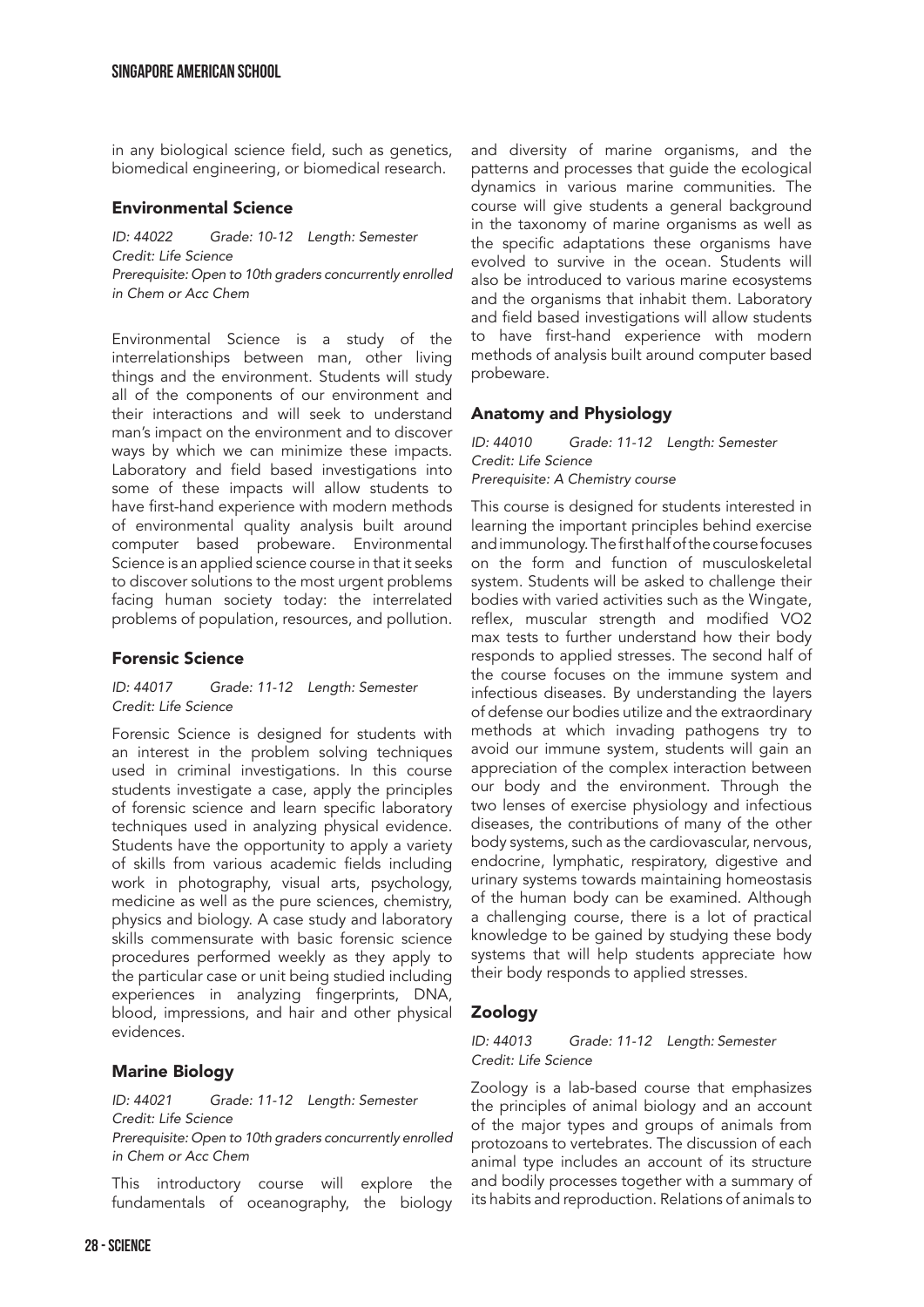their natural environment and their importance to humans also receive consideration. The broader aspects of animal biology are studied; namely, anatomy, physiology (evolutionary relationships), and ecology.

# AT Tropical Ecology/AP Environmental Science

*ID: 44035 Grade: 11-12 Length: Year*

*Credit: Life Science Prerequisite: B+ or higher in Biology or a B or better* 

*in Molecular Biology and a B or higher in Semester 1 Chemistry*

This is a college level course integrating the study of ecology and environmental science. In addition to the fundamental concepts of ecology, students will study, analyze and evaluate a wide range of environmental issues both natural and humanmade, making connections between science, technology and society, and solutions for resolving and/or preventing environmental problems. Topics will include: sustainability, the structure and function of ecosystems, population dynamics, climate, water, mineral and soil resources, waste reduction and prevention, global food resources, biodiversity, energy resources, and environmental economics and politics. Tropical ecology investigations will include both lab and fieldwork in regional Southeast Asia ecosystems including mangroves, rocky shore and sandy beach, coral reefs, primary and secondary rainforests, and human impacted systems such as, plantation agriculture, urban systems. Local environmental monitoring will include physicochemical sampling and analysis of water, soil and air quality, plant and animal population dynamics and biodiversity to determine relative ecosystem integrity. Students will be prepared to take the College Board AP Environmental Science exam. The AT Tropical Ecology portion of this course was collaboratively developed and endorsed by Dr. Michiel Van Breugel, Tropical Ecologist, Yale-NUS College in 2016. The Advanced Topic (AT) designation indicates a course is at university level, putting it at or above the level of a traditional Advanced Placement (AP) course. This course has a grade point weighting of 0.5.

# AP Biology

*ID: 44027 Grade: 11-12 Length: Year Credit: Life Science Prerequisite: Semester I grade of B or higher in Accelerated Chemistry or B+ or higher in Chemistry.* 

AP Biology is designed for students who are interested in higher studies in biological sciences, engineering, medicine, or related disciplines. This course will examine the four big biological ideas of Evolution, Energy, Information, and Interaction by looking at topics such as molecular and cellular biology, physiology of plants and animals, heredity, ecology, and evolution. While biological knowledge and concepts will be taught, students will approach the material from the perspective of science practices such as modeling, mathematical analysis, scientific questioning, experimental design and execution, data analysis and evaluation, and conceptual connections. Biological concepts will be examined through laboratory exercises that focus on inquiry and investigation. Throughout this course students will improve their capacities for problem solving and critical thinking, preparing them for further study in the biological sciences.

# **Physical Sciences**

# Physical Science

*ID: 44006 Grade: 10-12 Length: Year Credit: Physical Science Prerequisite: Completion of Biology*

This course will provide students with a fundamental knowledge of physical science while developing an understanding of their importance to society. Essential concepts of chemistry and physics are introduced in an engaging inquiry approach; without emphasizing applications involving math. The course is a broad-based course integrating, among other topics, health science, technology applications, earth science, and global issues; with the common thread being physical science. The course stresses analytical skills that are vital for any student to be successful in science; ultimately placing responsibility for learning on students themselves as they explore individually and in groups how physical science concepts apply to their everyday lives. In addition to traditional laboratory work, students will be involved in a variety of technology centered decision-making activities and projects.

# **Chemistry**

### *ID: 44014 Grade: 10-12 Length: Year Credit: Physical Science*

*Prerequisite: A Biology course or Physical Science, plus completion of Algebra I or a higher level math course*

This course presents the most current theoretical viewpoints of chemistry in correlation with proper scientific methods and techniques. Qualitative and quantitative analysis are a part of most classroom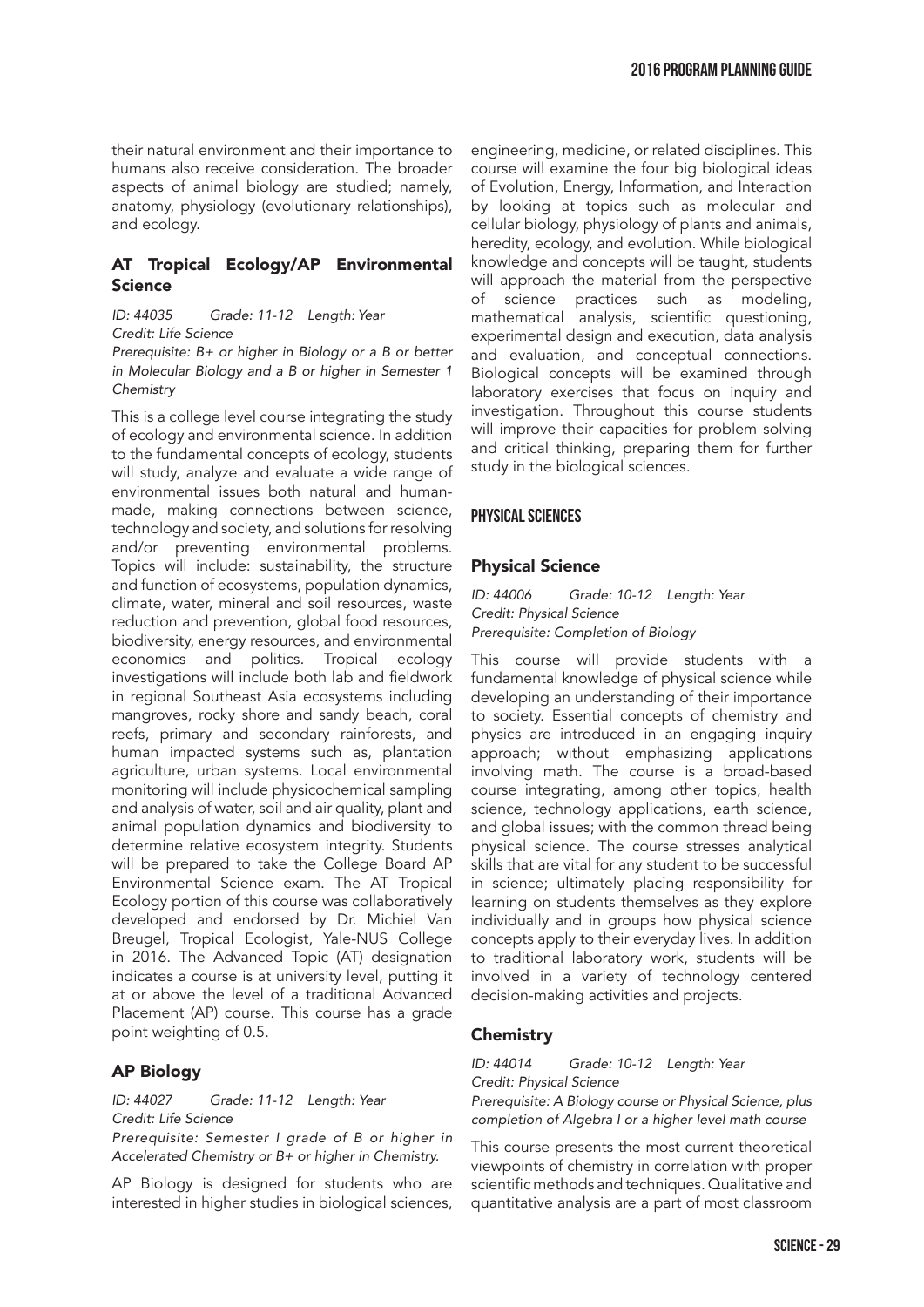discussions, and technology-integrated studies provide many hands-on opportunities to reinforce the topics covered. The first semester covers analytical fundamentals, atomic and molecular structure, nomenclature, chemical processes and composition, and quantitative chemistry while continually reinforcing scientific problem-solving methodologies. The second semester builds on the these concepts while introducing chemical bonding and structure, the kinetics of phases of matter, colligative properties of solutions, electrolytes, oxidation-reduction relationships, radioactivity, and some organic chemistry. The nature of scientific knowledge, inquiry, and its enterprise will be integrated into authentic labs and other activities throughout the year.

# Accelerated Chemistry

*ID: 44023 Grade: 10-12 Length: Year Credit: Physical Science*

*Prerequisite: Semester I grade of B+ or higher in Biology or a B or better in Molecular Biology plus completion of a Geometry or higher level math course*

Accelerated Chemistry is an introductory chemistry course designed for above-average students, in particular those who intend to pursue further science courses leading to a science-related career. It is a rigorous course in which students are expected to be able to read and comprehend technical material at or above grade level. The course presents contemporary ideas of chemistry based heavily on laboratory experiences done by both traditional methods and by the use of laptop-based probeware. Energy and the development of the quantum mechanical model of the atom serve as basic themes for the study of the states of and interaction of matter. Stoichiometry, periodicity, chemical bonding and molecular geometry, chemical thermodynamics, chemical kinetics, equilibrium, and quantum mechanics are all examined. On transcripts, this course is designated as being equivalent to an honors course.

# AP Chemistry

*ID: 44031 Grade: 11-12 Length: Year Credit: Physical Science*

*Prerequisite: Semester I grade of B or higher in Accelerated Chemistry or A or higher in Chemistry, plus completion of Algebra II/Trig or higher math course*

AP Chemistry is a rigorous, college-level course specifically intended for students who plan higher studies in science, engineering, or medicine. Topics studied include atoms and forces, kinetics, equilibrium, thermodynamics, quantum mechanics and periodicity, electrochemistry and gaseous behavior. Laboratory work involves careful measurements and applications of theory to explain and/or predict the behavior of chemical systems. Laboratory work will include both traditional--and probeware-based experiences. The subject matter in this course is presented with an emphasis on both chemical calculations and the conceptual foundation of chemical principles, so a strong mathematics background is imperative. Students will be expected to demonstrate the ability to read and comprehend sophisticated material from college level textbooks and journals and to summarize concepts. Students will be prepared for and are expected to sit for the AP exam.

# Physics

*ID: 44015 Grade: 10-12 Length: Year Credit: Physical Science Prerequisite: Algebra II or higher math course*

The Physics course is a math-oriented, problemsolving, laboratory-based approach to physics. It is designed for the student who intends to pursue further science courses. Through laboratory experiences and problem-solving activities, this course will treat each major area of physics in some detail, including mechanics, waves and light, electricity and magnetism, and some modern physics. Students will use creative problem solving and technology to gather, analyze, and present data and conclusions about the physical world around them.

# Earth Science

*ID: 44009 Grade: 10-12 Length: Semester Credit: Physical Science*

*Prerequisite: To request this course as a 10th grader, concurrent enrollment in Physical Science or a Chemistry course is required.*

*Note: Not offered in 2016-17*

Earth science is the study of many interesting and interrelated subjects within the field of science. These subjects include but are not limited to the study of earth's interior, its rocks and soils, its atmosphere, its oceans, and the Earth's relation to our celestial neighbors. The study of earth science deals with many fascinating yet practical questions regarding our dynamic planet's history and possible future. What forces produce earthquakes? Why do volcanoes erupt? What drives our weather patterns? Where do waves come from? The course begins with the creation of the earth and takes students on a tour of the process and forces that shape our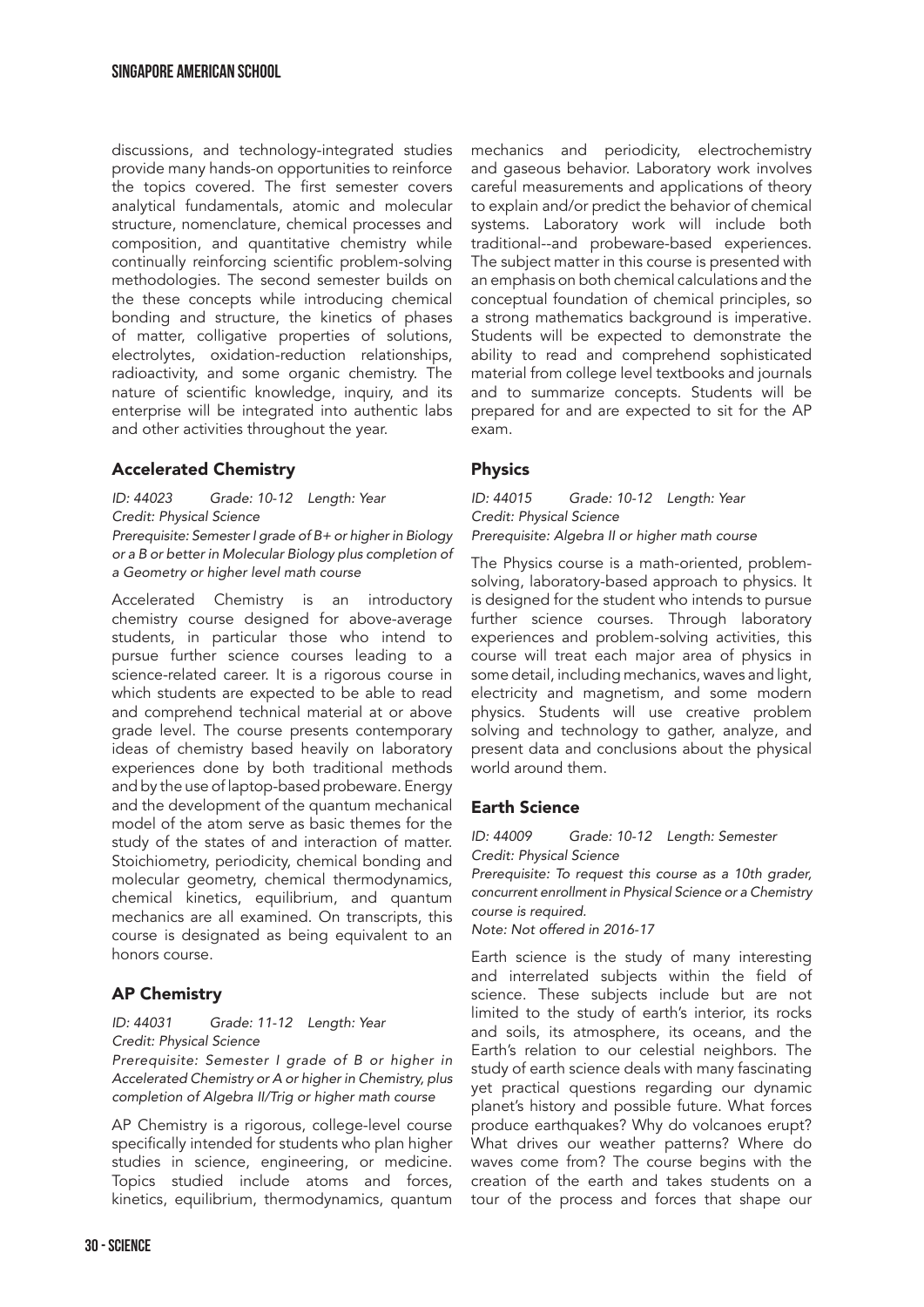planet; from volcanoes and earthquakes to wind, weather, and waves, this course offers something for everyone. The focus of the course is helping students connect the different parts of the earth - its oceans, atmosphere, rocks, soil, and living things - to their own lives and frequently involves current events and the use of technology when appropriate.

### Engineering Science

*See entry in TEC section*

#### AP Physics 1

*ID: 44032 Grade: 11-12 Length: Year Credit: Physical Science*

*Prerequisite: Semester I grade of A in Algebra II or completion of Algebra II/Trig or higher level math course. Also requires a Semester I grade of B or higher in either Physics or Accelerated Chemistry or a B+ or higher in Chemistry.*

AP Physics 1 is an introductory algebra-based physics course that gives students an exposure to Newton's laws (kinematics, dynamics, uniform circular motion, gravity, rotation, oscillations), conservation laws (momentum, energy, work), mechanical waves (traveling waves, sound), electrostatics and electric circuits. Additionally the course will include further topics such as electromagnetism to better prepare students who plan on taking AP Physics C in the following year. There will more time for handson explorations of physics content and inquiry labs. Investigations will require students to ask questions, make observations and predictions, design experiments, analyze data, and construct arguments in a collaborative setting. The course is based on six Big Ideas, which encompasses core scientific principles, theories, and processes that cut across traditional boundaries and provide a broad way of thinking about the physical world.

# AP Physics 2

*ID: 44033 Grade: 11-12 Length: Year Credit: Physical Science Prerequisite: Semester I grade of A in regular Physics* 

AP Physics 2 is equivalent to a second-semester college course in algebra-based physics. The course covers fluid mechanics, thermodynamics, electricity and magnetism, waves and optics, and modern (atomic, nuclear and quantum) physics. Similar to AP Physics 1, this course will allow students to achieve an in-depth understanding of the above additional topics using hands-on explorations of physics content and inquirybased instructional strategies. In AP Physics 2,

they will build on their existing understandings by using multiple representations of physical processes, solving multi-step problems, and designing investigations. The course is based on six Big Ideas, which encompasses core scientific principles, theories, and processes that cut across traditional boundaries and provide a broad way of thinking about the physical world.

### AP Physics C

*ID: 44030 Grade: 11-12 Length: Year Credit: Physical Science Prerequisite: Semester I grade of at least a B in AP* 

### *Physics 1 or B+ in Physics, plus completion or concurrent enrollment in AP Calculus AB*

AP Physics C is a rigorous calculus-based physics course for those students planning on higher studies in science or engineering. It is equivalent to an introductory college-level physics course for science majors. The first semester covers the following topics in Newtonian mechanics: the laws of motion, energy, momentum, oscillations and gravitation. Topics in the second semester include electricity and magnetism: electrostatics (including Gauss's Law), electric circuits, magnetostatics (including Ampere's Law) and electromagnetism (including Faraday's Law) and Maxwell's equations. Students who are successful in this course are prepared to sit for both portions of the AP Physics C examination.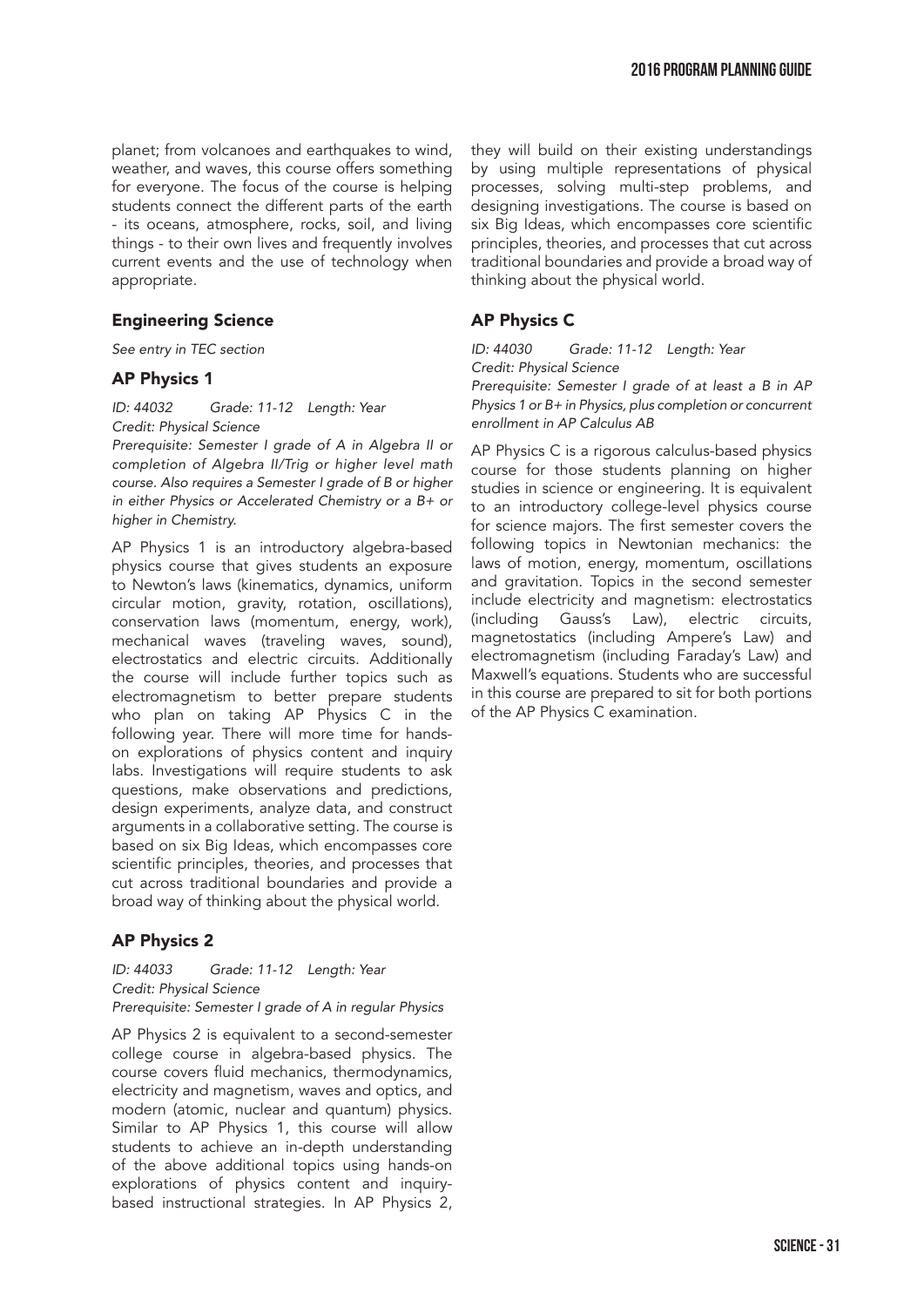# **World Languages**

The SAS World Language program offers instruction in four different languages: Chinese (Mandarin, taught using simplified Chinese characters), French, Spanish, and Japanese\*. In alignment with our K-12 program philosophy, we believe that the primary purpose of learning another language is to develop the ability to communicate effectively in real-life contexts. The goal of the World Language program, therefore, is to establish an understanding of the respective cultures and to develop language proficiency through a focus on communicative ability - in other words, a focus on what students are able to do with the language, beyond what they know about the language. Courses are taught in the target language beginning in all our Novice courses.

Interpersonal listening and speaking skills are a key component of our program and are the primary focus in our Novice and Intermediate courses, as these are the skills that are most important in the first stages of learning a language. In the Intermediate High and Advanced courses, while students continue to develop their interpersonal listening and speaking skills, increasing attention is given to the development and assessment of the interpretive skills (listening and reading), as well as presentational communication (speaking and writing).

Course names and design refer to the proficiency level being targeted by the end of each course (year-long or multi-year). It is necessary for students to reach the performance benchmarks before advancing to the next level because, as their language ability develops, their needs change, and, as such, instructional focus changes. The multi-year courses (e.g., Intermediate, Intermediate High) are designed to allow students to take the time they need to build greater confidence and consistency in their language abilities, while they experience new culturally-rich thematic units over a period of two to three years. Research and past practice have shown this to be the amount of time commonly required in order to achieve the performance targets indicated.

Students who have learned one of the four languages offered at SAS at home or as a second language in a target-language country will be assessed and may be advised to maintain the language on their own.

Two years of study of the same foreign language or the equivalent (e.g., Chinese/French/Spanish: Novice, Intermediate) proficiency is the minimum SAS graduation requirement. Since most colleges and universities include language study as an admission requirement, students are advised to attain at least an Intermediate-Mid level of proficiency. This level is generally acquired in 3-4 years of language study.

\*2016-17 will be the final year of the Japanese language program

# **Spanish, French and Chinese**

# **Novice**

This year-long course is for students who have little or no experience with the language. It provides them with the necessary skills to understand and create meaningful communication from early on in a supportive and rich environment. This course focuses on the development of listening and speaking through interpersonal communication, and the performance exit target is Novice High.

Novice High speakers can manage a number of uncomplicated communicative tasks in straightforward social situations. They can express personal meaning by relying heavily on learned phrases (memorized language) or recombinations of these, as well as respond to simple, direct questions or request for information.

The skills of writing, plus interpretive listening and reading, are also integrated into the course to the extent that they foster the development of students' communicative ability as appropriate to the performance target.

#### Novice Courses

| ID: 45040 | Spanish: Novice |
|-----------|-----------------|
| ID: 45050 | French: Novice  |
| ID: 45060 | Chinese: Novice |
|           |                 |

*Grade: 9-12 Length: Year Credit: Language*

#### **Intermediate**

This multi-year course is for students who have reached at least a Novice High level of performance in interpersonal listening and speaking. It is possible that students performing at the Novice Mid level could be considered for admission with teacher recommendation.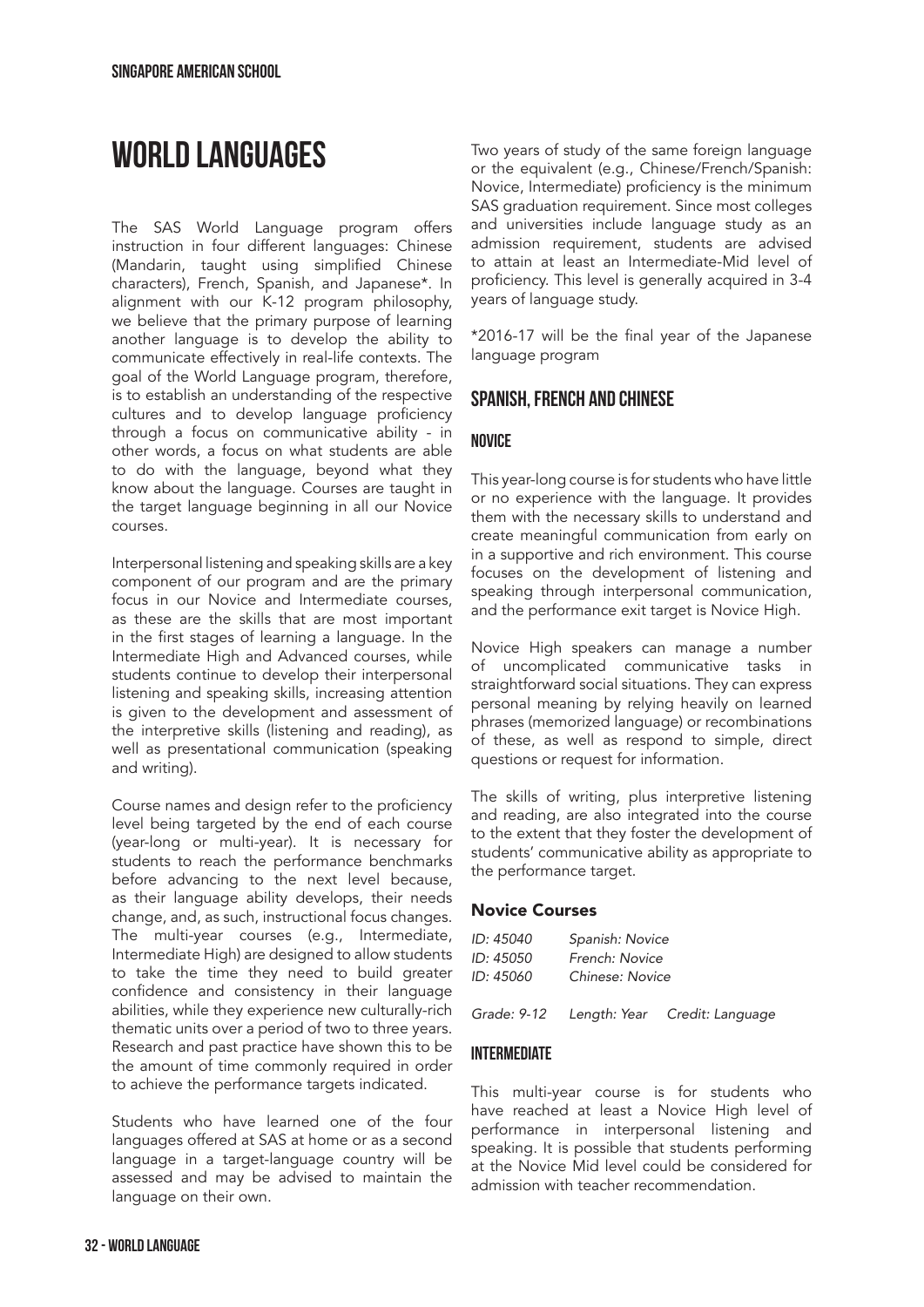With differentiation and new culturally rich thematic units each year, teachers engage and support students at whichever stage they are in the proficiency building process. This course focuses on interpersonal listening and speaking, and the performance exit target is Intermediate Mid.

Intermediate Mid speakers are able to successfully handle a variety of uncomplicated communicative tasks in straightforward social situations. They can express their own thoughts and maintain conversations by asking and answering a variety of questions, allowing them to exchange information about family, home, daily activities, interests and personal preferences, as well as physical and social needs, such as food, shopping and travel. This performance target is most commonly achieved over a period of two to three years.

The skills of writing\*, plus interpretive listening and reading, are also integrated into the course to the extent that they foster the development of students' communicative ability as appropriate to the proficiency target.

\*Intermediate Chinese courses will also include development and assessment of presentational speaking skills

All Intermediate courses require a recommendation from the student's current language teacher. Students who are new to SAS will be assessed upon their arrival.

#### Intermediate Courses

| ID: 45041   | Spanish: Intermediate         |  |  |
|-------------|-------------------------------|--|--|
| ID: 45042   | Spanish: Intermediate II      |  |  |
| ID: 45043   | Spanish: Intermediate III     |  |  |
| ID: 45051   | French: Intermediate          |  |  |
| ID: 45052   | French: Intermediate II       |  |  |
| ID: 45053   | French: Intermediate III      |  |  |
| ID: 45061   | Chinese: Intermediate         |  |  |
| ID: 45062   | Chinese: Intermediate II      |  |  |
| ID: 45063   | Chinese: Intermediate III     |  |  |
| Grade: 9-12 | Length: Year Credit: Language |  |  |

#### **Intermediate High**

This multi-year course is for students who have reached an Intermediate Mid level of performance in interpersonal listening and speaking.

With differentiation and new culturally rich thematic units each year, teachers engage and support students at whichever stage they are in the proficiency building process. While this course continues to emphasize interpersonal listening and speaking, interpretive listening and reading, and presentational writing\*, are more formally developed and assessed. For French and Spanish the performance exit target for each of these skills is Intermediate High. For Chinese, while the performance exit target is Intermediate High in listening and speaking, the exit target for reading and writing is Intermediate Mid.

Intermediate High speakers are able to successfully handle uncomplicated tasks and social situations requiring an exchange of information about their school, recreation, particular interests, and areas of competence. They also demonstrate an increasing ability to express their own ideas about some topics beyond themselves (current events/ issues, matters of public and community interest), and to resolve problems they might encounter in their daily lives. They aim to narrate and describe in three major time frames - present, past, and future - and mostly in connected paragraphs. This performance target is most commonly achieved over a period of two to three years.

\*Intermediate High Chinese courses will also include development and assessment of presentational speaking skills

All Intermediate High courses require a recommendation from the student's current language teacher. Students who are new to SAS will be assessed upon their arrival.

#### Intermediate High Courses

| ID: 45044   | Spanish: Intermediate High       |  |  |
|-------------|----------------------------------|--|--|
| ID: 45045   | Spanish: Intermediate High II    |  |  |
| ID: 45046   | Spanish: Intermediate High III   |  |  |
| D: 45054    | French: Intermediate High        |  |  |
| ID: 45055   | French: Intermediate High II     |  |  |
| ID: 45056   | French: Intermediate High III    |  |  |
| ID: 45064   | Chinese: Intermediate High       |  |  |
| ID: 45065   | Chinese: Intermediate High II    |  |  |
| ID: 45066   | Chinese: Intermediate High III   |  |  |
| Grade: 9-12 | Length: Year<br>Credit: Language |  |  |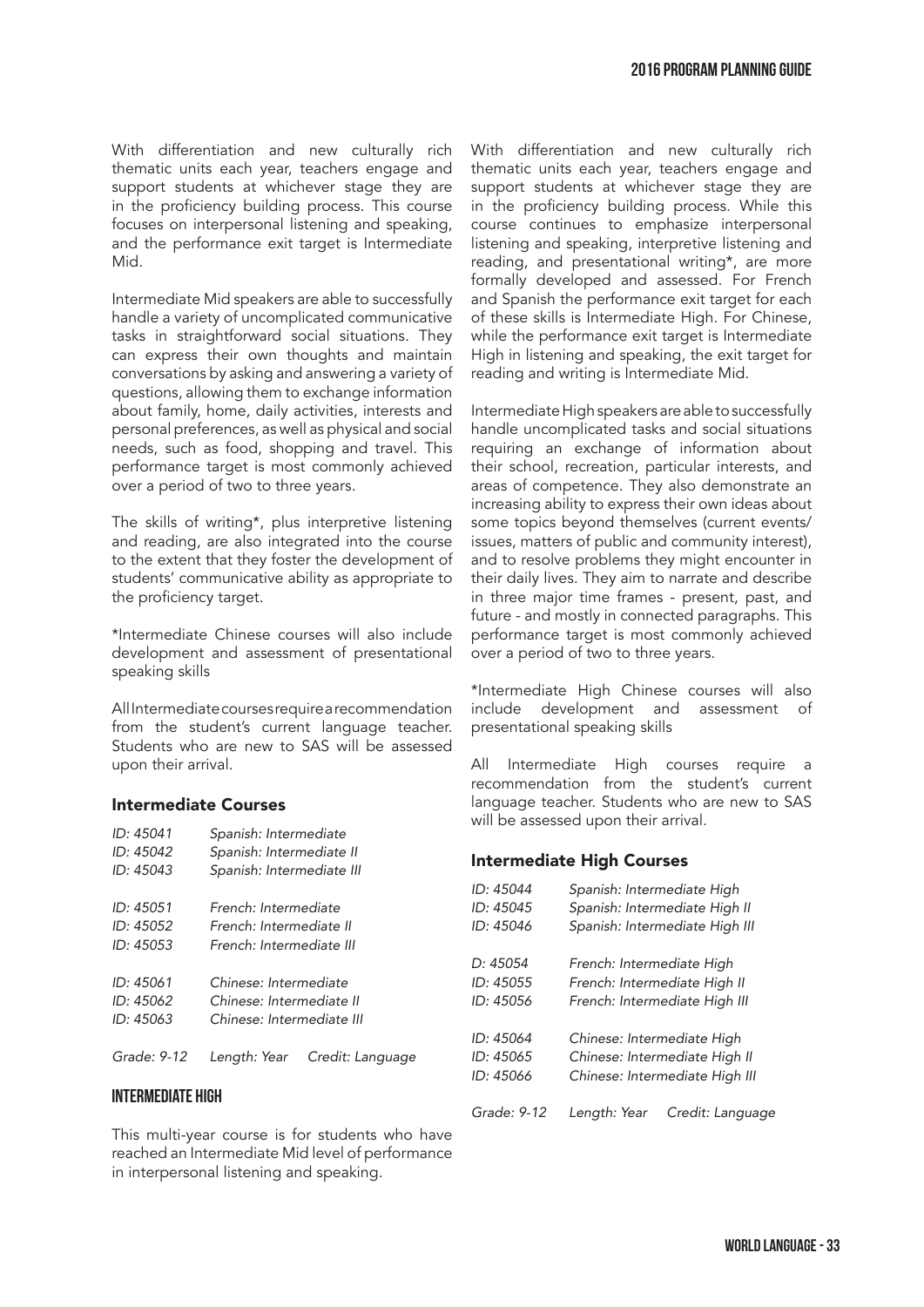#### **Advanced**

Advanced-level French or Spanish courses are for students who have reached at least at an Intermediate High performance level in interpersonal listening and speaking, interpretive listening and reading, and presentational writing. They should be able to express themselves orally and in writing in three major time frames - present, past, and future - and mostly in connected paragraphs. As well, they should be able to handle some topics beyond themselves (current events/issues, matters of public and community interest). These courses focus on all modes of communication - interpersonal, presentational and interpretive - and the performance target is at least Advanced Low for each.

Advanced Low speakers are able to handle a variety of communicative tasks. They are able to participate in most informal and some formal conversations, including some topics related to current events, and matters of public and community interest. Advanced Low writers can meet basic academic writing needs and compose texts of paragraph length and structure.

All Advanced courses require a recommendation from the student's current language teacher. Students who are new to SAS will be assessed upon their arrival.

#### Spanish: Advanced

*ID: 45047 Grade: 9-12 Length: Year Credit: Language*

Advanced Spanish is a one-year advanced-level course offered as an alternative to AP Spanish Language and Culture, or as an opportunity to further develop language skills before or after the AP course. This course will continue to focus on spoken and written expression, including presentational speaking, while developing higherlevel comprehension skills through culturally rich thematic units. It will also allow students to gain a deeper understanding and appreciation of Hispanic language and culture (products, practices and perspectives).

#### French: Advanced

*ID: 45057 Grade: 9-12 Length: Year Credit: Language Prerequisite: Teacher recommendation*

Advanced French is a one-year advanced-level course offered as an alternative to AP French Language and Culture, or as an opportunity to further develop language skills before or after the AP course. This course will continue to focus on spoken and written expression, including presentational speaking, while developing higherlevel comprehension skills through culturally rich thematic units. It will also allow students to gain a deeper understanding and appreciation of Francophone language and culture (products, practices and perspectives).

#### **Advanced options (AP and at)**

#### AP Spanish Language and Culture

*ID: 45024 Grade: 10-12 Length: Year Credit: Language Prerequisite: Teacher recommendation*

This AP course is comparable to a fourth semester college course in Spanish. The course prepares students to demonstrate their level of Spanish proficiency with a higher degree of accuracy and fluency across the three communicative modes: spoken and written interpersonal communication; audio, visual and audiovisual interpretive communication; and spoken and written presentational communication. Students will also hone their ability to comprehend and communicate in formal and informal contexts reflective of the richness of Hispanic language and cultures. Instructional materials and activities are carefully and strategically adapted from authentic sources to support the linguistic and cultural goals of the course.

#### AP French Language and Culture

*ID: 45023 Grade: 10-12 Length: Year Credit: Language Prerequisite: Teacher recommendation*

This AP course is comparable to a fourth semester college course in French. The course prepares students to demonstrate their level of French proficiency with a higher degree of accuracy and fluency across the three communicative modes: spoken and written interpersonal communication; audio, visual and audiovisual interpretive communication; and spoken and written presentational communication. Students will also hone their ability to comprehend and communicate in formal and informal contexts reflective of the richness of Francophone language and cultures. Instructional materials and activities are carefully and strategically adapted from authentic sources to support the linguistic and cultural goals of the course.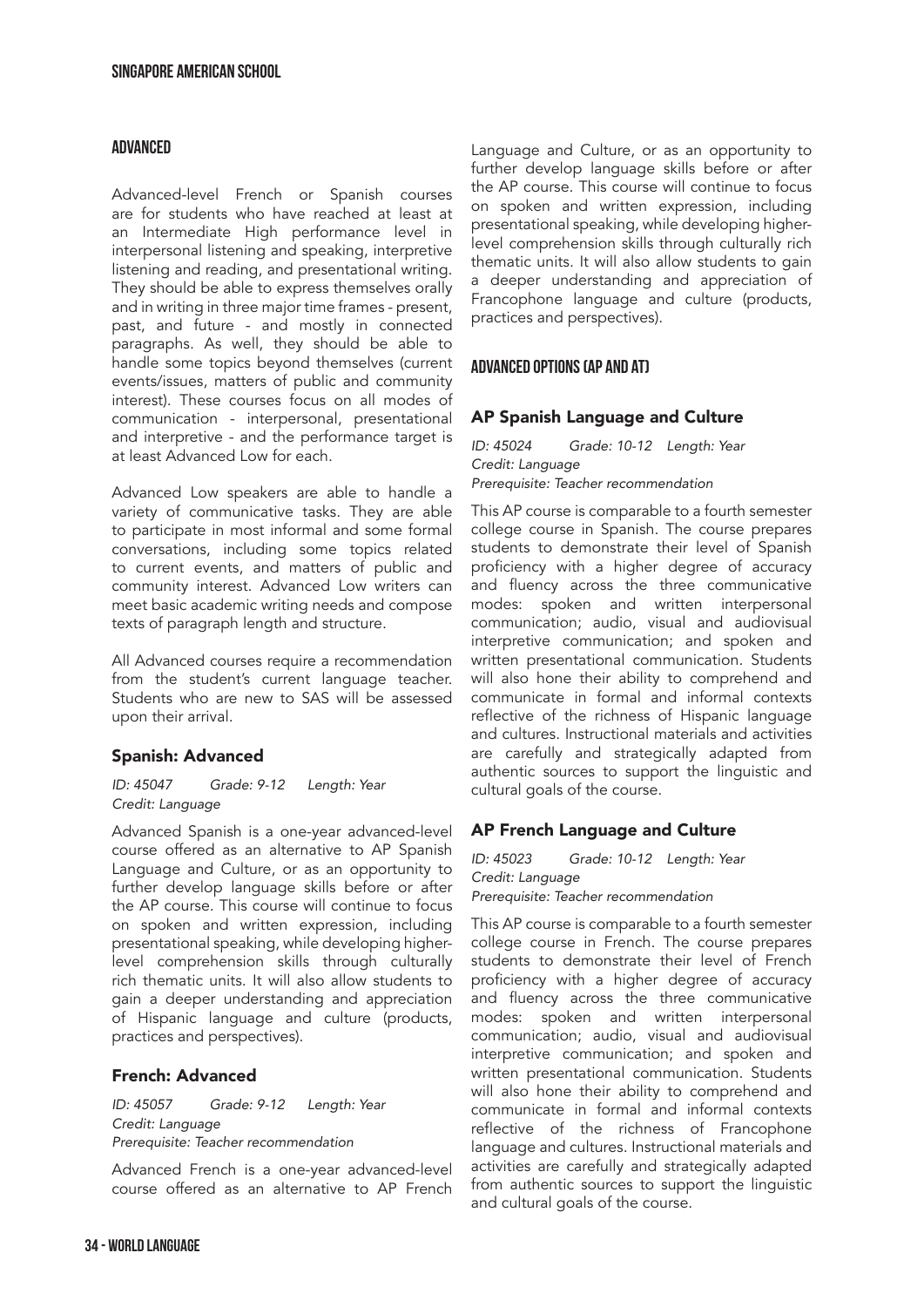# AP Chinese Language and Culture

*ID: 45025 Grade: 10-12 Length: Year Credit: Language Prerequisite: Teacher recommendation*

AP Chinese is designed to be comparable to fourth semester university courses in Mandarin Chinese. The course prepares students to demonstrate their level of Chinese proficiency across the three communicative modes (interpersonal, interpretive, and presentational) and the five goal areas (communication, cultures, connections, comparisons, and communities). Students are provided with ongoing and varied opportunities to further develop their proficiencies across the full range of language skills within a cultural frame of reference. Materials and activities are adapted from authentic sources to support the linguistic and cultural goals of the course. Both contemporary and historical Chinese culture are explored.

# AT Chinese Language: History

*ID: 45029 Grade: 11-12 Length: Year Credit: Language*

Prerequisite: Minimum Chinese language proficiency *level of Advanced-Low across all four skills or successful completion of AP Chinese or teacher recommendation.*

This inquiry and project-based course will provide students with the opportunity to gain deeper understanding of the significance of key historical periods in Chinese history, while developing their advanced Chinese language proficiency. The course is also designed for students to identify their interests in specific areas of Chinese history and culture and delve into the process of researching, analyzing, and reevaluating existing perceptions or stereotypes, to draw their own evidence-based conclusions of the significance of some historical phenomena. Students will be expected to complete a comprehensive project related to their own areas of interest each semester. The course will include an extended essay and oral presentation based on their research to demonstrate the final learning outcomes. The course was collaboratively developed and endorsed by Dr. Tao Jian Min, professor at East China Normal University in Shanghai, China in 2016. The course requires rigorous study and emphasizes in-depth research. The Advanced Topic (AT) designation indicates a course is at university level, putting it at or above the level of a traditional Advanced Placement (AP) course. Like an AP course, this course has a grade point weighting of 0.5.

# **Heritage Level Chinese**

#### Chinese Language: Near Native I

*ID: 45027 Grade: 9 Length: Year Credit: Language Prerequisite: Assessment or teacher recommendation*

This course is designed for students who have been learning Chinese as near-native learners. It provides an opportunity for students to continue developing the ability to communicate naturally, systematically and logically in the Chinese language with a strong emphasis on developing literacy skills and a deeper understanding of the subtlety of the Chinese culture revealed in the language. Authentic materials will be used for analysis and application in real life situations.

# Chinese Language: AP-Near Native II

*ID: 45028 Grade: 10-12 Length: Year Credit: Language Prerequisite: Semester I grade of B or higher in Near Native I or teacher assessment/recommendation*

This course is a continuation of the concepts learned in Near Native I and is designed for students who have been learning Chinese as nearnative learners. Students will further develop their ability to naturally communicate in the Chinese language with an emphasis on developing reading and writing skills. Authentic materials will be used for analysis and application in real life situations. Students will also gain a much deeper understanding of both contemporary and historical Chinese culture. This rigorous course is identified being equivalent to an honors level course on transcripts.

# **Japanese**

Please note that the SAS Japanese program is being phased out. The final year of Japanese instruction will be 2016-17. Provided there is sufficient enrollment, only level IV will be offered.

#### Japanese IV

*ID: 45020 Grade: 9-12 Length: Year Credit: Language*

*Prerequisite: Japanese III Semester I grade of C or higher*

Students entering Japanese IV should already be able to comprehend written and spoken Japanese and should be able to speak and write Japanese within the context of more complex sentence structures that will include relative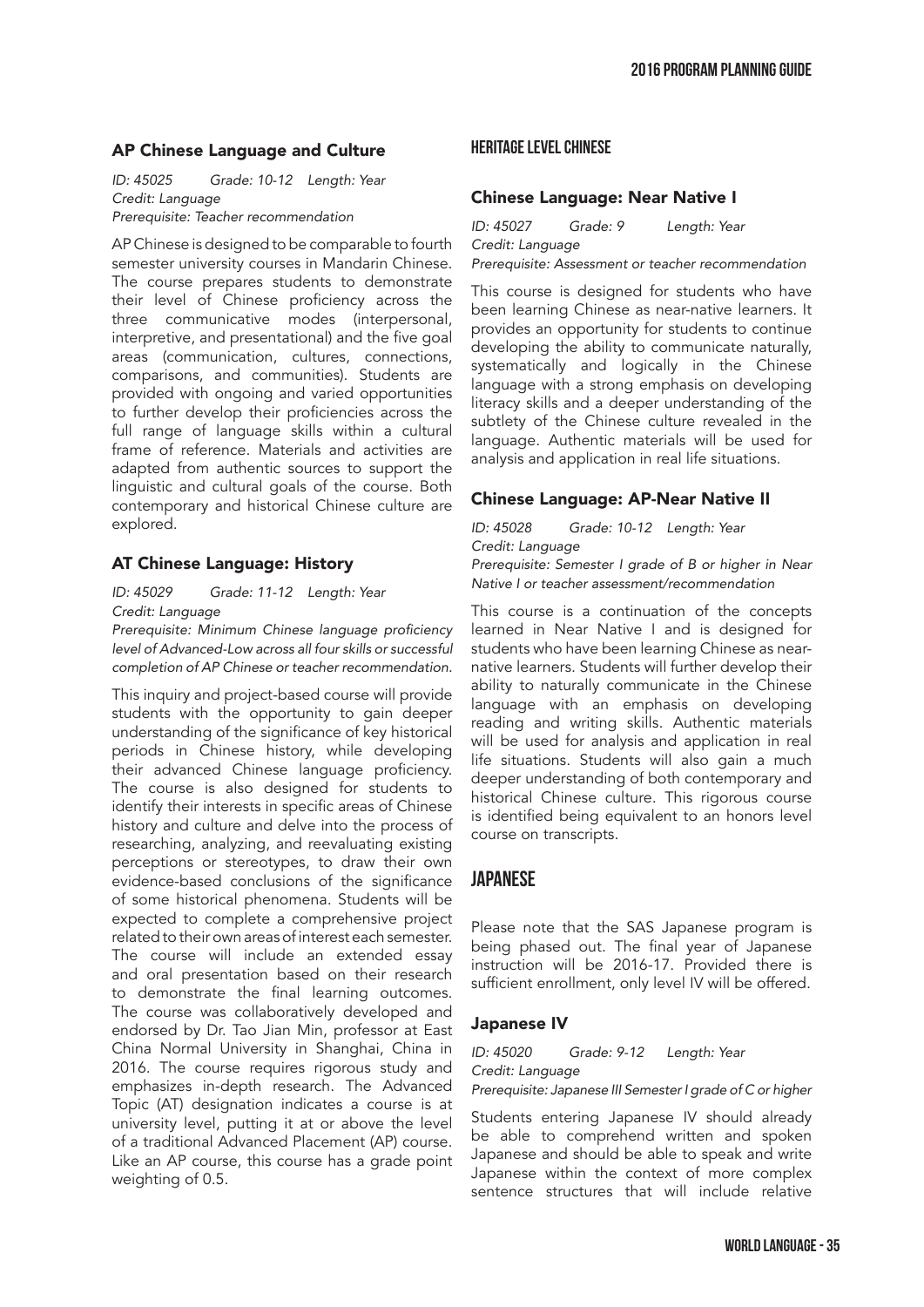#### **Singapore American School**

pronouns and more complex conjunctions of time, consequence, condition using the present, future, past tenses, and conditional tenses and expressions. They should be familiar with 250 to 300 Chinese characters. Students should also be able to comprehend and formulate more complex interrogative expressions.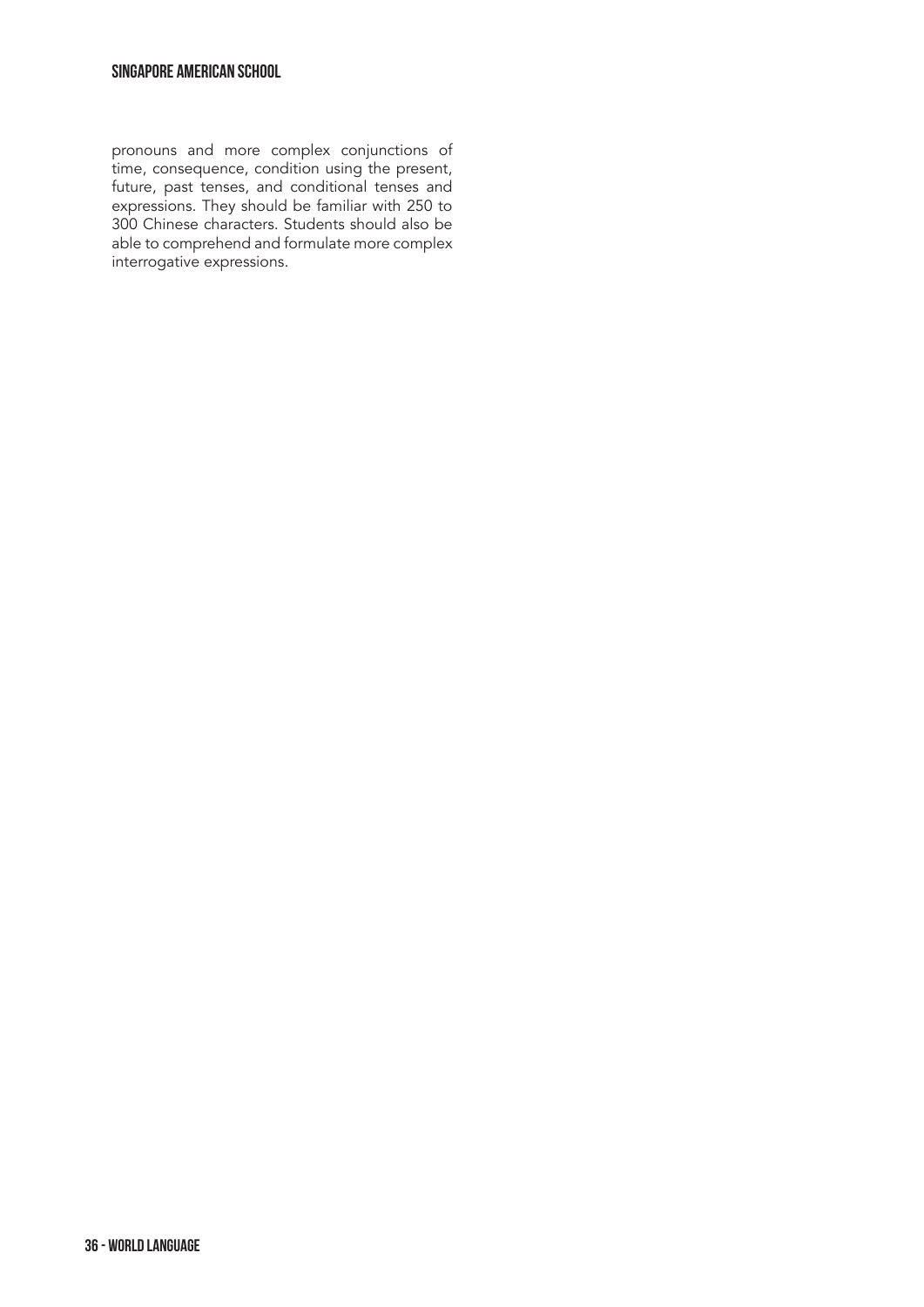# **Technology, Electives and Capstone (TEC)**

TEC courses prepare students for the real world. Students will develop critical thinking skills, often utilizing hands on, project based experiences in these courses. They will have opportunities to explore their own interests, while blending core academic course knowledge and applications with authentic, creative demands. Please check the grade level requirements for each course. Some are only open to students in certain grades or those who have met specific prerequisites.

Beginning with the SAS Class of 2018, all students must complete the SAS Catalyst Project as a requirement for graduation.

# **Finance/Tech/Engineering/Robotics**

# Computer Science I

*ID: 44518 Grade: 9-12 Length: Semester Credit: Elective*

*Prerequisite: Completion of Algebra 1. Ninth graders need approval of their Math 8+ math teacher.*

This course provides an introduction to coding and computer science principles. Students will use Java and computational thinking strategies to design, write, and test programs. Java supports object-oriented programming (OOP), common to all high-level programming languages and is the language of instruction for AP Computer Science A. This hands on course will give students the opportunity to appreciate and understand the depth at which businesses, engineering, and our daily interactions are dependent on computer science. Students learn by carefully designing a solution (algorithm) to problems, programming, and testing/debugging. Examples of programming applications to be reviewed include financial, probability, simulations of payrolls, simulations of trip planning, games, and many math problems. This course is designed as an exciting and unintimidating jumping off point for those who want to understand what coding is and how it relates to the technological world in which we live. No prior knowledge of Java or programming is required. Successful completion of the course will fulfill the prerequisite for AP Computer Science.

# Emerging Technologies

*ID: 44501 Grade: 9-11 Length: Sem or Year Credit: Elective*

This semester long survey course gives primarily underclassmen a view into design, digital fabrication, coding and graphics at an entry level. Students explore a wide range of fundamental hands-on skills including digital sketching, fabrication using the laser cutter and 3D printer, basic app development and the interconnection of computing devices. The course is deliberately broad, spanning many of the design and technology courses currently taught at SAS, and for this reason is a good entry point into more specialized courses offered at the junior and senior level. This course is a recommended springboard for younger, self-motivated students who have an interest in learning through discovery and working in teams while solving reality-based problems through design thinking. Students build on this course to later study 2D and 3D Graphics, Robotics and Game Development. Students may take the course a second time if they wish to expand the knowledge, skills, and projects that they began developing during their first semester experience.

# Introduction to Robotics

#### *ID: 46520 Grade: 9-12 Length: Semester Credit: Elective*

In this course students will learn new skills and apply critical thinking to solving concrete problems. Important learning goals of the course are innovation, perseverance, teamwork and communication. The course is divided into three main segments: 1) Code Academy is used to walk students with no experience through basic coding laws and language, using the Python language. 2) Arduinos and additional introductory electronics kits allow students to understand the basics of hardware/software interfacing. Arduinos and their close relatives are at the heart of the hand phone, microwave oven, automobile and airplanes. Using Arduinos leads to a basic understanding of the interaction between hardware and software. 3) Tetrix robots are approximately one cubic foot in size and are used in two in-class competitions - Bomb Squad and Ken and Barbie Firefighter rescue. Students design, build and drive robots to perform these real-world tasks. A technical poster, technical paper and interviews with outside engineers are required as well.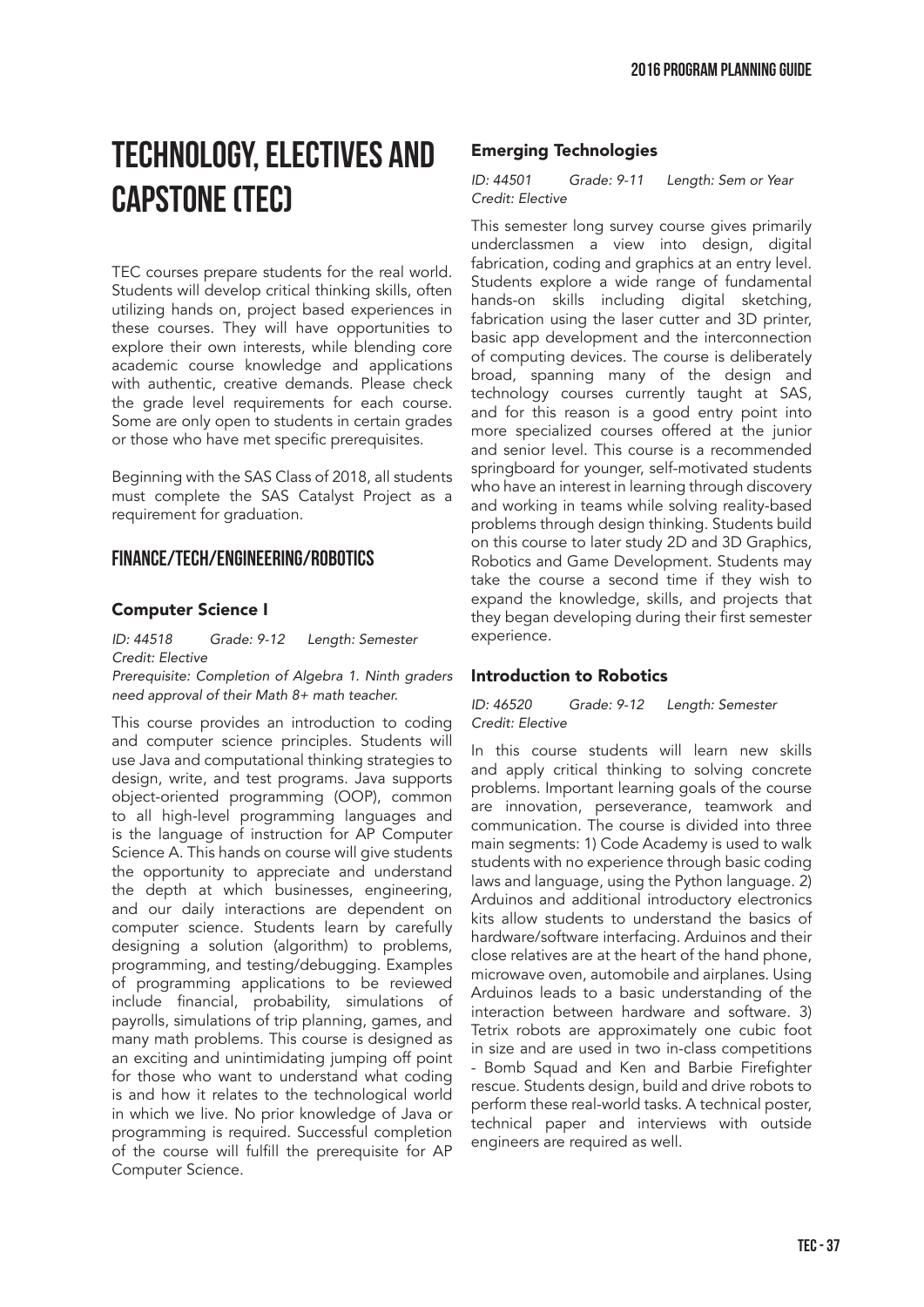# Robotics Science

*ID: 46522 Grade: 9-12 Length: Sem or Year Credit: Elective*

*Prerequisite: Intro to Robotics, Emerging Technologies (or concurrent request) or an MS/HS TEC teacher recommendation*

This collaboratively taught course teaches and applies learning in the areas of mechanics, electronics, CAD, robotics design, writing, art and marketing. Students meet, network and compete with local and international high schools and universities, at competitions including VEX robotics in Taipei, FRC robotics in Sydney, and MATE robotics in Hong Kong. These three competitions are "the gold standard" of STEM, and membership on a robotics team provides excellent preparation for students headed to careers in engineering, marketing or science. Successful students are those who excel at teamwork, innovation and perseverance. Students can take this course for one semester or the entire year and it may be repeated for credit. Those who have previously taken the course are expected to assume leadership roles and mentor new students. Community service may include mentoring SAS robotics teams in the lower schools. Travel to out-of-country competition is optional, and is the financial responsibility of the student.

# Personal Finance: You and Your Money

*ID: 46531 Grade: 10-12 Length: Semester Credit: Elective*

Few high school and college graduates are financially literate when they first enter the workforce. This course gives students an advantage in the real world by developing their financial literacy. Students will learn that high salaries don't guarantee future wealth unless earnings are properly managed. Students will learn to manage their money through responsible spending and investing habits. In this course students will track their own daily spending from the first day of the class, blog about their learning, and explore the merits of careful consumption and effective investing through a series of projectbased discoveries.

# Graphic Design

*ID: 44527 Grade: 10-12 Length: Semester Credit: Elective Prerequisite: Emerging Technologies.*

Graphic design is a part of daily life. From humble things like gum wrappers to huge things like billboards to the T-shirt people wear, graphic design is used to convey a message from a client to an audience. In this course students will learn how to use graphic design to inform, persuade and attract attention by creating and organizing the elements of typography, images, and the so called "white space" around them. Students will complete a variety of authentic projects that includes but is not limited to the design of posters and brochures. They will gain a solid foundation in the use of Adobe Illustrator, Photoshop and InDesign. This course is a complement to the Newspaper and Yearbook courses.

# 3D Graphics and Animation

*ID: 44525 Grade: 10-12 Length: Semester Credit: Elective Prerequisite: Emerging Technologies* 

This course is designed for students with an interest in computer-generated imagery (CGI). As a foundation course, this course must be completed before advancing to other CGI courses. Students will learn the basic concepts behind animation and 3D development using an industrial standard 3D application such as Maya. The course will cover the basic methods of creating objects and characters in three-dimensional space. Students will also learn shading, texturing, rendering, and the use of dynamics to make creations appear realistic. A copy of Maya Personal Learning Edition will be provided to students so they can practice skills outside of class.

# Digital Game Development

*ID: 44517 Grade: 10-12 Length: Semester Credit: Elective*

*Prerequisite: Emerging Technologies*

Games have been around for a very long time (consider the game Senet played by the ancient Egyptians). Games were used as ways to develop physical skills (consider throwing objects at targets) or training to develop military strategies (chess?) or to simply kill time while waiting for the crops to grow. Of course, creating games, and especially video games, requires more than just an idea of something that would be fun. Designers have to understand the mechanics of games, test the balance of the rules to ensure that all players have an equal opportunity to win, communicate how the game is played, and create the environment that will be used to play the game - whether a board game with dice or a computer. This course will cover the basic game development process, from design process through to playable digital and non-digital games. This will include study of game design mechanics and principles of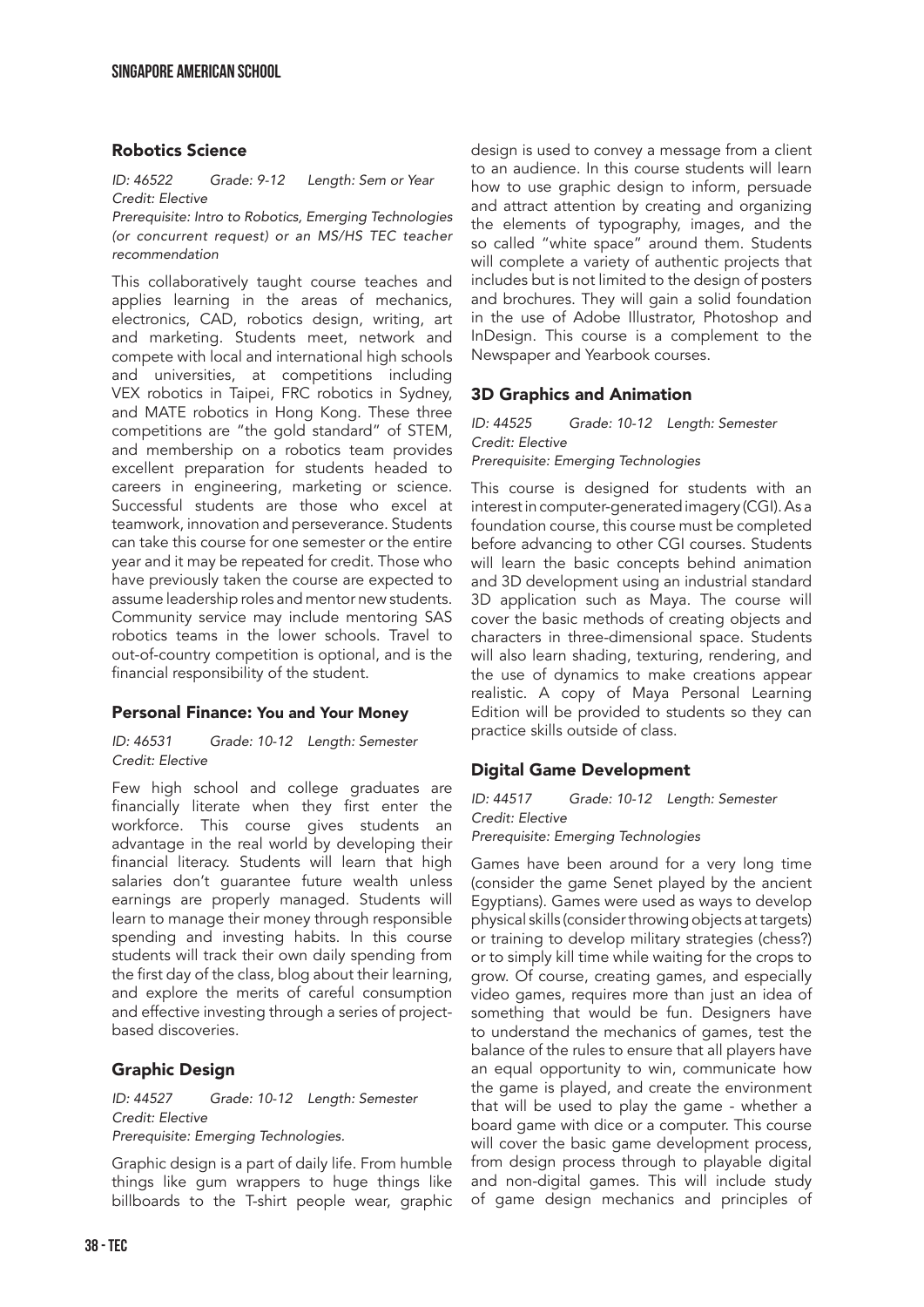the game design process (e.g., play balancing, testing), basic computer programming concepts, and concepts and production processes of game related art, including background design, character design, and user interface design. Students will gain a very good sense of the game development process and the various creative and technical aspects involved.

# Engineering Science: Design, Build, & Transform

*ID: 44012 Grade: 10-12 Length: Year Credit: Elective*

In this class students assume the role of designermakers and learn to apply the design process to an increasingly difficult series of challenges. Collaboratively taught, this class will interest students wanting the opportunity to learn by tackling real problems within fields of study such as sustainable housing, transportation, community infrastructure and energy. Students approach learning through creative problem solving and activities that retain a sense of playful exploration. Semester one includes a deep dive into the design process; prototyping and computer aided design (Sketchup) as well as exploratory work with tools such as Lego, Rube Goldbergs, folding techniques and 3D printing. Activities will strengthen basic skills in fabrication, collaboration, project management and underlying scientific concepts. In the second semester student teams will be given guidance and opportunities to apply their skills to an authentic challenge and will work collaboratively to realize a solution of sufficient scale and complexity.

# Structural Engineering: Fusing Art and Architecture

*ID: 46552 Grade: 11-12 Length: Semester Credit: Elective*

Are you interested in Architecture? Are you an aspiring furniture designer? In this semesterlong class, students will become designers and fabricators to produce unique, inventive solutions to design challenges. Assisted by instructors and community experts, students will be challenged to use all the skills of the design cycle, from identifying specific needs to prototyping in order to complete their project. Mini lessons throughout will strengthen skills in fabrication (wood and metal work), collaboration and project management.

# AP Computer Science

*ID: 44521 Grade: 10-12 Length: Year Credit: Elective*

*Prerequisite: Semester I grade of B or higher in Algebra II/Trig or a higher level math course. In exceptional cases, concurrent enrollment in Algebra II/Trig or Accelerated Math is possible with AP Computer Science teacher permission.* 

AP Computer Science is a full-year course designed to teach the fundamentals of programming with the Java programming language. It is designed as an accelerated first course in computer science or as a course for people who will major in other disciplines requiring significant involvement with computing. There is no prerequisite of knowledge or skill in programming although logic, math, and linguistic skills along with a strong core GPA are good indicators of success. AP Computer Science emphasizes programming methodology with a concentration on problem solving, algorithm development, and object orient programming. A large part of the course is built around the design, creation, and testing of computer programs or parts of programs that correctly solve a given problem. This yearlong course is identical to a first semester programming course taught at most universities; therefore, students are expected to commit to a daily schedule of programming and studying activities.

# **Journalism and Media**

# Video Journalism

*ID: 46403 Grade: 9-12 Length: Semester Credit: Elective*

The emphasis of this course is the craft of electronic newsgathering in an age that sees a shift in viewership from traditional, broadcast television news to websites that are now a principal source of information for most. Students will produce content for the high school's Morning Show, but also for the high school's online newspaper, *The Eye*. Practical exercises and projects will demonstrate the students' mastery of the techniques and skills required for the production of news and public affairs programs. Students will study and practice the interview, research and writing skills common to all journalists, and will add to those skills the production skills required in this craft: sound and video recording, editing and studio production. Students will be required to complete some work outside of regularly scheduled class meetings.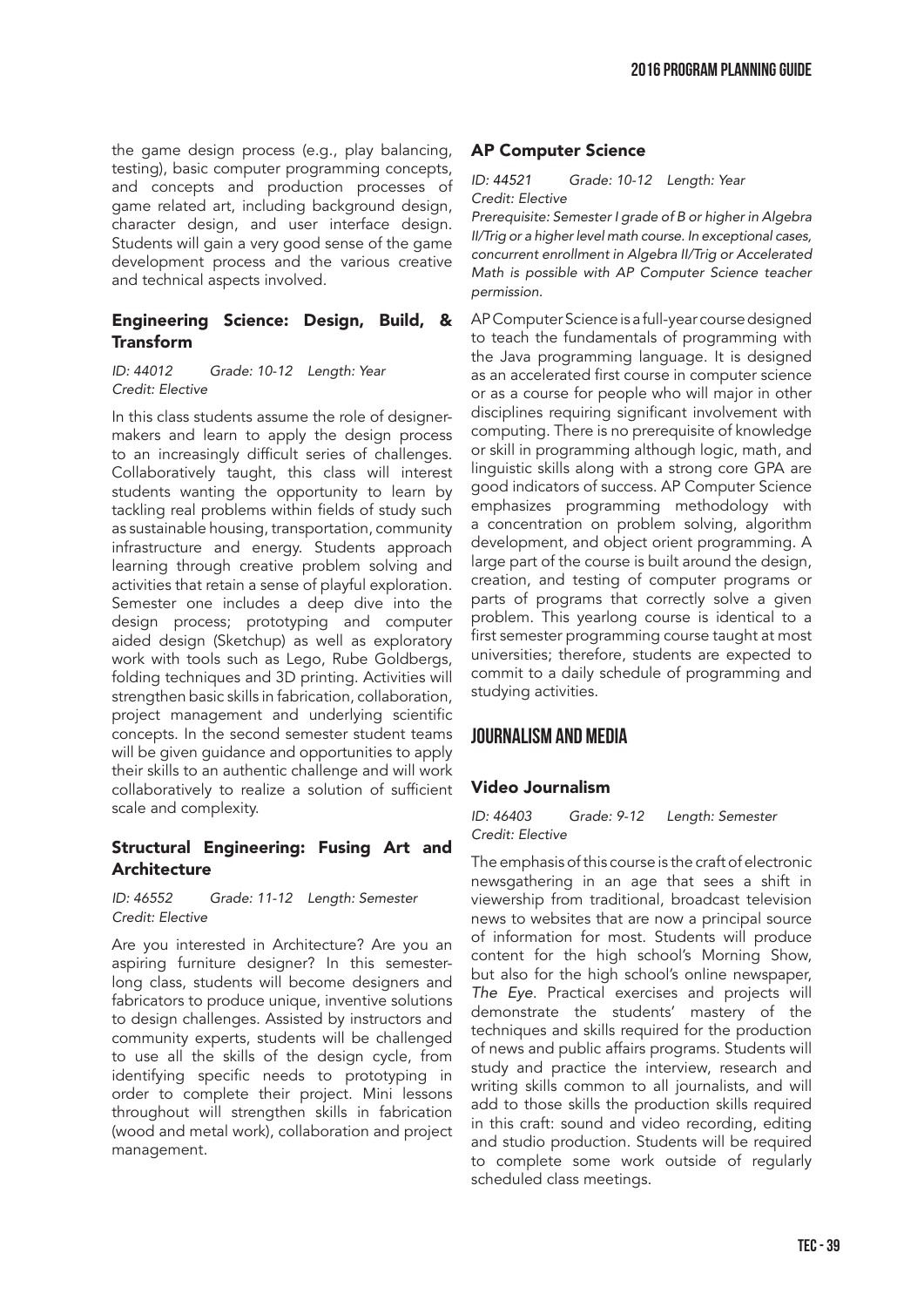#### Journalism: Newspaper

*ID: 46400 Grade: 10-12 Length: Year Credit: Elective*

This is a project-based course offering exposure to all of the practices, skills and tools used in contemporary print and online journalism. Students will learn how to interview, report, write and edit as well as learning about the operation of a contemporary online newspaper: ethical practices, organization, editorial policy, production and design. Output may be in the form of written stories, video stories (news packages) or even documentaries. All will learn the multiple skills of the contemporary journalist. The traditional print reporter might have to learn to introduce their written post with a short standup video, a short interview with a principal source, or a voice-over with taped images of the event. The broadcast reporter will learn how to write three-paragraph introductions to news packages or video montage and to add written content that explores details that the news package cannot with its time limitations. Students will participate in the daily, live production of the high school's Morning Show, whether writing copy, producing promotional videos, working on the production crew or hosting. There will be an attempt to schedule free periods consecutive to this class and students will use a combination of class time and free periods for mandatory staff meetings, small 'tools and skills' sessions, and one-on-one sessions with the adviser. Students must be able to work independently on stories and projects. The course may be repeated for credit.

#### Journalism: Yearbook

*ID: 46401 Grade: 9-12 Length: Year Credit: Elective*

*Note: Limited enrollment. Priority will go to students who have completed a graphic design course or have equivalent knowledge.* 

Enjoy research, writing, photography and/or layout design? Want to apply academic skills to realworld assignments? Ever dreamed of seeing your work in print? Then join the class that creates the Islander, the official photo journalistic publication covering a year in the life of SAS. This course is a dynamic mixture of hands-on instruction/ production, lively discussion, computer and camera work, individual and group projects and adrenaline-pumping deadlines. In addition to learning yearbook publishing skills, students will also develop a sense of time management, workplace ethics and leadership finesse. Some after school and weekend hours are required to

cover school events and meet deadlines. Because this course has limited enrollment and requires a certain number of students in each of the four grades, some students requesting the course may not be able to take it. This course may be repeated for credit.

# **AP Capstone, Online, Independent & Catalyst**

# AP Seminar

*ID: 48511 Grade: 10-11 Length: Year Credit: Elective*

*Prerequisite: For rising sophomores a Semester I grade of A in both English 9 and World History or World Studies is required. For rising juniors, a Semester I grade of B+ or higher in English 10 or American Studies*

This foundational skills based course provides opportunities to think critically and creatively, research, explore, pose solutions, develop arguments, collaborate, and communicate using various media. Students explore current real world issues through a cross curricular interdisciplinary lens, consider multiple points of view to develop deep understanding of complex issues, and connect these issues to their own lives. Topics may include, yet are not limited to, beauty, public opinion, sustainability, liberty, myth, and power. Upon completion of the AP Seminar, students will be prepared for a research, performance, or innovation AP Research experience the following academic year.

# AP Research

*ID: 48512 Grade: 11-12 Length: Year Credit: Elective*

*Prerequisite: Success in AP Capstone Seminar*

In this course, students will work on an independent research project on a topic of interest. For example, students can dig deeper into a topic studied in an AP course, work across academic areas on an interdisciplinary topic or study a new are of interest, perhaps one a student would like to study in college. At the end of the research project students will submit an academic paper of about 5,000 words and defend the work through a presentation. To earn the AP Capstone Diploma, students must earn scores of 3 or higher on the AP Seminar and AP Research Exams and on four additional AP Exams.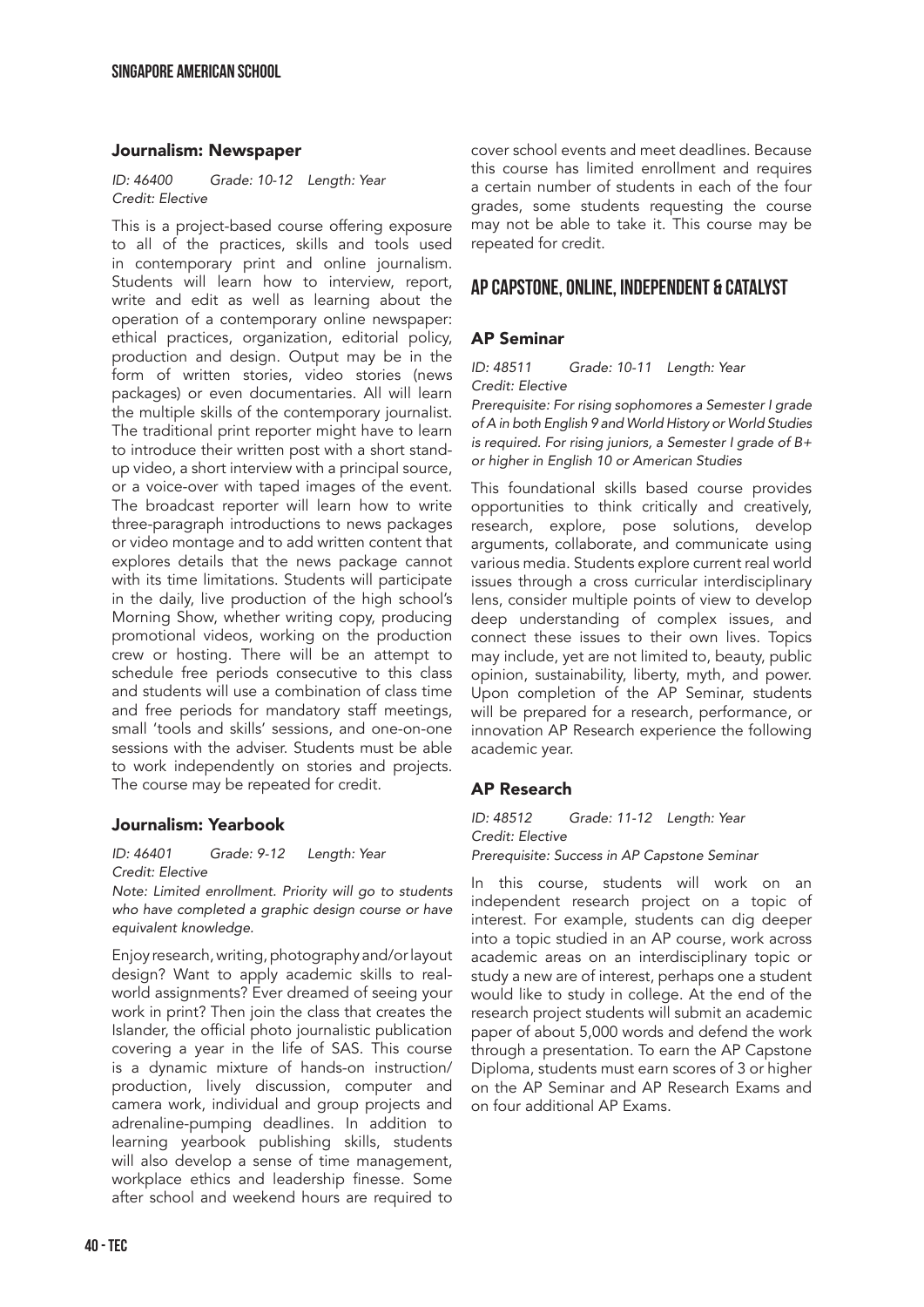# GOA Online Learning

*ID: 49600 (S1) and/or ID: 49601 (S2) Grade: 11-12 Length: Semester I and/or Sem II Credit: Elective Prerequisite: Students must meet and have their learning plan approved by the SAS GOA Site Director*

SAS is a member of the Global Online Academy (GOA), a consortium of the top independent schools from around the world. As a member of GOA, SAS students can enroll in courses as diverse as The Graphic Novel or Medical Problem Solving. Working closely with peers and teachers from the U.S. and other international schools, SAS students have an exciting and flexible online learning opportunity that will challenge them to further develop cultural competence and global citizenship skills.

Students who would like specialized learning options beyond SAS's in-house course offerings may choose to enroll in a one semester or yearlong online course through GOA's broad and rigorous selection of online courses. If this sounds interesting, take a look at the online course catalog options that can be found on the www. globalonlineacademy.org website and then speak with your counselor.

Students who would like to take a GOA course should select the "GOA Online Course" option during the SAS online course request process in April. Once a GOA course is selected, the student is committed to completing the course, so it is important that there be careful consideration. Unlike traditional SAS courses, GOA courses cannot be changed during the add/drop period at the beginning of a semester. In addition, students should note that collaboration with peers and teachers is an essential component of many GOA courses, and students may be expected to manage collaboration and communication across time zones. The SAS GOA Site Director, Mr. Patrick Green, will contact students to assist them through the process of signing up for a specific course through GOA.

Students in grades 11 and 12 may complete a maximum of one credit per year through GOA, with the GOA course replacing one of the six or seven courses that a student would ordinarily take during the academic year. Students are encouraged to select a course that allows them to follow their interests or passions and goes beyond the options available at SAS. A GOA course must be a course that is not already offered at SAS. Credits earned through GOA could be used to

fulfill minimum number of SAS credits required for graduation, but would not fulfill department specific minimum requirements.

The GOA transcript will become a part of the student's official academic record. To earn a credit, the course must be completed prior to the final day of the semester; otherwise the course will be listed as an F. On the SAS transcript, the course will be listed as "GOA Online Course" with a P (pass) grade and 0.5 credit per semester. The grade would not be included in the calculation of an SAS grade point average (GPA). The GOA transcript, including the actual grades, would be sent to colleges as an additional page of the SAS transcript.

While students are encouraged to enhance their learning through other online learning opportunities and report details on university applications, only GOA courses will be listed on the SAS transcript.

# Independent Learning

#### *ID: 49013 Grade: 11-12 Length: Semester Credit: Elective*

*Prerequisite: Students will be required to provide additional information and have their learning plan approved after the course selection process ends.*

The Independent Learning option is designed so that students can study a topic or learn in an area in which no course is available or for students to pursue work experience programs like internships, externships, or employment that is supervised by SAS. Rising juniors and seniors should select the six traditional SAS classes, with the independent course as a seventh course. For the independent learning option to be listed on the SAS transcript, it must be reviewed and approved by the Center for Innovation Coordinator, Dennis Steigerwald, by the start of the semester and must be completed by the end of the semester. Successful completion would provide one-half credit per semester and be listed on the transcript as a P (Pass). The course would not be included in the SAS GPA. In order to ensure that students benefit from the full academic program offered at SAS, an independent activity could not be used to fulfill the SAS subject area graduation requirements. Further information about independent learning options is available from the Coordinator of the Center for Innovation.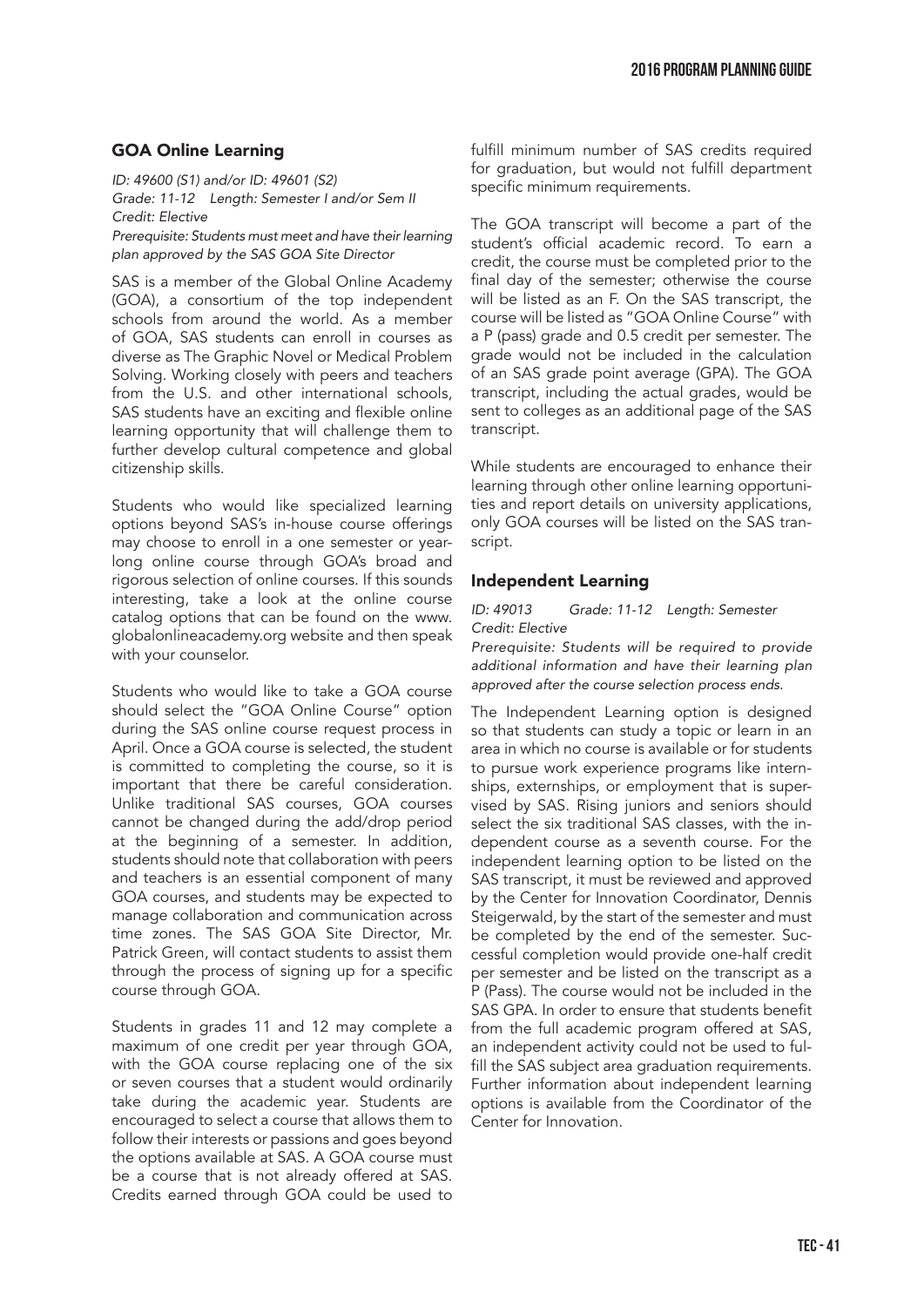# The SAS Catalyst Project

*ID: 48510 Grade: 11-12 Length: Semester Credit: Required beginning with the Class of 2018 Prerequisite: 11th grade students must have approval from their counselor or Mr. Steigerwald in the Center for Innovation*

The SAS Catalyst Project represents the culmination of academic, intellectual, and social-emotional learning experiences where students are provided guidance, resources, and flexible scheduling to explore interests and pursue passions. Teachers act as "guides on the side" for students where learning is differentiated for each student based on their interest, readiness, and learning profile. The Desired Student Learning Outcomes (DSLOs) of communication, collaboration, critical thinking, and creativity) are emphasized, developed, and assessed. As students design, plan, and conduct their projects, they will focus on producing a tangible outcome and encouraged to dive deep into relevant content and knowledge. Often, students experience real world learning and problem solving in authentic contexts (e.g., interviews, work study, scientific research, internships, etc.). Students will be taught how to employ the rich regional and global professional network; starting with working with a mentor from a respective field or profession. The project scope is limited only by the student's imagination. Juniors who have a strong interest in a particular project and are self directed may complete the Catalyst Project as a junior. This would be especially true for students who are planning a heavier senior course load or are applying to a university requiring a demonstration of understanding in a particular academic area (e.g., UK universities).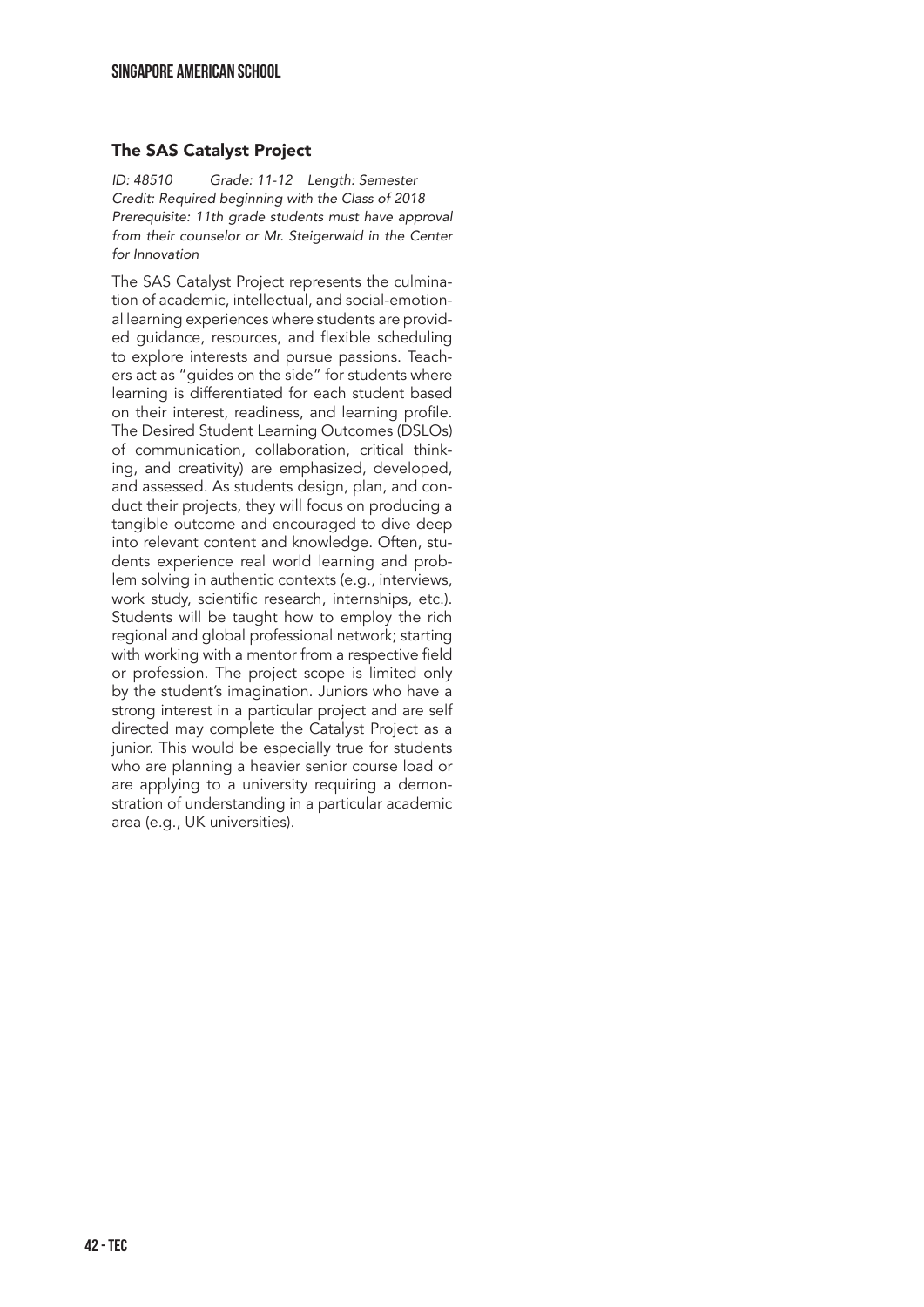# **Visual & Performing Arts**

Singapore American School offers a number of options in the visual and performing arts to meet the needs and interests of all students.

The comprehensive visual arts program will appeal to students interested in art courses that enrich their high school experience, as well as those students who intend to pursue art careers. Courses available cover a broad range of skills that promote innovation using a variety of traditional and digital media.

In the performing arts, students are offered courses in instrumental and vocal music, dance, and theater. These classes and ensembles are geared for every level of experience and ability. Beginning and advanced courses give students superb performance opportunities with specialty classes available for students with greater interest in music. So that performing ensembles can best meet the needs of all students, some courses require an audition prior to enrollment.

# **Visual Arts**

# Art I: Foundations

*ID: 46100 Grade: 9-12 Length: Semester Credit: Visual/Performing Arts*

In this survey course students are exposed to a variety of media through study of the elements and principles of art and design. Students acquire and apply skills using a variety of media and techniques. Pencil, charcoal, colored pencil, various paints, clay, sculptural materials and linoleum for printmaking are examples of media offered to students. Emphasis is placed on skills acquisition and creativity. This course enables students to identify their strengths and possible areas of interest for future development. It provides the necessary foundation for the more advanced Studio Art courses.

# Ceramics I

*ID: 46104 Grade: 9-12 Length: Semester Credit: Visual/Performing Arts*

In this one-semester course students learn basic hand building, decorating and glazing techniques. Students are free to develop their own ideas within structured guidelines while building on acquired skills. Students leave the class with

an assortment of forms of different functions, shapes, and sizes. Instructional time is also spent on sculptural pieces. Students are responsible for preparing their materials and looking after their pieces through the various stages of the ceramic process from construction through glazing. A brief introduction to the potter's wheel will be given as a part of this course but will not be the focus. This course is a prerequisite for students who wish to continue on to learn potter's wheel techniques in Ceramics II.

# Ceramics II

*ID: 46105 Grade: 10-12 Length: Semester Credit: Visual/Performing Arts Prerequisite: Ceramics I*

This class builds on the skills acquired in the Ceramics I class. Students will work towards further mastering basic hand building and may choose to learn wheel throwing techniques on the potter's wheel. A focus on modern ceramic art as it exists today will be the focus of cultural investigation. Students will be given design problems to solve using skills and innovation for developing self-expression. They are responsible for maintaining the ceramic supplies needed and for managing the clay process from construction through glazing.

#### Printmaking & Mixed Media

*ID: 46110 Grade: 9-12 Length: Semester Credit: Visual/Performing Arts*

This course is for students who enjoy handson work and who would like to develop their printmaking skills as a base to their artwork. Students will explore many different types of printmaking, including screen printing, intaglio, linoleum, and collagraphs. Students will also explore the integration of drawing and painting techniques with printmaking to create mixed media work. The emphasis of this course is to use the elements and principles of art and design in contemporary printmaking techniques.

# Studio Art

*ID: 46106 Grade: 10-12 Length: Year Credit: Visual/Performing Arts Prerequisite: Art Foundations or acceptable portfolio*

In this course students are provided with the opportunity to further develop their artistic abilities and interests within a variety of areas: drawing, painting, design, illustration, and mixed media. They find and build upon their strengths in a variety of media within each assignment.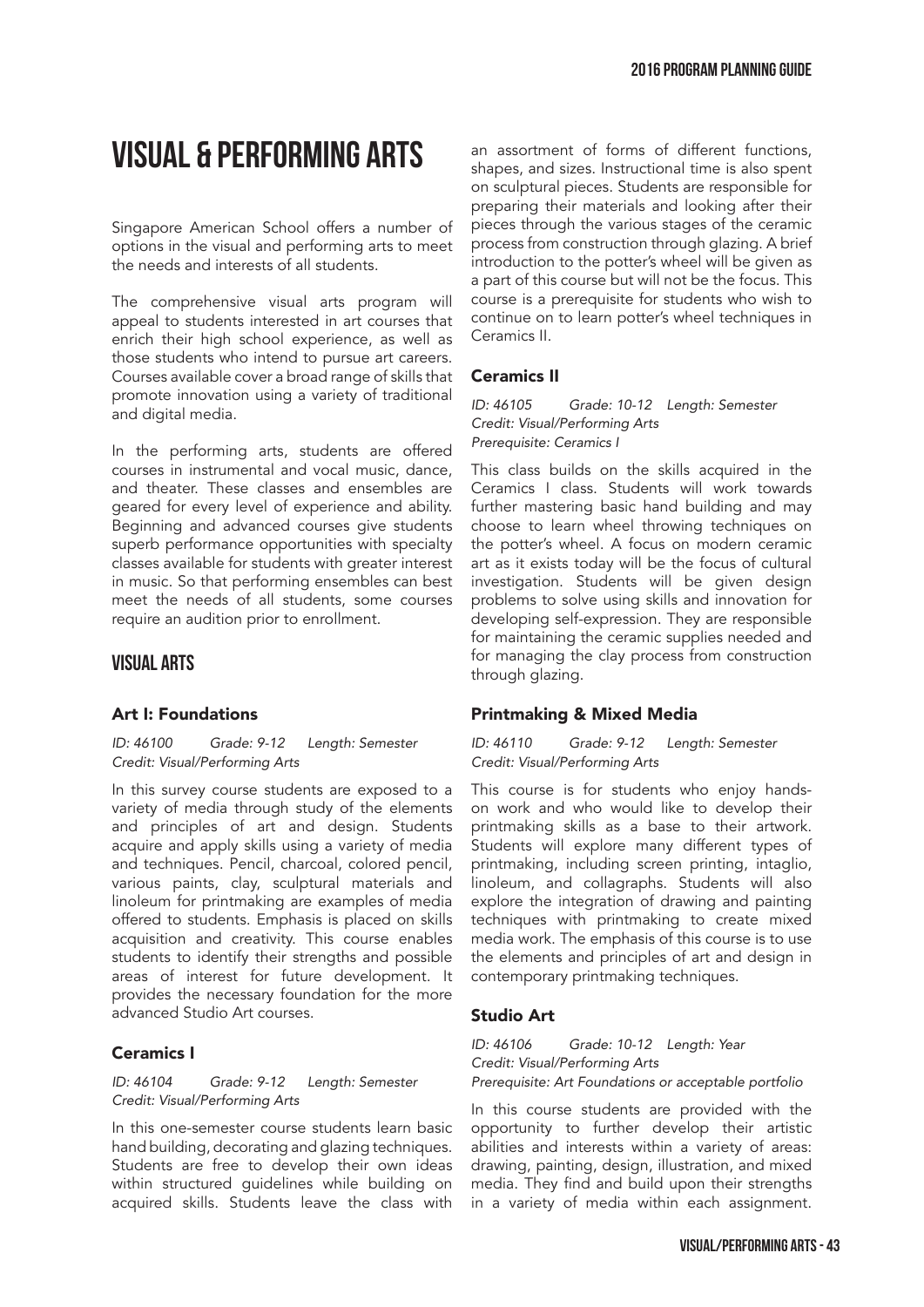Students are exposed to a broad spectrum of art styles allowing each student to find and develop their particular area or areas of interest. Students work to achieve higher levels of proficiency in art.

# AP Studio Art: Drawing

*ID: 46111 Grade: 10-12 Length: Year Credit: Visual/Performing Arts Prerequisite: Studio Art*

The Drawing portfolio is designed to address a very broad interpretation of drawing issues and media. Light and shade, line quality, rendering of form, composition, surface manipulation, and illusion of depth are drawing issues that can be addressed through a variety of means, which could include painting, printmaking, mixed media, etc. Abstract, observational and inventive works may demonstrate drawing competence. The range of marks used to make drawings, the arrangement of those marks, and the materials used to make the marks are endless. Photography, videotapes, digital imaging, photocopies of work, and threedimensional work may not be submitted for the Drawing Portfolio.

# AP Studio Art: 2D Design

*ID: 46112 Grade: 11-12 Length: Year Credit: Visual/Performing Arts Prerequisite: Studio Art or Digital Photography (or concurrent enrollment) or acceptable portfolio*

This portfolio is intended to address two – dimensional (2D) design issues. Design involves purposeful decision making about how to use the elements and principles of art in an integrated way. The principles of design articulated through the visual elements help guide artists in making decisions about how to organize the elements on a picture plane in order to communicate content. Strong design is possible whether one uses representational, abstract, or expressive approaches to make art. For this portfolio, students are asked to demonstrate mastery of 2D design through any two – dimensional medium or process, including but not limited to, graphic design, digital imaging, photography, collage, fabric design, weaving, illustration, painting and printmaking.

# AP Studio Art: 3D Design

*ID: 46113 Grade: 11-12 Length: Year Credit: Visual/Performing Arts Prerequisite: Studio Art or concurrent enrollment*

This portfolio is intended to address sculptural issues. Design involves purposeful decisionmaking about using the elements and principals of art in an integrative way. In the 3D Design portfolio, students are asked to demonstrate their understanding of design principles as they relate to depth and space. The principles of design (unity/variety, balance, emphasis, contrast, rhythm, repetition, proportion/scale, figure/ground relationship) can be articulated through visual elements (mass, volume, color/ light, form, plane, line, texture). For this portfolio, students are asked to demonstrate mastery of 3D design through any three-dimensional approach, including, figurative or non-figurative sculpture, architectural models, metal work, ceramics, and three-dimensional fiber arts.

# **Theater**

# **Stagecraft**

#### *ID: 46544 Grade: 9-12 Length: Semester Credit: Visual/Performing Arts*

Stagecraft covers the technical aspects of theater productions. Student assignments and projects will involve three topic areas: set design and construction, stage lighting, and theater sound systems. Projects in each of these areas will provide students with knowledge and hands on experience with technical equipment used in theaters. All student work that involves construction and work with electrical equipment will include proper safety instruction. All students must follow safety guidelines.

# Theater: Foundations

#### *ID: 46307 Grade: 9-12 Length: Semester Credit: Visual/Performing Arts*

The ensemble is the foundation supporting all our work in theater. Students engage in wide variety of ensemble games throughout the semester. Students develop basic acting skills through scene work and acting exercises. Actor training focuses on realism, which has as its goal 'truthful behavior under imaginary circumstances.'

#### Theater: Improvisation

#### *ID: 46310 Grade: 9-12 Length: Semester Credit: Visual/Performing Arts*

Contrary to popular belief, Improv performers do not just 'make it all up' on the spot. There are skills and structures providing the springboard for entertaining improvisation. Students will develop these skills and performance games in a workshop process emphasizing collaboration and play.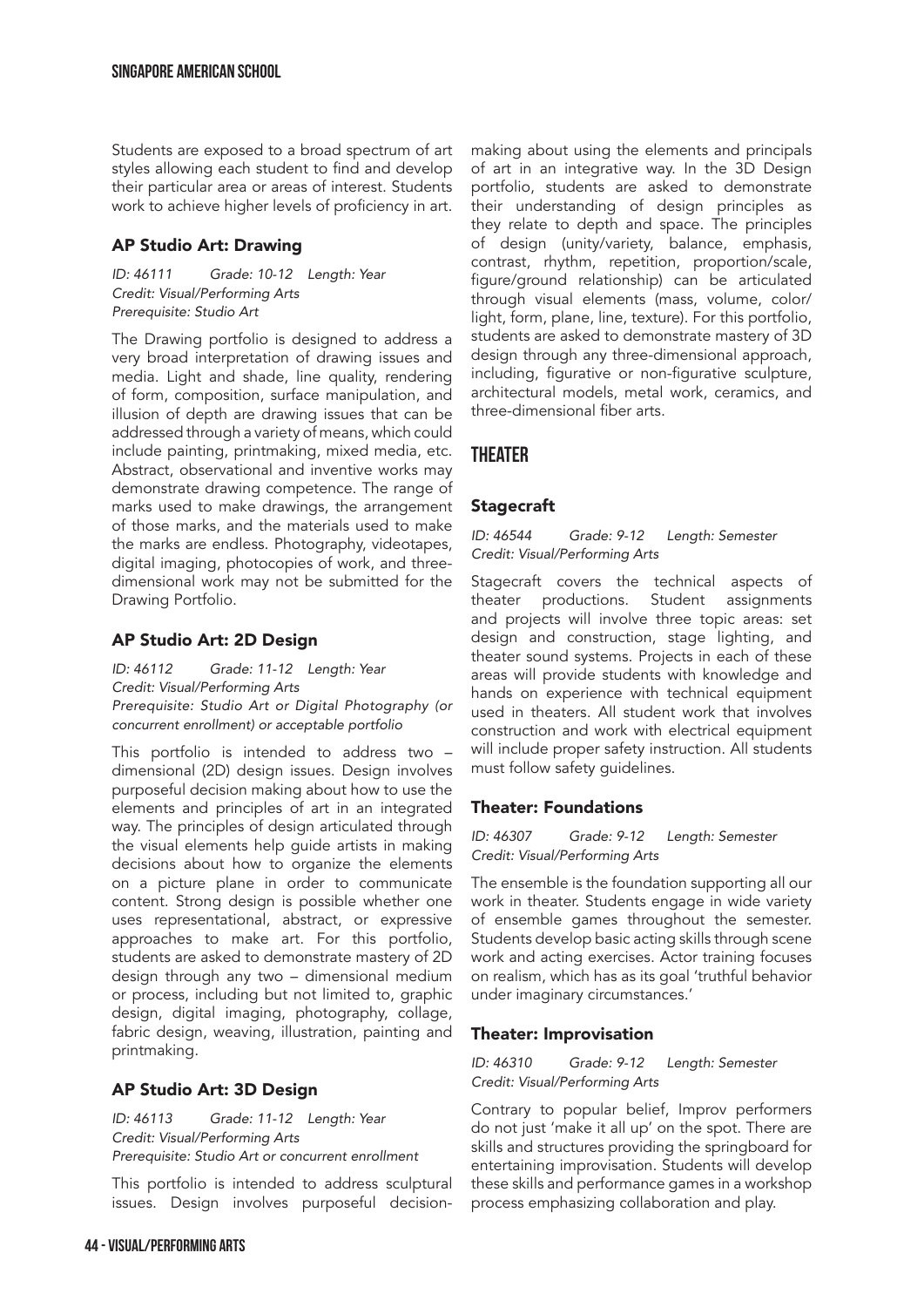### Theater: Advanced Improvisation

*ID: 46314 Grade: 10-12 Length: Semester Credit: Visual/Performing Arts Prerequisite: Theater: Improvisation*

Building on skills learned in Improv, students will work towards a 'Long Form' performance. The ensemble improvises a 20-30 minute set based on a single prompt from the audience. Long form relies more heavily on acting skills, ensemble memory and active listening than short forms. Long form ensembles represent the 'cutting edge' in today's Improv subculture. This course can be repeated for credit.

# Theater: Production

*ID: 46313 Grade: 10-12 Length: Semester Credit: Visual/Performing Arts Prerequisite: Any Theater course*

Students work in small and full-class ensembles rehearsing and performing theater for a public audience. As this course is designed to empower students as 'theater-makers', there is a prerequisite of at least one other theater course. Some after school rehearsals will be required. This course can be repeated for credit.

#### Film/Acting Ensemble

*ID: 46315 Grade: 10-12 Length: Semester Credit: Visual/Performing Arts Prerequisite: Any Theater or Filmmaking course*

In this course, students form a collaborative ensemble to create a short film to be entered in film contests. Students will focus on either the performance or the technical aspects of filmmaking. The entire class will work together on creating story and dialogue, choosing locations and a variety of other aspects of creating a short film.

#### Musical Theater: History & Production

*See entry in Music Exploratory Wheel section*

# **Film and Photography**

#### Filmmaking

*ID: 46404 Grade: 10-12 Length: Semester Credit: Visual/Performing Arts*

The emphasis in this course is the art and craft of filmmaking as students study and practice the single-camera style used by filmmakers in

the production of features and documentaries. Assignments will include readings on film aesthetics and practices and the study of critically acclaimed, early and contemporary films. Practical, hands-on work includes a camera familiarization exercise, a digital-editing exercise, two structured exercises and a final project. Students will write a treatment and script, and prepare a storyboard for the final project. Students will be required to complete work outside of regularly scheduled class meetings. This course may be repeated for credit.

# Advanced Filmmaking

*ID: 46406 Grade: 10-12 Length: Semester Credit: Visual/Performing Arts Prerequisite: Filmmaking*

Students take the skills and experience gained in Filmmaking and work independently to create short films for entry in film festivals. This course may be repeated for credit.

# Digital Photography

*ID: 46519 Grade: 10-12 Length: Semester Credit: Visual/Performing Arts Prerequisite: A digital camera*

This course will introduce students to the limitless possibilities of image making in the digital age. Students will be expected to learn the fundamental concepts and skills related to digital photography and graphic design. This is a project-based course that will require students to integrate the concepts of art and design into a series of assignments that they will create on the computer using Adobe Photoshop software. Students will also learn to use digital cameras, and scanners as image input devices and laser and color ink jet printers as output devices. Topics will include: digital vs. traditional photography, basic digital image adjustment, advanced digital image manipulation, type and text, composite and photomontage, methods of printing and presentation of digital images. Students will be required to submit prints for exhibition as well as prepare and present a final portfolio of their work at the end of the semester.

# Advanced Digital Photography

*ID: 46521 Grade: 10-12 Length: Semester Credit: Visual/Performing Arts Prerequisite: Digital Photography and access to a digital camera, preferably a DSLR*

Advanced Digital Photography is designed as a continuation of the current semester long Digital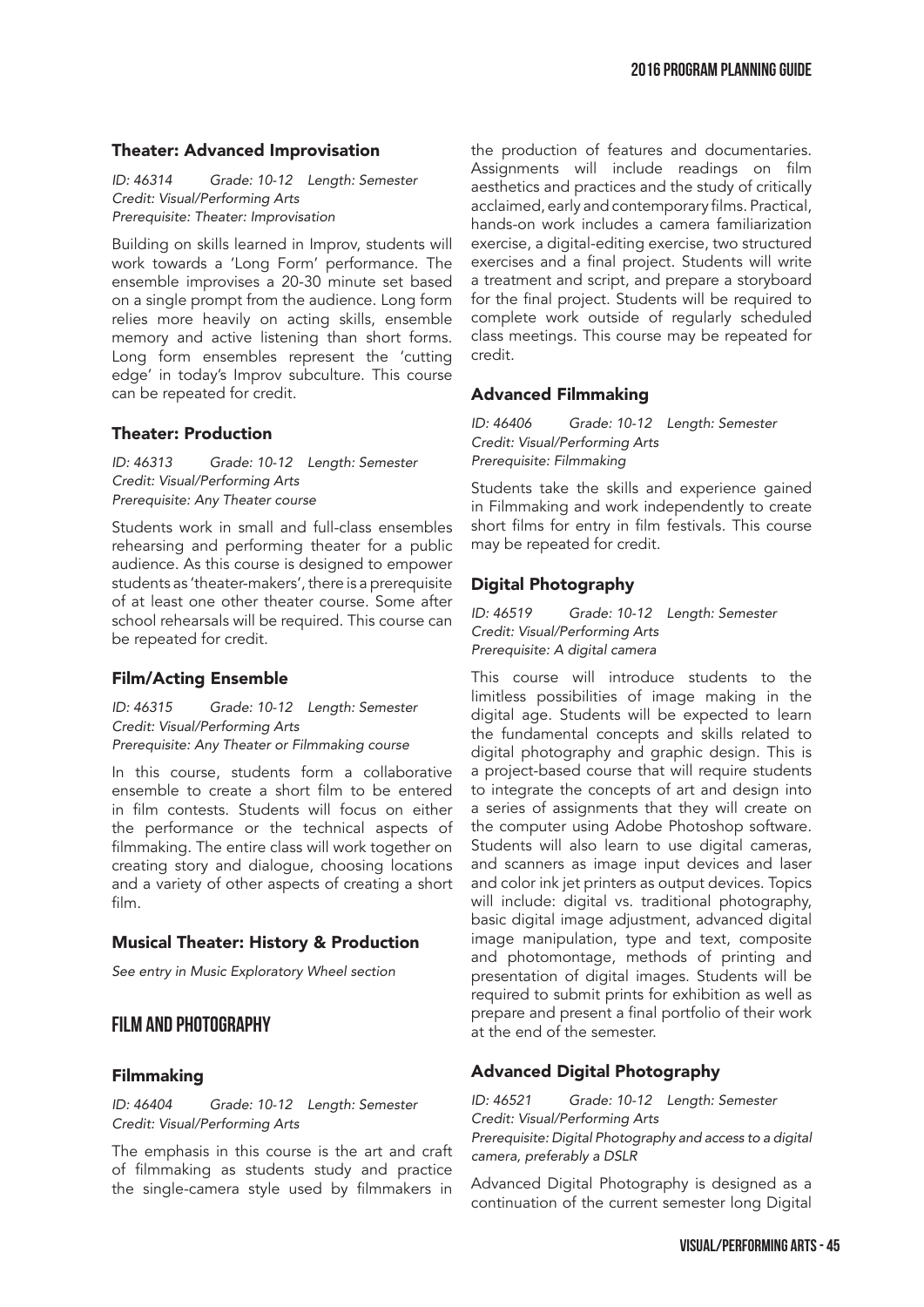Photography course. The purpose of this second course is to provide motivated students with the opportunity to expand on the knowledge and skills they acquired in Digital Photography. This is a project-based course, which seeks to challenge the student's creative and technical skills through the creation of both "straight" and manipulated digital images. Topics to be covered will include advanced digital camera skills using a DSLR camera, advanced Photoshop skills as well as the use of several other digital image and multimedia software. Students will be expected to design a final creative project in a direction and area of their interest. Throughout the course, students will be required to submit prints for exhibition as well as prepare and present a multimedia final portfolio of their work at the end of the semester.

# **Instrumental Music**

#### Concert Band

*ID: 46202 Grade: 9-12 Length: Year Credit: Visual/Performing Arts*

*Prerequisite: Intermediate to advanced ability on a band instrument*

*Fee: Performance attire S\$50-\$150. A limited number of instruments are available for rental at S\$150 per year*

Concert Band is open to all students who have had previous experience on a band instrument. The band will perform in concerts during the year, playing a variety of musical styles ranging from popular to classical. This course may be repeated each year for credit. All Concert Band members are required to attend all scheduled performances, including after school or weekends.

# Symphonic Band

*ID: 46210 Grade: 9-12 Length: Year Credit: Visual/Performing Arts Prerequisite: Audition Fee: Performance attire S\$50-\$150. A limited number* 

*of instruments are available for rental at S\$150 per year* Symphonic Band is an audition-based group for

intermediate to advanced musicians who wish to challenge their skills with more difficult music. The band will perform in four major concerts during the year, playing a variety of musical styles ranging from popular to classical. This course may be repeated each year for credit. All Symphonic Band members are required to attend all scheduled performances, including after school or weekends.

# Wind Ensemble

*ID: 46208 Grade: 9-12 Length: Year Credit: Visual/Performing Arts Fee: Performance attire S\$50-\$150. A limited number of instruments are available for rental at S\$150 per year*

Wind Ensemble is a very advanced band course for serious musicians who wish to challenge their skills with more difficult music. They play a varied repertoire of classical and popular music and will be encouraged to do solo and small ensemble performances as well. The Wind Ensemble represents the school in the community through concerts and programs. This course may be repeated each year for additional credit. All Wind Ensemble members are required to attend all scheduled performances, including after school or weekends.

#### Jazz Improvisation

*ID: 46217 Grade: 10-12 Length: S1 Credit: Visual/Performing Arts Prerequisite: Successful audition to Wind Ensemble and teacher recommendation Fee: Please see Wind Ensemble*

Jazz Improvisation is offered to advanced musicians seeking to further their knowledge and skill in the jazz idiom. Students will study basic chords, scales and patterns used in improvisation, further develop small ensemble and combo playing skills and explore a variety of jazz standards. Students in Jazz Improvisation will perform with both the Wind Ensemble and the HS Jazz Band. This is a fall semester course, and students in Jazz Improvisation will be enrolled in Wind Ensemble during the spring semester. Students interested in enrolling in Jazz Improvisation must audition successfully for Wind Ensemble and subsequently request the approval of the Band Director.

# **Strings**

# Concert Strings

*ID: 46213 Grade: 9-12 Length: Year Credit: Visual/Performing Arts Prerequisite: Experience with a string instrument Fee: Performance attire S\$50-\$120. Instrument rental at S\$150 per year if required.*

Concert Strings is designed to help students with one to three years experience playing a stringinstrument to prepare for String Ensemble. This is an ideal setting for the string student who would like to switch instruments (i.e., violin to viola or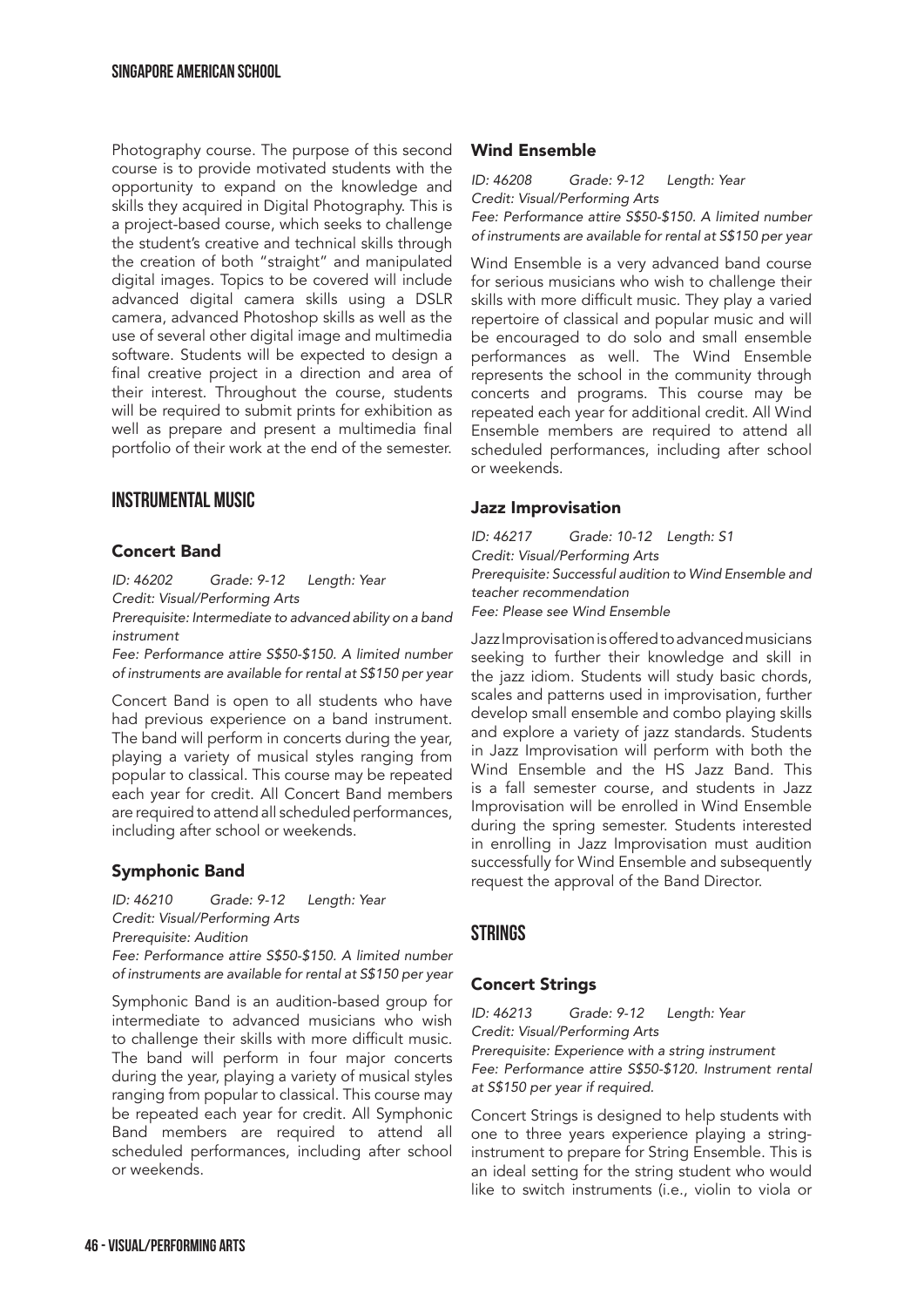cello to double bass). Special consideration will be devoted to developing technique, with particular emphasis placed on shifting, facility in the upper positions, developing a mature vibrato, and more advanced bow technique. Students will be exposed to a wide range of styles, including: classical, folk, jazz and rock. The history of orchestral music, string instruments and the general maintenance of the instrument will also be covered. This course may be repeated each year for credit. All students are required to attend all scheduled performances, including after school or weekends.

# String Ensemble

*ID: 46209 Grade: 9-12 Length: Year Credit: Visual/Performing Arts Prerequisite: Audition Fee: Performance attire S\$50-\$120. A limited number of instruments are available for rental at S\$150 per year.* 

String Ensemble is for the advanced student who is serious about music performance. Placement in this ensemble is by audition only and will consist of three octave scales, prepared repertoire and sight-reading. Students will improve their individual pedagogy as well as learn about the theory, style and form of music through the study and performance of quality literature. Study with a private tutor is highly recommended for students in this course. Attendance at scheduled performances is required. This course may be repeated for credit.

#### Chamber Strings

*ID: 46229 Grade: 9-12 Length: Year Credit: Visual/Performing Arts Prerequisite: Audition*

*Fee: Performance attire S\$50-\$120. A limited number of instruments are available for rental at S\$150 per year.* 

Chamber Strings is geared for the budding virtuoso who is very serious about music, and wants to take their performance to the highest level (think… "Instrumental Music AP"). The instrumentation for this ensemble will be set at 12 violins, 4 viola, 4 cello and 2 bass. Placement in this prestigious ensemble will be by rigorous audition stressing intonation and musicality. The demanding repertoire will be the catalyst for understanding the stylistic characteristics of music throughout the ages. The smaller size of this group will allow students to strive for a very refined, articulate performance standard, and exploration of the various tone colors possible on a stringed instrument.

# **Vocal Music**

# Concert Choir - Chorale

*ID: 46203/46205 Grade: 9-12 Length: Sem or Year Credit: Visual/Performing Arts Fee: Performance attire S\$50-\$150.* 

The SAS Chorale is a choir of males and females that will sing a wide variety of choral repertoire both in the large group and in smaller ensembles. Students will advance their skills while learning about different musical styles through music prepared for public performance. From this choral experience, students will develop an excellent level of musicianship and will refine their vocal techniques. The Chorale represents the SAS community through various concerts and programs, sometimes as many as three or four per semester. Chorale members will participate in an annual Choir Festival with a well-known guest conductor. Students choosing this course may take it for just one semester (46203) or for the full year (select both 46203 and 46205). In order to be eligible to audition for SAS Singers it must be taken for the whole year. All Chorale members are required to attend all scheduled performances and rehearsals, including after school or weekends. This course may be repeated for credit.

#### Choral Ensemble - Chanterie

*ID: 46212 Grade: 9-12 Length: Year Credit: Visual/Performing Arts Fee: Performance attire S\$50-\$150.* 

The SAS Chanterie is a choir made up of females that will sing a wide variety of choral repertoire both in the large group and in smaller ensembles. Students will advance their skills while learning about different musical styles through music prepared for public performance. From this choral experience, students will develop an excellent level of musicianship and will refine their vocal techniques. The Chanterie represents the SAS community through various concerts and programs, sometimes as many as 3-4 per semester. Chanterie members will have the opportunity to participate in two specific activities of note; 1) The Annual Music Festival with a well-known guest conductor, 2) a collaborative performance with dance and drama classes. All Chanterie members are required to attend all scheduled performances and rehearsals, including after school or weekends. This course may be repeated for credit.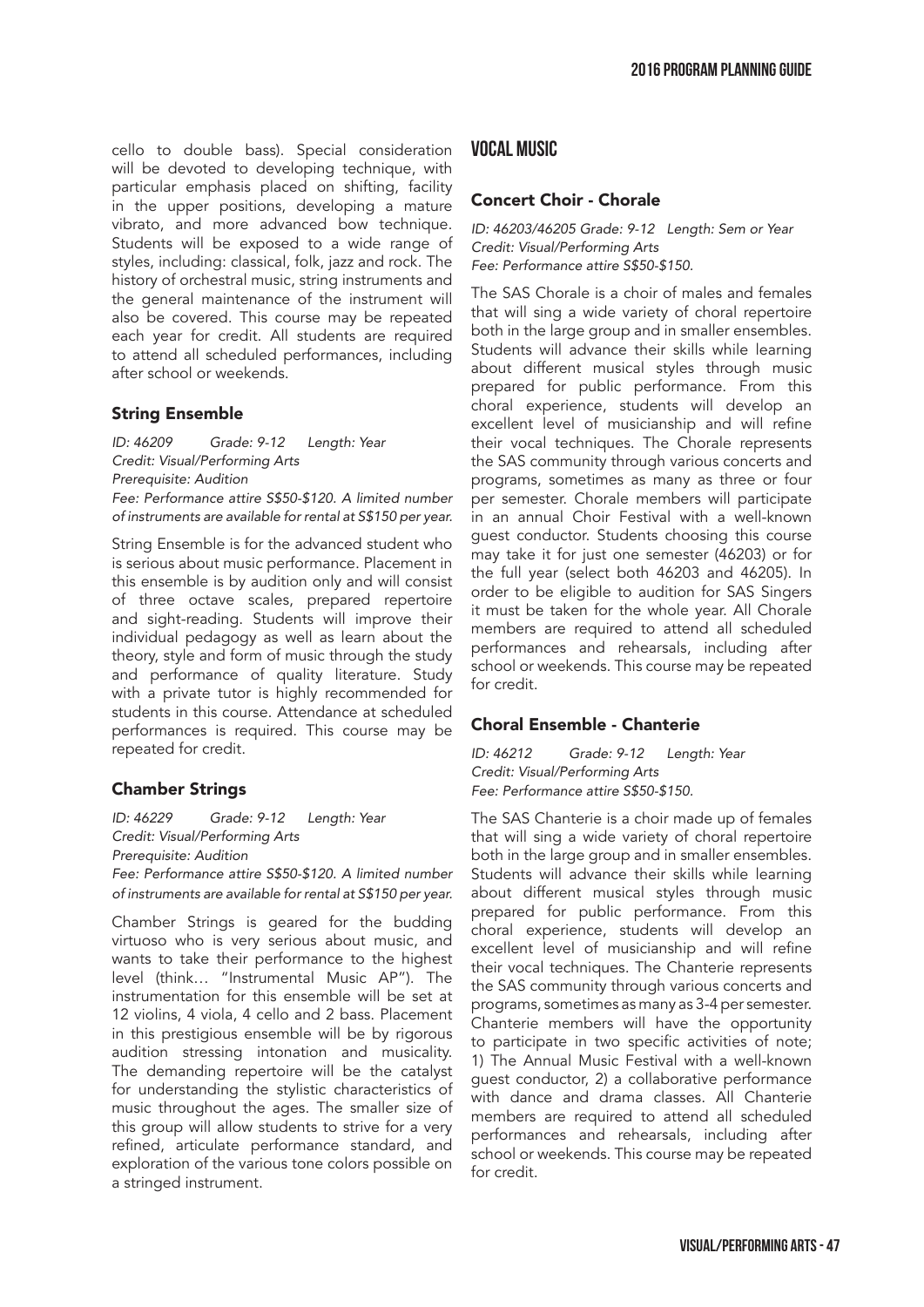# SAS Singers

*ID: 46206 Grade: 9-12 Length: Year Credit: Visual/Performing Arts Prerequisite: Audition Fee: Performance attire S\$50-\$150.* 

SAS Singers is a small ensemble of selected musicians who wish to participate in a variety of musical performances. They will learn to analyze music, develop choral techniques, recognize musical styles, and demonstrate movement to music (choreography). They will serve as an elite group, singing many genres of music including jazz, popular and madrigal music as well as toplevel choral repertoire. Each member will also be expected to function as an integrated chorale within the other two choirs for major classical works. The Singers frequently represent the school in the community, sometimes 5-8 times per semester. SAS Singers have one required evening rehearsal per week. This course may be repeated for credit.

# **Music Exploratory Wheel**

The following courses are part of the music exploratory wheel and are designed to introduce students to aspects of music beyond the traditional areas of strings, vocal, and instrumental music. Many of these courses are offered in alternate years. Sufficient student interest is required for a course to be offered.

#### Introduction to Guitar

#### *ID: 46214 Grade: 9-12 Length: Semester Credit: Visual/Performing Arts*

*Note: Offered each year. Students should provide their own guitars (preferably a classical instrument); there are a limited number of school instruments available for rent at S\$50 per year*

Introduction to Guitar is designed for the beginning guitarist who wants to learn the fundamentals of guitar pedagogy in a classroom setting. Students will be exposed to a wide range of styles, including: classical, folk, jazz and rock. The history of the guitar, what to look for when buying a guitar, along with tuning and general maintenance of the instrument will also be covered. Students will learn to read standard notation and tablature as well as strategies for reading rhythm patterns. This class will equip students with the skills necessary for a lifetime of enjoyment on this beautiful and practical instrument.

# Advanced Guitar

*ID: 46218 Grade: 9-12 Length: Semester Credit: Visual/Performing Arts*

*Prerequisite: Successful completion of Introduction to Guitar or audition.* 

*Note: Offered each year. Students should provide their own guitars (preferably a classical instrument); there are a limited number of school instruments available for rent at S\$50 per year*

Advanced Guitar is a one semester, elective course offering intermediate to advanced instruction on the guitar. Students in this course will improve their skill in open, power and moveable (barre) chords, using a variety of accompaniment styles. Continued development of right hand technique (pick and finger style) will also be a focus. Students will improve their reading skills in both traditional notation and tablature. Increased knowledge of the guitar finger board will be a main goal for the course, along with the exploration of secondary chords and embellished chords. Students will be exposed to a wide range of quality literature designed to improve overall technique and musicianship. Students will also learn basic digital recording techniques using ProTools and an analogue mixing board. Students will leave this course with a "portfolio" CD of their recorded repertoire.

#### Music Performance & Recording Technology

*ID: 46545 Grade: 10-12 Length: Semester II Credit: Visual/Performing Arts*

In this course students will learn to create, record and distribute music. It will focus on teaching students to become better performing artists and recording engineers and to support them in the pursuit of their own musical interests. Student projects can include work on student audition recordings, live concert recordings, and independent projects. Recording topics will cover basic functions of microphones, mixing desks, digital recording, and music editing software such as Garageband, Audacity, and Logic. Creating topics can include writing new music or working on existing songs for live performance or mastered recordings. Course topics for distributing music will cover creating CDs, podcasts, videos and use of social media. Students will work throughout the semester to create a portfolio of audio projects related to the students areas of interest and expertise.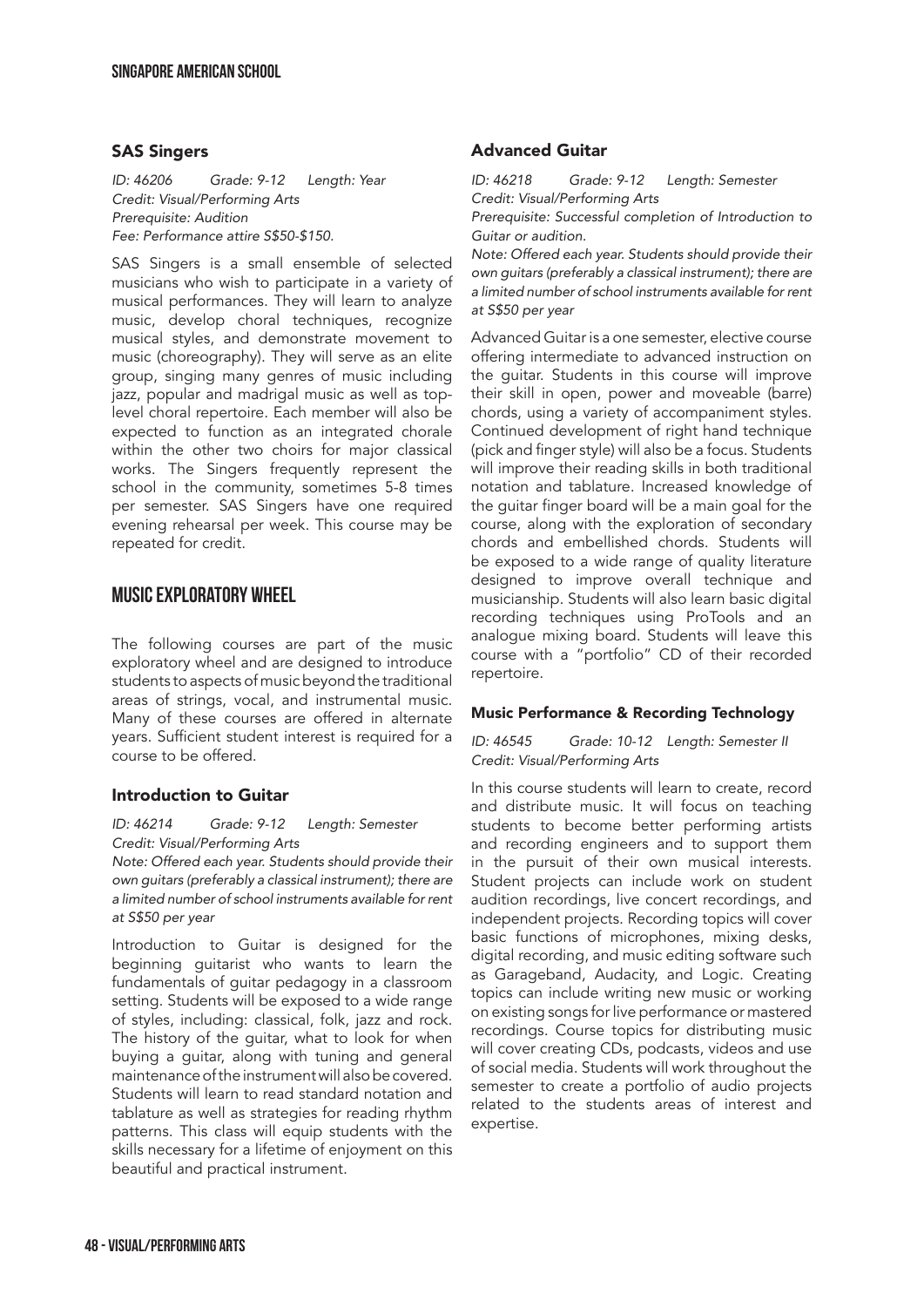# **Music Courses not offered this year**

Some music exploratory courses are offered in alternate years (assuming there is sufficient student interest). The following will likely be offered again in 2017-18.

# Vocal Technique

*ID: 46224 Grade: 9-12 Length: Semester I Credit: Visual/Performing Arts Note: Not offered in 2016-17, likely will be in 2017-18*

This class is designed for students who would like to improve their singing. Through a variety of genres (e.g., popular, musical, folk, classical) students will work on their individual vocal technique and music reading skills. Specific topics will include the following: 1) Vocal Warm-ups, 2) Vocal Skill and Support, 3) Performance Skill, 4) Stylization, and 5) Efficient Music Reading.

# Music Exploration: Rock-n-Roll

*ID: 46226 Grade: 9-12 Length: Semester II Credit: Visual/Performing Arts Note: Not offered in 2016-17, likely will be in 2017-18*

This course is for anyone who wants to learn more about rock & roll. Students will study the history of rock and roll as a musical genre, and become familiar with the major styles of rock music along with the elements and artists that define those styles. Students will develop active listening skills and the ability to discuss rock music intelligently. Students will explore songwriting, chord changes, and the basics of the rock band instruments: guitar, bass, drums, and keyboards. In the spirit of Rock, no previous skills are necessary to take this class - just a willingness to learn. "Hey! Ho! Let's Go!" - The Ramones.

#### Music of Our Time: Modern Music/DJing

*ID: 46225 Grade: 9-12 Length: Semester I Credit: Visual/Performing Arts Note: Not offered in 2016-17, likely will be in 2017-18*

This course provides students with a deeper understanding of the popular music listened to on a daily basis. With the help of guest artists in the pop music and DJing fields as well as class discussion and research, students will intelligently discuss their favorite genres as well as write and perform them. The topics of DJing and modern popular music are broad; consequently, the students will determine many of the topics in this course.

# Musical Theater: History and Production

*ID: 46226 Grade: 9-12 Length: Semester II Credit: Visual/Performing Arts Note: Not offered in 2016-17, likely will be in 2017-18*

This course provides an in-depth study and practical application of musical theater. Students will research, rehearse and perform material from the musical theater genre. In the first quarter the students will examine examples of Broadway musicals. In the second quarter the students will write, direct, produce and perform original musicals. No prior experience is necessary but students must be willing to try all aspects of the modern musical.

# **Dance**

#### Dance I - Introduction to Dance

#### *ID: 48002 Grade: 9-12 Length: Semester Credit: PE or Visual/Performing Arts*

This course is designed for any male or female who would like to use the assets of dance to improve physical fitness and to develop the confidence and ability to dance either for fun or as a performer. This course combines fitness, dance technique, and dance choreography. The class is designed to improve physical skills such as, posture, strength, flexibility, stamina, and balance, as well as introduce choreographic and improvisational techniques. Students will learn the techniques and vocabulary for various types of dance, including ballet, lyrical, contemporary, jazz, hip hop styles. Students will incorporate what they have learned into creative dance choreography. Appropriate injury prevention techniques will be explored along with aspects of the anatomy and nutrition. Students will perform for each other in class and have the option to perform at the semester show. All students are recommended to take Dance 1, despite previous studio dance experience. Concepts covered within a dance education class are different to what is covered in a studio technique class. Dance education and studio dance compliment each other beautifully.

# Dance II

*ID: 48003 Grade: 9-12 Length: Semester Credit: PE or Visual/Performing Arts*

*Prerequisite: Dance I or equivalent (not technique/ studio) experience*

Dance II is a course designed for students who have a serious interest in dance and who wish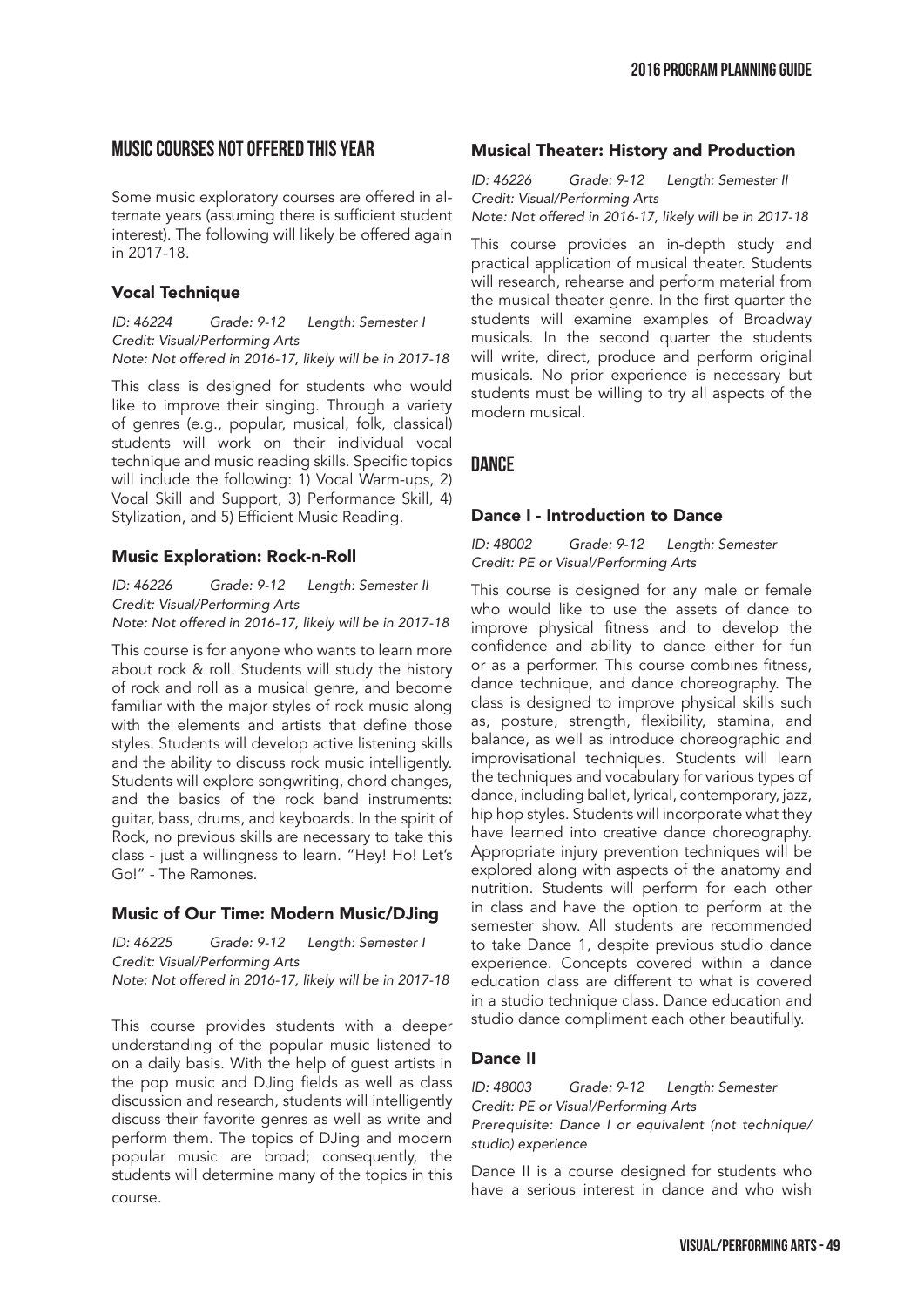to increase their knowledge and skills. The course continues to focus on fitness, dance choreography, various styles of dance, and body mechanics techniques, but at a more complex level. Students will be expected to master more detailed technique, will explore creative choreographic expression, and will accomplish and assimilate dance skills at a more rapid pace. Students will also be asked to provide more in depth choreography analysis and to use more complex choreographic forms in their own work. Students will perform for each other in class and have the option to perform at the semester show.

# Dance III

*ID: 48004 Grade: 9-12 Length: Semester Credit: PE or Visual/Performing Arts Prerequisite: Dance II or equivalent dance education (not technique/studio) experience* 

This course allows students to continue their technical training in dance, while offering them more opportunities to explore choreography. It will also prepare students for the auditions for Dance Performance. Dance III has three major goals: 1) To continue building and strengthening the dancers' technique in a variety of dance forms; 2) The course will also provide an opportunity for dancers to study and discuss and analyze dance history, philosophy and theory concepts to a greater depth; 3) To allow students the opportunity to choreograph longer pieces and pieces for different purposes. These performances will be performed and recorded. There are possibilities for performances outside of the classroom in this course. This class also provides an opportunity for more advanced dancers to learn the skills needed to teach creative dance classes to their peers and the wider community. Some costs may be incurred for the purchase of costumes and shoes.

#### Dance Technique

*ID: 48030 Grade: 9-12 Length: Semester II Credit: PE or Visual/Performing Arts Prerequisite: Dance I*

This class provides an intensive approach to skill development, etiquette, discipline and knowledge of the three dance styles: ballet, jazz and modern/contemporary. Each technique class will cater to specific needs and abilities. The semester is broken into three sections where each dance style is studied and practiced intensively. This course differs from the other dance courses with less focus placed on choreographic skills and more focus on practical dance skills and physical skills.

### Dance Performance

*ID: 48006 Grade: 10-12 Length: Year Credit: Visual/Performing Arts Prerequisite: Audition (completed Dance III and taught in the after school Middle School Dance Program)* 

This course is designed for the serious dancer who has had dance training and would like to experience choreographing and performing more intensely. Students will continue learning and working on dance techniques. They will also learn more about choreography, dance design and choreographic devices. They will be expected to work as a team with guidance to teach, stage and direct their own dances for the semester production. Students will be asked to critique and evaluate their own and other dancers' choreography and performances in more depth using appropriate terminology. Students will be expected to rehearse at least three afternoons each week (4:15-6:00 PM), increasing to daily rehearsals prior to the show. They will be expected to attend all scheduled rehearsals and participate in school performances as well as attend community performances. Some costs may be incurred for the purchase of costumes and shoes.

# **Advanced options**

# AT Performing Arts

*ID: 46325 Grade: 12 Length: Year Credit: Visual/Performing Arts*

*Prerequisite: Completion of 3 years in a SAS performance group and completion of application process detailed*  below. Specific strands may also include course pre*requisites.*

This course provides students with opportunities to create and engage with university-level performance experiences. Students working within one of the disciplines of Dance, Drama, Vocal or Instrumental Music will fulfill requirements specific to that discipline. These include: guided research, exploration of methodologies, development of a performance, and in depth reflection. The application process is as follows: a) students audition as per usual for higher level performance groups by March, b) upon passing the audition, students submit a written application, and c) applicants are vetted by a Performing Arts Teacher panel in April. All applicants must be rising seniors.

There are three strands within AT Performing Arts: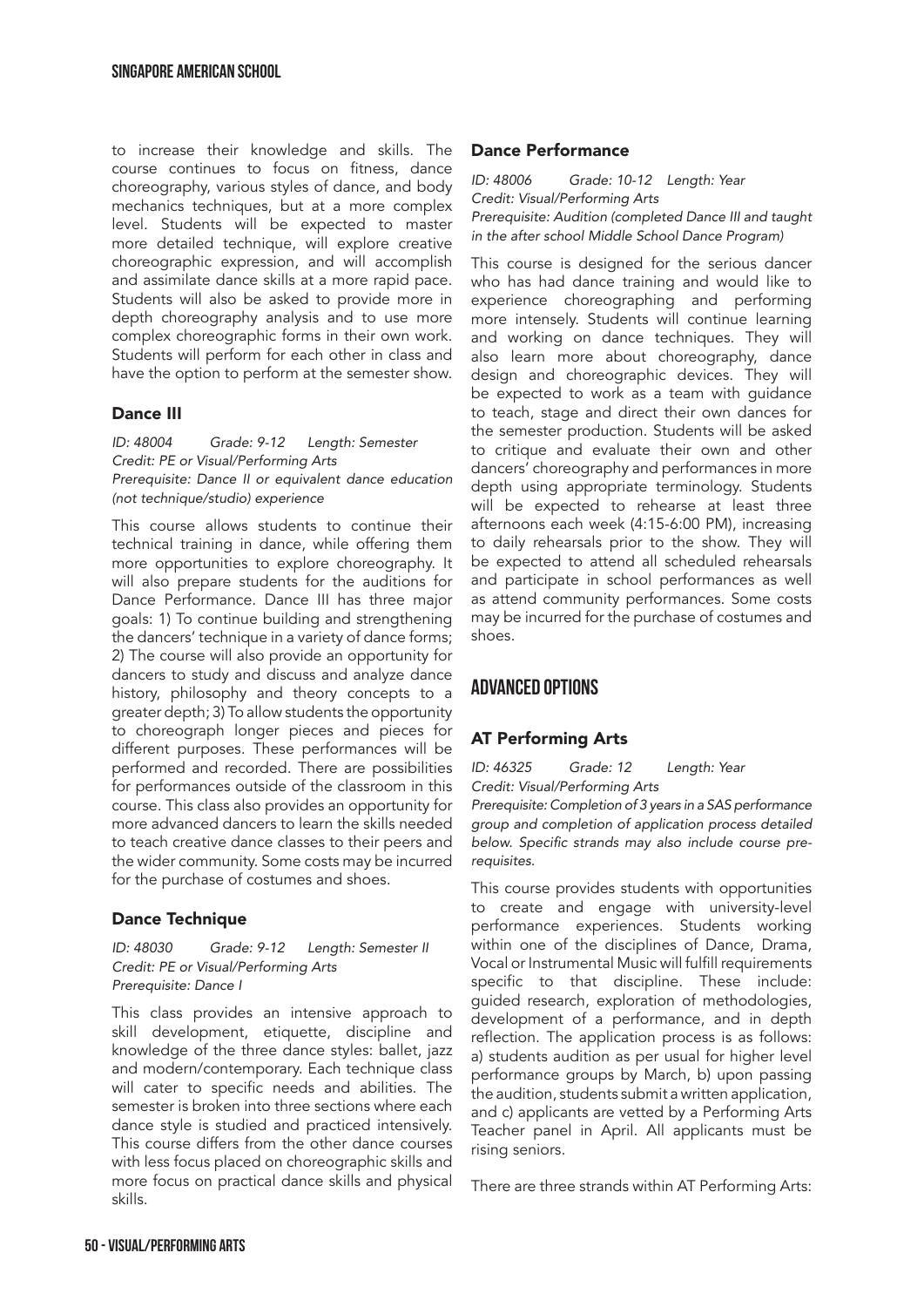- 1. The Music strand is for serious music students. AT Music students will expand their group performance experience by performing as an individual and by deepening their skill as music analysts, theorists and historians. The strand was collaboratively developed and endorsed by Dr. Travis Cross from University of California Los Angeles in 2016.
- 2. The Dance strand is designed for the serious dancer who has had sufficient dance training and would like to study choreography and production aspects more intensely. Students will continue to be part of the Dance Performance class and the two semester production, but will also engage in guided research, exploration of methodologies, development of a performance, and in-depth reflection. This strand was collaboratively developed and endorsed by Cyrus Parker Jeannette, Dean of the College of the Arts, California State University at Long Beach in 2016.
- 3. The Drama strand requires students to work collaboratively to create a piece of original theatre and has a prerequisite of Theater Production. Students will assume positions of leadership in the ensemble: creators, designers, and directors, as well as performers. They will work in ensembles to examine and develop ideas to generate theatrical material for performance. This strand was collaboratively developed and endorsed by Mark Charney, Associate Director of National Critics Institute, Eugene O'Neill Theatre Center and Head of Theatre and Dance at Texas Tech University in 2016.

The Advanced Topic (AT) designation indicates a course is at university level, putting it at or above the level of a traditional Advanced Placement (AP) course. The course requires rigorous study and emphasizes in-depth research. Like an AP course, this course has an additional grade point weighting of 0.5.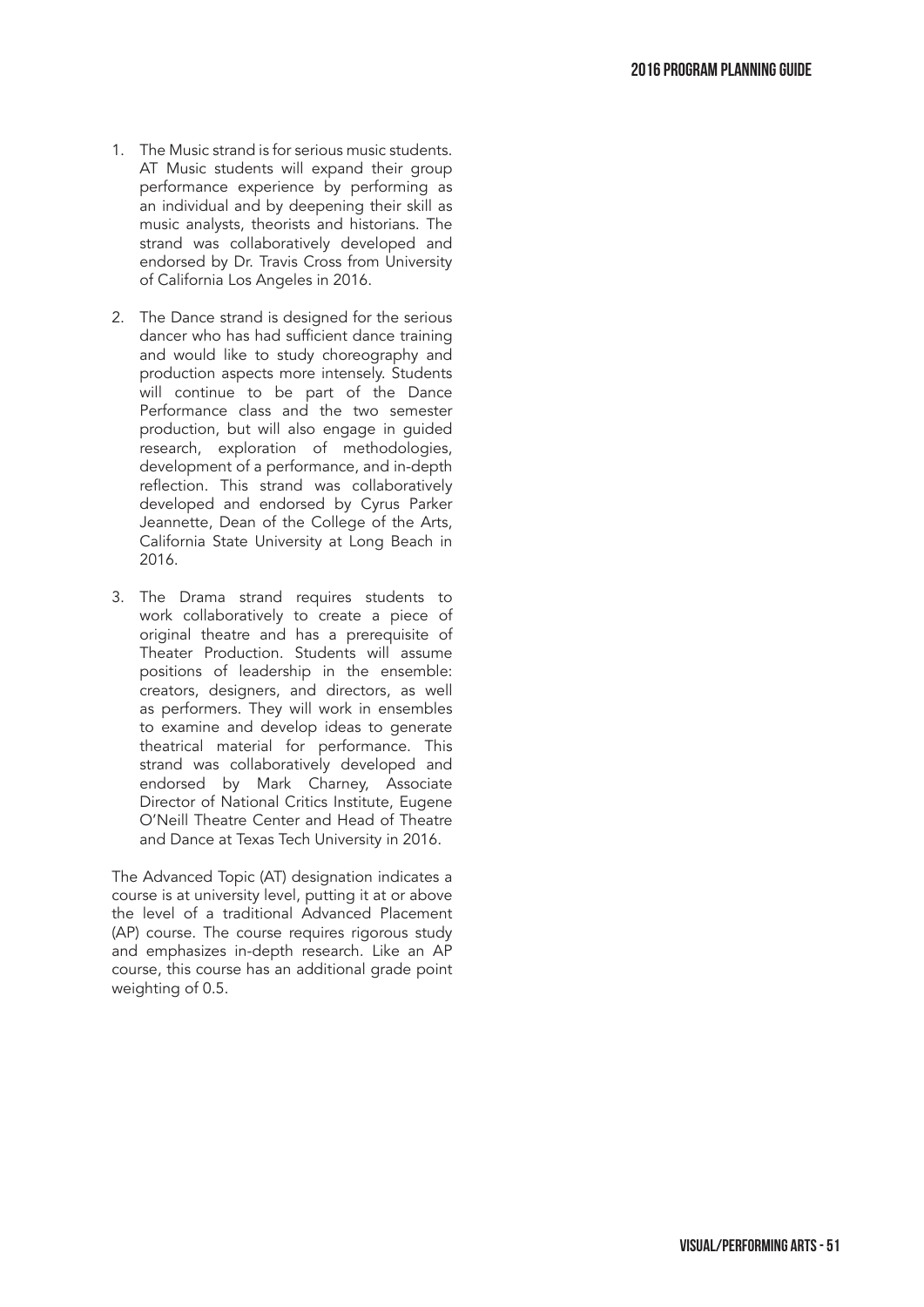# **Physical Education**

Students must successfully complete three semester courses in Physical Education. Students may repeat a PE course for an elective credit, but a repeated course may not be used to fulfill the PE graduation requirement. Students may not be enrolled in more than one PE course per semester. All students in physical education classes are required to participate actively in physical fitness, conditioning, and aerobic activities on a regular basis. Students will be assessed regularly on the rules and skills of the sports being taught as well as on their level of fitness.

Technology is an integral part of the PE curriculum and the department adopts relevant applications as they become available. Due to the special nature of the subject area, the scope reaches beyond the laptop driven research and interaction framework to include specific software like the Fitness Gram program that each student completes twice each semester. Results are linked to age specific scores from North America to provide teachers, students and parents with a comparison to others.

Video recording of skills acquisition are routinely utilized to ensure that students are grasping specific movement patterns inherent in the learning of skills. Heart rate monitors are utilized so that students and teachers can track real time fitness levels in many courses. The use of pedometers allows the student to ascertain the volume of movement they are involved in daily and stopwatches help to quantify progress.

Laptops are used to keep abreast of best practices and research on recent methodology of movement as well as to reinforce learning on a cognitive scale; up to 25% of the course grade is based upon theoretical retention of information.

# Field Hockey, Softball, and Golf

#### *ID: 48015 Grade: 9-12 Length: Semester Credit: Physical Education*

This course includes basic instruction in three areas. In field hockey, students will learn to properly handle the hockey stick and develop the skills of passing, receiving, dribbling, shooting, tackling, and goal keeping. In the softball unit, students will learn the primary skills of softball throwing, catching, running and batting. They will develop skills required to play offensive and defensive positions. Upon completion of the

softball and field hockey units, students will be able to employ appropriate strategies in game situations and will demonstrate skill in playing and officiating. At the conclusion of the course, students should be able to play softball and field hockey with enjoyment and confidence. Golf makes up the final unit of the course, which is designed for both beginners and experienced students. Students will develop many golf skills including hitting off a tee, driving with an iron, chipping, and putting. Course etiquette, score card understanding, safety aspects, penalties and club selection will be covered. Instruction will be augmented with sessions at a local driving range. Upon completion of the unit, students will have the skills and proficiency to play a regular round of golf.

# Fitness for the Body and Mind

*ID: 48024 Grade: 9-12 Length: Semester Credit: Physical Education*

This course is designed to teach students the process of using exercise to not only challenge the body but also to stimulate the brain by using various exercise forms such as Yoga, Pilates, Drums Alive, Qi Kung, Tai Chi and other martial art disciplines. Students will challenge their balance, strength, flexibility, coordination and concentration through these various disciplines as well as through fusion exercises such as Iron Yoga, Yo Chi, Yoga with Stability Balls, Pilates with BOSU and TRX. The objective of this course is to seek an alternative route to stimulate cognitive development through providing physical and mental challenges, which in return, result in a stronger focus, self discipline and ultimately in increased self confidence.

# Group Fitness

*ID: 48001 Grade: 9-12 Length: Semester Credit: Physical Education*

This is a group exercise program with an emphasis on strength and fitness conditioning offered to students looking to get stronger, fitter and more importantly, to be able to move more efficiently through a variety of fitness related exercises and workouts. The course is designed to encourage intense and vigorous participation with a focus on the basic foundations of movement using a wide variety of fitness tools to enhance movement efficiency. The following equipment will be used: BOSU, Kamagon Balls, SMART boards, Slastix bands, Slingshots, Suspension Trainers, Stability balls, Medicine Balls, Slam Balls, Kettlebells, Barbells, Dumbbells, Sandbells, Sandbags, Battle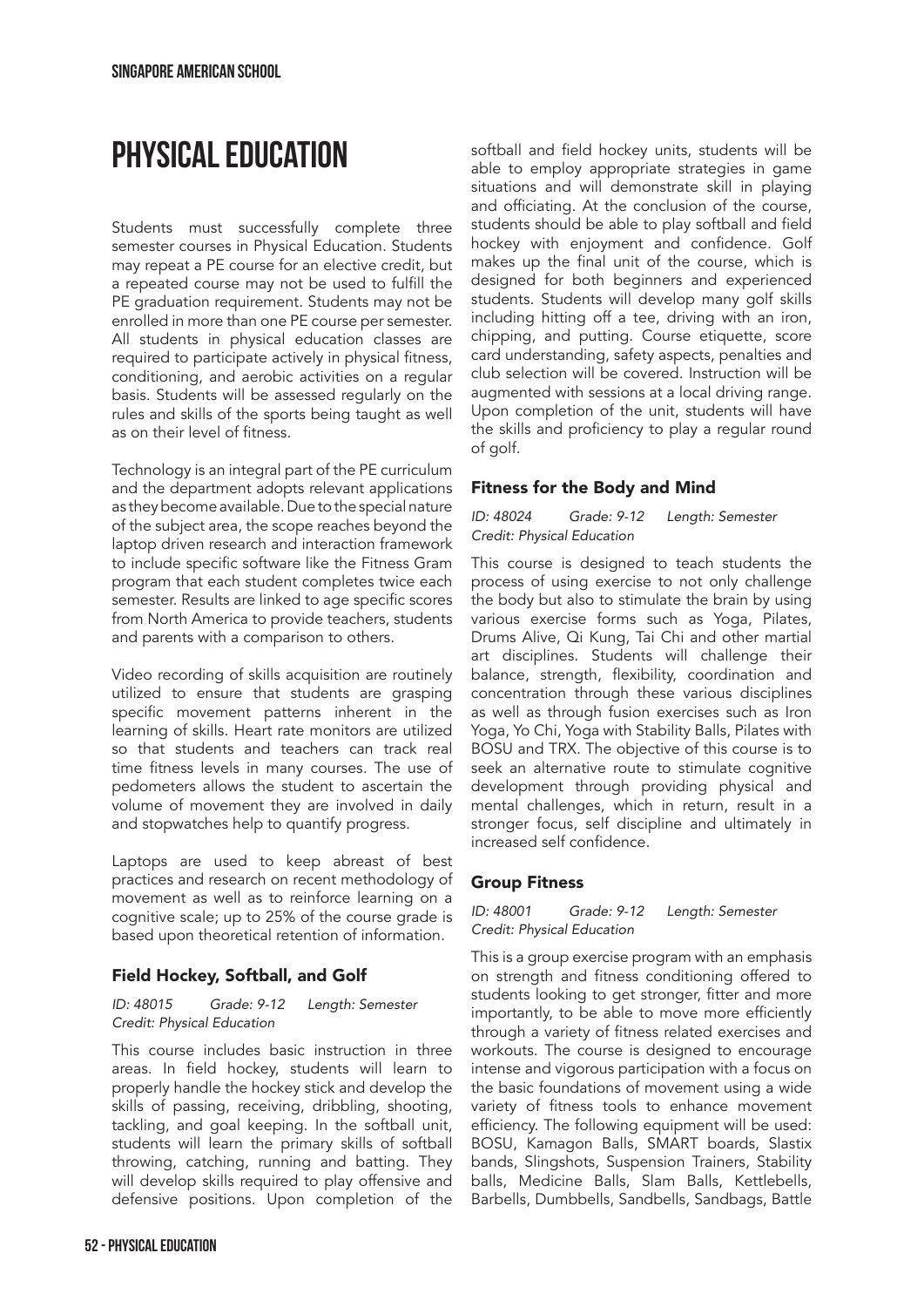Ropes, Ladders, and Hurdles. Student will learn to train like an athlete and will learn exercises to increase strength, endurance, coordination, flexibility and balance through these various forms of group fitness exercises using a distinct progressional method. Students will use heart monitors to better understand how to maximize their workouts for optimal health. Nutrition, kinesiology and fitness concepts will also be covered to enhance their knowledge of fitness education.

# Group Fitness II

*ID: 48029 Grade: 9-12 Length: Semester Credit: Physical Education Prerequisite: Group Fitness*

This course will provide students with the opportunity to get a deeper understanding behind the concepts of Movement Efficiency Training. In addition to applying these concepts for their own personal use, they will be able to safely design training programs for students and adults during class time or through the "House of Pain" SAS after school fitness club. Students will have the opportunity to set up their own training practices, market the program to students or adults, and teach, coach, or train small groups. Valuable information on motivational and cueing techniques, the principles of class design, creating a positive fitness experience, progressions and regressions for multi-level classes, exercise and movement selection, sequencing, choreography, program modifications, music and legal guidelines will also be covered in the course.

#### Indoor Team Sports

*ID: 48009 Grade: 9-12 Length: Semester Credit: Physical Education*

This course is designed to develop and improve ball skills, teamwork, muscular strength and endurance. Students will learn the basic skills, techniques and strategies of volleyball, basketball, team handball and indoor soccer. They will practice these skills in individual and group drill situations. When students have mastered these basic skills, regulation games will be played. Students will be tested on all pertinent theoretical aspects of each activity.

# International Sports

#### *ID: 48008 Grade: 9-12 Length: Semester Credit: Physical Education*

This PE course will include the following 3 core disciplines/activities: Netball, (Indoor) Cricket and Archery. Additionally students play 2 of the following other activities: Ultimate Frisbee, Sepak Takraw, Tchouk Ball and Lacrosse. Each of the sports will focus on fundamental movement patterns (i.e. passing & receiving, shooting, batting, running, fielding) designed to make the student competent with regard to the basic skill sets in order to demonstrate and participate in organised play and interclass competition. At the conclusion of the course, students should be able to play all sports with enjoyment and confidence. A comprehensive skill and written assessment will be administered at the conclusion of each unit, as well as a practical based final exam project at the end of the course.

# Climbing and Adventure Training

#### *ID: 48028 Grade: 9-12 Length: Semester Credit: Physical Education*

This course is designed to introduce students to elements of adventure sports and adventure training. Adventure training challenges students in teams and as individuals through games and engineering configurations. The semester starts with trust building activities needed for both the climbing wall and the challenge course. Students will learn different types of knots and safety information needed to participate. Bouldering, belay work, various climbing routes, rappelling and constant communication are skills that will be recurring through out the semester as we start on the indoor climbing wall and slowly and safely work our way to the high elements on our outdoor ropes course. An added aspect will be a fitness component that will support and enhance the students' endurance, flexibility and strength in order to become more efficient on the wall.

# Personal Defense and Combatives

#### *ID: 48027 Grade: 9-12 Length: Semester Credit: Physical Education*

This course is designed to expose students to a variety of Mixed Martial Arts type techniques and strategies that combine stand up and ground work related to personal defense and athletic training. It involves martial arts techniques from disciplines such as boxing, jiu jitsu, judo, krav maga, tae kwon do and wrestling. Students will learn the basic elements of striking, kicking,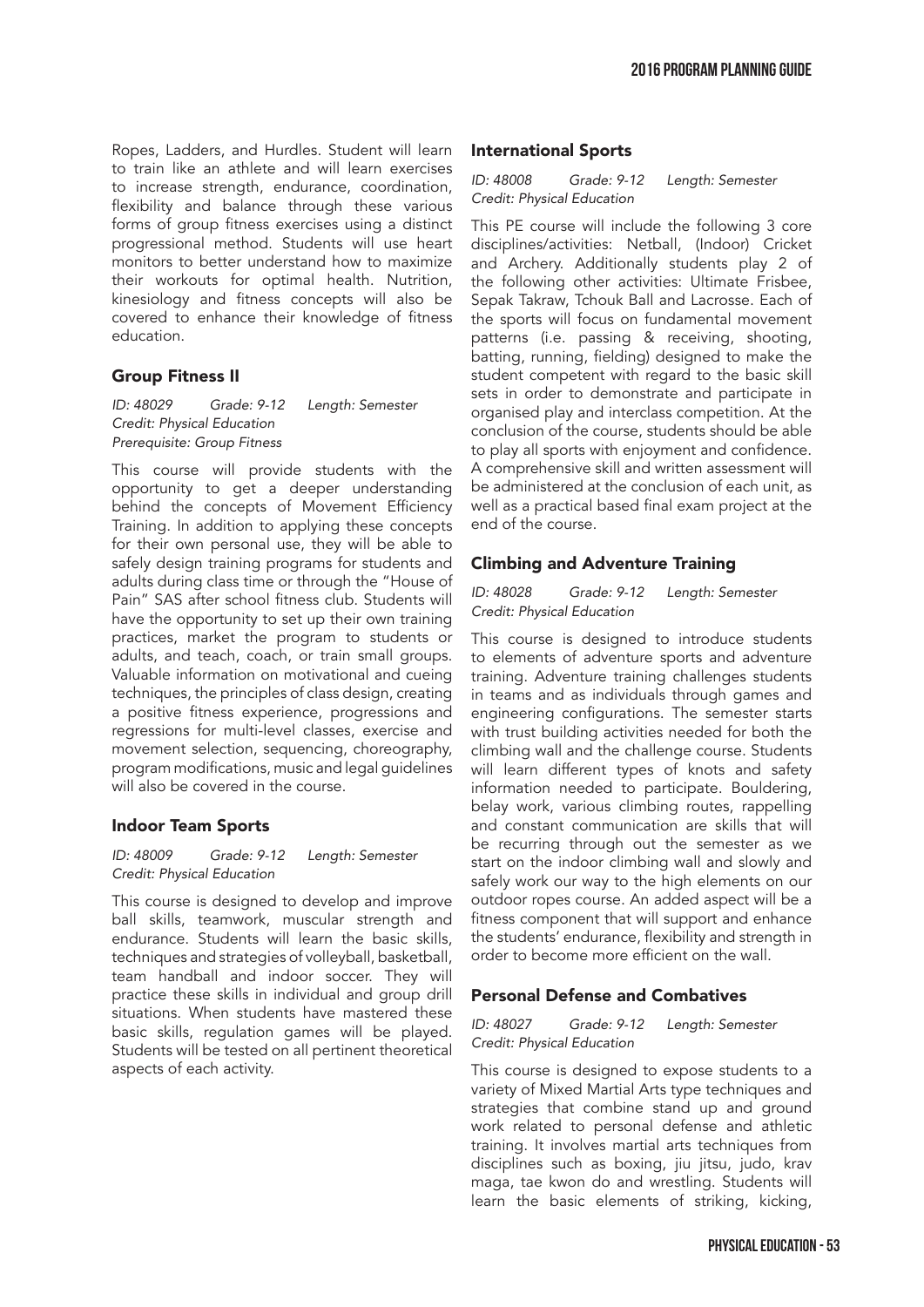takedowns, and ground defense work as well as mental strategies in a safe and controlled environment. Additionally students will learn self-defense principles and strategies on how to be safe and aware of potential dangers in their surroundings. The course will include both practical and theoretical work.

# Racquet Sports

*ID: 48016 Grade: 9-12 Length: Semester Credit: Physical Education*

This course is designed to expose the students to five distinct racket activities: badminton, table tennis, pickleball (modified indoor paddle tennis), soft indoor tennis, and court tennis. The course will focus on stroke development, game analysis and play refinement. Students will work on improving hand-eye coordination and reaction time response. Singles and doubles play strategies will also be presented. Practicing court etiquette, officiating, scoring and participating in round robin or bracket tournaments will conclude the class activities. A comprehensive skill and written assessment will be administered at the conclusion of each unit.

# Soccer, Flag Football and Rugby

#### *ID: 48014 Grade: 9-12 Length: Semester Credit: Physical Education*

Through this course students will become knowledgeable about the rules and regulations of soccer, flag football, and rugby and will be able to officiate games. In soccer, students will learn to perform skills at a satisfactory ability level, integrate soccer skills into a regular game situation, apply rules and strategies, and also teach skills to the other students. In the flag football unit, students will learn locomotor skills such as running (forward, backwards), shuffling sideways, handing the ball off to another player, throwing, and catching with good biomechanics. Basic offensive and defensive plays and strategies will be explored and implemented in order for the student to fully understand and enjoy the experience of participation in flag football. Students will demonstrate knowledge of, correctly follow, and apply the rules of flag football. In the final unit of this course, coeducational rugby will be taught and played. Touch rugby will be introduced during the initial period of the course. After mastering the basic skills and techniques of the game, students will be able to apply them in scrums, rucks, mauls, lineouts, and kickoffs in drills and game situations.

# Track and Field: Running Events

*ID: 48017 Grade: 9-12 Length: Semester Credit: Physical Education*

This course will concentrate on the sprints, relays, and middle distance running events. The 100, 200, 400, 800 and 1500 meter distances will be covered as well as the  $4 \times 100$  and  $4 \times 400$ relays. Students will complete the various training methodology for each discipline along with the relevant theory associated for the successful completion of the events.

# Weight Training and Conditioning I

#### *ID: 48018 Grade: 9-12 Length: Semester Credit: Physical Education*

This course is designed to meet the needs of students who demonstrate an interest in developing personal fitness skills and gaining knowledge of anatomy and physiology. The course introduces students to many aspects of physical fitness, weight training, and conditioning and their role in promoting strength, muscular endurance, cardiovascular endurance, agility and flexibility. Students will apply weight training and fitness concepts through the development of their own personal fitness program. Students will learn the proper use of the Universal weight machine and free weights. Students will also become knowledgeable about various nutritional and weight control programs and will be able to analyze the effectiveness of each of the programs studied.

# Weight Training and Conditioning II

*ID: 48019 Grade: 9-12 Length: Semester Credit: Physical Education Prerequisite: Weight Training I* 

This course is designed to continue the students' knowledge and skill in the components of physical fitness: strength, muscular endurance, cardiovascular endurance, agility and flexibility. The resistance-training program includes: free weights, circuit training, flexibility instruction and aerobic activities. Theoretical instruction comes from a variety of sources including physiology texts, salient journals and teaching periodicals. The students' knowledge of this theoretical base, along with practical application, forms the core concepts of this offering. Students will be graded on both practice and theory.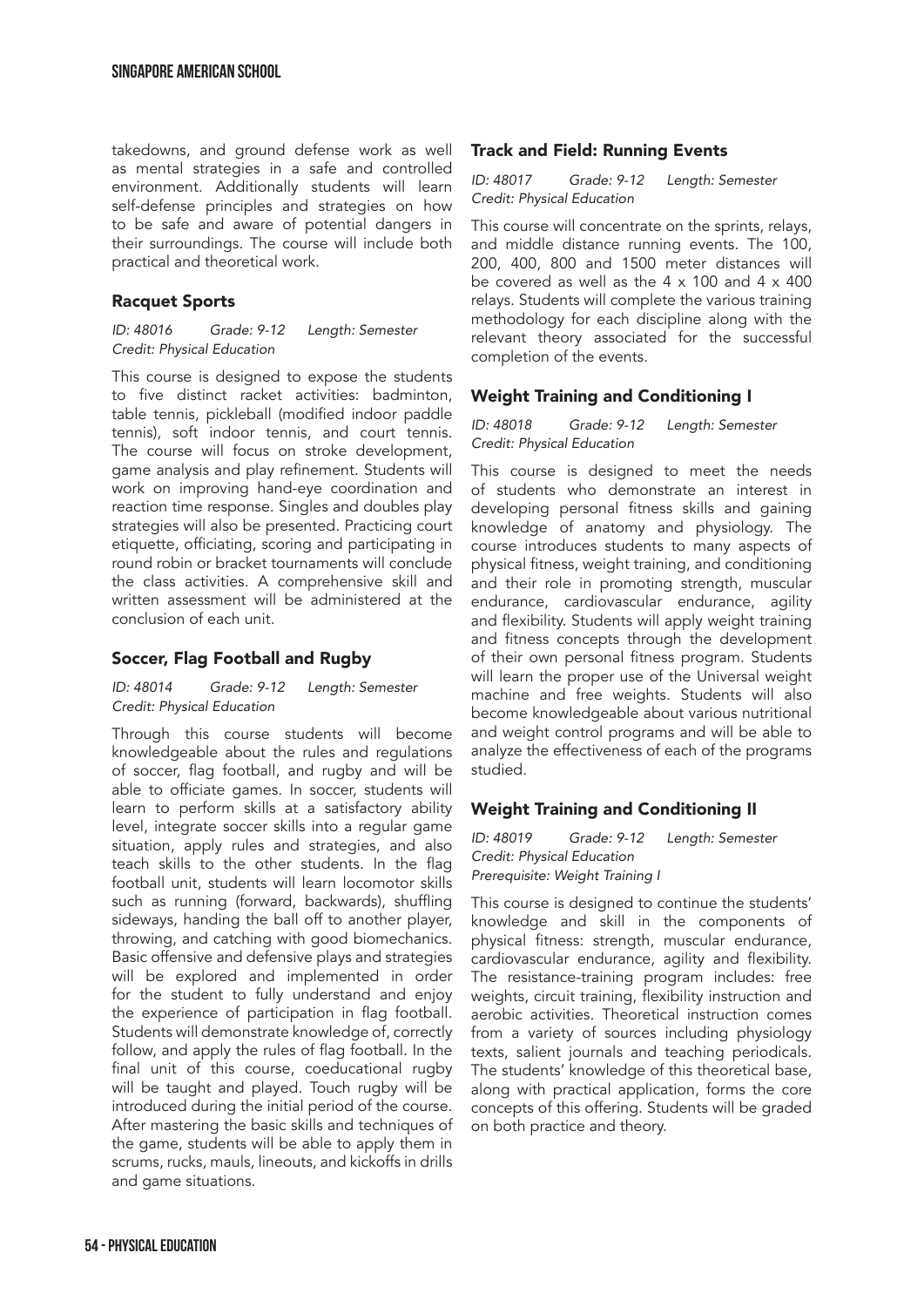# Lifeguarding

*ID: 48023 Grade: 10-12 Length: Semester Credit: Physical Education*

*Prerequisite: Must be at least 15 years old and be able pass the prerequisite swimming test. If uncertain about your swimming skills, check with a PE teacher before requesting this course.*

The purpose of the Lifeguarding course is to teach lifeguards the skills and knowledge needed to prevent, recognize, and respond to aquatic emergencies and to provide care for injuries and sudden illnesses. The American Red Cross Lifeguard Training Program curriculum is used for this course. Upon successful completion students will receive the following certificates: Lifeguarding, First Aid, CPR and AED Administration for the Professional Rescuer.

# Dance Courses

*See entry in Visual/Performing Arts section*

# **Advanced options**

#### AT Kinesiology

*ID: 48000 Grade: 11-12 Length: Semester Credit: Physical Education Prerequisite: Completion of Biology and a B+ in Chemistry or B in Accelerated Chemistry* 

This course is designed to provide students with selected foundational knowledge in kinesiology. Modules focus on basic anatomy and introduce key aspects of exercise physiology, biomechanics, and motor behavior. Students will have the opportunity to apply course content through project-based learning. Projects may look to explore and investigate areas such as human performance, personal wellness, public health, and quality of life across the lifespan. This course aims to prepare students to pursue further studies in physical education and medical fields. This course was collaboratively developed and endorsed by Professor Collin Webster at the University of South Carolina in 2016. The Advanced Topic (AT) designation indicates a course is at university level, putting it at or above the level of a traditional Advanced Placement (AP) course. The course requires rigorous study and emphasizes in-depth research. Like an AP course, this course has a grade point weighting of 0.5.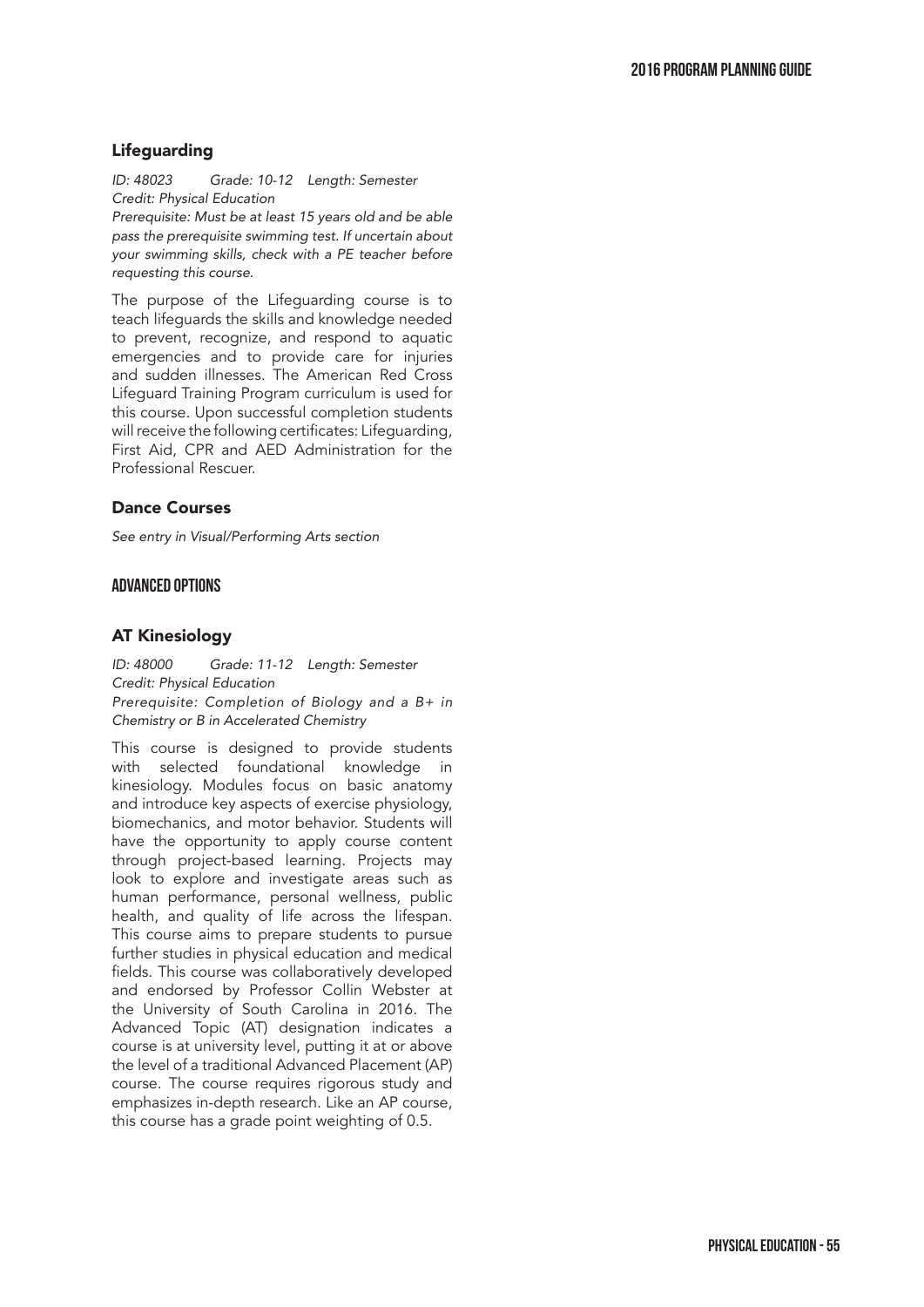# **Health/Wellness**

All students are required to take one semesterlong Health and Wellness course in grade 10. All courses will include the following critical issues components: human sexuality and diseases, drug and alcohol issues, and decision-making.

# Body Systems and Diseases

*ID: 48011 Grade: 10-12 Length: Semester Credit: Physical Education*

This course is designed to help students better understand body systems and their functions. Students will understand the impact of personal health, behaviors and life-styles on body systems. Emphasis will be placed on such important diseases and disorders as heart disease, cancer, diabetes, and AIDS. Students will become aware of the major communicable and noncommunicable diseases with the emphasis on prevention, treatment, and significant medical breakthroughs. Students will also learn how research and medical advances influence prevention, life-style, wellness and the control of health problems. Knowledge of the short and long term effects associated with the use of alcohol, tobacco, and other drugs on reproduction, pregnancy, and the health and wellness of an individual will be emphasized. A preventative versus a curative approach will be taken in order to encourage students to take responsibility for their own life-styles and wellness.

# Safety and First Aid

#### *ID: 48012 Grade: 10-12 Length: Semester Credit: Physical Education*

This course is designed to help students become aware of their surroundings and how they can affect their own and other's safety, and to help them deal with potential accidents and hazardous situations. The First Aid section will teach students what to do in a number of emergency medical situations. The course will follow American Red Cross Emergency Response programs for First Aid and CPR. Besides becoming proficient in CPR and other immediate related life saving techniques, complete emergency response first aid training will examine the most common injuries and situations associated with sports and other activities. Students will receive Red Cross certifications in both First Aid and CPR. Additionally, a 3-4 week study review of Critical Issues will be included on a variety of topics

like alcohol, tobacco, (mis)used drugs, nutrition, sexuality, STIs and HIV/AIDS.

# Nutrition and Physical Fitness

#### *ID: 48007 Grade: 10-12 Length: Semester Credit: Physical Education*

This course provides students with current nutritional information, focusing on the interrelationships among diet, exercise and weight control. The effects of stress, as well as measures to combat stress in our daily lives, will be examined. The components of physical fitness, strength, muscular endurance, cardiovascular endurance, agility and flexibility will be studied. The course also examines training methods designed to achieve total fitness. The relationship between healthy life-styles and the attainment of wellness will also be explored.

# Life Skills and Human Development

*ID: 48010 Grade: 10-12 Length: Semester Credit: Physical Education*

This course provides students with a solid knowledge base about important personal and social skills to help them make appropriate life-style decisions. Topics include the misuse and abuse of alcohol, tobacco and illicit drugs; human development, including reproduction, development of relationships, marriage and divorce; and sexually transmitted diseases, including behaviors that lead to them and how to avoid them. Student participation in discussions and projects is a key element. Students should be mature and forthcoming in their attitudes toward the subject matter.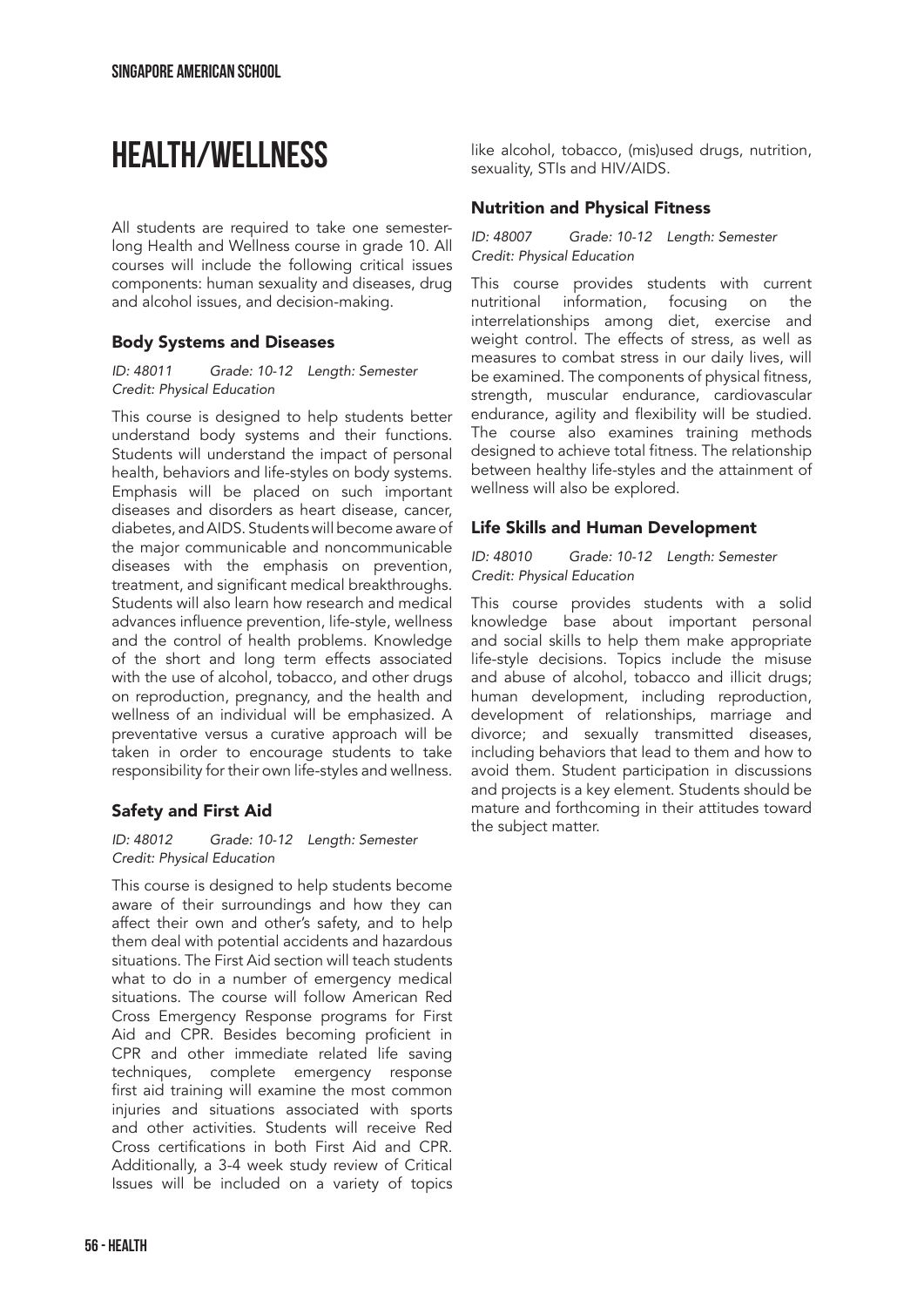# **Other Courses**

# **Learning Support**

SAS offers limited services to meet the needs of students who need support, assistance, or further instruction in order to be successful in the regular academic program. The Learning Support Department provides educational intervention to students identified as needing support in their academic course work. The goal of the program is to allow students with special needs to achieve meaningful success at SAS. By utilizing laptop computers and equipment such as visualizers, students will be able to reinforce newly taught concepts introduced in their regular subject classrooms to strengthen their writing, math and study skills.

# Learning Support

*ID: 47501/2 Grade: 9-12 Length: Year Credit: May be taken for credit or non-credit Prerequisite: By school professional referral*

The goal of this course is to help students acquire the skills necessary for success in their academic program. This course includes developing students' executive function skills, development of learning strategies and behaviors for academic success. Through small group instruction, students are assisted in applying these skills and strategies to their course work. This course is not intended to be used as supervised study.

# Reading/Language Arts Lab

*ID: 47510-9th / 47511-10th Length: Year Credit: May be taken for credit or non-credit Prerequisite: By school professional referral*

This course is designed to provide assistance to identified students in grades 9 and 10 to improve their reading, writing, speaking, listening, and vocabulary skills in English. Students address strategies to read and write effectively. Interventions target reading comprehension, reading speed, organizing ideas for writing, developing writer's craft, revision process, and using grammar and mechanics to compose clear sentences, based on each student's individual needs.

# **Interim Semester**

Students do not select their Interim Semester courses until the beginning of the academic year. The program is committed to:

- deepening students' understanding of the world around them;
- inspiring students to contribute to the global community;
- encouraging students to challenge themselves; and
- building a sense of community.

Courses are offered in the following categories:

*Global Studies:* These courses denote active participation and awareness of our interconnectedness with people and cultures around the world. Students will deepen their understanding of the world through themes. These themes may cross any academic discipline and often focus on development (resource management, environmental care, poverty), peace and conflict, cultural expression, and political conditions. Language study, which facilitates all cultural understanding, is also a valued focus area.

**Service Learning:** These courses have the capacity to touch on each of the desired student learning outcomes of the school's strategic focus. By using the model that knowledge leads to compassion, and compassion to action, servicelearning projects give students the opportunity to make a positive impact on the local community in which they work. Service learning provides a framework in which students learn and develop through active contribution in thoughtfully prepared service that meets the needs of the community. Beginning with members of the Class of 2016, students must complete at least one service learning Interim course.

*Eco-Adventure:* These courses are designed around the belief that the outdoors provides the greatest context for humans to grow socially, emotionally and academically. As such, ecoadventure courses provide students opportunities to learn and develop physically and intellectually while being fully immersed in the natural environment. Students will return from these excursions with an improved self-perception, increased academic skill-set and a robust sense of the environmental dynamics of the region visited.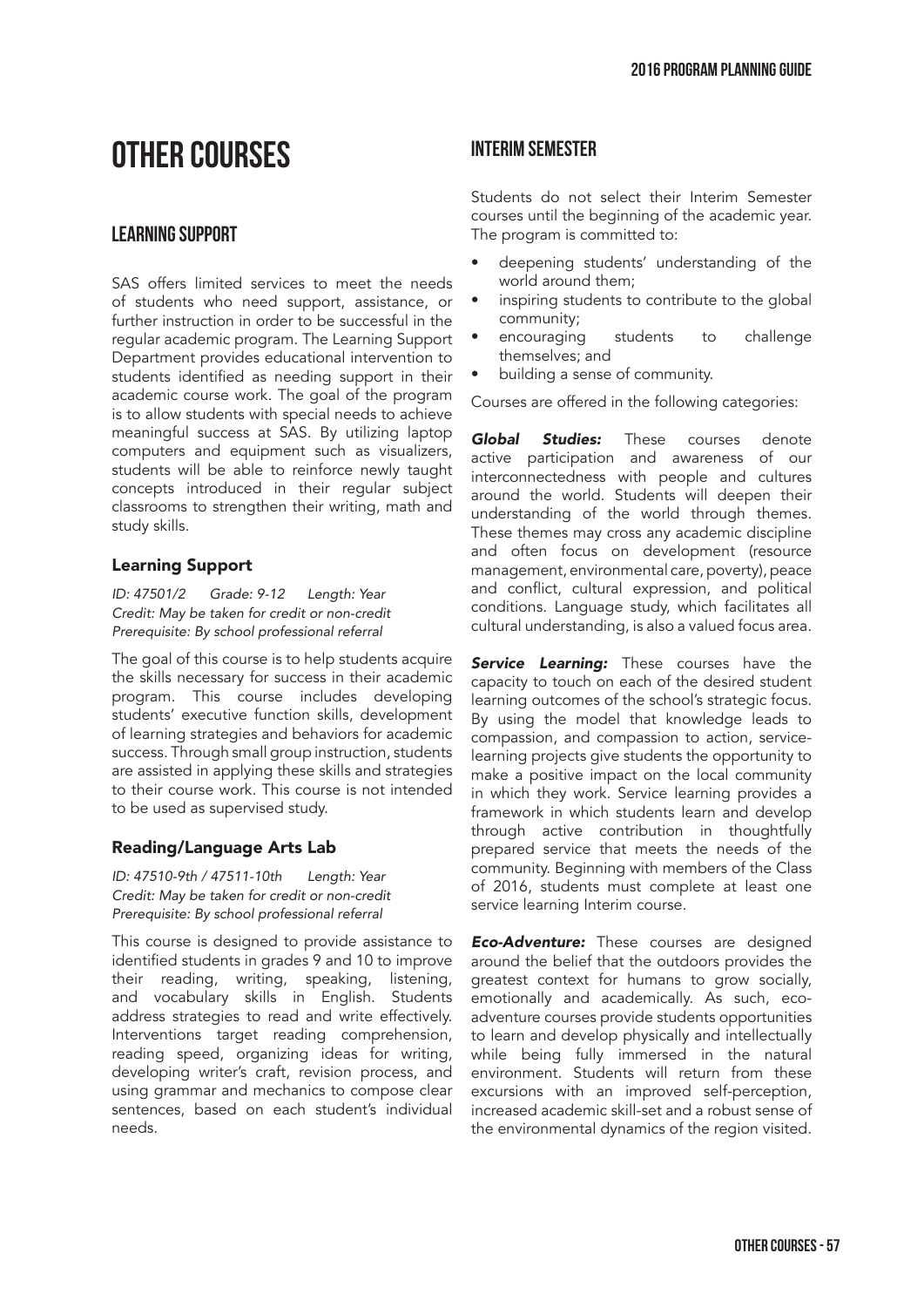# **Quest**

Quest is an exciting and innovative new program for Seniors at SAS. Students who are interested in Quest should plan their high school career to ensure their eligibility in their senior year.

Quest provides structure and time to support students in pursuing their curiosity and passions. Instead of taking traditional courses, students will earn credits by engaging with interdisciplinary projects that are personalized to their interests. The program is designed to allow flexibility in scheduling so that students have the time to explore, innovate, and be inspired. Students will also develop skills and connections to the real world through different experiences such as:

- Corporate partnerships
- Community outreach
- Interdisciplinary projects
- Off-campus experiences



#### **Year Overview**

The Quest calendar is designed to ensure students can participate in extracurricular and spirit activities. With the exception of starting school two weeks early and receiving two extra weeks for winter break, the Quest calendar aligns with the SAS calendar.

The units stress skill acquisition through interdisciplinary projects personalized to the interests of each student. Quest students explore various topics, forms of communication, and are encouraged to engage with school, community, and global networks. Throughout the year, students will practice time-management, project organization and develop skills such as critical thinking, creativity, and communication. The year culminates with the senior project thesis paper, thesis talk, and thesis defense, as well as a student-planned interim trip.

#### **Daily Schedule**

Each student in Quest will schedule their time around the Quest community time, group project work and the senior project. Throughout the day, the advisors will regularly provide personalized resources and assistance to ensure that students are meeting expectations and discovering strategies that work for them to be responsible for their own learning. As such, there is no "set schedule" for how a Quest student will spend their time. Students will have flexibility and accountability to plan their time as needed.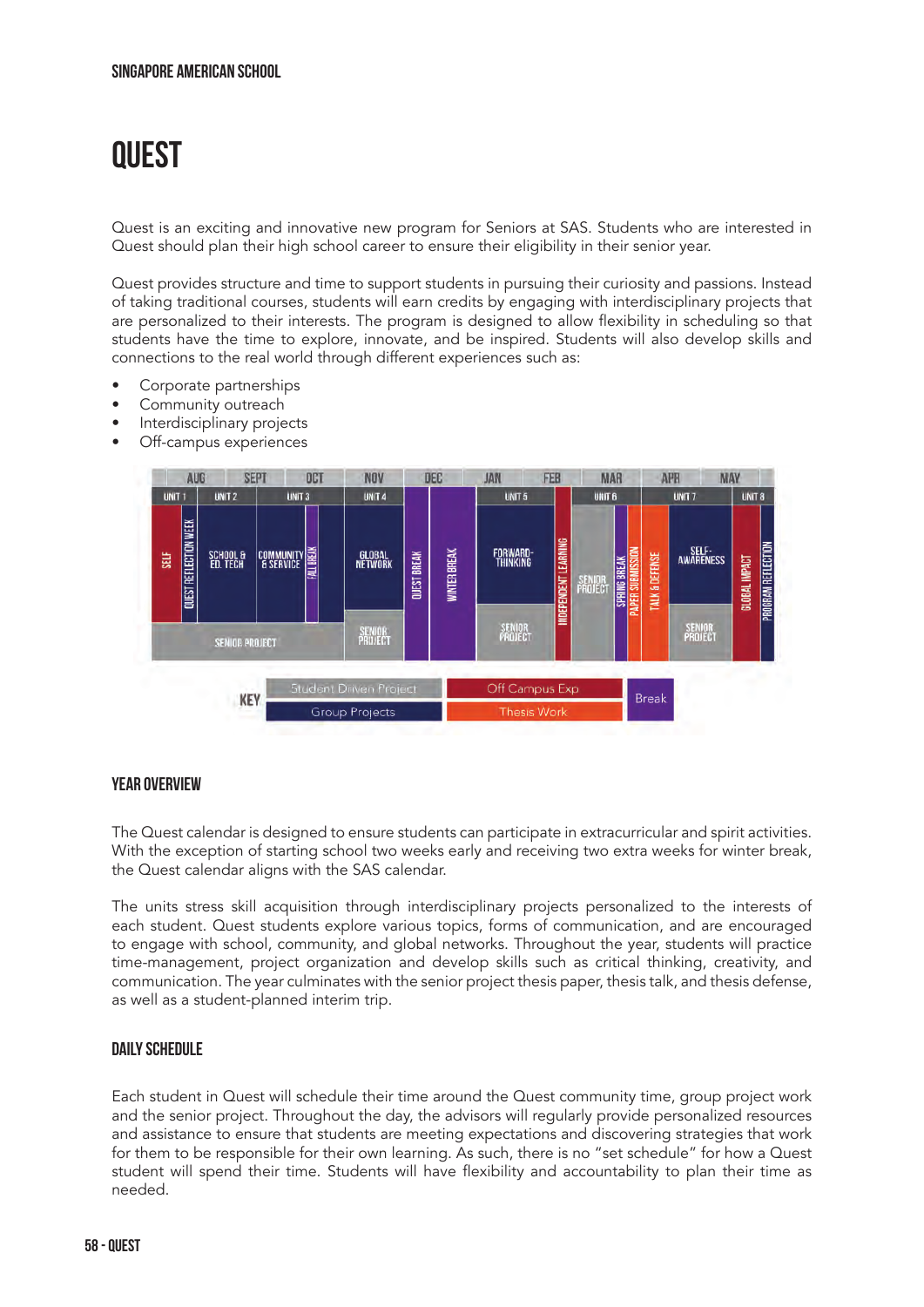To help visualize the uniqueness of the flexibility afforded the students, below is what a daily schedule of a Quest student might look like: Credit Offerings: AT, AP and College Preparatory

|                                                               |                                                      |                                                                | Individual student time scheduled by the student around their community and group obligations   |                                                |                                              |
|---------------------------------------------------------------|------------------------------------------------------|----------------------------------------------------------------|-------------------------------------------------------------------------------------------------|------------------------------------------------|----------------------------------------------|
| Group time scheduled to work on projects. Locations may vary. |                                                      |                                                                |                                                                                                 |                                                |                                              |
| <b>B-10 AM</b>                                                | <b>SKYPE WITH RICK</b><br><b>AVALOS - TESLA H.R.</b> | SENIOR RESEARCH<br><b>PROJECT</b>                              | <b>LATE START</b>                                                                               | <b>VISUALIZING DATA</b><br>WITH MS. POLUAN     | <b>GROUP PITCHES</b><br>PRACTICE TIME        |
| $10-12$ AM                                                    | <b>GROUP PROJECT</b><br><b>TIME</b>                  | OFF CAMPUS @ THE<br><b>HUB: TO EXPLORE</b><br><b>START UPS</b> | <b>GROUP PROJECT</b><br>TIME<br><b>COMMUNITY MEETING</b><br><b>GROUP PROJECT</b><br><b>TIME</b> | <b>SENIOR RESEARCH</b><br><b>PROJECT</b>       | <b>(AUTHENTIC</b><br><b>AUDIENCE</b>         |
| $12 - 2$ PM                                                   | <b>CONFERENCE WITH</b><br><b>TEACHERS</b>            |                                                                |                                                                                                 |                                                | <b>WRITERS WORKSHOP</b><br>WITH MS. WALTHALL |
| $2-3$ PM                                                      | <b>GROUP PROJECT</b><br>TIME                         | <b>DESIGN THINKING</b><br>WITH MR. BRIGHT                      | <b>SENIOR PROJECT</b><br>CHECK-IN                                                               | <b>GUEST SPEAKER:</b><br><b>APPLE DESIGNER</b> | PORTFOLIO/ EARLY<br>RELEASE                  |
| AFTER<br>SCHOOL                                               | <b>EXTRACURRICULARS</b>                              | <b>EXTRACURRICULARS</b>                                        | <b>EXTRACURRICULARS</b>                                                                         | <b>EXTRACURRICULARS</b>                        | <b>EXTRACURRICULARS</b>                      |
| <b>EVENING</b>                                                |                                                      | 7-9 NETWORK WITH<br><b>PROFESSIONALS</b>                       |                                                                                                 |                                                |                                              |

# **Transcripts**

Students will digitally document their learning experience through a personal learning portfolio. Quest provides personalized experiences for each student therefore this process will look different for each person throughout the day.

Students will be evaluated using rubrics developed using the educational gold standards of today. Rubrics focussed on skills have been adapted from:

- • College Board Advanced Placement
- Ed Leader 21
- Common Core
- Project Lead the Way
- IDEO and Stanford dSchool
- Association of American Colleges and Universities

The focus on skills will be reflected on the transcript. Quest students are guaranteed 6.0 High School credits with an optional Independent Learning Credit available.

|                                                                               | 1.0 AT English: Composition & Research OR<br><b>English: Composition &amp; Research</b>                    | English                                       |
|-------------------------------------------------------------------------------|------------------------------------------------------------------------------------------------------------|-----------------------------------------------|
| <b>ACADEMIC</b><br><b>SKILLS</b>                                              | 1.0 AT Math: Data Analytics OR<br>Math: Data Analytics                                                     | Math                                          |
|                                                                               | 1.0 AT Science: Design Thinking OR<br><b>Science: Design Thinking</b>                                      | Science                                       |
| <b>DSLO</b><br><b>SKILLS</b><br>(Desired Student<br><b>Learning Outcomes)</b> | 1.0 Cultural Awareness & Collaboration<br>1.0 Critical Thinking & Reasoning<br>1.0 Creativity & Innovation | <b>Social Studies</b><br>Elective<br>Elective |
| <b>OPTIONAL</b>                                                               | 1.0 Independent Learning Credit                                                                            | Elective                                      |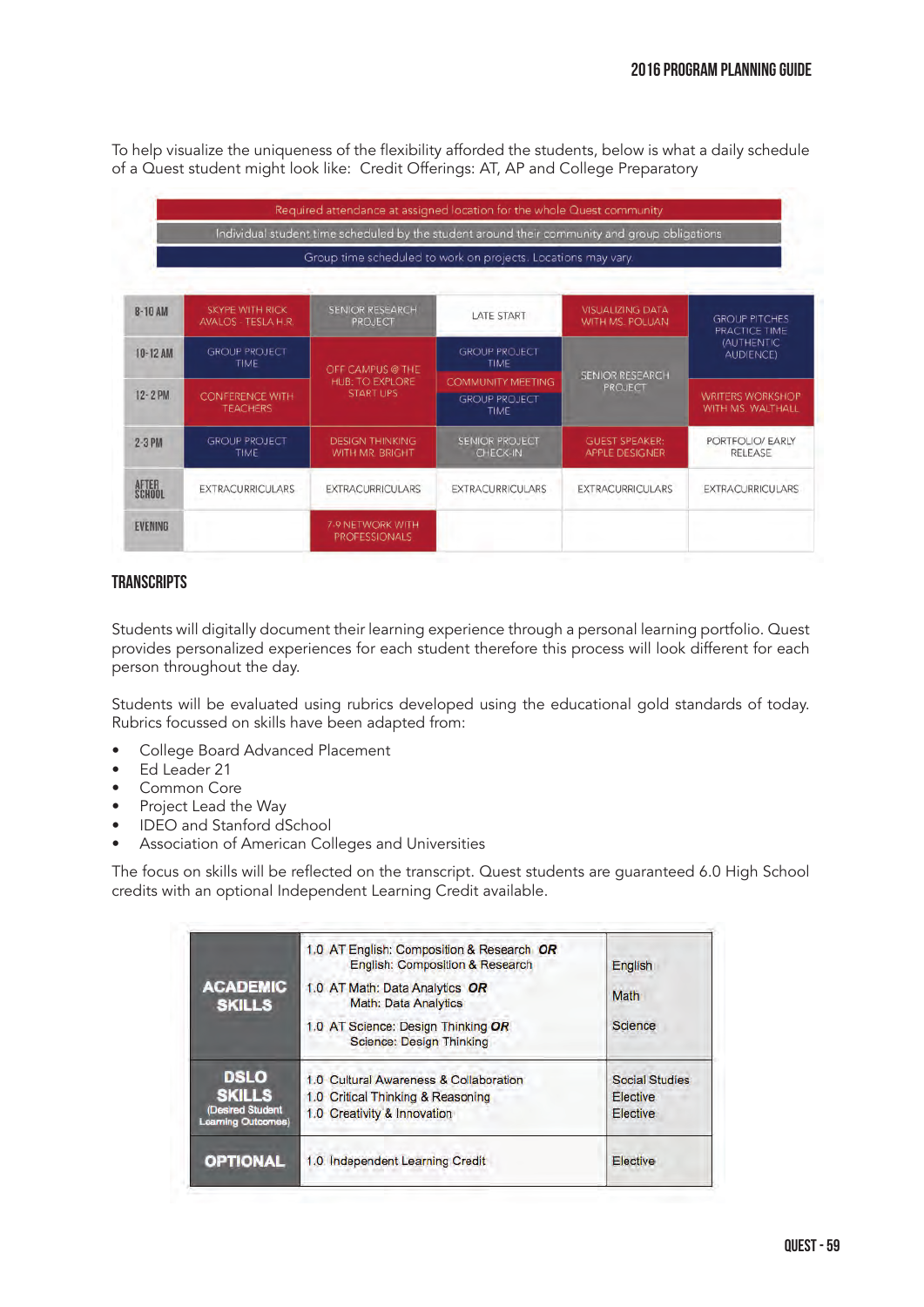# **QUEST Credit Offerings**

The following are the credits that students will earn in Quest through the interdisciplinary projects in each unit and the Senior Project. Students may choose to receive all, some or no Advanced Topic credits offered through Quest, and these wishes should be communicated during enrollment in the Quest program. Students who wish to earn Advanced Topic credits will individually be held to a higher standard of skill acquisition and will be defining their learning objectives and how they personally go beyond the requirements. In addition, Advanced Topic credits have prerequisites, so students should make sure they meet the requirements. All students will submit their Senior Project thesis, talk and defense to the Quest advisors and community partners who are experts in the field of the student's research. The main difference between college preparatory and AT is the expectations for the level of skills.

# English: Research & Composition

*ID: 48525 Grade: 12 Length: Year Credit: English*

In order to receive credit in English Research and Composition students will meet advanced research requirements, and go beyond these requirements by meeting oral communication and written composition requirements aligned to EL21 and Common Core standards. Students will conduct thorough research of a self-generated research question through gathering, evaluating and analyzing scholarly journals, as well as completing a statistical analysis of their own data. Their research will be utilized throughout the year to demonstrate their competency in writing a thesis paper, delivering engaging presentations and an oral defense. Students will deliver multiple presentations that consider how style, content and the advanced use of technology contribute to the power, persuasiveness or beauty of a text (e.g. making documentaries, digital portfolios, websites, crafting arguments that rely on rhetoric to influence an audience) culminating in their Senior Project, Talk and Defense which will be reviewed by an expert in the field of research. Students will also participate in large and small group discussions, communicate effectively with members of the global community.

# AT English: Research & Composition

*ID: 48526 Grade: 12 Length: Year*

*Credit: English*

*Prerequisite: Completion of AP Seminar, AP Research, or AP Language and Composition. An A or higher in Grade 11 English course, or an English teacher recommendation.*

Please see above for detailed description of English: Research and Composition. Students wishing to earn Advanced Topic credit in English: Research and Composition will practice narrative, informative, and argumentative skills at a level that demonstrates in-depth application of said skills.

Note: Quest students who completed AP Seminar and earned a score of 3 or better on the Exam may choose to submit the thesis papers they produce in this course to the College Board for AP Research Exam scoring. These students will be supported within Quest to follow the AP Research guidelines. To earn the AP Capstone Diploma, students must earn scores of 3 or higher on the AP Seminar and AP Research Exams and on four additional AP Exams.

# Math: Data Analytics

*ID: 48527 Grade: 12 Length: Year Credit: Math*

*Prerequisite: Completion of Geometry.*

In order to receive credit in Data Analytics, students are required to demonstrate their learning in interpreting categorical and quantitative data, making inferences and justifying conclusions, conditional probability and rules of probability, and using probability to make decisions. Students do not need to dwell on the details of computation - the main focus is on understanding a few deep concepts and interpreting data and the results of statistical analysis. Students are required to collect, organize, represent, and analyze data through the use of statistical software or programming language.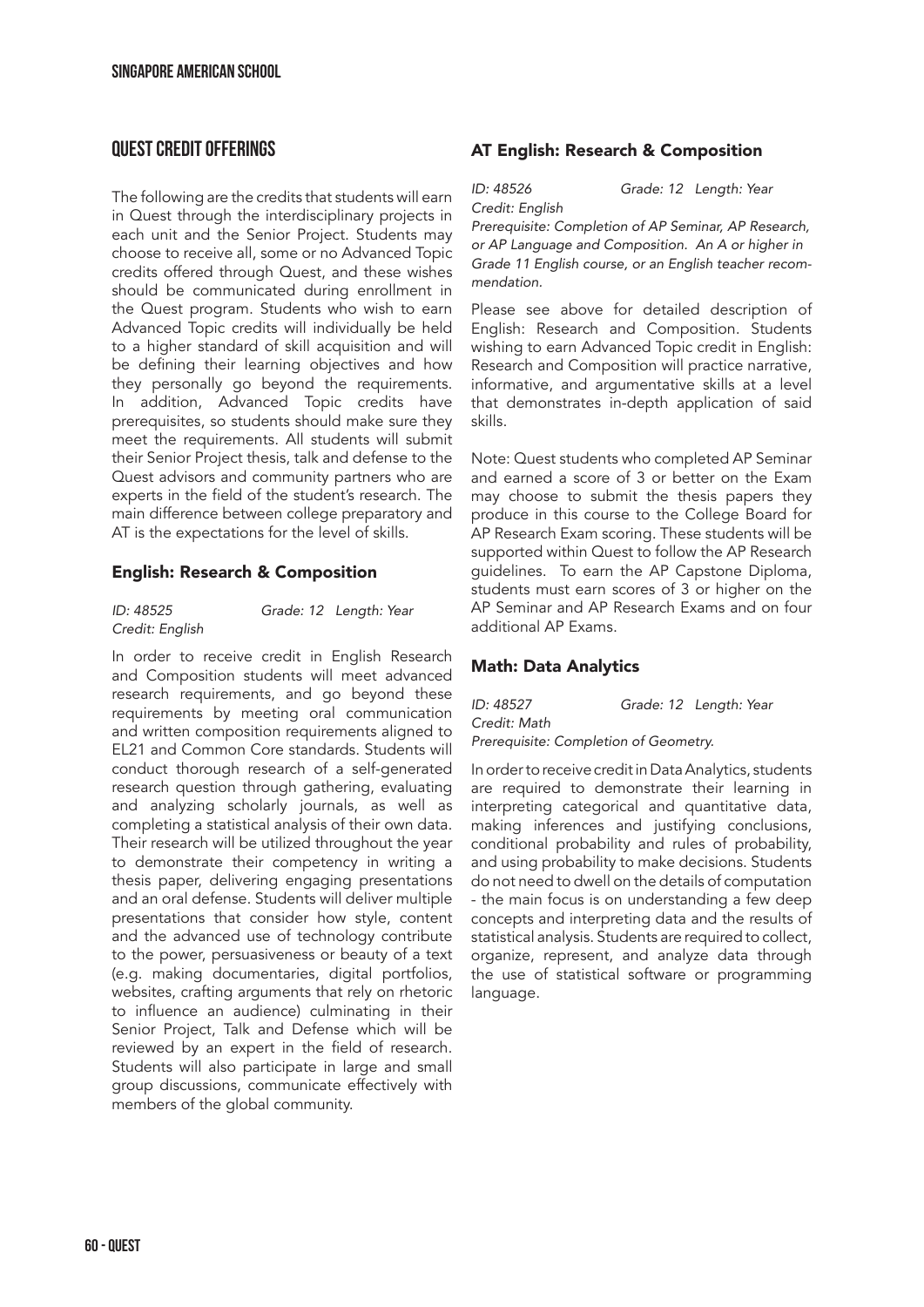# AT Math: Data Analytics

*ID: 48528 Grade: 12 Length: Year*

*Credit: Math*

*Prerequisite: Completion of Algebra 2/Trig with a B or higher, or teacher recommendation*

Please see above for detailed description of Math: Data Analytics. Students who wish to earn Advanced Topic credit will individually be held to a higher standard of skill acquisition and will need to demonstrate a high level of data processing and analyzing skills. Students are required to collect, organize, represent, and analyze their own data through the use of statistical software or programming language. Students will also be defining their learning objectives and how they personally go beyond the requirements.

# Science: Design Thinking

*ID: 48529 Grade: 12 Length: Year Credit: Science*

*Prerequisite: Completion of Chemistry or science teacher recommendation.*

*Note: For potential college athletes, this course does not meet the NCAA Division I core course requirement for Science. See counselor for details.* 

Students will learn to produce strong designs, become more effective problem solvers, and communicate effectively with high emotional and intellectual impact. This project-based course requires that students apply engineering, science, math, and technology to solve complex, openended problems in a real-world context. Students will focus on the process of defining and solving a problem, not on getting the "right" answer. In practice, rigor in process and tools must be balanced with flexibility and adaptability towards the problems they solve, so instruction focuses on teaching multiple tested, iterative design processes as well as techniques and mindsets to sharpen creative analysis. Guest lectures from all disciplines illustrate different approaches to design thinking. This course develops students' skills to conceive, organize, lead, implement, and evaluate successful projects in any discipline.

# AT Science: Design Thinking

*ID: 48530 Grade: 12 Length: Year*

*Credit: Science Prerequisite: Completion of Chemistry with a B or higher, or completion of Physics with a B or higher, or science teacher recommendation*

*Note: For potential college athletes, this course does not meet the NCAA Division I core course requirement for Science. See counselor for details.* 

Please see above for detailed description of Science: Design Thinking. AT-level students will be required to go above and beyond the college preparatory Design Thinking course requirements and demonstrate a higher level of rigor throughout the processes, vetting, production, application and reflection that occur over the course of the year.

# Cultural Awareness & Collaboration

*ID: 48533 Grade: 12 Length: Year Credit: Social Studies*

In order to receive credit in Cultural Awareness and Collaboration, students are required to complete a thematic study of the human experience through the lenses of history and literature, with a focus on skills development. Students will explore critical issues, individuals and turning points in the histories of the world. Students will analyze the extent to which ideologies, people, literature and events developed and shaped both our history and its contemporary issues. Students will be challenged to think critically and to make thoughtful connections as they draw on a variety of resources to understand the human experience.

# Creativity & Innovation

*Credit: Elective*

*ID: 48531 Grade: 12 Length: Year*

In order to receive credit in Creativity and Innovation, students are required to explore individual and organizational factors that stimulate and inhibit creativity in individuals and teams. Students are expected to demonstrate their ability to take risks and develop creative solutions and products for specific purposes. Students will reflect deeply within their portfolio that shows the process of their thinking, self-assessment, reflection, and exemplary creativity, that meets the requirements of the assessment rubric.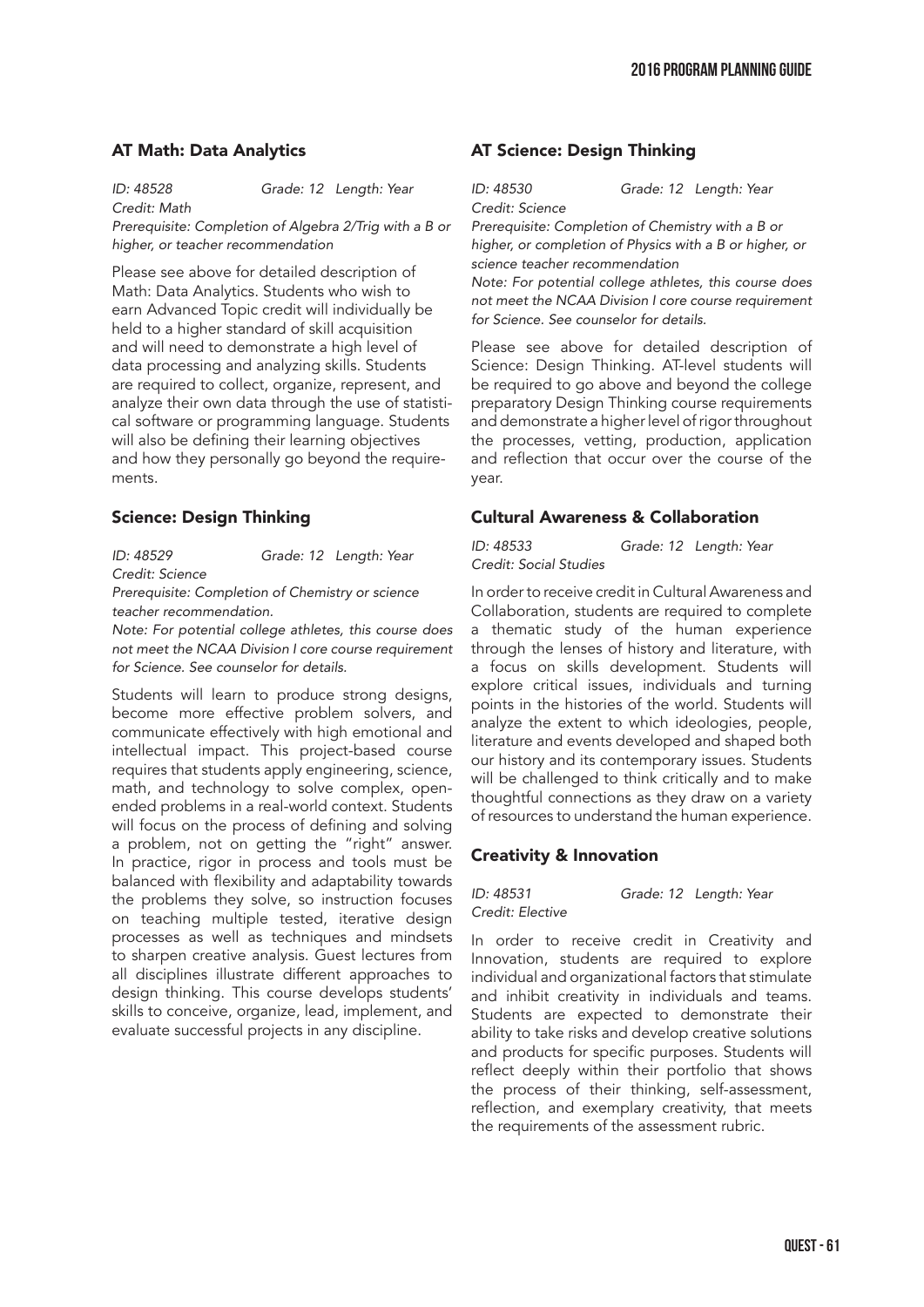# Critical Thinking & Reasoning

*ID: 48532 Grade: 12 Length: Year Credit: Elective*

In order to receive credit in Critical Thinking and Reasoning, students are required to demonstrate their learning in explaining issues, selecting and using information to investigate a point of view or conclusion, thoroughly analyzing context and assumptions, taking a specific position and discussing the limits of position, and creating a logical conclusion based on the evidence and perspectives discussed.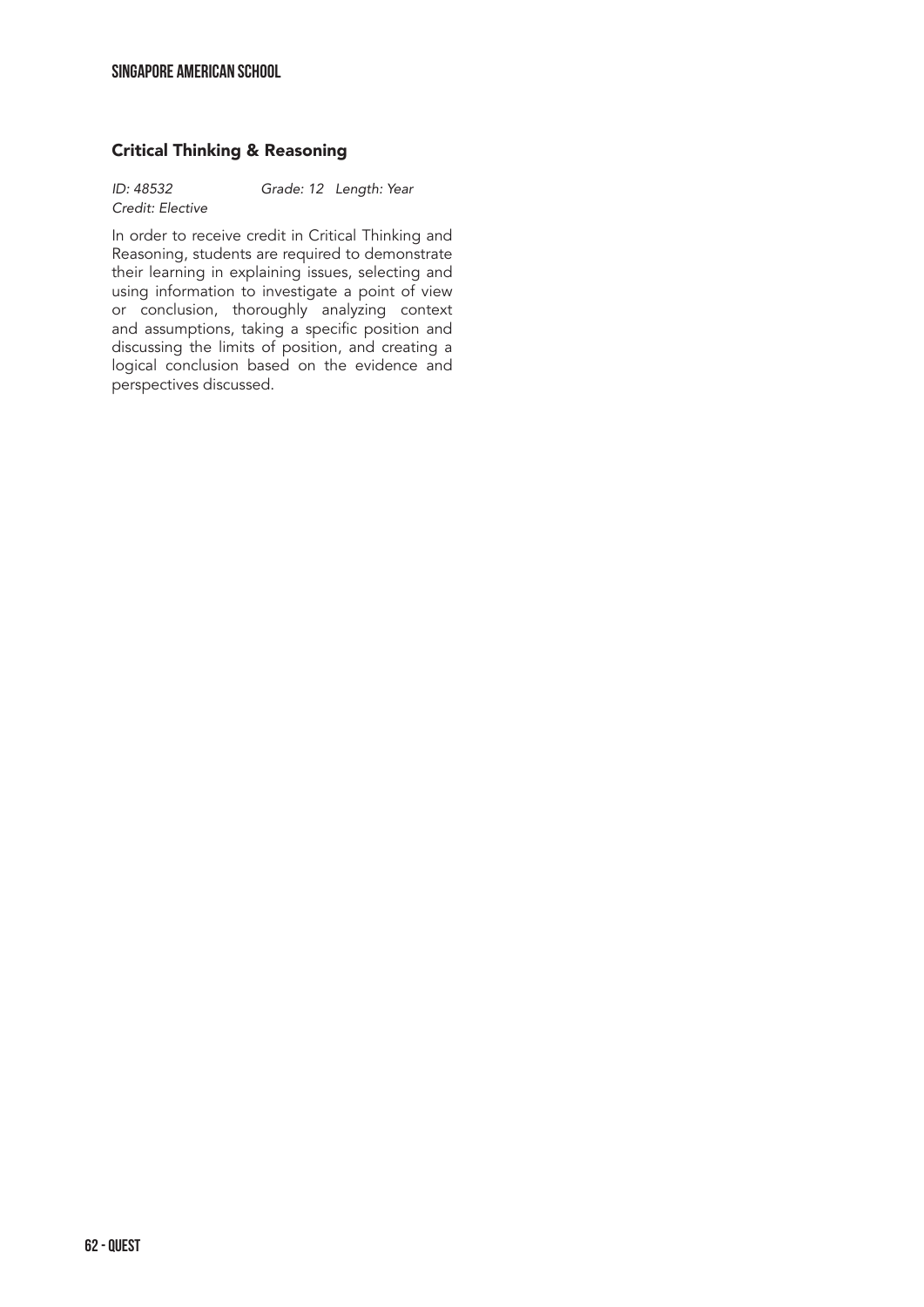# **Flexible Learning Options**

# **Summer Semester**

The SAS Summer Semester opens a new learning option, encouraging students to extend, diversify, and accelerate learning from the academic school year. It will allow students to explore new learning paths not available through existing course offerings. The Summer Semester program focuses on the whole child and presents learning opportunities in four distinct categories: intellectual curiosity, creative expression, sports and wellness, and travel adventures and service. Students will have an opportunity to select programs from all categories.

SAS is partnering with world leaders in a variety of fields to offer leading edge programs not available elsewhere in Singapore. These partners have designed exclusive programs for the SAS Summer Semester student. In addition to an SAS Summer Semester transcript, students participating in this programs will receive a Certificate of Participation from the partnering organization.

An SAS Summer Semester transcript will become a part of the student's official academic record. Courses that are eligible for credit will be listed on the SAS transcript as a P (pass) grade, which is similar to how credits are listed on the SAS transcript for students transferring into SAS from any other high school. Credits earned through the SAS Summer Semester could be used to fulfill SAS graduation requirements but would not be included in the calculation of a student's SAS grade point average (GPA). A Summer Semester transcript, including the actual grades or comments, would be sent to colleges as an additional page of the SAS transcript.

# **School Year Abroad**

SAS, in partnership with the School Year Abroad (SYA) organization, is proud to offer SAS high school students the opportunity to participate in a one-year study abroad opportunity during their junior or senior year. SAS joins a consortium of elite independent schools including, Phillips Academy Andover, Phillips Exeter, St. Paul's School, Taft, and the American School of London in offering this program.

SYA is an independent nonprofit institution that owns and operates campuses in France, Italy, Spain, and China. SYA is the only high school study abroad program that requires students to live with a host family for an entire academic year. Our partnership with SYA allows SAS students to access their four language immersion campuses around the world for a year, while remaining SAS students.

Students apply to join SYA by completing an application on the www.sya.org website. Students must apply by the end of January to participate in the program during the next academic year, with acceptance decisions made shortly thereafter. Prior to applying, students should speak with their counselor to make certain the program will serve their needs and to review their SAS graduation credits. If accepted by SYA, tuition and fees will be paid directly to SYA. Only the SAS annual enrollment fee, which is required of all SAS students, would be required by SAS.

At the conclusion of the academic year an SYA transcript will be sent to SAS and will become a part of the student's official academic record. The credits will be listed on to the SAS transcript as a P (pass) grade, which is similar to how credits are listed on the SAS transcript for students transferring into SAS from any other high school. Credits earned through SYA could be used to fulfill SAS graduation requirements but would not be included in the calculation of an SAS grade point average (GPA). The actual SYA transcript, including the grades earned, would be sent to colleges as a second page of the SAS transcript providing colleges and universities with a full understanding of the SYA program.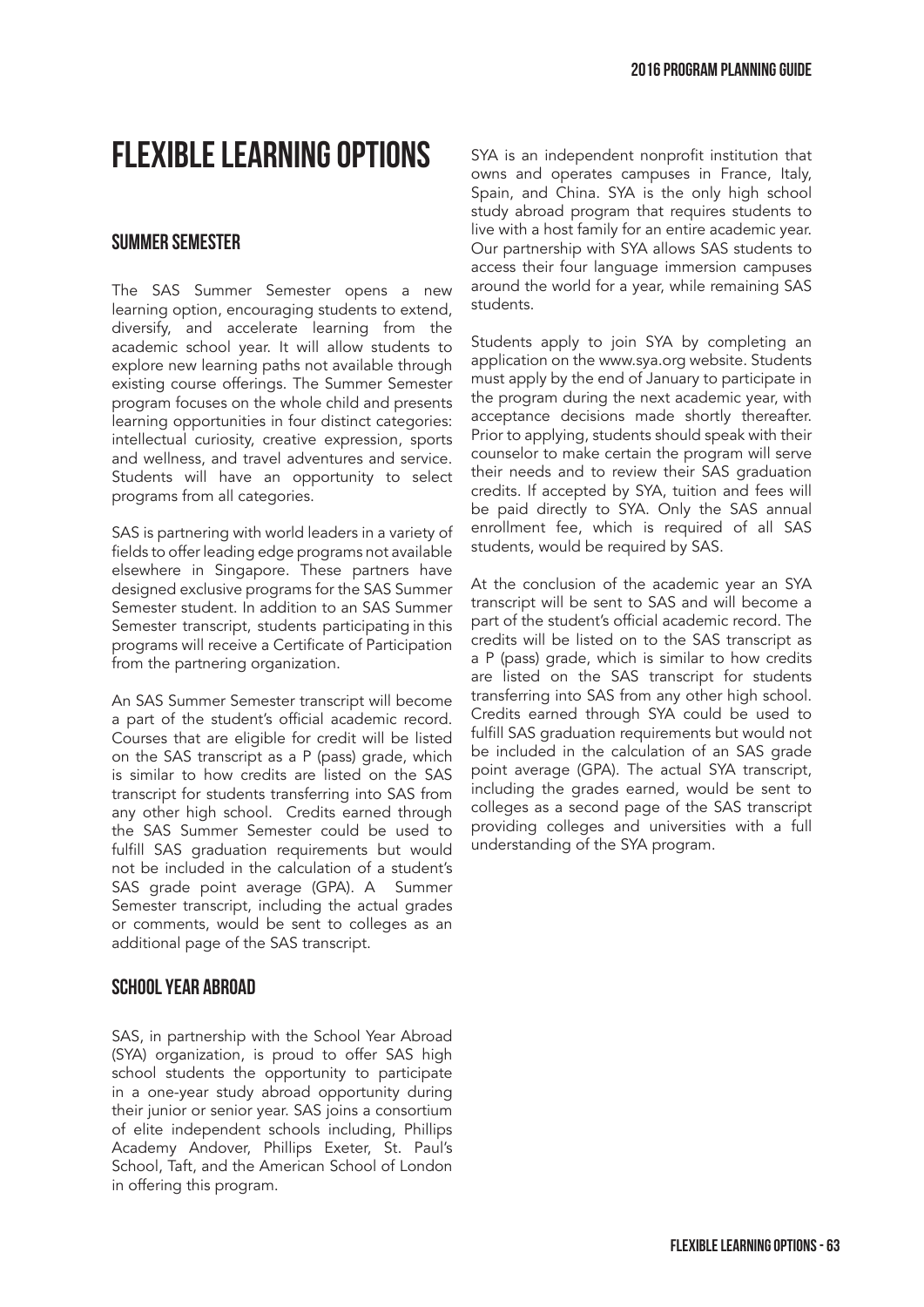# **Appendix I: Course Selection Instructions**

# Before Requesting Courses

After reviewing the information in this guide, use the four-year planning chart in the Appendix or in Family Connection to develop a high school plan of study. Make certain that the minimum graduation requirements are fulfilled, but remember they are just that - minimum requirements. College bound students graduate with significantly more than the minimum credits. Students should enroll a challenging academic program in which they can be successful while also having time to participate in some activities.

# How to Request Courses

- 1. Either parents or students can login to PowerSchool and click the "Class Registration" icon to open the course selection screen. Access to this page is only available during the registration period in early April. Follow the on-screen instructions to select courses for next year.
- 2. All students must enroll in the correct number of "credit hours." Students going into grades 9 or 10 must have seven, and students in grades 11 or 12 must have between six and seven credits.
- 3. Click a subject area to see the available courses. The list of available courses is based upon the courses already completed, the prerequisites that have been met, or the recommendations entered by current teachers. New students who recently joined our school and have no SAS course history may appear to be missing a prerequisite. See a counselor so that prerequisite courses can be manually added.
- 4. PowerSchool disconnects from the server after 15 minutes of no activity. If too long has been spent choosing courses, when clicking submit the login screen will appear instead of a summary. If that happens, login again and re-enter course requests.
- 5. Once the correct number of credits has been entered, click "Submit" and the course requests will be displayed. Until the request period ends, students or parents can go back and review or change course requests.
- 6. For students who do not plan to return to SAS next year, please complete this process anyway. It will help us plan for new students and can help students think about courses to consider whether at SAS or a different school. Teachers and counselors are happy to answer any questions about this request process or any of the SAS courses.

# Reviewing Graduation Credits

After submitting course requests and a summary of courses has been displayed, students can check graduation progress by clicking the "View Graduation Progress" hyperlink. These charts combine the credits that have been completed, are in-progress this semester, and have been requested for next year. The top graph shows progress at meeting minimum SAS graduation requirements, and the bottom one shows progress toward fulfilling typical college preparatory expectations.

While students don't need to be concerned if PowerSchool temporarily assigned credits in a different combination than expected (e.g., Dance could be assigned to either PE or Art), each area should be fulfilled once senior courses are entered. If not, stop by the counseling office.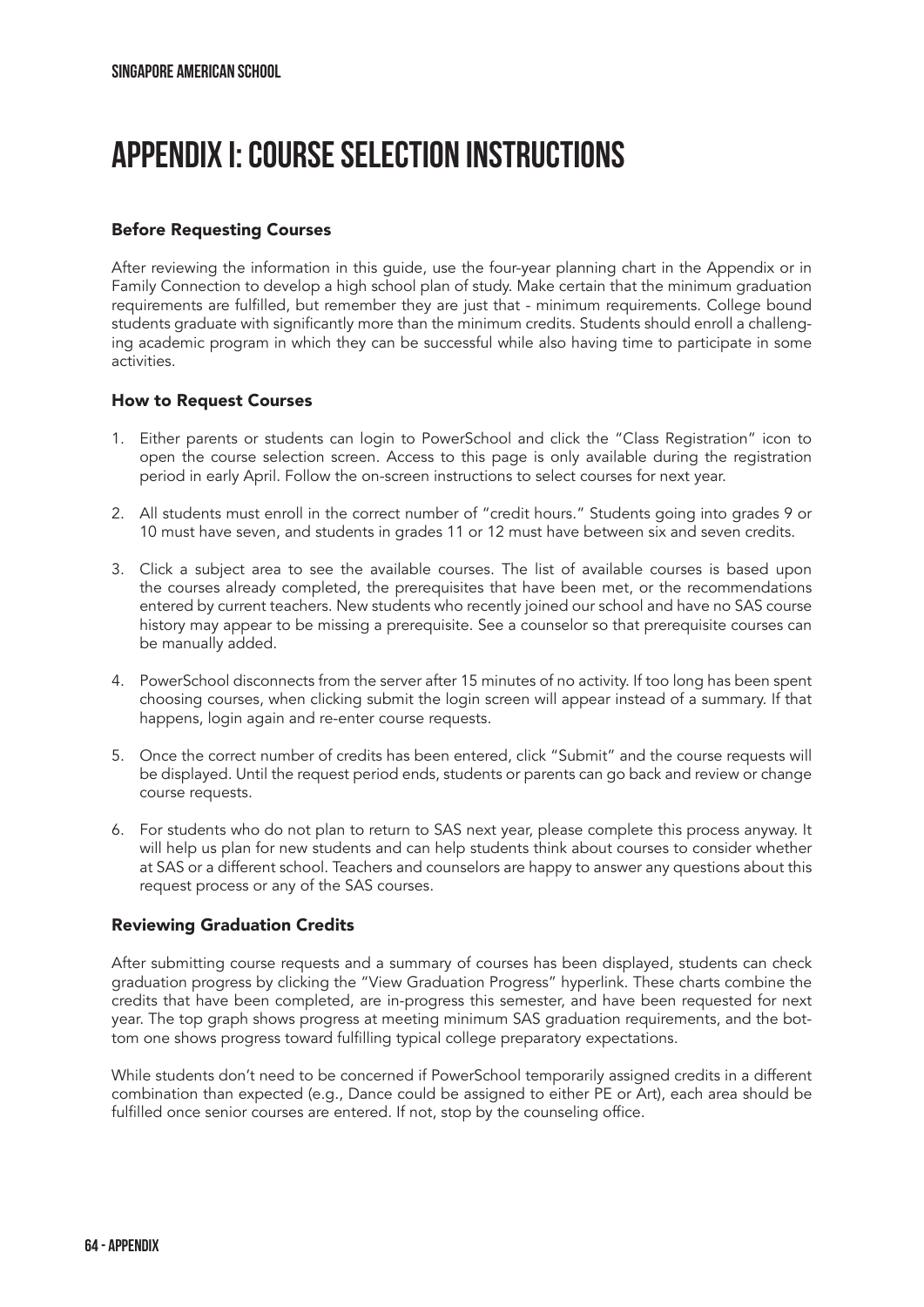*Tech/Computers/Finance* Emerging Tech..................SM Computer Science I..........SM Robotics............................SM Robotics Science ........ SM/YR Graphic Design.................SM 3D Graphics......................SM Digital Game Develop......SM Engineering Science..........YR Structural Engineering......SM AP Computer Science .......YR Personal Finance ..............SM

Video ................................SM Newspaper ........................YR Yearbook............................YR

AP Seminar........................YR AP Research.......................YR Independent Learning......SM SAS Catalyst Project .........SM

TEC

*Journalism*

*Capstone/Catalyst*

Physical Education Fld Hockey/Softball/Golf..SM Fit for the Body/Mind ......SM Group Fitness ...................SM Group Fitness II ................SM Indoor Sports....................SM International Sports ..........SM Climbing/Adventure Tr.....SM Personal Defense..............SM Racquet Sports .................SM Soccer/FlagFtbl/Rugby.....SM Track: Running..................SM Weight Training I ..............SM Weight Training II .............SM Lifeguarding .....................SM Dance I .............................SM Dance II ............................SM Dance III ...........................SM Dance Technique..............SM AT Kinesiology..................SM

# **SAS Course Options In 2016-2017**

#### English

| ------                     |  |
|----------------------------|--|
| English 9YR                |  |
| World Studies 2xYR         |  |
| English 10YR               |  |
| American Studies 2xYR      |  |
| Advanced Composition S1    |  |
| American Lit  S1           |  |
| British Lit S1             |  |
| Lit/Imagination  S1        |  |
| Read, Write, & Publish S1  |  |
| Asian Literature S2        |  |
| Studies in Satire S2       |  |
| World Literature S2        |  |
| 21st Century Classics S2   |  |
| Communications S2          |  |
| AP English: Language  YR   |  |
| AP English: Literature  YR |  |
| AT Writing Seminar YR      |  |

#### Mathematics

| Algebra IA  YR              |  |
|-----------------------------|--|
| Algebra IBYR                |  |
| Algebra 1YR                 |  |
| Geometry YR                 |  |
| Conceptual Algebra II  YR   |  |
| Algebra II/TrigYR           |  |
| Functions/Stats/Trig YR     |  |
| Accelerated Math I YR       |  |
| Accelerated Math II  YR     |  |
| Pre-Calculus*  YR           |  |
| Discrete Math YR            |  |
| AP Statistics  YR           |  |
| AP Calculus AB YR           |  |
| AP Calculus BC YR           |  |
| AP Cal BC/Multivariable  YR |  |

#### Science

| Life/Biological               |
|-------------------------------|
| Biology YR                    |
| Molecular Biology* YR         |
| Biotechnology SM              |
| Environmental Science  SM     |
| Forensic ScienceSM            |
| Marine Biology SM             |
| Anatomy & Physiology  SM      |
| Zoology SM                    |
| AT Tropical Eco/Envro Sci. SM |
| AP BiologyYR                  |
|                               |

#### *Physical*

| Physical Science YR        |  |
|----------------------------|--|
| Chemistry  YR              |  |
| Chemistry, Accelerated* YR |  |
|                            |  |
| AP Chemistry YR            |  |
| AP Physics 1 YR            |  |
| AP Physics 2 YR            |  |
| AP Physics C YR            |  |
|                            |  |

#### Social Studies

| ζ                       | World Studies 2xYR          |
|-------------------------|-----------------------------|
| ς                       | World HistoryYR             |
| ς                       |                             |
| ξ                       | <b>US History</b>           |
|                         | American Studies 2xYR       |
|                         | US History & Govt  YR       |
|                         | AP US History YR            |
|                         |                             |
|                         | History, Culture, Geography |
| 2                       | History of ChinaSM          |
| $\overline{\mathbf{r}}$ | History of Malaysia/Sing SM |
|                         |                             |

| $\frac{1}{2}$ instead of the interest of $\frac{1}{2}$ in $\frac{1}{2}$ in $\frac{1}{2}$ is set of $\frac{1}{2}$ |  |
|------------------------------------------------------------------------------------------------------------------|--|
| Modern Asian Persp  SM                                                                                           |  |
| Urban Planning in SingSM                                                                                         |  |
| AP World History  YR                                                                                             |  |
| AP Human Geography  YR                                                                                           |  |
| AP US Gov/Politics  S1                                                                                           |  |
| AP Comparative Gov S2                                                                                            |  |

#### *Business/Economics*

| Economics  SM              |  |
|----------------------------|--|
| Behavioral Econ/GameSM     |  |
| EntrepreneurshipSM         |  |
| AP EconomicsYR             |  |
| Adv Econ: Globalization SM |  |

#### *Social Studies Electives*

| AP PsychologyYR |  |
|-----------------|--|

#### World Languages

| French: Novice YR            |
|------------------------------|
| French: Intermediate  YR     |
| French: Intermediate II  YR  |
| French: Intermediate III  YR |
| French: Intermed High  YR    |
| French: Intermed High II  YR |
| French: Intermed High III YR |
| French: Advanced YR          |
| AP French  YR                |
|                              |
| Spanish: Novice YR           |
| Spanish: Intermediate  YR    |
| Spanish: Intermediate II YR  |

| Spanish: Intermediate III YR<br>Spanish: Intermed High YR<br>Spanish: Intermed High II YR<br>Spanish: Intermed High III. YR<br>Spanish: Advanced YR<br>AP SpanishYR                                                                                                                                                                        |
|--------------------------------------------------------------------------------------------------------------------------------------------------------------------------------------------------------------------------------------------------------------------------------------------------------------------------------------------|
| Chinese: Novice  YR<br>Chinese: Intermediate YR<br>Chinese: Intermediate II YR<br>Chinese: Intermediate III  YR<br>Chinese: Intermed High  YR<br>Chinese: Intermed High II . YR<br>Chinese: Intermed High III YR<br>Chinese Near Native  YR<br>AP Chinese Near Native II. YR<br>AP Chinese Lang/Culture YR<br>AT Chinese Lang: History  YR |

Japanese IV .......................YR

#### Visual/Performing Arts

| Art/Ceramics             |  |
|--------------------------|--|
| Art FoundationsSM        |  |
| Ceramics 1SM             |  |
| Ceramics IISM            |  |
| PrintmakingSM            |  |
| Studio Art YR            |  |
| AP Art: Drawing YR       |  |
| AP Art: 2D Design  YR    |  |
| AP Art: 3D Design YR     |  |
| Theater                  |  |
| Stagecraft SM            |  |
| FoundationsSM            |  |
| ImprovisationSM          |  |
| Adv Improvisation SM     |  |
| Theater ProductionSM     |  |
| Film/Acting Ensemble  SM |  |

#### *Photography/Film*

| FilmmakingSM               |  |
|----------------------------|--|
| Adv FilmmakingSM           |  |
| Digital Photography  SM    |  |
| Adv Digital Photography SM |  |
| Film/Acting Ensemble  SM   |  |

#### *Instrumental Music*

| Concert Band YR<br>Symphonic Band YR<br>Wind Ensemble  YR<br>Jazz Improvisation  S1   |
|---------------------------------------------------------------------------------------|
| Strings<br>Concert Strings YR<br>String Ensemble  YR<br>Chamber Strings YR            |
| Vocal Music<br>Concert Choir  SM/YR<br>Choral Ensemble  YR<br>SAS Singers YR          |
| Music Exploratory Wheel<br>GuitarSM<br>Advanced Guitar SM<br>Music Perf/Recording  S2 |

### *Dance*

| Dance |                      |  |
|-------|----------------------|--|
|       |                      |  |
|       |                      |  |
|       |                      |  |
|       | Dance Technique S2   |  |
|       | Dance Performance YR |  |
|       |                      |  |

#### *Advanced Option* AT Performing Arts ............YR

Learning Support Learning Support...............YR RLA Lab ............................YR

Quest

Health/Wellness

Body Systems ...................SM Safety/First Aid.................SM Nutrition/Fitness...............SM Life Skills ...........................SM

*Students in Quest have their own academic program.* 

*Permission/assessment is required for these courses.*

#### Flexible Learning Options

Summer Semester@SAS...SM Global Online Academy ...SM School Year Abroad...........YR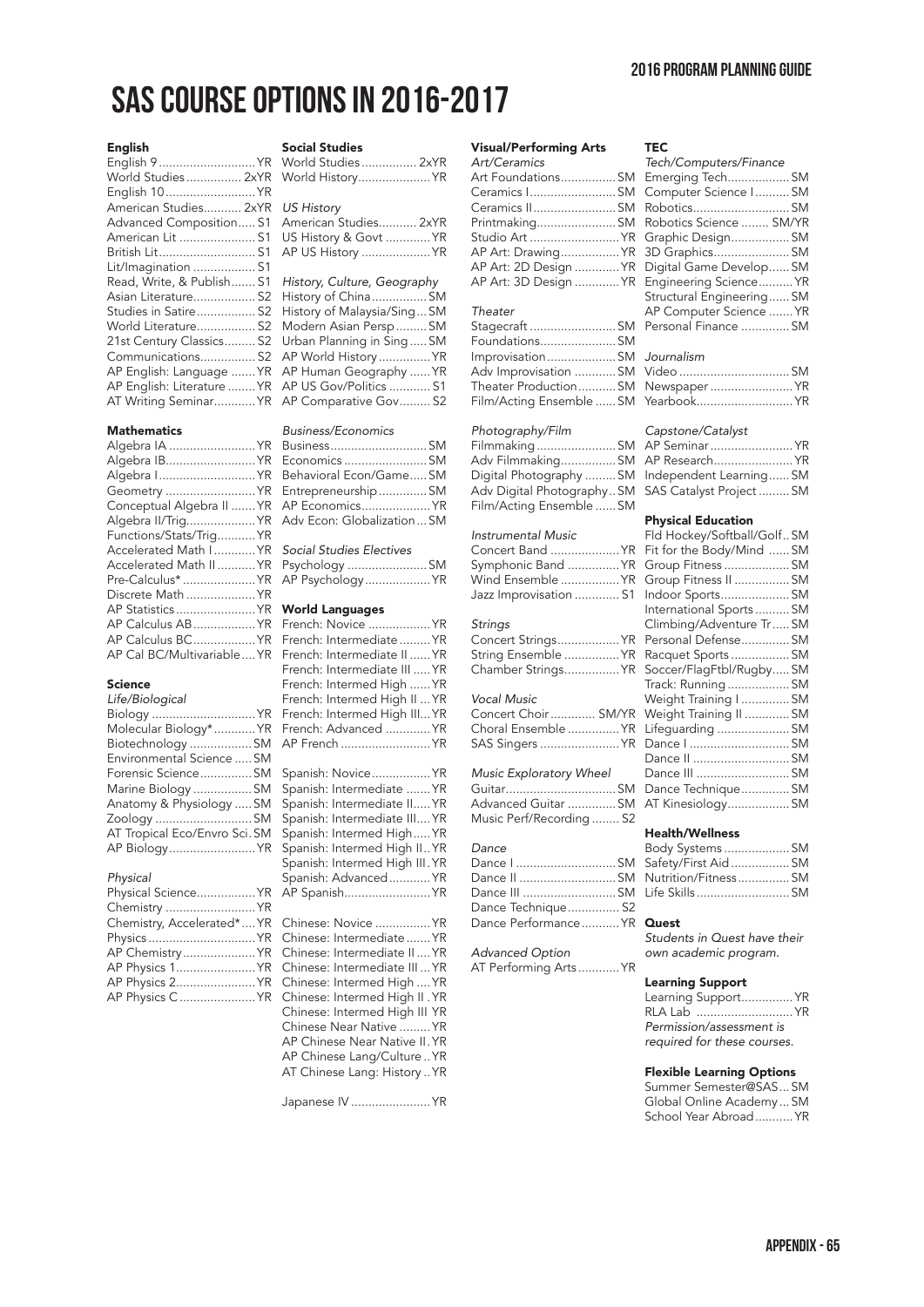# **Singapore American School**

# **Appendix III: Four-Year Planning Chart**

| Department  | Grade 9 | Grade 10                                                                                          | Grade 11 | Grade 12                            | To<br>GraduateRecom'dEarned | College Total  |  |
|-------------|---------|---------------------------------------------------------------------------------------------------|----------|-------------------------------------|-----------------------------|----------------|--|
| English     |         |                                                                                                   |          |                                     | $\overline{4}$              | $\overline{4}$ |  |
| Math        |         |                                                                                                   |          |                                     | $\overline{2}$              | $\overline{4}$ |  |
| Science     | Biology |                                                                                                   |          |                                     | $\overline{2}$              | $3-4$          |  |
| Soc Studies |         | US citizens and Univ of California applicants are required to complete a $\psi$ S History course. |          |                                     | $\overline{2}$              | $3 - 4$        |  |
| Language    |         |                                                                                                   |          |                                     | Intermediate                | $3 - 4$        |  |
| V/P Arts    |         | University of California requires one credit or two serhesters in the same type of V/P art.       |          |                                     | 1                           | 1              |  |
| PE          |         |                                                                                                   |          |                                     | 1.5                         |                |  |
| Health      |         | Required in 10th                                                                                  |          |                                     | $0.5\,$                     |                |  |
|             |         |                                                                                                   |          | Catalyst Project<br>(Class of 2018) |                             |                |  |

Minimum Total Credits for Graduation = 24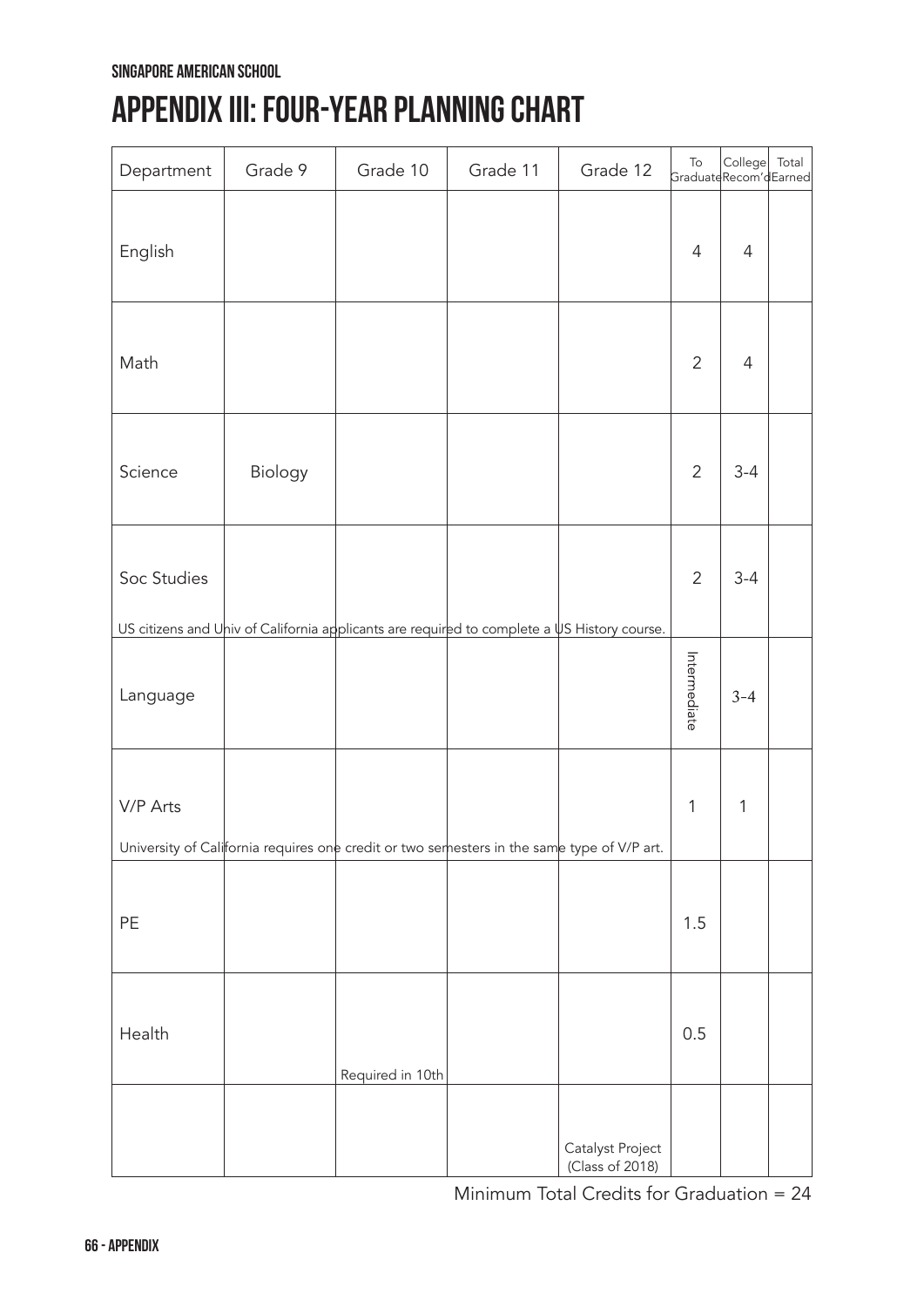# **Index**

# **A**

Academic Load 7 Accelerated Chem 30 Accelerated Math 24 ACT 8 Acting Courses 44–46 Advanced Placement 7 Adv Composition 12 Adv Economics 20 Advisory 3, 4 Adv Topic Courses 1 Algebra I 23, 24 Algebra IB 23 Algebra II/Trig 24 American Literature 12 American Studies 11 AP Biology 29 AP Calculus 25 AP Calculus BC 25 AP Chemistry 30 AP Chinese 35 AP Comparative Gov 19 AP Computer Science 39 AP Economics 21 AP English 14 AP European History 18 AP French 34 AP Human Geo 18 AP-Near Native II 35 AP Physics 31 AP Physics 2 31 AP Physics C 31 AP Psychology 21 AP Research 60 AP Seminar 40 AP Spanish 34 AP Statistics 25 AP Studio 44 AP U.S. Gov/Politics 19 AP U.S. History 16 AP World History 18 Art Courses 43–44 Asian Literature 13 Asian Perspectives 18 AT Chinese Lang: Hist 35 AT English 60 AT Eng: Writing Sem 15 AT Kinesiology 55 AT Performing Arts 50 AT Science: Design Thinking 61 AT Tr. Eco/AP E Sci 29

#### **B**

Band 46 Biology 27 Biotechnology 27 Body Systems 56 British Literature 12 Business 20 Business of Sports 41

#### **C**

Catalyst Project 42 Ceramics 43 Chamber Strings 47 Chanterie 47 Chemistry 29 Chinese 32 Choral Ensemble 47 Co-curriculars 8 College Preparation 6 College Testing 8 Communications 14 Computer Science I 37 Conceptual Algebra II 24 Creativity/Innov 61 Cultural Awareness 61

#### **D**

Daily Schedule 3 Dance Courses 49–51 Dance Technique 50 December Graduation 5 Digital Photography 45 Discrete Math 25

# **E**

Earth Science 30 Economics 19 Emerging Tech 37 Engineering Science 39 English 10–15 English 9 11 English 10 11 English: Research 60 Entrepreneurship 20 Environmental Sci 28

#### **F**

Family Connection 9 Field Hockey 52 Film/Acting Ensemble 45 Filmmaking 45 Fitness 52 Flag Football 54 Forensic Science 28 French 32 Functions, Statistics, and Trigonometry 24

#### **G**

Game Development 38 Geometry 24 Golf 52 GPA 7 Grad Requirements 3 Graphic Design 38 Group Fitness 52 Guitar 48

# **H**

Health 56 History of China 17 History of India 17 History of Japan 17 History of Malaysia and

Singapore 17 History & Production 45

#### Imagination 13 Improv 44 Ind Learning 41 Indoor Sports 53 Instrumental Music 46 Interim Semester 57 International Sports 53

### **J**

**I**

г

Japanese 32, 35 Jazz Improvisation 46 Journalism 40–42

#### **L**

Learning Support 57, 63 Lifeguarding 54 Life Sciences 27 Life Skills Training 56 Lit and the Imagination 13

# **M**

Marine Biology 28 Math: Data Analytics 60 Modern Asian Per 18 Molecular Biology 27 Musical Theater 45, 49 Music Exploration 49 Music of Our Time 49 Music Performance & Recording 48 Mythology 14

# **N**

New Courses 2 Newspaper 40 Nutrition 56

Online Learning 41

# **P**

**O**

Personal Defense 53 Personal Finance 37 Photography 45–46 Physical Education 52–55 Physical Sciences 29 Physics 30 Physiology 28 Pre-Calculus 25 Printmaking 43 Prize Winning Lit 14 Psychology 21

# **Q**

Quest 58

# **R**

Racquet Sports 54 Reading, Writing and Publishing 13 Research & Compo 60 RLA Lab 57 Robotics 37, 39

Rock-n-Roll 49 Rugby 54

# **S**

Safety/First Aid 56 SAS Singers 48 SAT 8 Satire 13 Schedule Change 6 Sci: Design Think 61 Soccer 54 Social Studies 16–21 Softball 52 Spanish 32 Stagecraft 44 Strings Courses 46 Struct. Engineering 39 Studies in Satire 13 Studio Art 43 Supervised Study 6 Symphonic Band 46

# **T**

TEC 37–42 Theater Courses 44–45 Theater: Improv 44 Three-D Graphics 38 Track and Field 54 Twenty-First Century World Classics 14

#### **U**

Urban Planning 18 U.S. History 16

#### **V**

Video Journalism 39 Visual Arts 43 Vocal Music 47 Vocal Technique 49

#### **W**

War & Peace 18 Weight Training 54 Wellness 56 Wind Ensemble 46 World History 16 World Literature 14 World Studies 10, 16

# **Y**

Yearbook 40

#### **Z**

Zoology 28